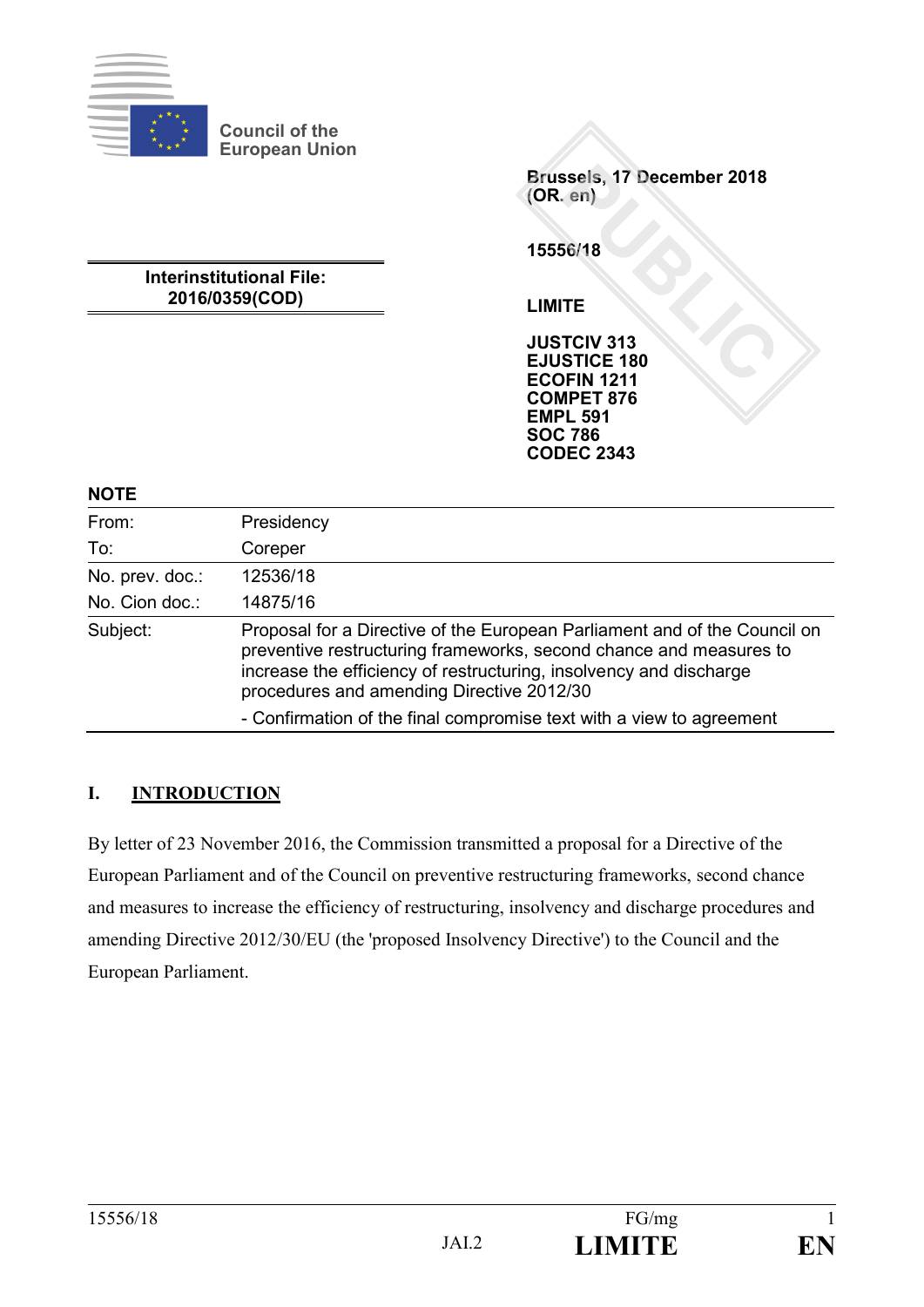The proposal is based on Article 53 and 114 of the Treaty on the Functioning of the European Union and is thus subject to the ordinary legislative procedure.

The JURI Committee of the European Parliament has voted on its report for this file in July 2018. The report was endorsed by the plenary meeting of the European Parliament in September 2018. The Council (Justice and Home Affairs) adopted its General Approach during its meeting in October 2018.

Following the positions taken by both institutions, the co-legislators have intensively negotiated during the last two months. During these negotiations, the Presidency has taken into account the comments and feedback which it has received from Member States during the JHA Counsellor meetings and in writing.

On the basis of the feedback of the Member States and on the discussions with the European Parliament, a preliminary political agreement has been reached with the European Parliament which, according to the assessment of the Presidency, could receive the support of the Member States.

## **II. MAIN ELEMENTS OF THE COMPROMISE**

While some concessions have been made to the European Parliament in order to find a final compromise, the principles that Member States have agreed upon in the General Approach have been largely respected.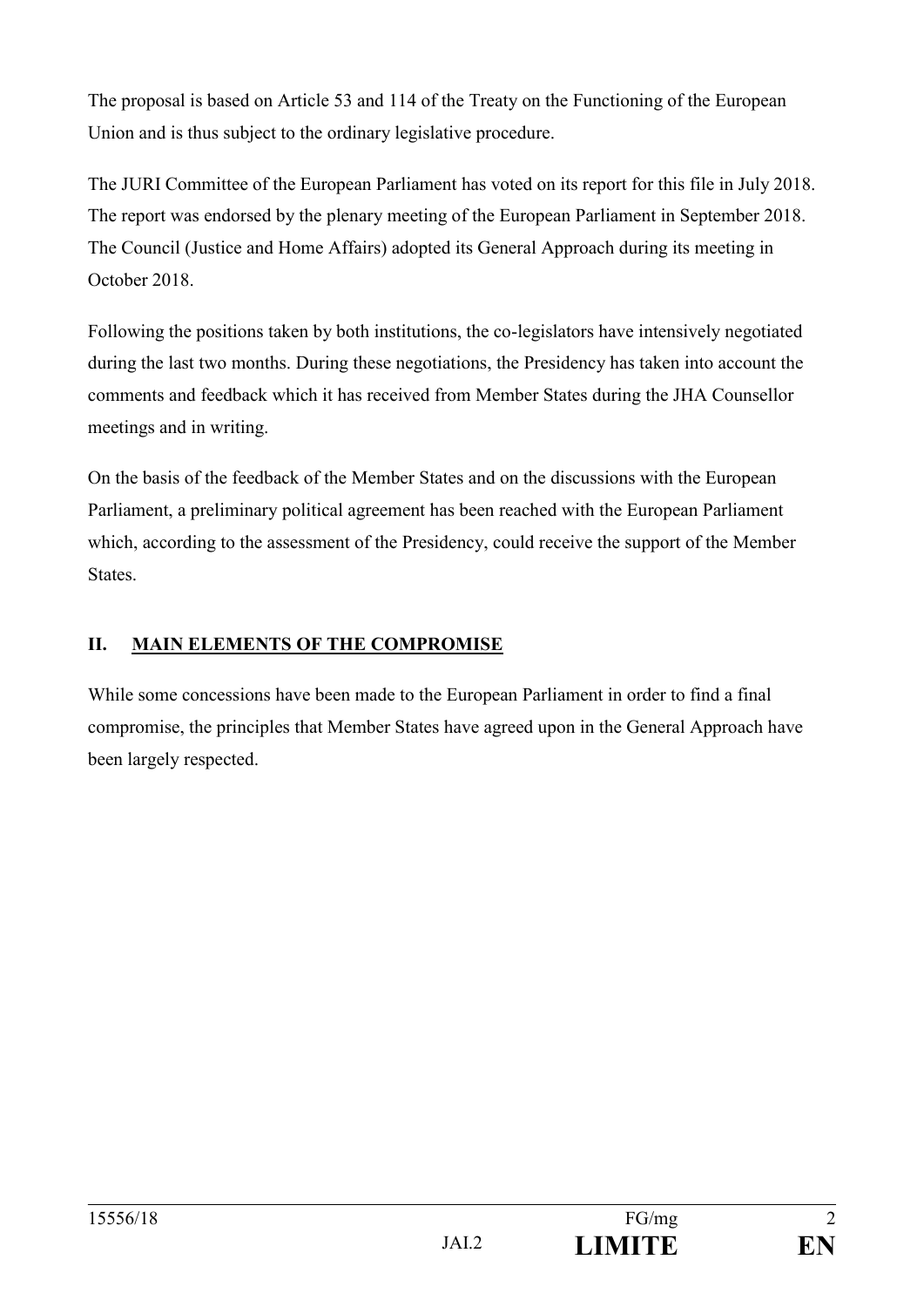On sensible issues for the Member States, the following agreements have been found:

- Regarding the appointment of the practitioner, this point was particularly problematic during the negotiations. On the one hand, it quickly became clear that the European Parliament would not deviate from a mandatory appointment of a practitioner at least in some cases. Until the end of the negotiations, it was not clear whether a political agreement would be reached here. Finally, all parties have agreed on a few cases in which a practitioner should act in a supportive manner. These cases are drafted in a way giving Member States the greatest flexibility possible regarding the transposition. Additionally, the Presidency has made sure that safeguards were built in to avoid that the procedure becomes costly and burdensome for the debtor.
- As part of the final compromise, some soft language was reintroduced regarding Article 18 on the duties of directors.
- A new Article 12a on workers has been introduced on workers' rights, but the Presidency has ensured that the principle that no new rights should be created in this Directive has been respected and that the language approved by most Member States was used.
- Some language has been reintroduced in Articles that concern the speed with which the court has to deal with certain procedures. This language has been aligned with the principle of the General Approach in Article 24.

Some of the most important points on which the Council position was largely kept:

 The conditions for the stay of individual enforcement actions, including the maximum duration of the stay of twelve months, and its consequences.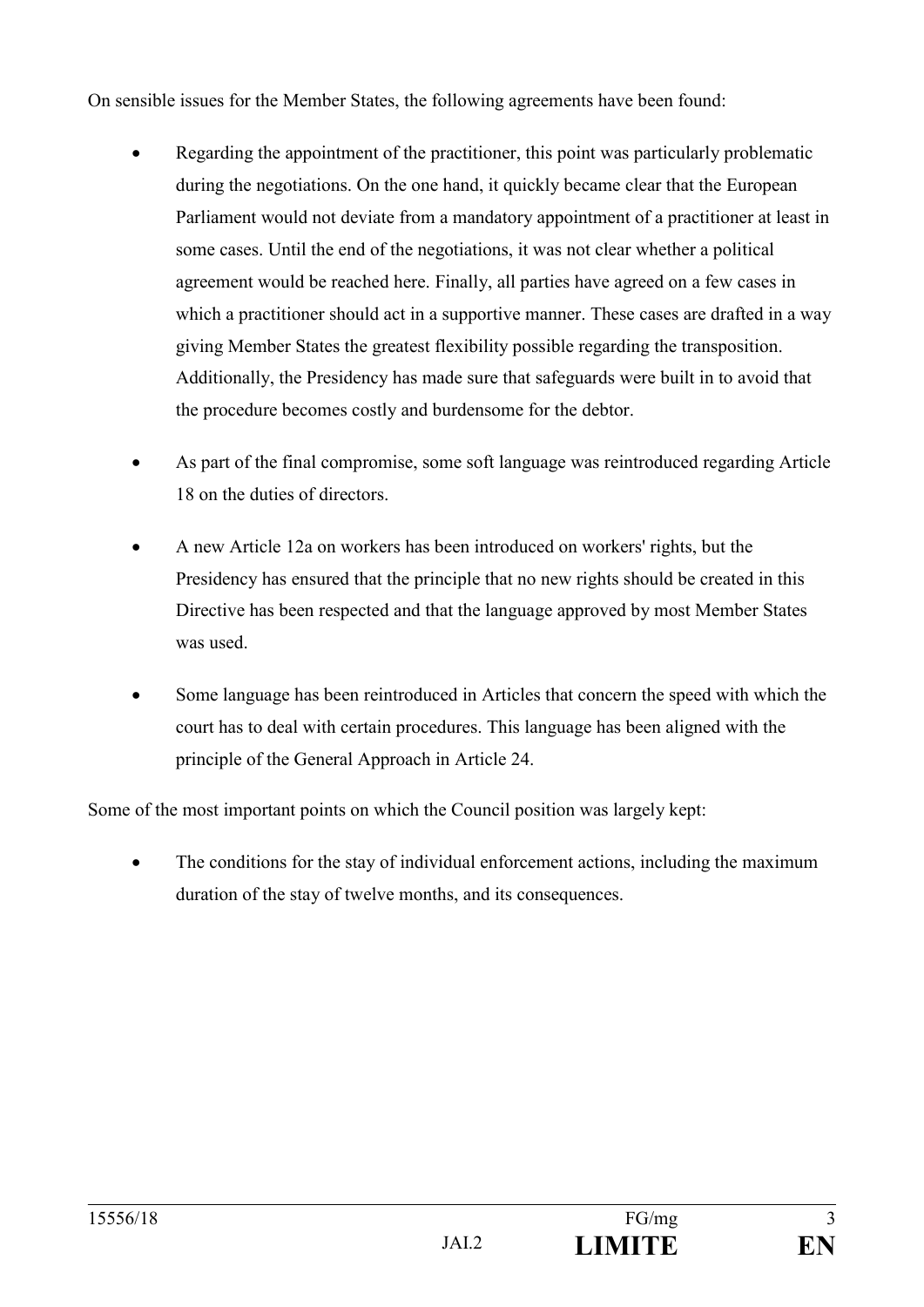- The European Parliament has dropped its position that a mandatory "double majority" in the amount of claims and the number of creditors has to be achieved in each class in order for a plan to be adopted.
- The European Parliament also no longer demands that Member States treat workers in a separate class.
- Although the structure of the Article on the cross-class cram-down has changed, the substance of the Article has remained the same as in the General Approach.
- As regards the adoption and the confirmation of the plan, Member States still have the flexibility to decide whether they apply Article 9 to 11 or Article 12 for equity holders.
- The European Parliament has accepted the Council's changes as regards appeals and no longer requires every Member State to provide for an appeal.
- As regards the protection of new financing and interim financing, the Eeuropean Parliament has largely taken over the text of the General Approach.
- As regards Titles III, IV and V, the European Parliament has largely taken over the text of the General Approach and only little amendments had to be made.

# **III. CONCLUSION**

The elements of this compromise text are to be seen as a package that aims at establishing a wellbalanced regime taking into account the interests of the debtor, creditors and other interested parties alike. Although the compromise text harmonises some very important principles, it leaves sufficient flexibility for Member States to choose their approach of implementing these principles.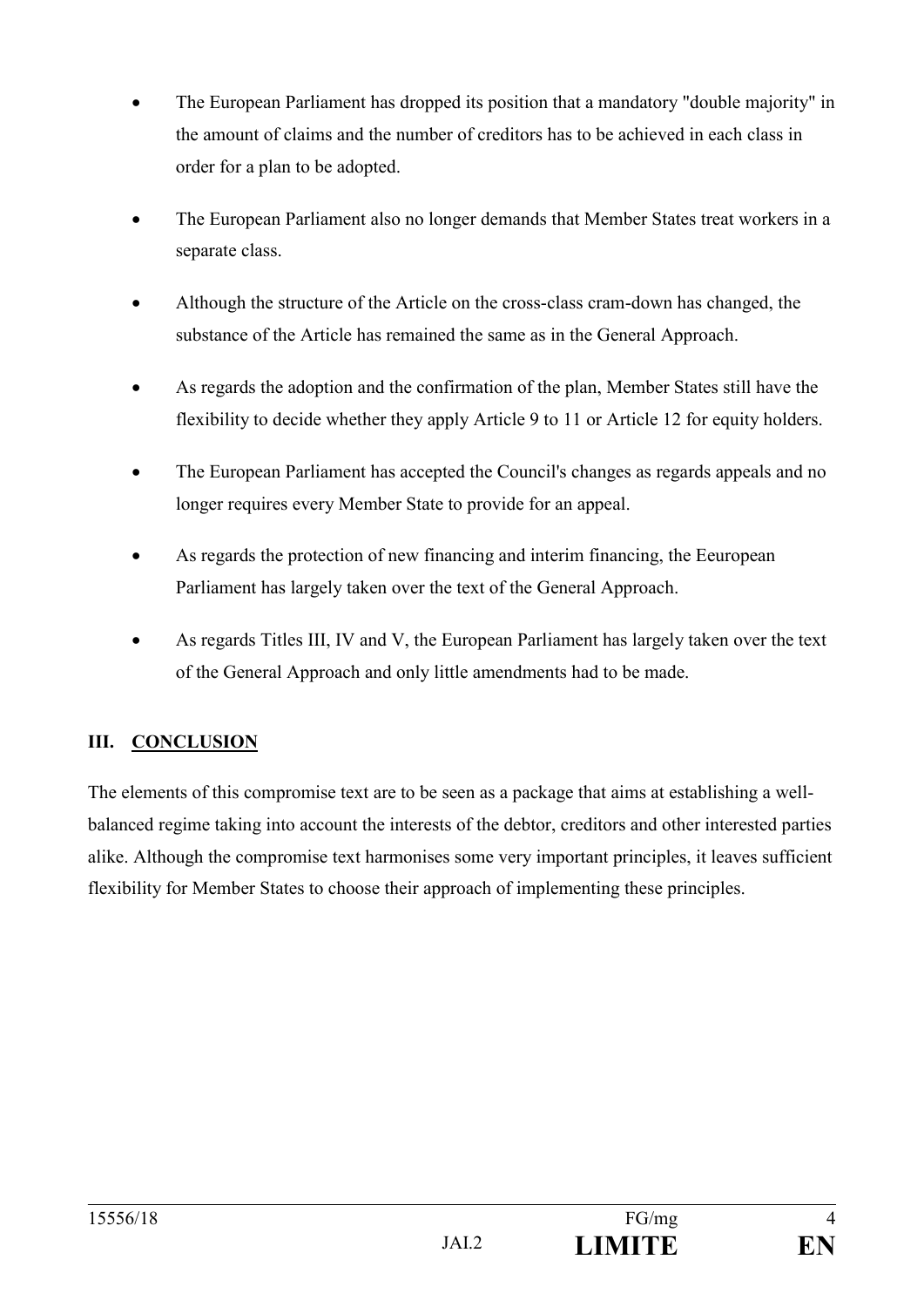Bearing in mind the importance of keeping this balance, Coreper is invited, at its meeting of 19 December 2018 to:

- (a) confirm the modified text as set out in the Annex; and
- (b) to authorise the Presidency to send a letter to the Chair of the European Parliament's JURI Committee confirming that, should the European Parliament adopt its position at first reading, in accordance with Article 294, paragraph 3, of the Treaty, in the form set out in the Annex of this document, the Council would, in accordance with Article 294, paragraph 4, of the Treaty, approve the European Parliament's position and the act would be adopted in that wording subject to revision by the legal linguists of both institutions.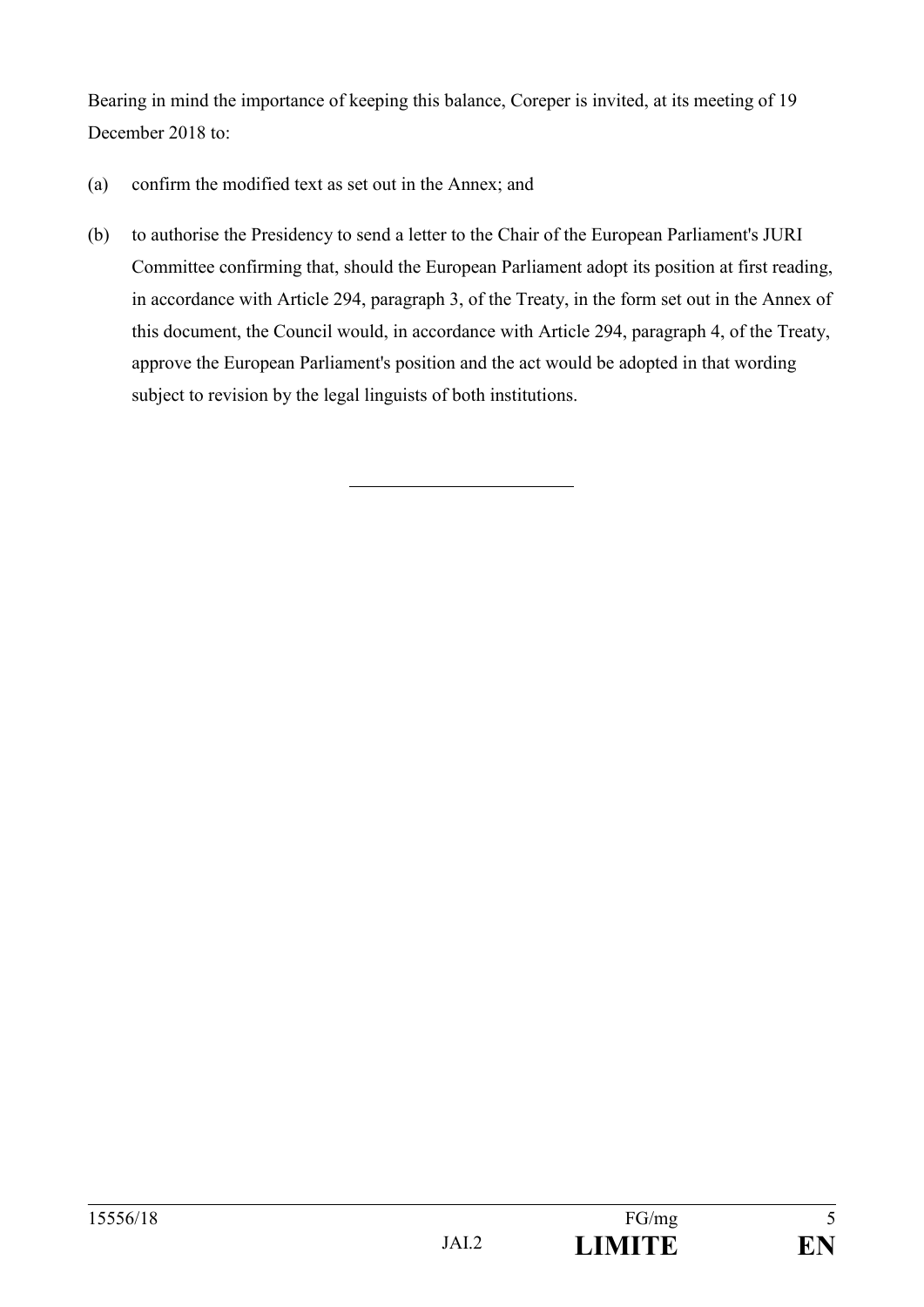# **PROPOSAL FOR A DIRECTIVE OF THE EUROPEAN PARLIAMENT AND OF THE COUNCIL ON PREVENTIVE RESTRUCTURING FRAMEWORKS,SECOND CHANCE AND MEASURES TO INCREASE THE EFFICIENCY OF RESTRUCTURING, INSOLVENCY AND DISCHARGE PROCEDURES**

## **COM (2016) 723 FINAL - 2016/0359 (COD)**

(Text with EEA relevance)

### THE EUROPEAN PARLIAMENT AND THE COUNCIL OF THE EUROPEAN UNION,

Having regard to the Treaty on the Functioning of the European Union, and in particular Articles 53 and 114 thereof,

Having regard to the proposal from the European Commission,

After transmission of the draft legislative act to the national parliaments,

Having regard to the opinion of the European Economic and Social Committee**<sup>1</sup>** ,

Having regard to the opinion of the Committee of the Regions**<sup>2</sup>** ,

Acting in accordance with the ordinary legislative procedure,

1

**<sup>1</sup>** *OJ C 209, 30.6.2017, p. 21–27*

**<sup>2</sup>** OJ C , , p. .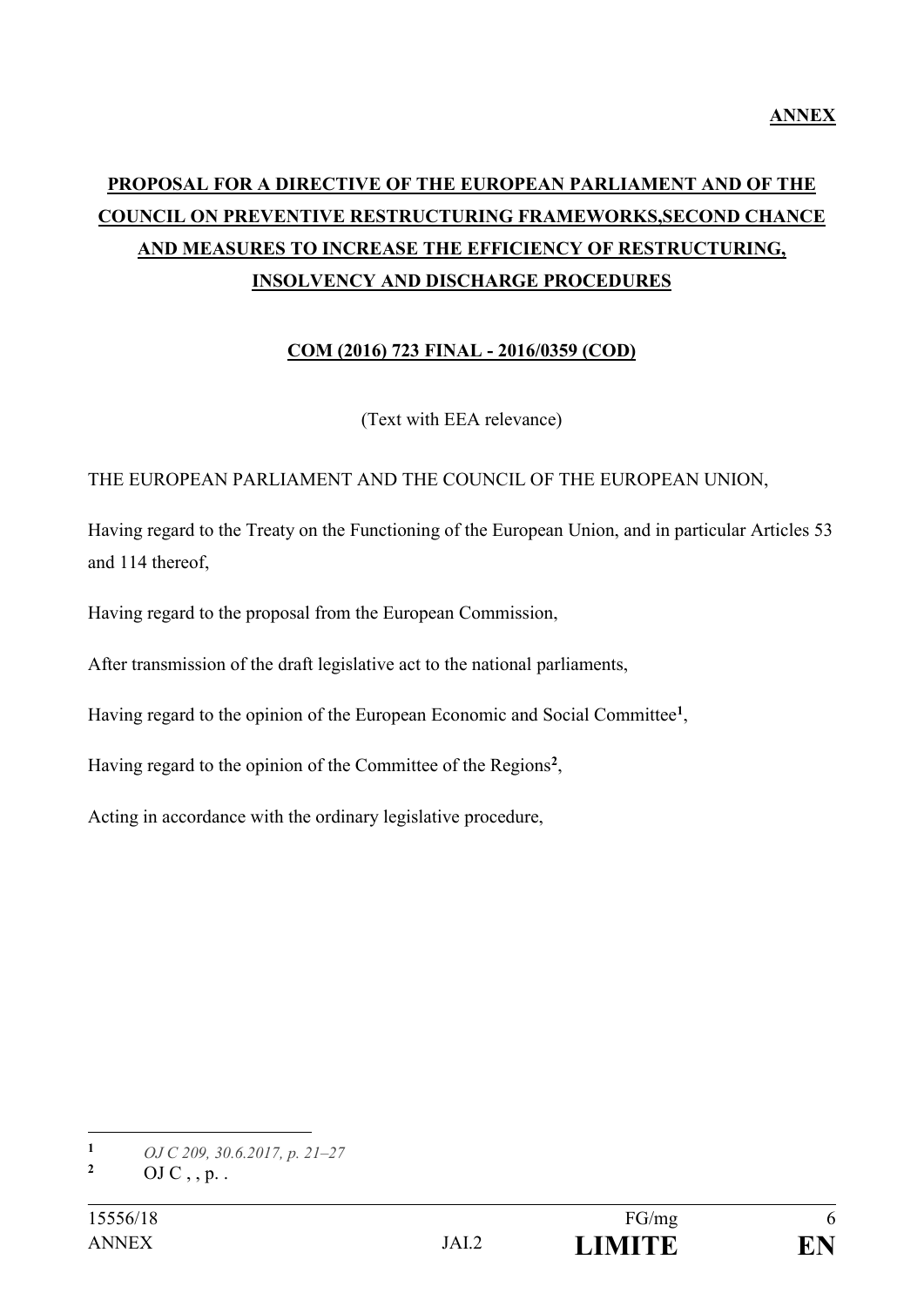#### Whereas:

(1) The objective of this Directive is to contribute to the proper functioning of the internal market and remove obstacles to the exercise of fundamental freedoms, such as the free movement of capital and freedom of establishment, which result from differences between national laws and procedures on preventive restructuring, insolvency and discharge of debt and disqualifications. Without affecting workers' fundamental rights and freedoms, this Directive aims at removing such obstacles by ensuring that viable enterprises and entrepreneurs in financial difficulties, have access to effective national preventive restructuring frameworks which enable them to continue operating; that honest insolvent or over indebted entrepreneurs have a second chance after a full discharge of debt after a reasonable period of time; and that the effectiveness of restructuring, insolvency and discharge procedures is improved, in particular with a view to shortening their length.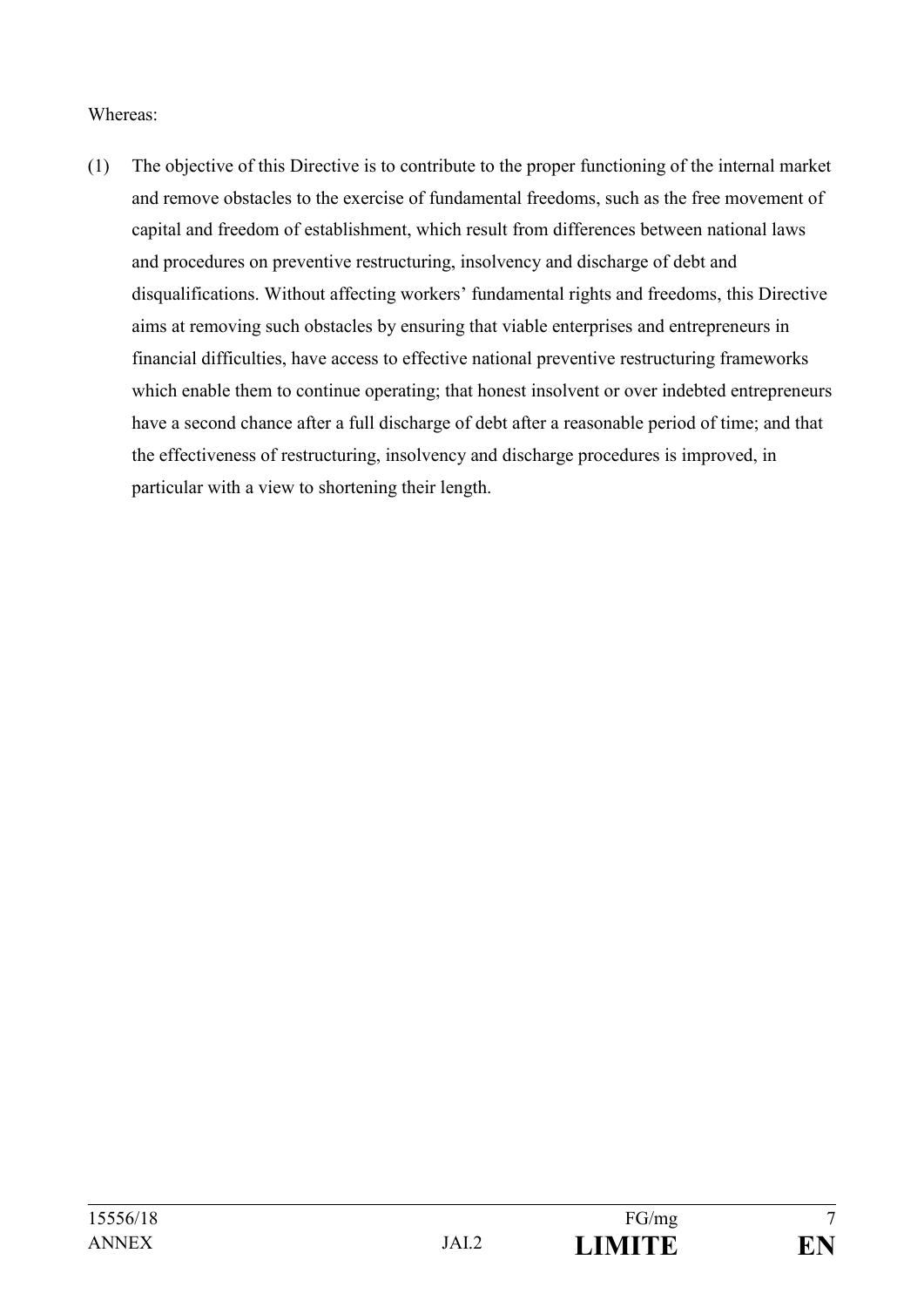(2) Restructuring should enable debtors in financial difficulties to continue business in whole or in part, by changing the composition, conditions or structure of assets and liabilities or of their capital structure, including by sales of assets or parts of the business or, where so provided under national law, the business itself, as well as through operational changes. Unless otherwise provided for by national law, operational changes, such as the termination or amendment of contracts or the sale or other disposition of assets should comply with the general requirements that are provided for under national law for such measures, in particular civil law and labour law rules. Any debt to equity swaps should also comply with safeguards provided for in national law. Preventive restructuring frameworks should above all enable the debtors to restructure effectively at an early stage and to avoid their insolvency and the liquidation of viable companies. Those frameworks should prevent job losses and the loss of knowledge and skills, and maximise the total value to creditors in comparison to what they would have received in the event of the liquidation of the company asset or in the event of the next best alternative scenario in the absence of a plan, owners and the economy as a whole. They should also prevent the build-up of non-performing loans. The availability of preventive effective restructuring procedures would ensure that action is taken before companies default on their loans, thereby helping to reduce the risk of loans becoming non-performing in cyclical downturns and mitigating the adverse impact on the financial sector. A significant percentage of businesses and jobs could be saved if preventive procedures existed in all Member States where businesses' places of establishment, assets or creditors are situated. In the restructuring process the rights of all parties involved, including workers, should be protected in a balanced way. At the same time, non-viable businesses with no prospect of survival should be liquidated as quickly as possible. Where a debtor in financial difficulties is not economically viable or cannot be readily restored to economic viability, restructuring efforts could result in the acceleration and accumulation of losses to the detriment of creditors, employees and other stakeholders as well as the economy as a whole.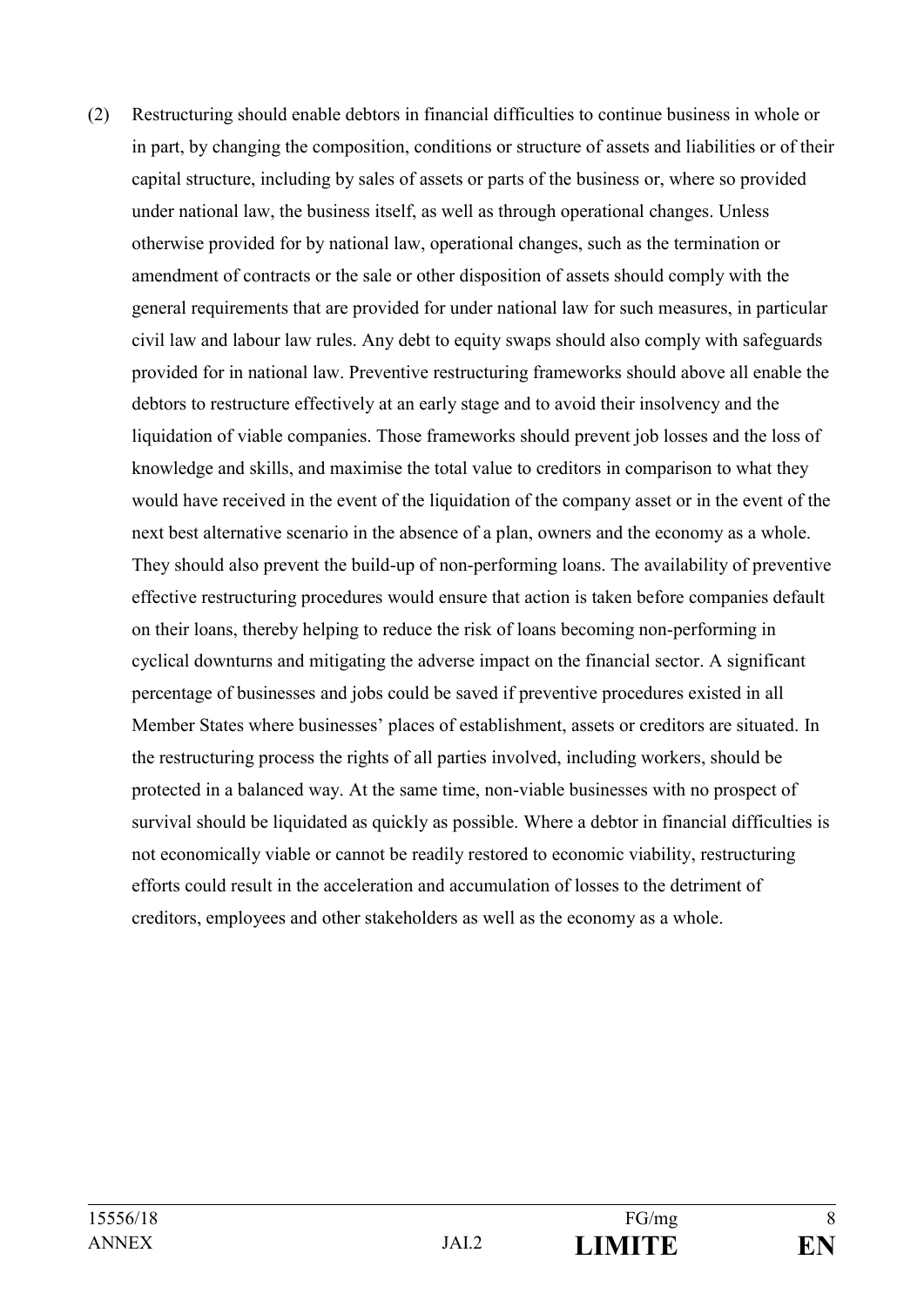- (3) There are differences between the Member States as regards the range of the procedures available to debtors in financial difficulties in order to restructure their business. Some Member States have a limited range of procedures meaning that businesses are only able to restructure at a relatively late stage, in the context of insolvency procedures. In other Member States, restructuring is possible at an earlier stage but the procedures available are not as effective as they could be or are very formal, in particular limiting the use of out-of-court processes. Preventive solutions are a growing trend in modern insolvency law. The trend goes towards favouring approaches that, unlike the traditional approach of liquidating a business in crisis, have the aim of restoring it to health or, at least, saving those of its units which are still economically viable. That practice often helps, among other benefits to the economy, to maintain jobs or reduce avoidable job losses. Similarly, national rules giving entrepreneurs a second chance, in particular by granting them discharge from the debts they have incurred in the course of their business, vary between Member States in respect of the length of the discharge period and the conditions for granting such a discharge. Also, the degree of involvement of judicial or administrative authorities or their appointees varies from minimal or no involvement in some Member States to full participation in others.
- (4) In many Member States it takes more than three years for bankrupt, but honest entrepreneurs to discharge their debts and make a fresh start. Inefficient discharge of debt and disqualifications frameworks result in entrepreneurs having to relocate in other jurisdictions in order to benefit from a fresh start in a reasonable period of time, at considerable additional costs to both their creditors and the debtors themselves. Long disqualification orders which often accompany a procedure leading to discharge create obstacles to the freedom to take up and pursue a self-employed, entrepreneurial activity.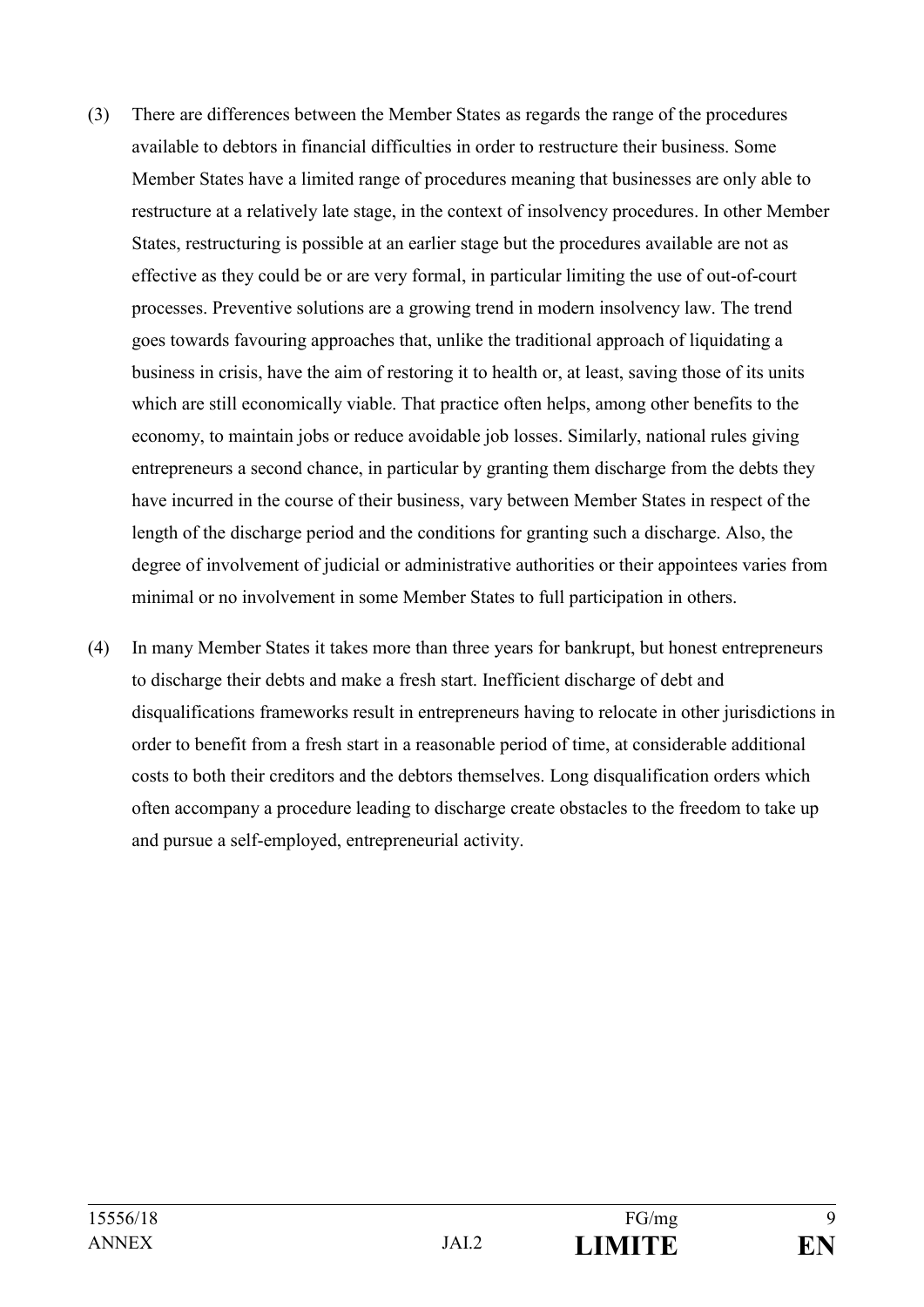- (5) Excessive length of restructuring, insolvency and discharge procedures in several Member States is an important factor triggering low recovery rates and deterring investors from making business in jurisdictions where procedures risk taking too long and being unduly costly.
- (6) All these differences translate into additional costs for investors when assessing the risks of debtors entering financial difficulties in one or more Member States or of taking over viable operations run by debtors in difficulty and the costs of restructuring companies having establishments, creditors or assets in other Member States, such as is most clearly the case of restructuring international groups of companies. Many investors mention uncertainty about insolvency rules or the risk of lengthy or complex insolvency procedures in another country as a main reason for not investing or not entering into a business relationship with a counterpart outside their own country. That uncertainty therefore acts as a disincentive which obstructs the freedom of establishment of undertakings and the promotion of entrepreneurship and harms the proper functioning of the internal market. Small and medium-sized enterprises in particular do not, for the most part, have the resources needed to assess risks related to cross-border activities.
- (7) Those differences lead to uneven conditions for access to credit and to uneven recovery rates in the Member States. A higher degree of harmonisation in the field of restructuring, insolvency and discharge of debt and disqualifications is thus indispensable for a wellfunctioning single market in general and for a working Capital Markets Union in particular, as well as for the resilience of European economies, including for the preservation and creation of jobs.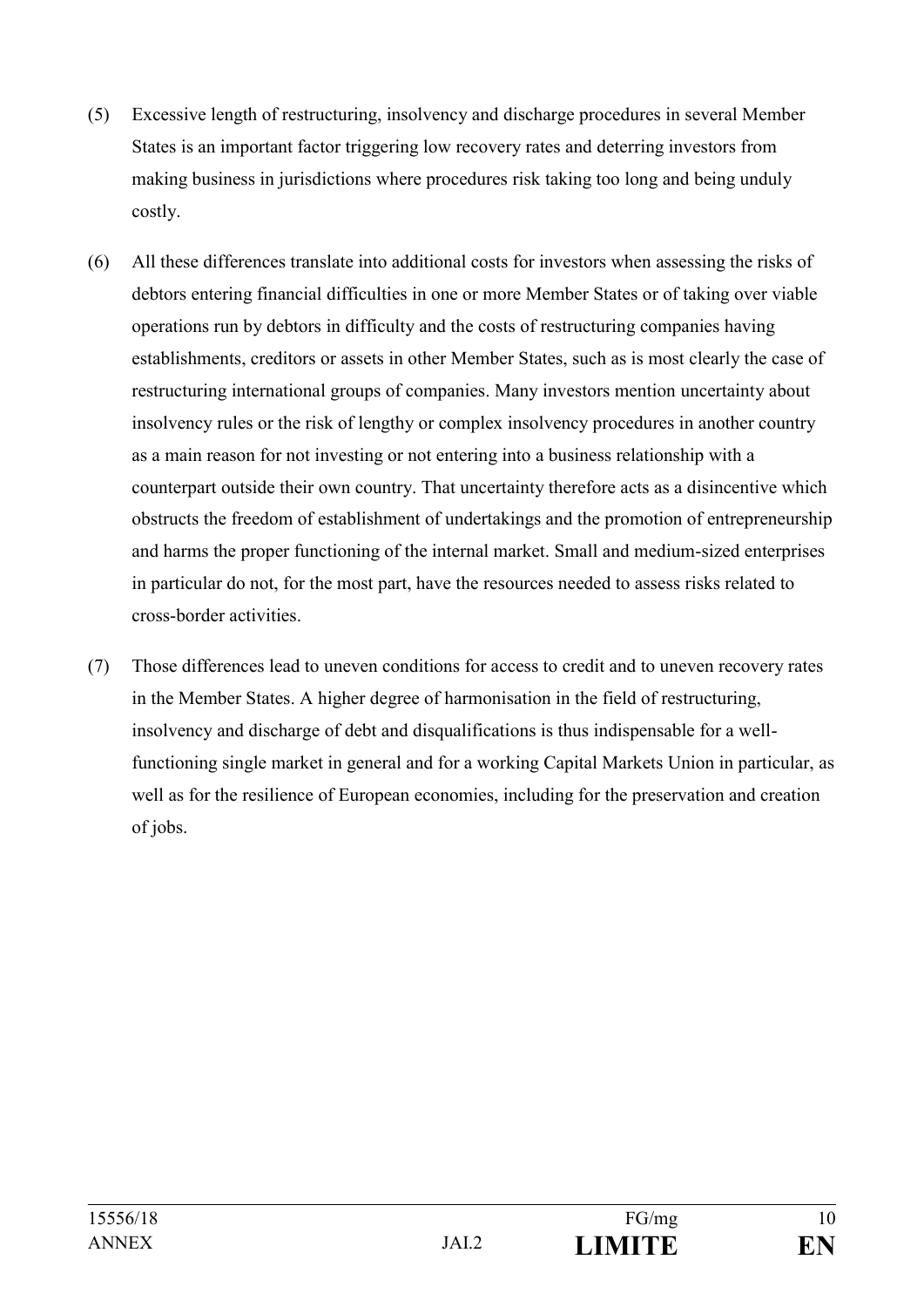- (8) The additional risk-assessment and cross-border enforcement costs for creditors of overindebted entrepreneurs who relocate to another Member State in order to obtain a discharge of debt in a much shorter period of time should also be removed. The additional costs for entrepreneurs stemming from the need to relocate to another Member State in order to benefit from a discharge of debt should also be reduced. Furthermore, the obstacles stemming from long disqualification orders linked to an entrepreneur' over-indebtedness suppresses entrepreneurship.
- (8a) Any restructuring operation, in particular one of major size and which generates a significant impact, should be based on a dialogue with the stakeholders, covering the choice of the measures envisaged in relation to the objectives as well as alternative options and should ensure there is appropriate involvement of workers' representatives as provided in Union and national law.
- (9) The obstacles to the exercise of fundamental freedoms are not limited to purely cross-border situations. An increasingly interconnected single market - where goods, services, capital and workers circulate freely – with an ever stronger digital dimension means that very few companies are purely national if all relevant elements are considered, such as their client base, supply chain, scope of activities, investor and capital base. Even purely national insolvencies may have an impact on the functioning of the single market through the so-called domino effect of insolvencies, whereby a debtor's insolvency may trigger further insolvencies in the supply chain.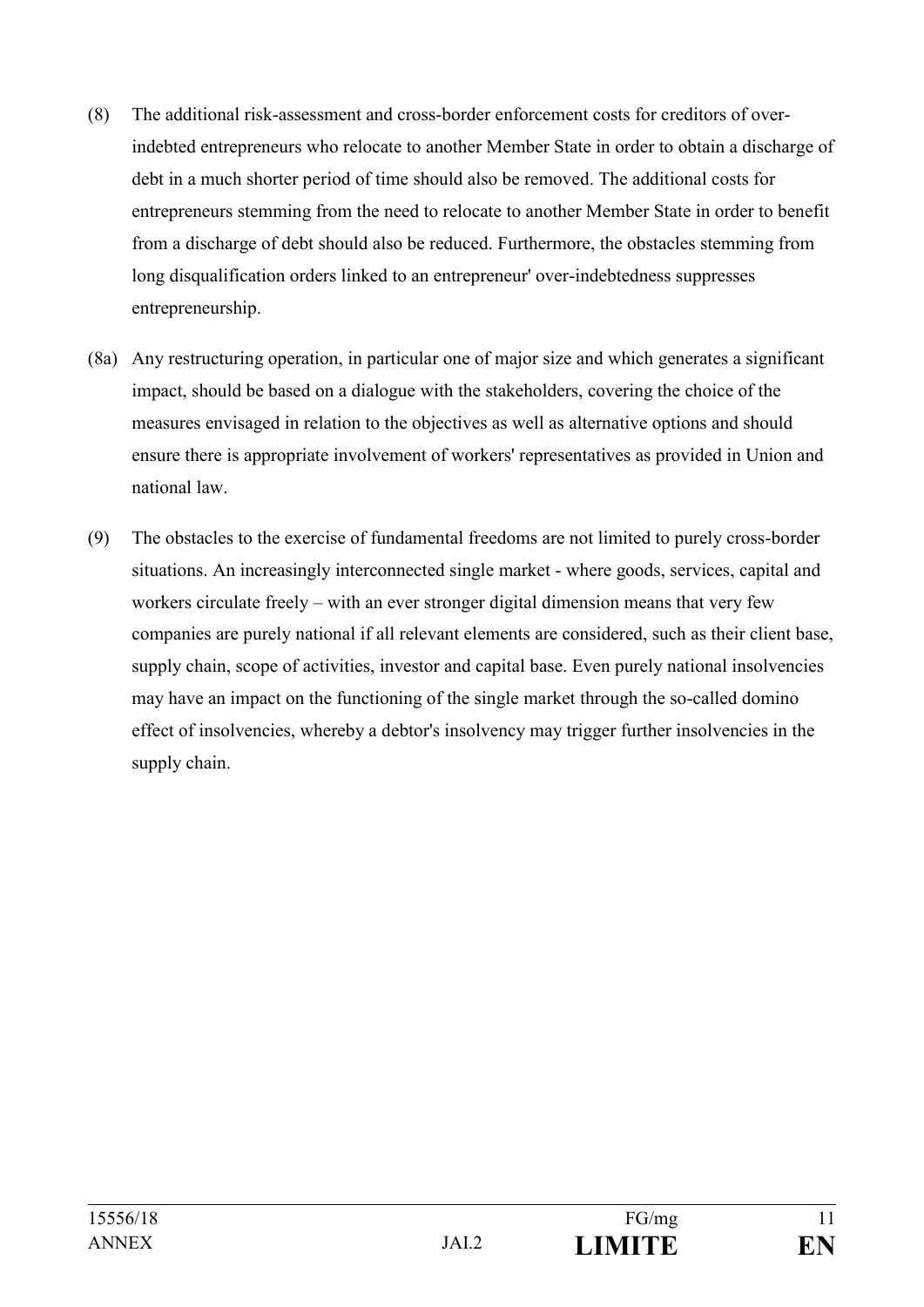- (10) Regulation (EU) 2015/848 of the European Parliament and of the Council**<sup>3</sup>** deals with issues of jurisdiction, recognition and enforcement, applicable law and cooperation in cross-border insolvency proceedings as well as with the interconnection of insolvency registers. Its scope covers preventive procedures which promote the rescue of an economically viable debtor as well as procedures which give a second chance to entrepreneurs. However, Regulation (EU) 2015/848 does not tackle the discrepancies between those procedures in national law. Furthermore, an instrument limited to cross-border insolvencies only would not remove all obstacles to free movement, nor would it be feasible for investors to determine in advance the cross-border or domestic nature of the future potential financial difficulties of the debtor. There is a need therefore to go beyond matters of judicial cooperation and to establish substantive minimum standards for preventive restructuring procedures as well as for procedures leading to a discharge of debt for entrepreneurs.
- (10a) This Directive should have no impact on the scope of application of Regulation (EU) 2015/848. It aims at being fully compatible with and complementary to Regulation (EU) 2015/848, by requiring Member States to put in place preventive restructuring procedures which comply with certain minimum principles of effectiveness. It does not change the approach taken in Regulation (EU) 2015/848 of allowing Member States the possibility to maintain or introduce procedures which do not fulfil the condition of publicity for recognition and notification under Annex A of Regulation (EU) 2015/848. Although the Directive does not require that procedures within its scope fulfil all the conditions for notification under Annex A of Regulation (EU) 2015/848, it aims at facilitating the cross-border recognition and enforcement of procedures falling within its scope of application. The advantage of the application of Regulation (EU) 2015/848 is that it provides for safeguards against abusive relocation of the debtor's centre of main interest during cross-border insolvency proceeding, while certain restrictions should apply to procedures not covered by this regulation.

 $\overline{3}$ **<sup>3</sup>** Regulation (EU) 2015/848 of the European Parliament and of the Council of 20 May 2015 on insolvency proceedings (OJ L 141, 5.6.2015, p. 19).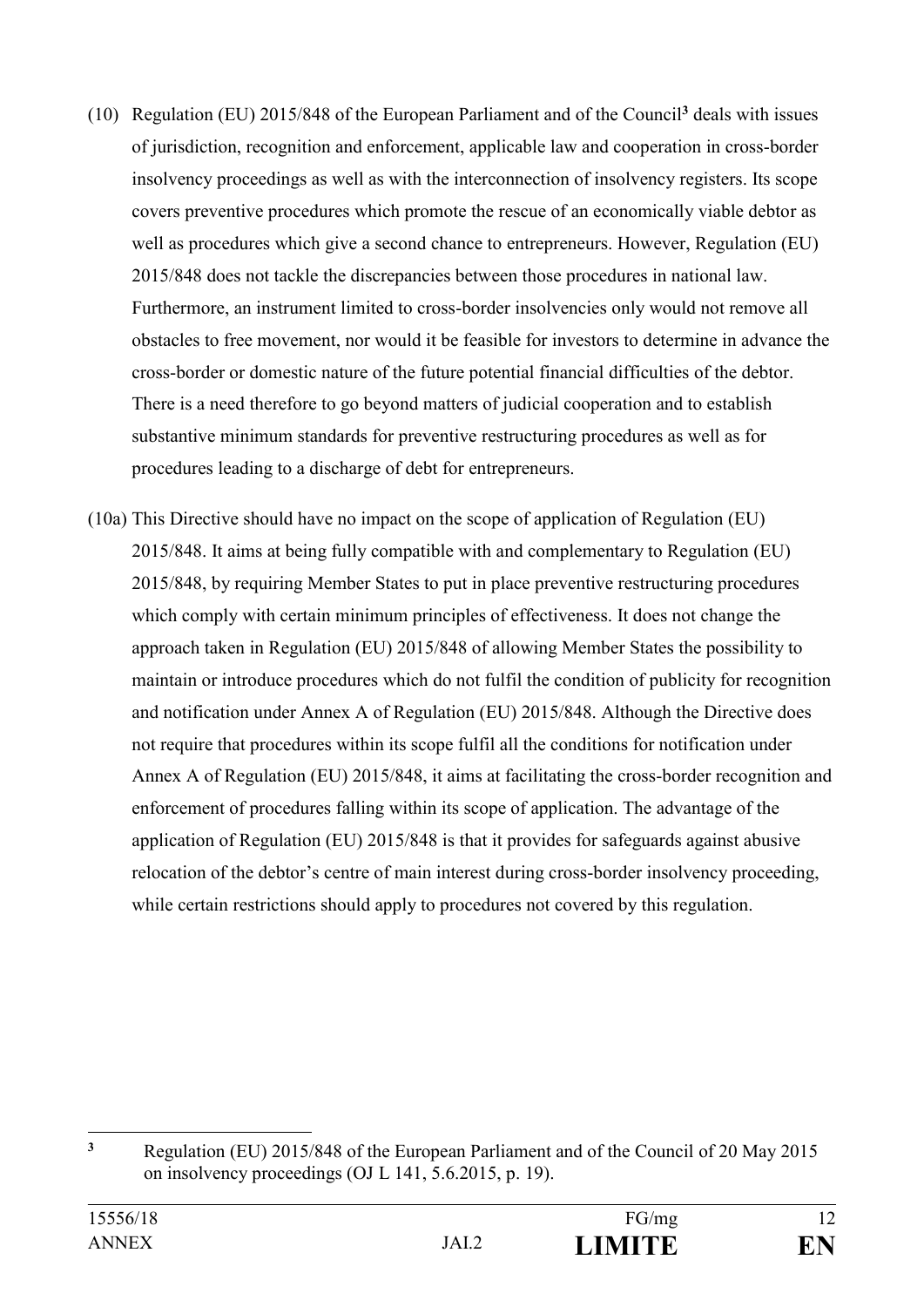- (11) It is necessary to lower the costs of restructuring for both debtors and creditors. Therefore the differences which hamper the early restructuring of viable debtors in financial difficulties and the possibility of a discharge of debt for honest entrepreneurs should be reduced. That should bring greater transparency, legal certainty and predictability in the Union. Also, it should maximise the returns to all types of creditors and investors and encourage cross-border investment. Greater coherence should also facilitate the restructuring of groups of companies irrespective of where the members of the group are located in the Union.
- (12) Removing the barriers to effective restructuring of viable debtors in financial difficulties contributes to minimising job losses, losses for creditors in the supply chain, preserves knowhow and skills and hence benefits the wider economy. Facilitating a discharge of debt for entrepreneurs avoids their exclusion from the labour market and enables them to restart entrepreneurial activities, drawing lessons from past experience. Finally, reducing the length of restructuring procedures would result in higher recovery rates for creditors as the passing of time would normally only result in a further loss of value of the debtor. Moreover, efficient insolvency frameworks would enable a better assessment of the risks involved in lending and borrowing decisions and smooth the adjustment for insolvent or over-indebted debtors, minimising the economic and social costs involved in their deleveraging process. This Directive provides flexibility for Member States to apply these common principles while respecting national legal systems. Member States may maintain or introduce in their national legal systems other preventive restructuring frameworks.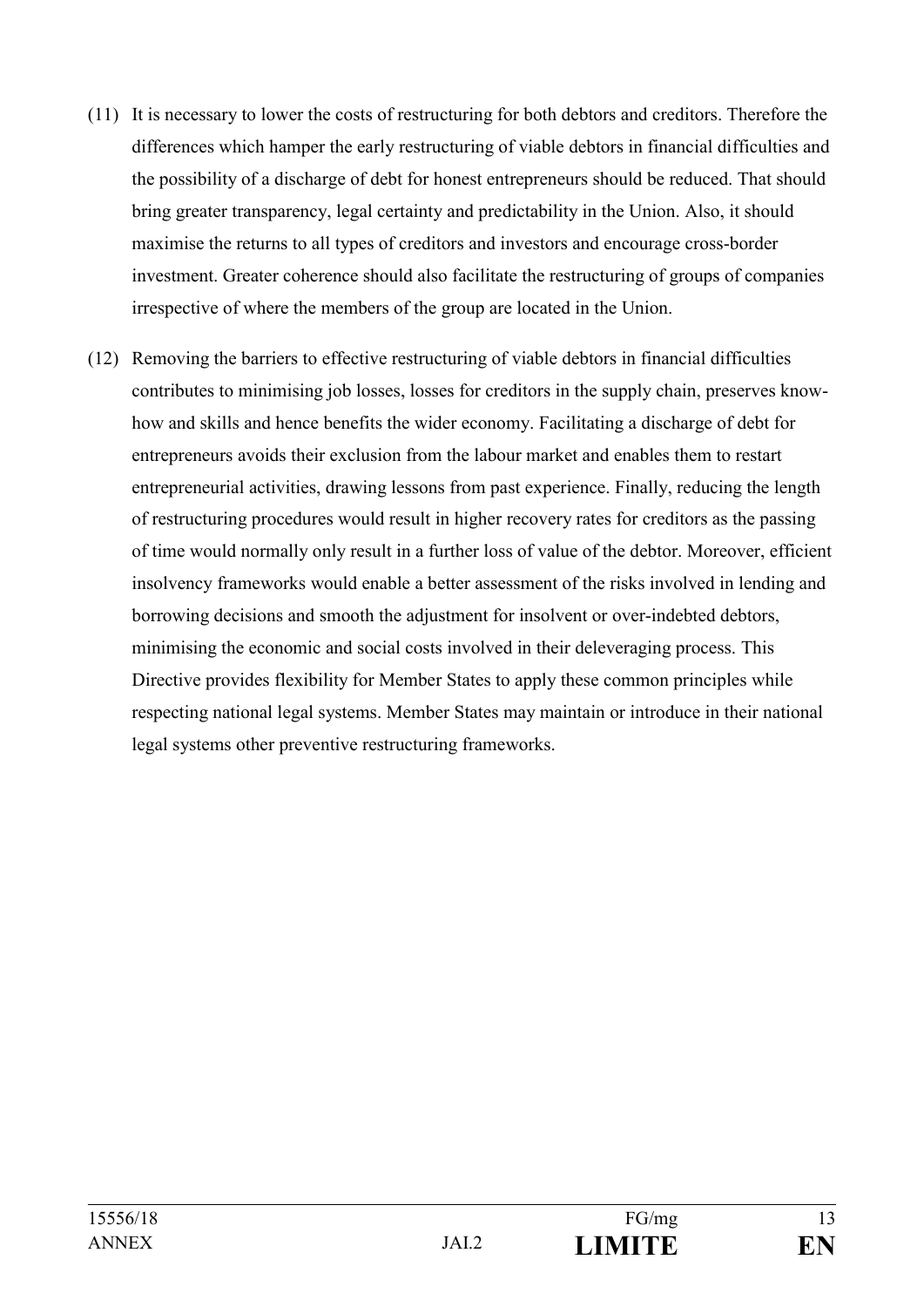(13) Enterprises and in particular micro, small and medium sized enterprises, which represent 99% of all businesses in the Union, should benefit from a more coherent approach at Union level, since they are more likely to be taken into liquidation rather than be subject to restructuring and they have to bear costs that are disproportionately higher than those faced by larger companies. Micro, small and medium size enterprises, especially when facing financial difficulties, often do not have the necessary resources to cope with high restructuring costs and to take advantage of the more efficient restructuring procedures in some Member States. In order to help such debtors restructure at low cost, comprehensive check-lists for restructuring plans**,** adapted to the needs and specificities of micro, small and medium size enterprises, should also be developed nationally and made available online. Additionally, early warning tools should also be put in place to warn debtors of the urgent need to act quickly, taking into account the limited resources of micro, small and medium sized enterprises for hiring professional experts. When defining micro, small and medium size enterprises Member States could give due consideration to Directive 2013/34/EU of the European Parliament and of the Council of 26 June 2013 on the annual financial statements, consolidated financial statements and related reports of certain types of undertakings, amending Directive 2006/43/EC of the European Parliament and of the Council and repealing Council Directives 78/660/EEC and 83/349/EEC or Commission Recommendation of 6 May 2003 concerning the definition of micro, small and medium-sized enterprises.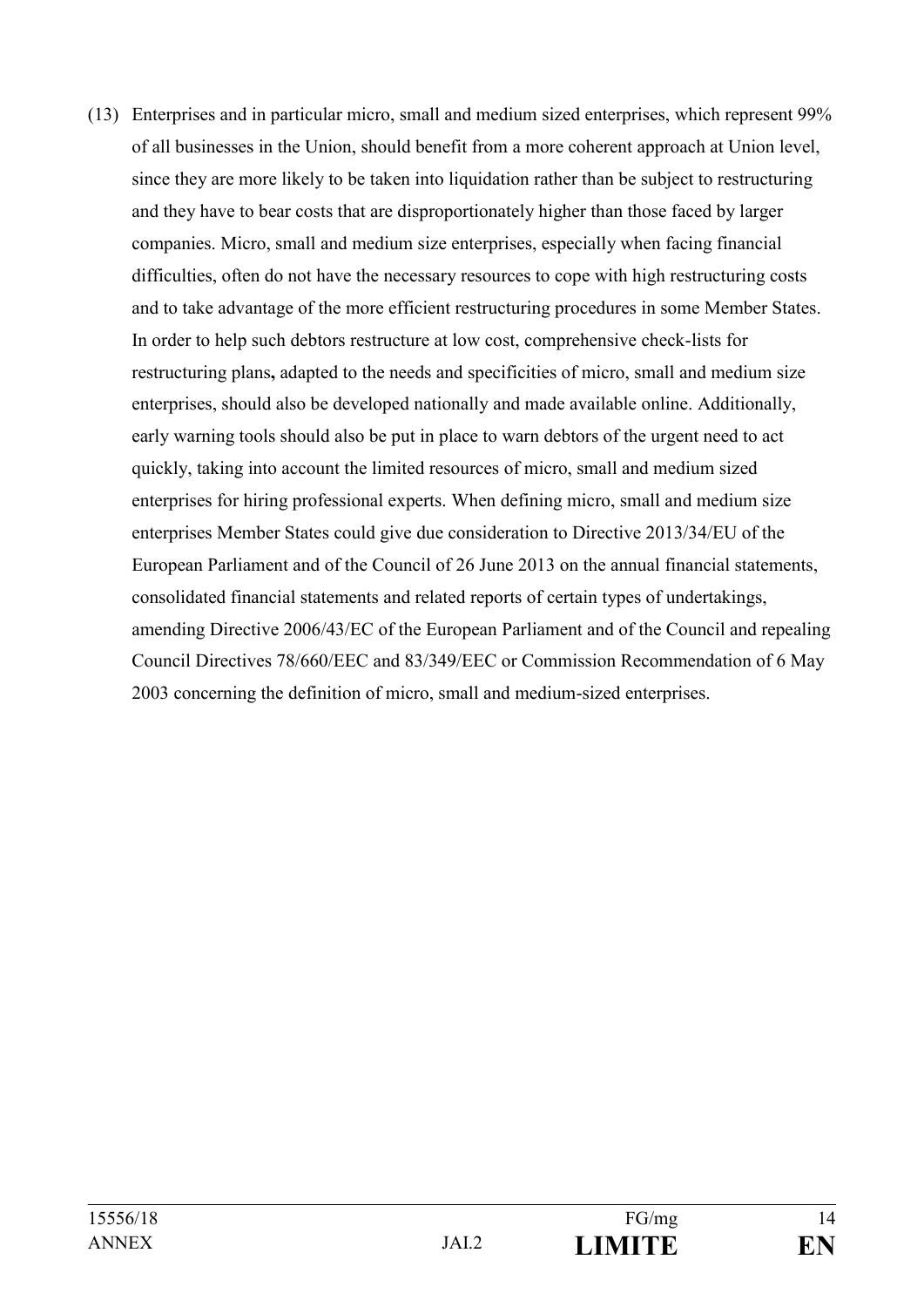(14) It is appropriate to exclude from the scope of this Directive debtors which are insurance and re-insurance undertakings as defined in points 1 and 4 of Article 13 of Directive 2009/138/EC of the European Parliament and of the Council**<sup>4</sup>** , credit institutions as defined in point 1 of Article 4(1) of Regulation (EC) No 575/2013 of the European Parliament and of the Council**<sup>5</sup>** , investment firms and collective investment undertakings as defined in points 2 and 7 of Article 4(1) of Regulation (EC) No 575/2013, central counterparties as defined in point 1 of Article 2 of Regulation (EU) No 648/2012 of the European Parliament and of the Council**<sup>6</sup>** , central securities depositories as defined in point 1 of Article 2 of Regulation (EU) 909/2014 of the European Parliament and of the Council**<sup>7</sup>** and other financial institutions and entities listed in the first subparagraph of Article 1(1) of Directive 2014/59/EU of the European Parliament and of the Council<sup>8</sup>. These are subject to special arrangements and the national supervisory and resolution authorities have wide-ranging powers of intervention. It could also be appropriate to exclude other financial entities providing financial services which are subject to special arrangements under which the national supervisory or resolution authorities have wide-ranging powers of intervention comparable to those mentioned above.

 $\overline{4}$ **<sup>4</sup>** Directive 2009/138/EC of the European Parliament and of the Council of 25 November 2009 on the taking-up and pursuit of the business of Insurance and Reinsurance (Solvency II) (OJ L 335, 17.12.2009, p. 1).

**<sup>5</sup>** Regulation (EU) No 575/2013 of the European Parliament and of the Council of 26 June 2013 on prudential requirements for credit institutions and investment firms and amending Regulation (EU) No 648/2012 (OJ L 176 27.6.2013, p. 1).

**<sup>6</sup>** Regulation (EU) No 648/2012 of the European Parliament and of the Council of 4 July 2012 on OTC derivatives, central counterparties and trade repositories (OJ L 201 27.7.2012, p. 1).

**<sup>7</sup>** Regulation (EU) No 909/2014 of the European Parliament and of the Council of 23 July 2014 on improving securities settlement in the European Union and on central securities depositories and amending Directives 98/26/EC and 2014/65/EU and Regulation (EU) No 236/2012 (OJ L 257 28.8.2014, p. 1).

**<sup>8</sup>** Directive 2014/59/EU of the European Parliament and of the Council of 15 May 2014 establishing a framework for the recovery and resolution of credit institutions and investment firms and amending Council Directive 82/891/EEC, and Directives 2001/24/EC, 2002/47/EC, 2004/25/EC, 2005/56/EC, 2007/36/EC, 2011/35/EU, 2012/30/EU and 2013/36/EU, and Regulations (EU) No 1093/2010 and (EU) No 648/2012, of the European Parliament and of the Council (OJ L 173, 12.6.2014, p. 190).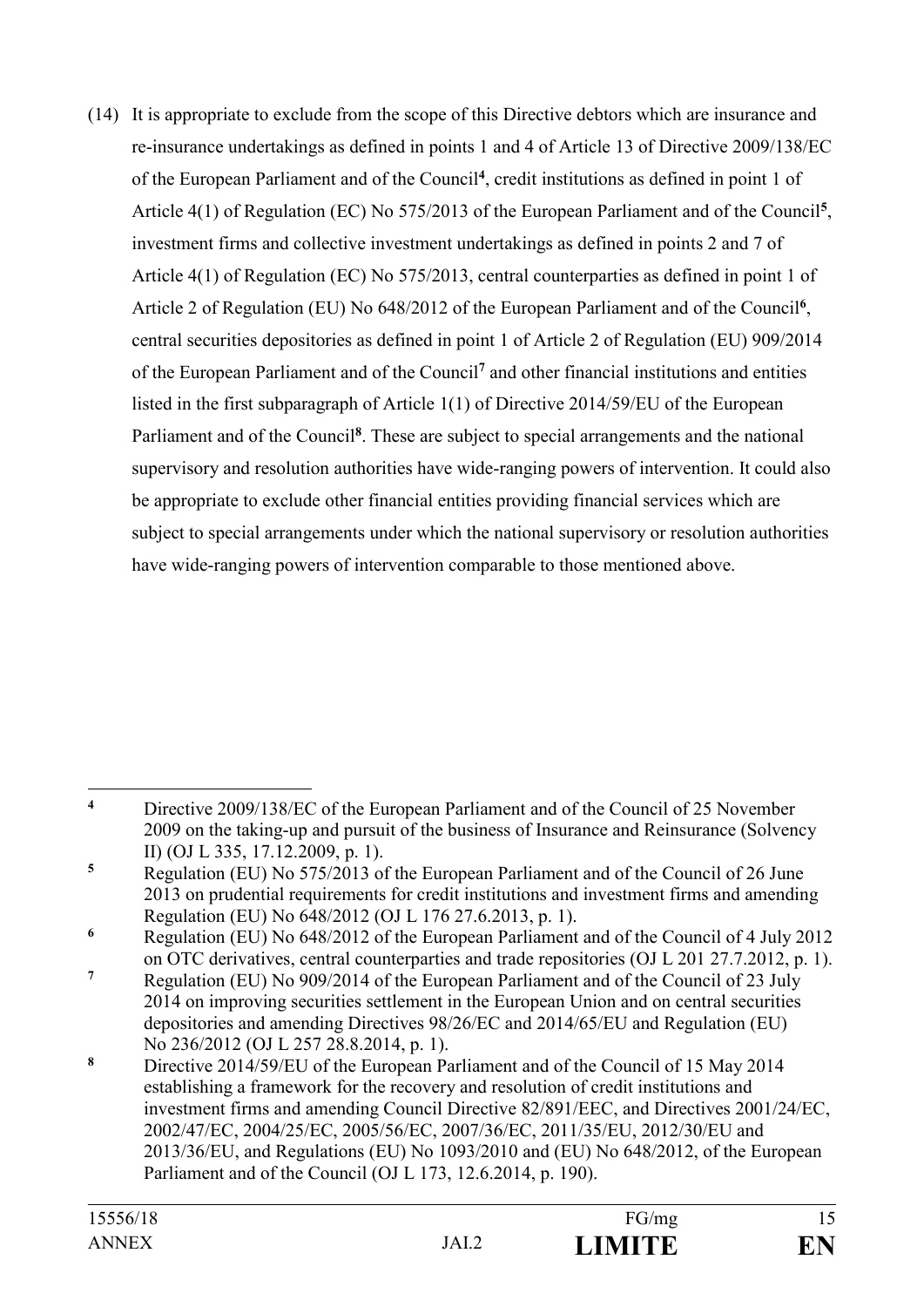For similar considerations, it is also appropriate to exclude from the scope of this Directive public bodies under national law. Member States could also limit the access to preventive restructuring frameworks to legal persons, since the financial difficulties of natural persons who are entrepreneurs may be efficiently resolved not only by means of preventive restructuring procedures but also by means of procedures which lead to a discharge of debt or of informal restructurings based on contractual agreements. In Member States with different legal systems where the same type of entity has a different legal status in those legal systems, they could apply one uniform regime to all these types of entities. A preventive restructuring framework under this Directive should not be able to affect claims and entitlements against the debtor arising from occupational pension systems if the accrual of those claims and entitlements was in a period prior to the restructuring.

(15) Consumer over-indebtedness is a matter of great economic and social concern and is closely related to the reduction of debt overhang. Furthermore, it is often not possible to draw a clear distinction between the consumer and business debts of an entrepreneur. A second chance regime for entrepreneurs would not be effective if the entrepreneur had to go through separate procedures, with different access conditions and discharge periods, to discharge his business personal debts and his non-business personal debts. For these reasons, although this Directive does not include binding rules on consumer over-indebtedness, Member States are advised to begin at the earliest opportunity also to apply the discharge provisions to consumers.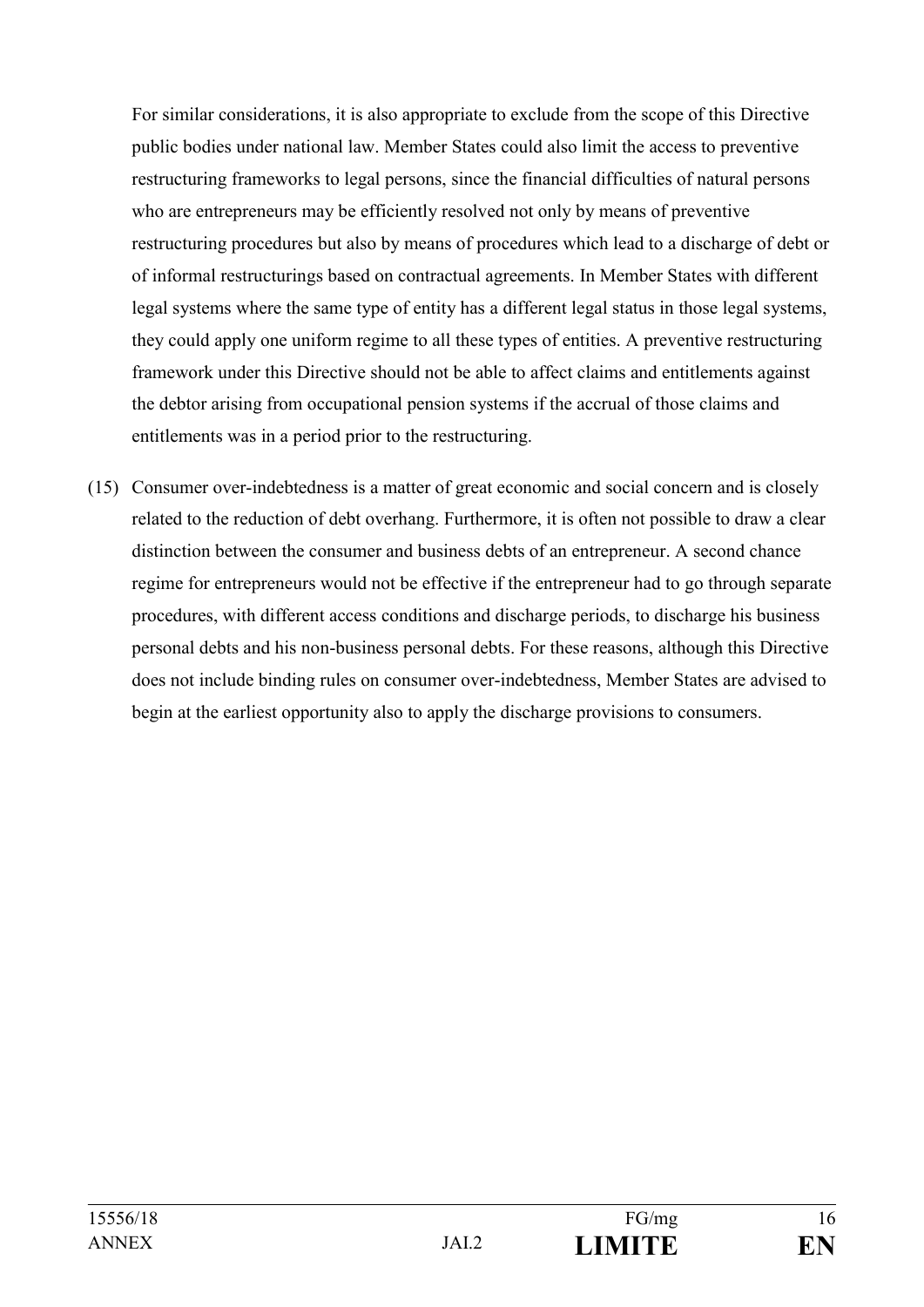- (16) The earlier the debtor can detect its financial difficulties and can take appropriate action, the higher the probability of avoiding an impending insolvency or, in case of a business whose viability is permanently impaired, the more orderly and efficient the winding-up process. Clear, up-to-date, concise and user-friendly information on the available preventive restructuring procedures as well as one or more early warning tools should therefore be put in place to incentivise debtors who start to experience financial problems to take early action. Early warning tools which take the form of alert mechanisms when the debtor has not made certain types of payments may be triggered by, for example, non-payment of taxes or social security contributions. Member States could either develop such tools themselves or leave it to the private sector, provided the objective is met. Member States should make information about the early warning system available online, for example on a dedicated website or webpage. Member States could adapt the early warning tools depending on the size of the company and could lay down specific early warning provisions for large-sized companies and groups, taking into account their peculiarities. This Directive does not impose liability on the Member States for potential damages incurred through restructuring mechanisms which are triggered by such early warning tools.
- (16a) In an effort to increase the support of workers and their representatives, Member States shall ensure that workers' representatives are given access to relevant and up-to-date information regarding the availability of early warning tools and could also provide support for workers' representatives in assessing the economic situation of the debtor.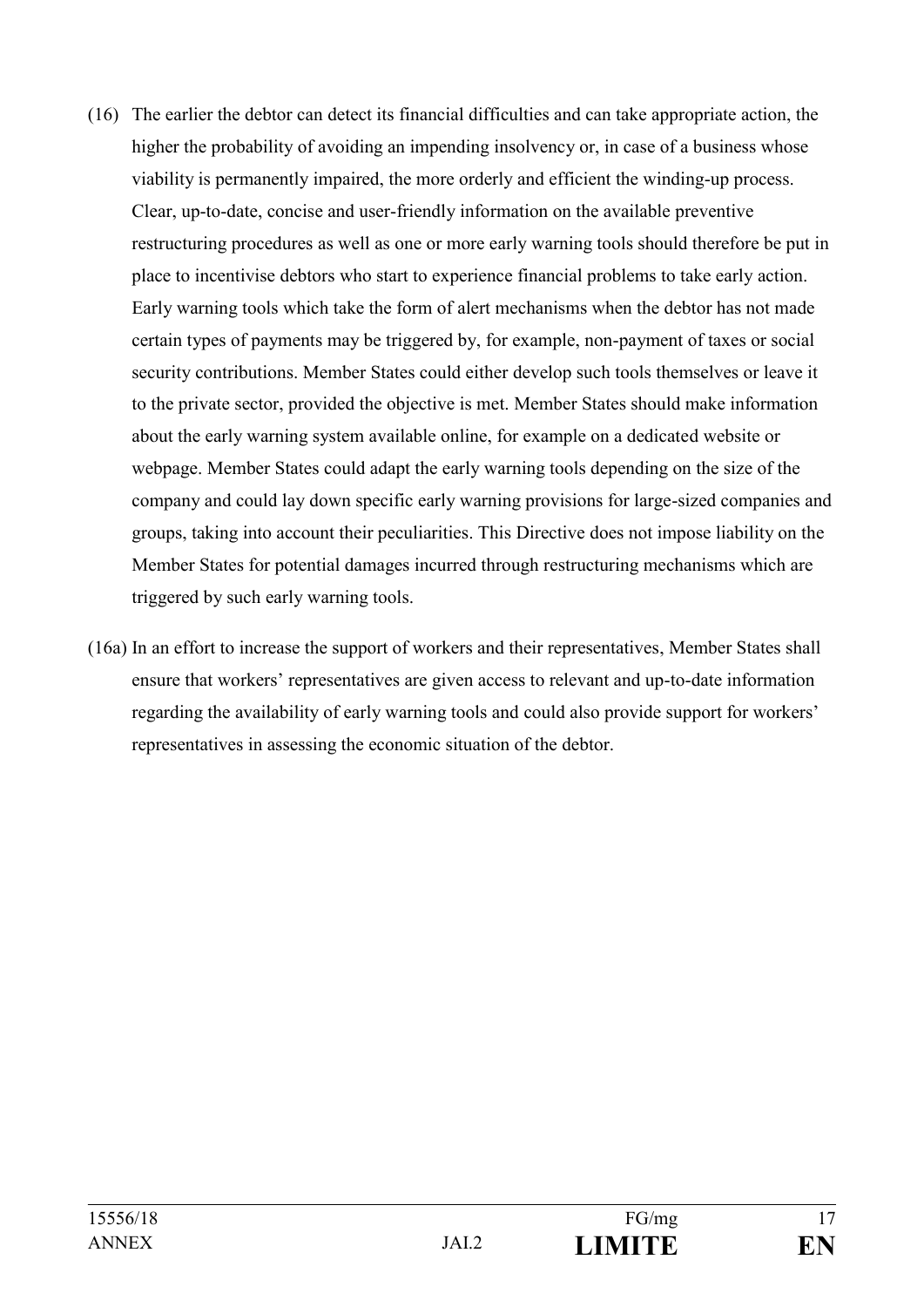(17) A restructuring framework should be available to debtors, including legal entities and, where so provided under national law, natural persons and groups of companies to enable them to address their financial difficulties at an early stage, when it appears likely that their insolvency may be prevented and the continuation of their business assured. A restructuring framework should be available before a debtor becomes insolvent according to national law, i.e. before the debtor fulfils the conditions under national law for entering collective insolvency procedures which entail normally a total divestment of the debtor and the appointment of a liquidator. In order to avoid the procedures being misused, the financial difficulties of the debtor should reflect a likelihood of insolvency and the restructuring plan should be capable of preventing the insolvency of the debtor and ensuring the viability of the business. Member States could determine whether claims that fall due or that come into existence after the procedure has been applied for or has been opened are included in the preventive restructuring measures or the stay of individual enforcement actions. Member States are free to decide whether the stay of individual enforcement actions has an effect on the interests on claims.

- (17a) Member States could introduce a viability test as a condition for access to the restructuring procedure provided for by this Directive. Such a test is to be carried out without detriment to the debtor's assets, which could mean, among others, that an interim stay is granted or that the assessment is carried out without undue delay. The absence of detriment does not exclude however the possibility to require debtors to prove their viability at their own costs.
- *(*17b) The fact that Member States may limit access to the restructuring framework with regard to enterprises that have been sentenced for serious breaches of accounting or book-keeping obligations shall not limit them from also preventing debtors from accessing preventive restructuring procedures where their books and records are incomplete or deficient to a degree that makes it impossible to ascertain the business and financial situation of the debtor.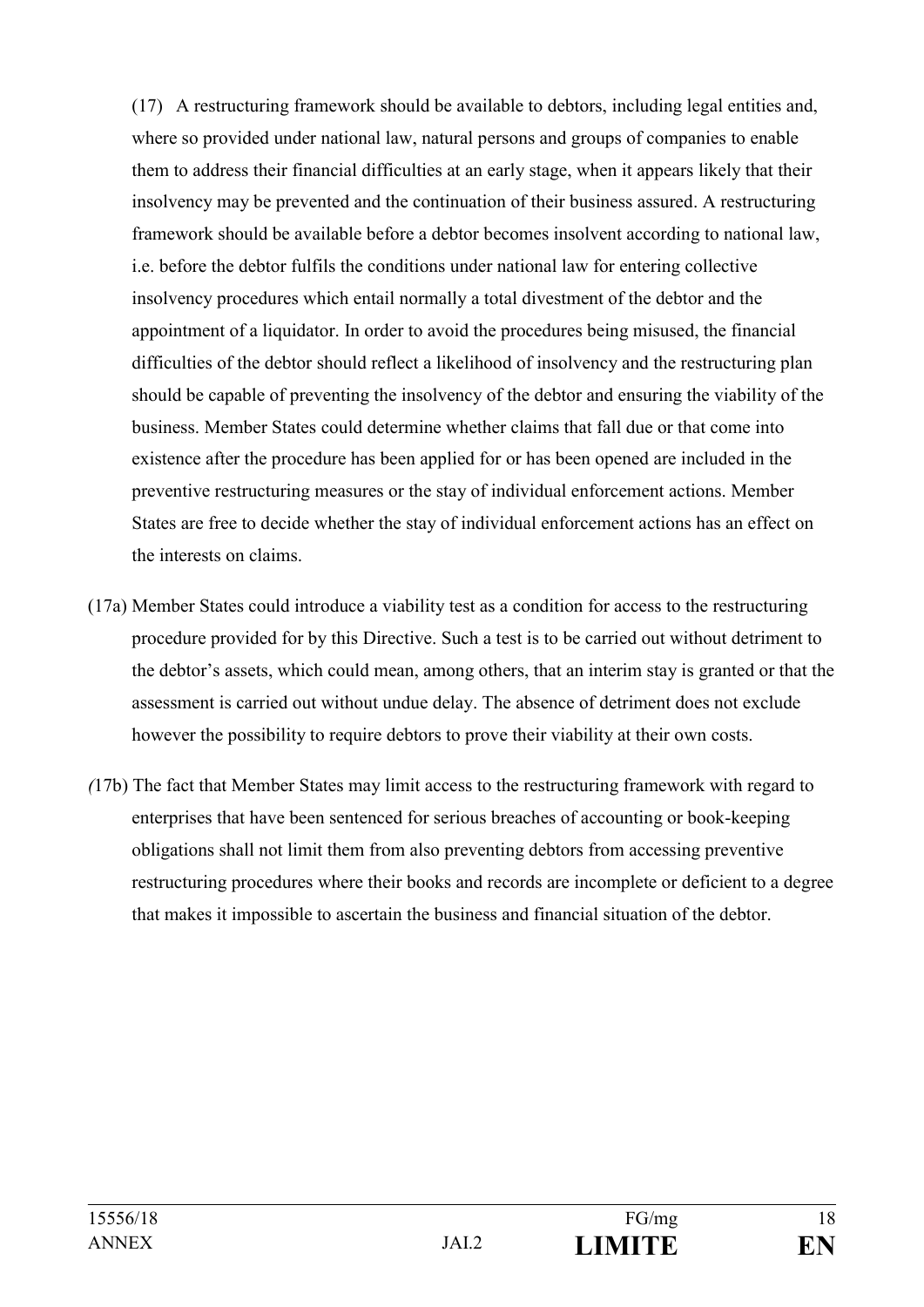- (17c) Member States could extend the scope of preventive restructuring frameworks provided for by this Directive to situations in which the debtor faces non-financial difficulties, provided that such difficulties give rise to a real and serious threat to the debtor's actual or future ability to pay its debts as they fall due. The time frame relevant for the determination of such threat may extend to a period of several months or even longer in order to account for cases in which the debtor is faced with non-financial difficulties threatening the status of its business as a going concern and, in the medium term, its liquidity. This may be the case, for example, where the debtor has lost a contract which is of key importance to it.
- (18) To promote efficiency and reduce delays and costs, national preventive restructuring frameworks should include flexible procedures. Where the provisions of this Directive are implemented in different procedures within a restructuring framework, the debtor should have access to all rights and safeguards provided for by this Directive for purposes of preventing restructuring. Except for the cases of mandatory involvement of judicial or administrative authorities required under this Directive, Member States could limit their involvement to where it is necessary and proportionate, while taking into consideration, among others, the aim of safeguarding the rights and interests of debtors and of affected parties and the aim of reducing delays and costs of the procedures. When creditors or worker representatives are allowed to initiate a restructuring procedure under national law, Member States should require the agreement of the debtor which is a SME as a precondition for the initiation of the procedure, and could also decide to extend that requiremnent to debtors which are large companies.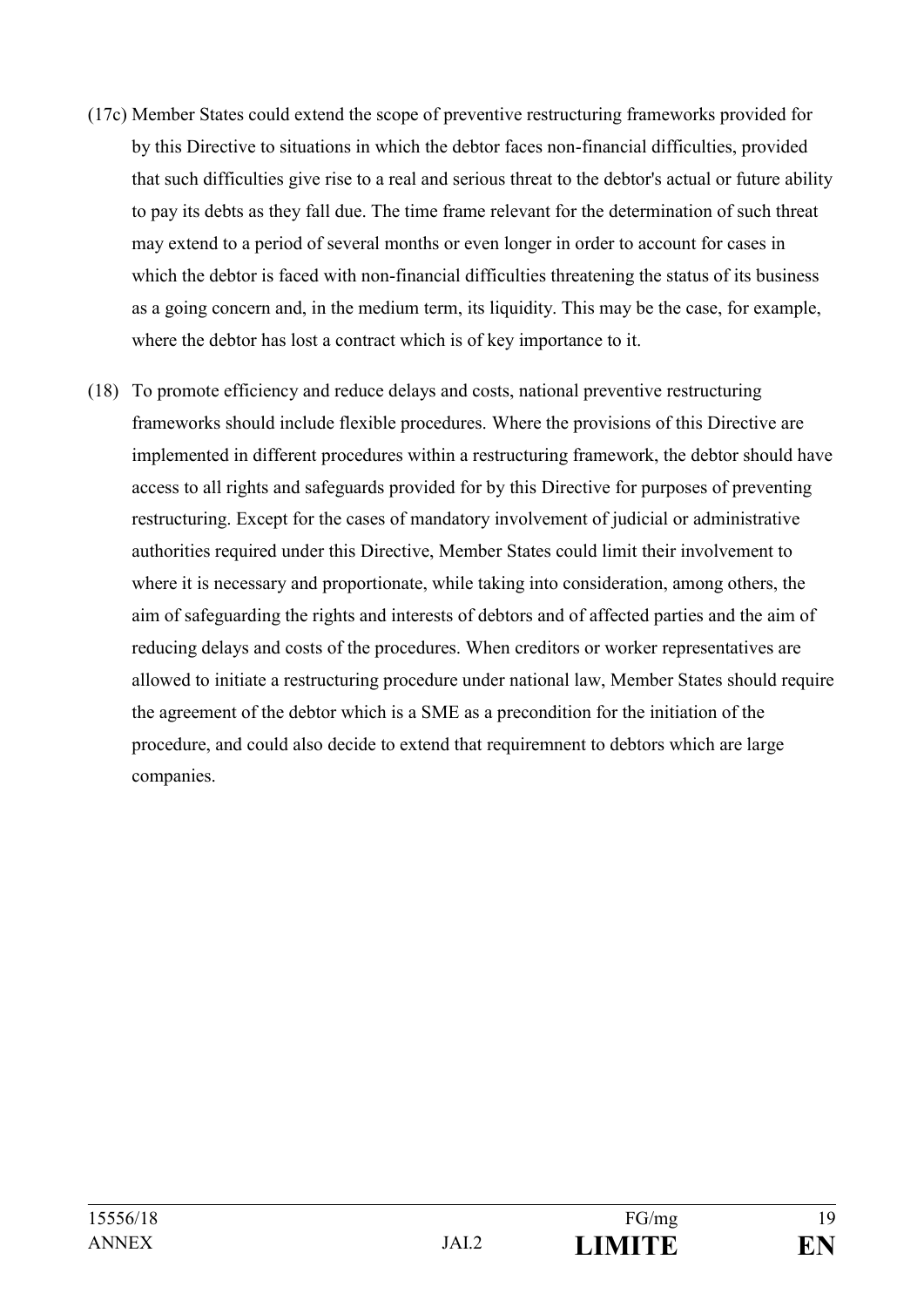(18a) To avoid unnecessary costs, reflect the early nature of the procedure and to incentivise debtors to apply for the preventive restructuring at an early stage of financial difficulties, they should in principle be left in control of their assets and the day-to-day operation of their business. The appointment of a restructuring practitioner, to supervise the actions of the debtor or take over the partial control of the daily operations, should not be mandatory in every case, but made on a case-by-case basis depending on the circumstances of the case or on the debtor's specific needs. Nevertheless, Member States could decide that the appointment of a practitioner in the field of restructuring is always necessary in certain circumstances, such as where the debtor benefits from a general stay of individual enforcement actions, where the restructuring plan needs to be confirmed by means of a cross-class cram-down, where the restructuring plan includes measures affecting the rights of workers or where the debtor or its management have acted in a fraudulent, criminal or detrimental way in business relations. For the purpose of assisting the parties with negotiating and drafting a restructuring plan, Member States should however provide for the mandatory appointment of a practitioner for the purpose of assisting the parties with negotiating and drafting a restructuring plan where a judicial or administrative authority grants the debtor a general stay of individual enforcement actions provided that a practitioner is needed to safeguard the interests of the parties, where the restructuring plan needs to be confirmed by a judicial or administrative authority by means of a cross-class cram-down, where it was requested by the debtor or where it is requested by a majority of creditors, provided that in this latter case the creditors cover the costs and fees of the practitioner.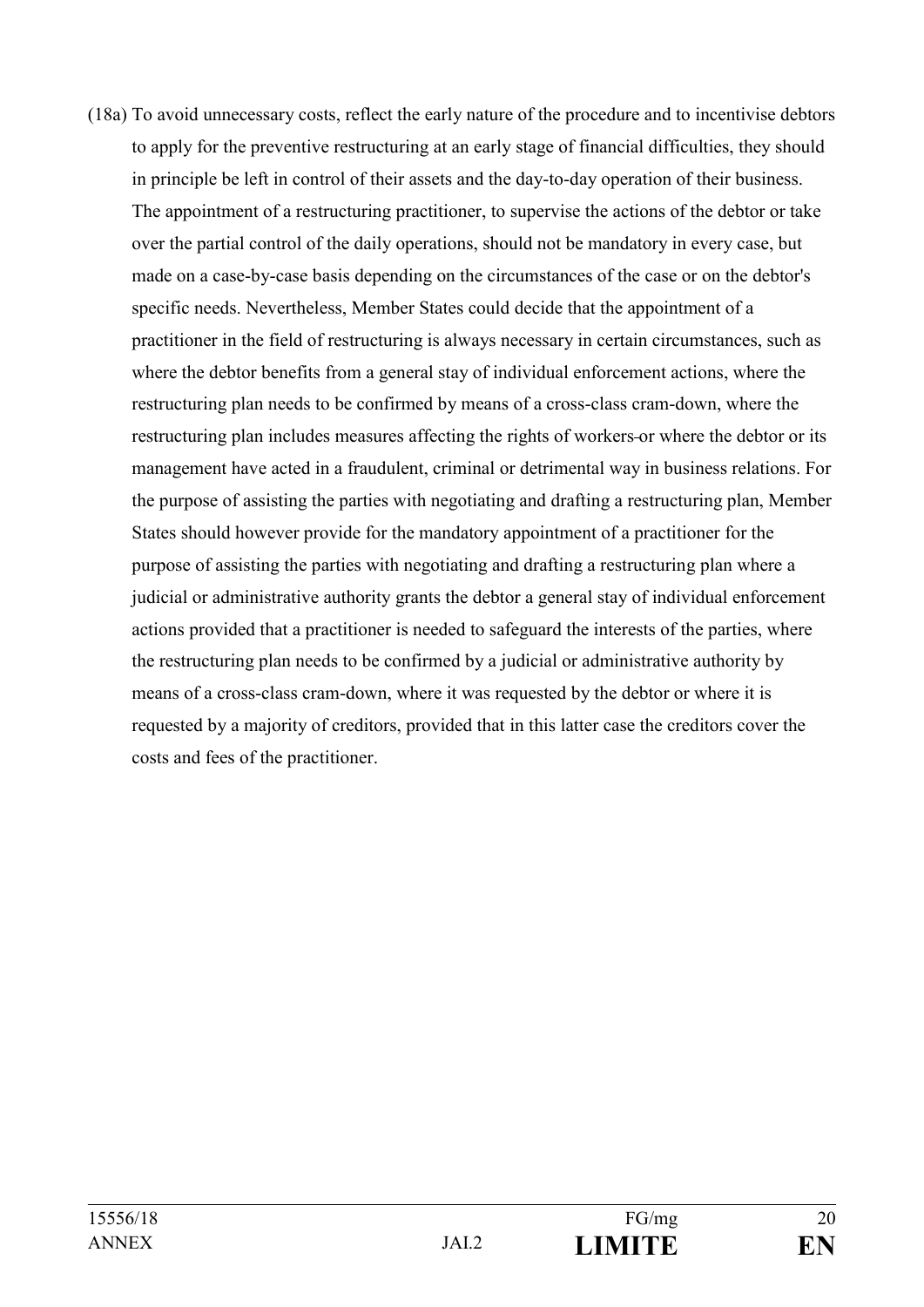- (19) A debtor should be able to benefit from a temporary stay of individual enforcement actions, whether granted by a judicial or administrative authority or by operation of law with the aim of supporting the negotiations on a restructuring plan, by enabling the debtor during the negotiations to continue operating or to preserve the value of the debtor's estate. Where so provided by national law, the stay could also apply against third party security providers, including guarantors and collateral givers. However, Member States could provide that judicial or administrative authorities can refuse to grant a stay of individual enforcement actions where such a stay is not necessary or where it would not fulfil the objective of supporting the negotiations. Factors that can amount to a ground for refusal might include a lack of support by the required majorities of creditors or, where so provided under national law, the debtor's actual inability to pay debts as they fall due. In order to facilitate and accelerate the course of proceedings, Member States should be able to establish, on a rebuttable basis, presumptions for the presence of grounds for refusal, where, for example, the debtor shows a conduct that is typical of a debtor who is unable to pay debts as they fall due, such as a substantial default vis-à-vis workers or tax or social security agencies, or where financial crime has been committed by the entrepreneur or the current management of a company that gives reason to believe that a majority of creditors will not support the start of the negotiations.
- (19a) The stay of enforcement could be general, that is to say affecting all creditors, or targeted towards individual creditors or categories of creditors. Member States could exclude certain claims or categories of claims from the scope of the stay in well-defined circumstances, such as claims which are secured by assets the removal of which would not jeopardise the restructuring of the business or claims of creditors in respect of whom a stay would create unfair prejudice, such as by way of an uncompensated loss or depreciation of collateral.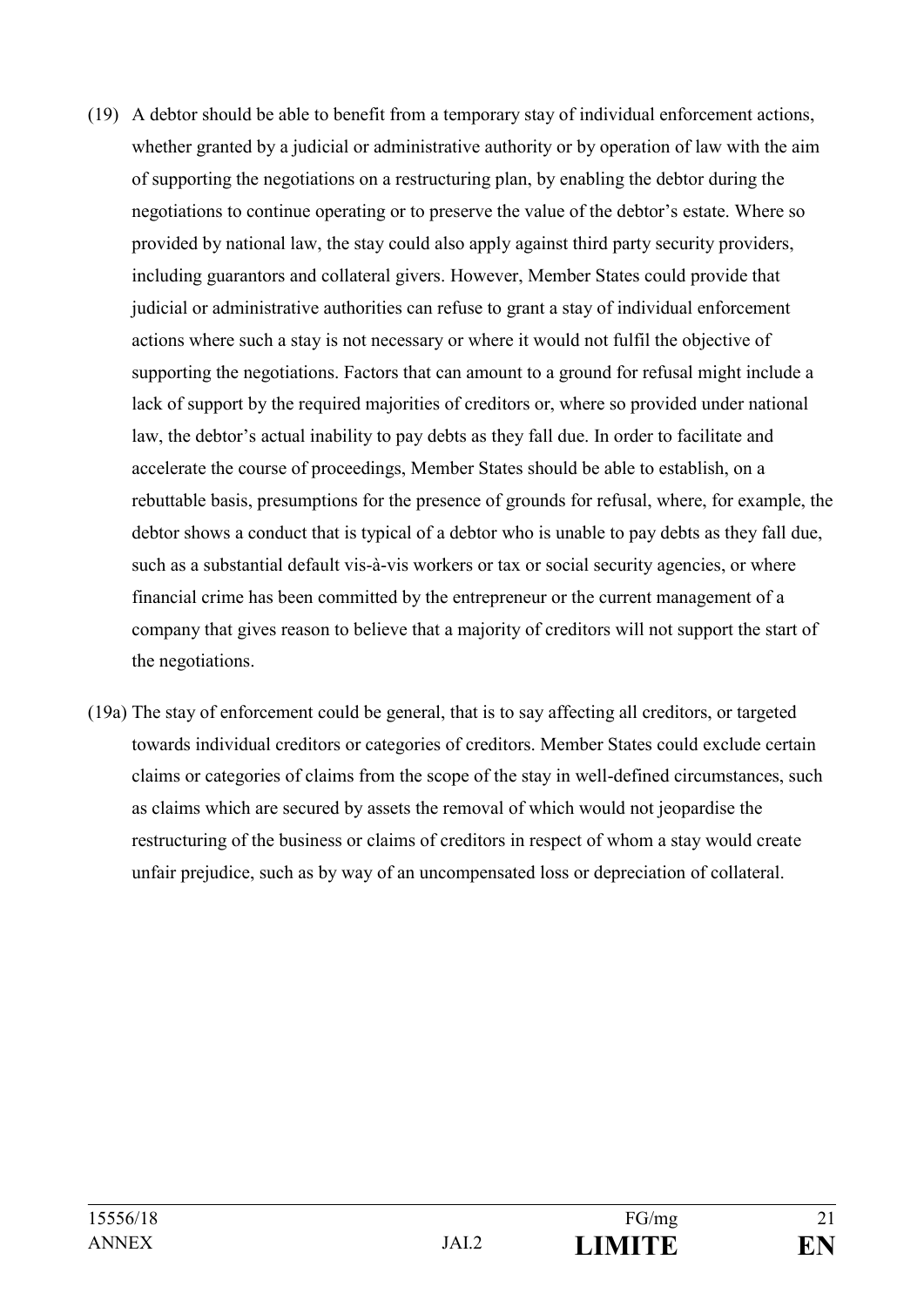(19b) In order to provide for a fair balance between the rights of the debtor and of creditors, the stay should apply for a maximum period of up to four months. Complex restructurings may, however, require more time. Member States could decide that in such cases extensions of the initial period of the stay could be granted by the judicial or administrative authority. Where a judicial or administrative authority does not take a decision on the extension of a stay of enforcement before it lapses, the stay should cease to have effects on the day the stay period expires. In the interest of legal certainty, the total period of the stay should be limited to twelve months. Member States could provide for an indefinite stay once the debtor becomes insolvent under national law. Member States could decide whether a short interim stay pending a judicial or administrative authority's decision on the access to the preventive restructuring framework is subject to the time limits under this Directive.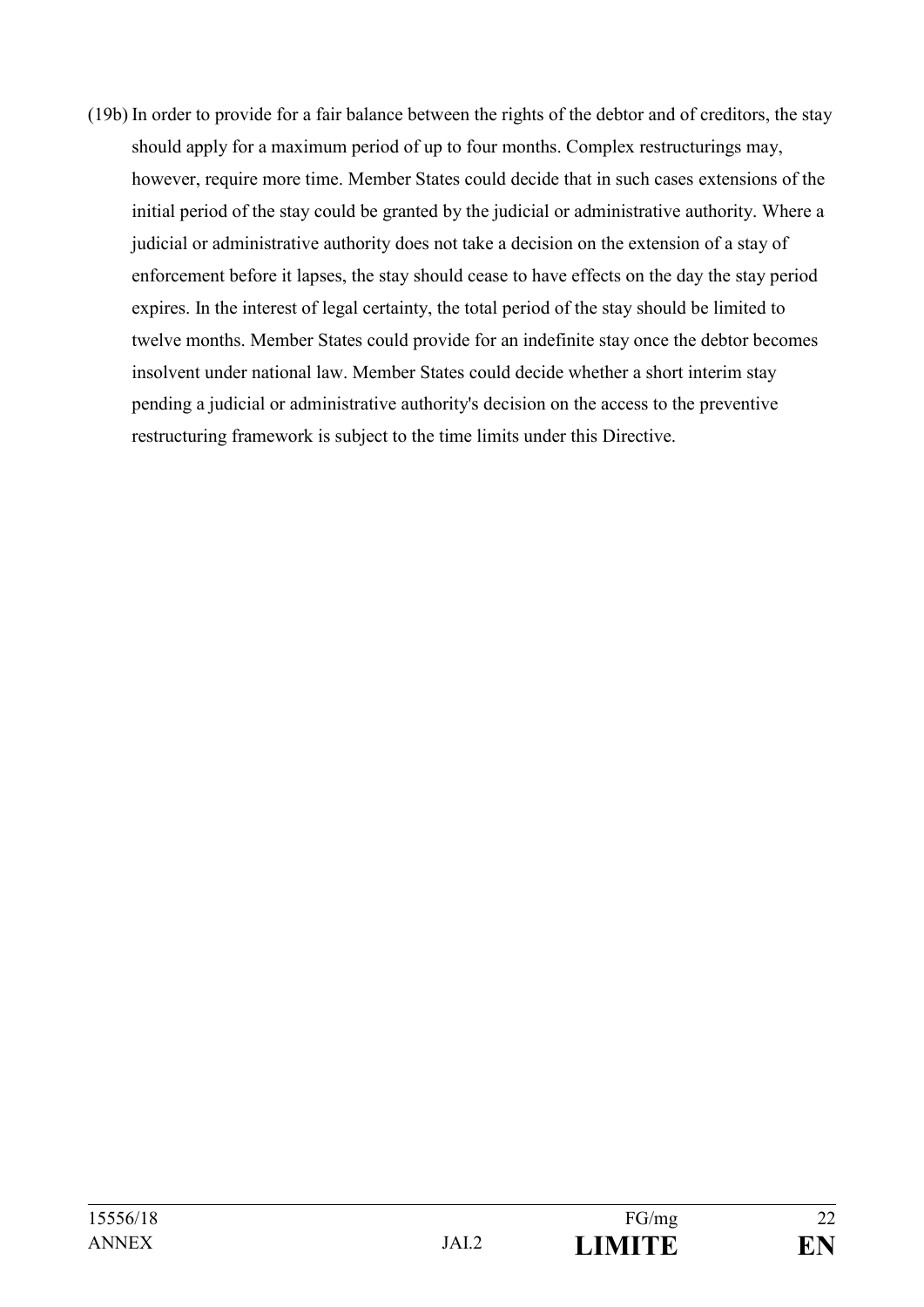(20) To ensure that the creditors do not suffer unnecessary detriment, Member States should ensure that judicial or administrative authorities can lift the stay if it no longer fulfils the objective of supporting negotiations, for example if it becomes apparent that the required majority of creditors does not support the continuation of the negotiations. Where Member States provide for such a possibility, the stay should also be lifted if creditors are unfairly prejudiced by the stay of enforcement. Member States could limit the possibility to lift the stay of individual enforcement actions to situations where creditors have not had the opportunity to be heard before it came into force or before it was extended. They could also provide for a minimum period during which the stay cannot be lifted. In establishing whether there is unfair prejudice to creditors, judicial or administrative authorities could take into account whether the stay would preserve the overall value of the estate, whether the debtor acts in bad faith or with the intention of causing prejudice or generally acts against the legitimate expectations of the general body of creditors. This Directive does not cover provisions on compensation or guarantees for creditors whose collateral is likely to decrease in value during the stay. A single creditor or a class of creditors would be unfairly prejudiced by the stay if for example their claims would be made substantially worse-off as a result of the stay than if the stay did not apply, or if the creditor is put more at a disadvantage than other creditors in a similar position. Member States could provide that, whenever unfair prejudice is established in respect of one or more creditors or one or more classes of creditors, the stay can be lifted in respect of those creditors or classes of creditors or in respect of all creditors. Member States remain free to decide who is able to request the lifting of the stay.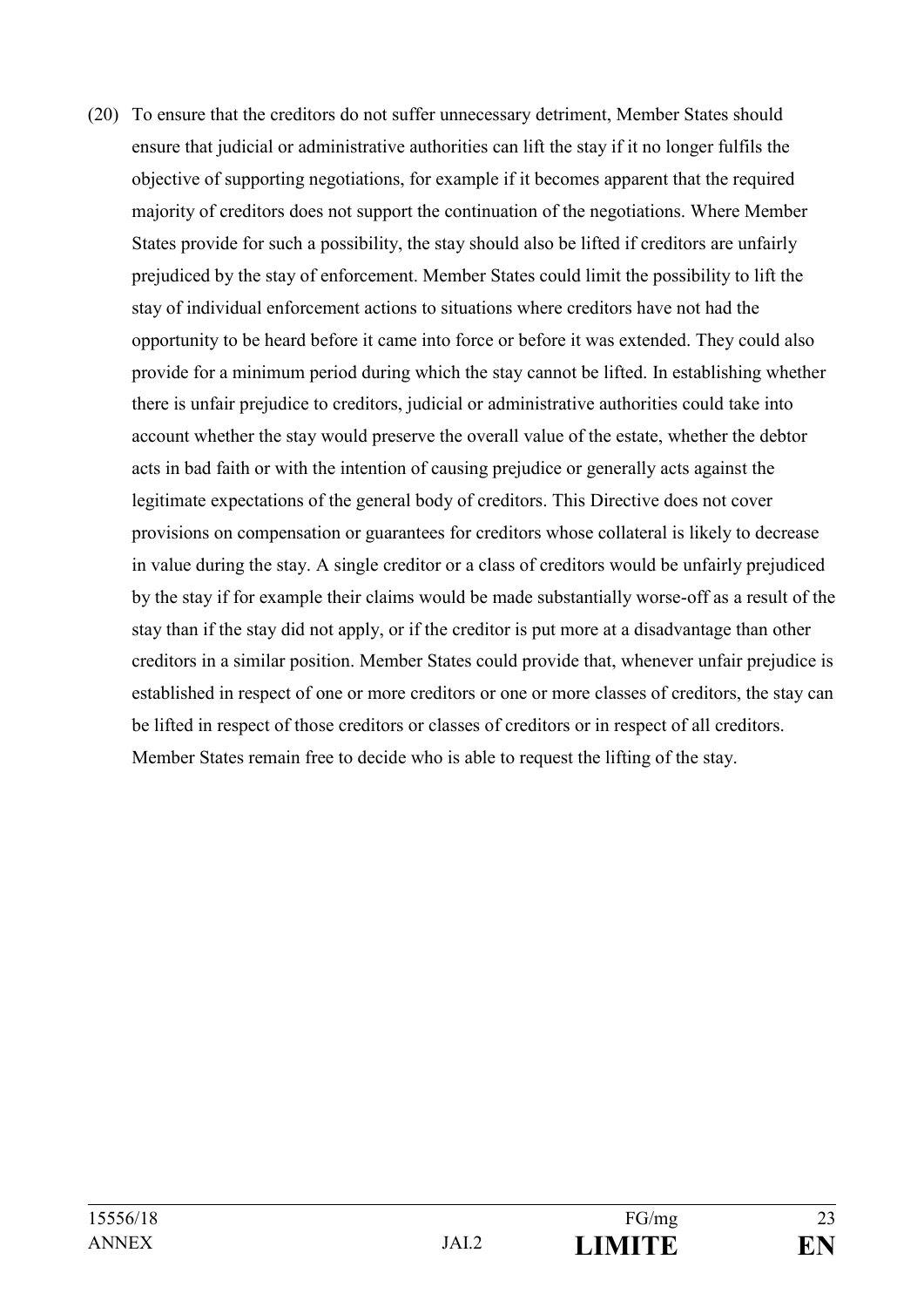- (21) A stay of individual enforcement actions should also suspend the debtor's obligation to file for, or the opening upon a creditor's request of an insolvency procedure which can end in liquidation of the debtor. Such insolvency procedures should be those the outcome of which is not limited by law to a liquidation of the debtor, but could also be a restructuring of the debtor. The suspension of the opening of an insolvency procedure at the request of creditors applies not only where Member States provide for a general stay of individual enforcement actions covering all creditors, but also where national law provides for a possibility for a limited stay of individual enforcement actions for only a limited number of creditors. Nevertheless, Member States could provide that insolvency proceedings can be opened at the request of public authorities which are not acting in a creditor capacity, such as a prosecutor, in the general interest.This Directive should not prevent the debtor from paying in the ordinary course of business claims of or owed to unaffected creditors and the claims of affected creditors that arise during the stay of individual enforcement actions. To ensure that creditors with claims which came into existence before the opening of a restructuring procedure or a stay of individual enforcement actions do not pressure the debtor to pay those claims which otherwise would be cut through the implementation of the restructuring plan, Member States could provide for suspension of the payment obligation with respect to those claims.
- (22) When a debtor enters an insolvency procedure, some suppliers may have contractual rights entitling them to terminate the supply contract solely on account of the insolvency (known as *ipso facto* clauses), even if debtors have duly met their obligations. The same may be true when a debtor applies for preventive restructuring measures. Where such clauses are invoked when the debtor is merely negotiating a restructuring plan or requesting a stay of enforcement or in connection with any event connected with the stay, early termination may have a negative impact on the debtor's business and the successful rescue of the business. Therefore, in such cases, it is necessary that creditors are not allowed to invoke *ipso facto* clauses which make reference to negotiations on a restructuring plan or a stay or any similar event connected to the stay.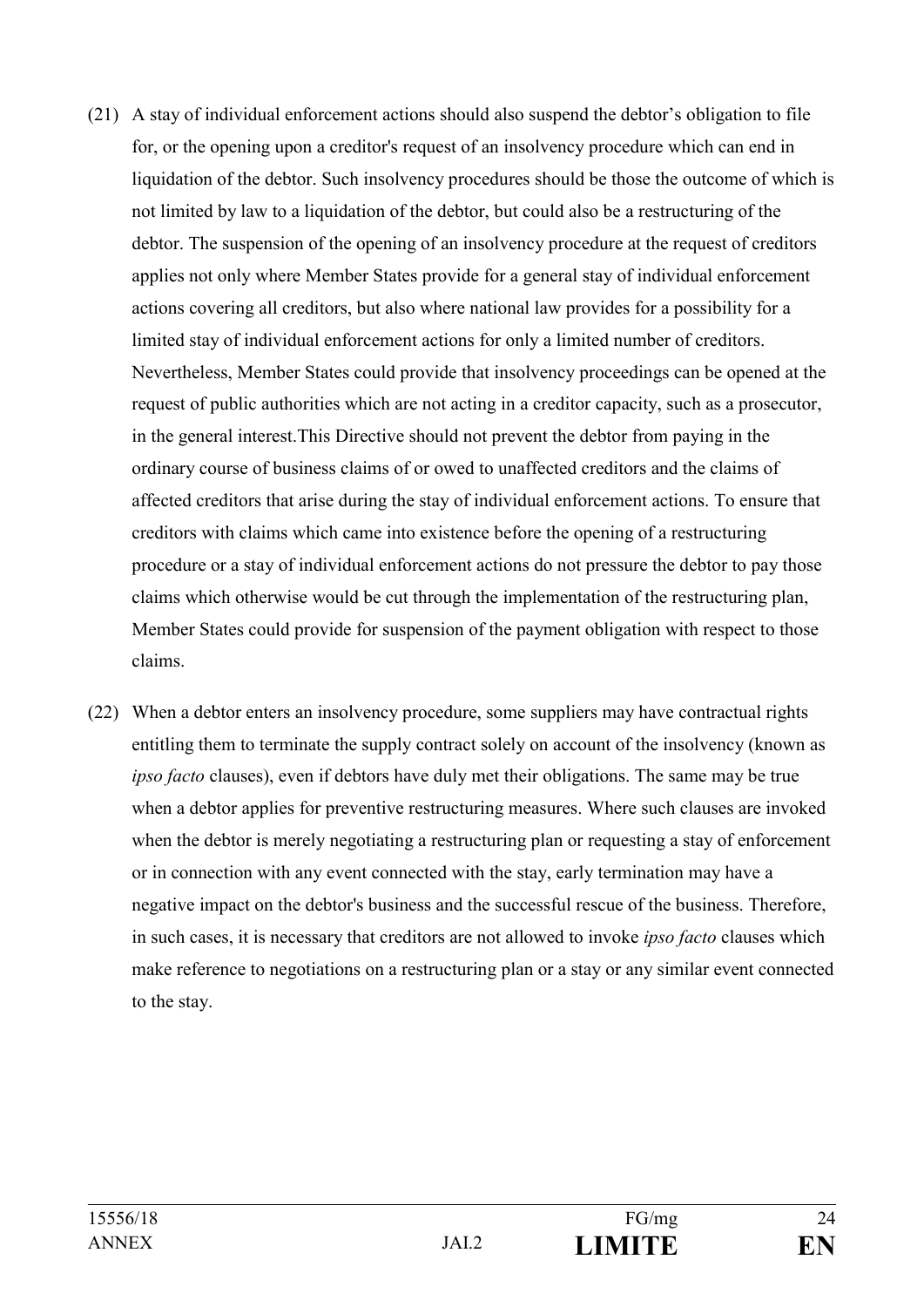- (22a) Member States should provide that creditors to which the stay applies, whose claims came into existence prior to the stay and have not been paid by the debtor are not allowed to withhold performance, terminate, accelerate or in any other way modify essential executory contracts during the stay period, provided the debtor complies with their obligations under such contracts which fall due during the stay. Executory contracts are, for example, lease and licence agreements, long-term supply contracts and franchise agreements. Early termination would endanger the ability of the business to continue operating during restructuring negotiations, especially when it concerns contracts for essential supplies such as gas, electricity, water, telecoms and card payment services.
- (23) This Directive lays down minimum standards for the content of a restructuring plan. Member States could however require additional explanations in the restructuring plan, for example concerning the criteria according to which creditors have been grouped, which may be relevant in the case where a debt is only partially secured. Member States should not be obliged to require an expert opinion regarding the value of the assets which needs to be indicated in the plan.
- (24) Creditors affected by the restructuring plan, including workers, and, where allowed under national law, equity-holders should have a right to vote on the adoption of a restructuring plan. Member States could provide for limited exceptions from this rule. Parties unaffected by the restructuring plan should have no voting rights in relation to the plan, nor should their support be required for the approval of any plan. The concept of affected parties only comprises workers in their capacity of creditors. Therefore, if Member States decide to exempt the claims of workers, they are not ought to be understood as affected parties. The vote can take the form of a formal voting process or of a consultation and agreement with the required majority of affected parties. However, where the vote takes the form of an agreement with the requisite majority, affected parties who were not involved in this agreement could nevertheless be offered the possibility to join the restructuring plan.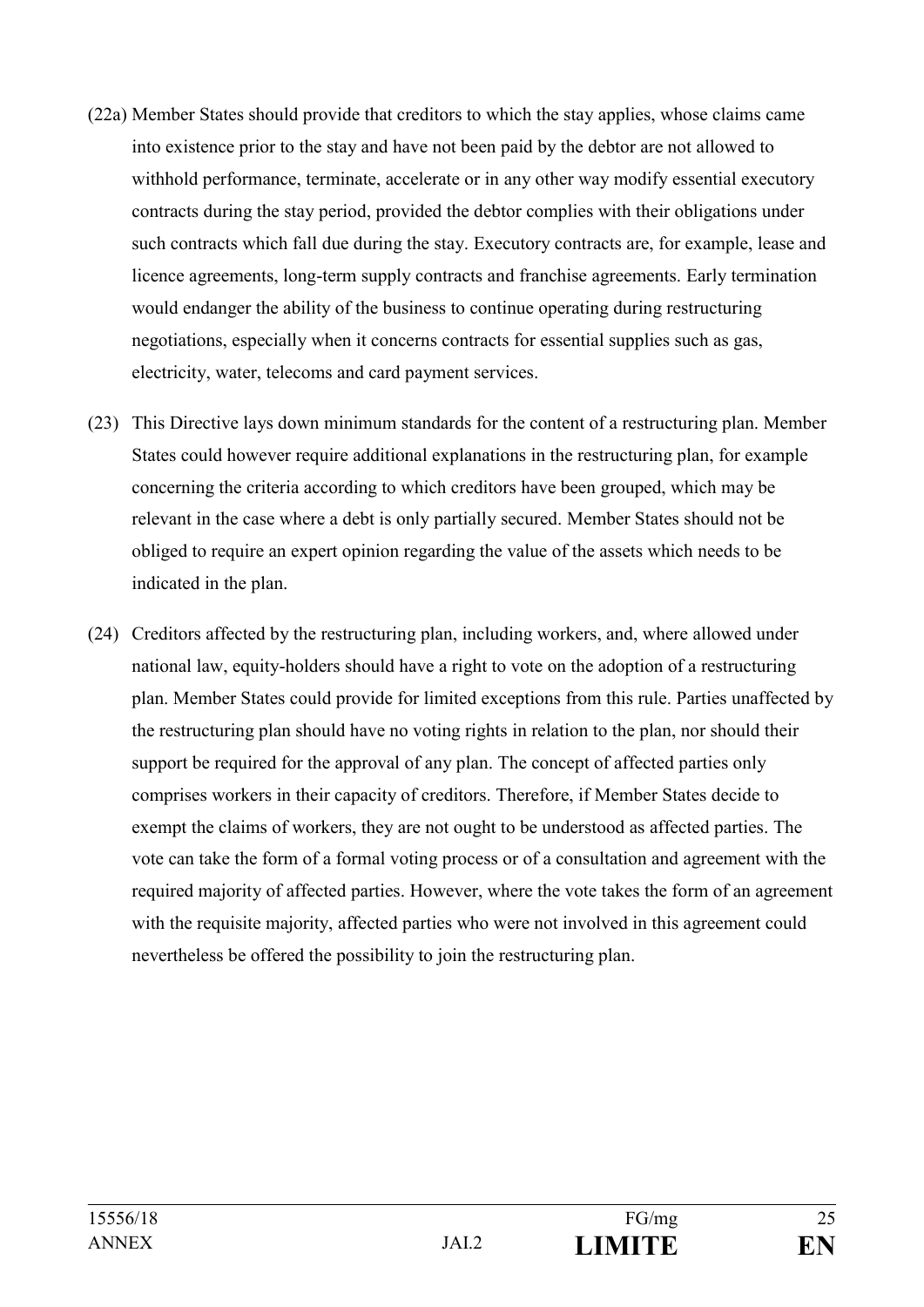- (25) To ensure that rights which are substantially similar are treated equitably and that restructuring plans can be adopted without unfairly prejudicing the rights of affected parties, affected parties should be treated in separate classes which reflect the class formation criteria under national law. Class formation means the grouping of affected parties for the purposes of adopting a plan in such a way as to reflect the rights and seniority of the affected claims and interests. As a minimum, secured and unsecured creditors should always be treated in separate classes**,** but Member States could require that more than two classes of creditors are formed, including different classes of unsecured or secured creditors and classes of creditors with subordinated claims. Member States could also treat other types of creditors lacking a sufficient commonality of interest in separate classes, such as tax or social security authorities. National law could provide that secured claims may be divided into secured and unsecured parts based on collateral valuation. National law could also stipulate specific rules supporting class formation where non-diversified or otherwise especially vulnerable creditors, such as workers or small suppliers, would benefit from such class formation.
- (25a) Member States could provide that in the case of debtors which are micro, small or medium size enterprises on account of their relatively simple capital structure, an exception can be made from the obligation to treat creditors in separate classes. In cases where micro, small or medium size enterprises have opted to use only one voting class and this class votes against the plan, in line with the general principles of this Directive it is possible for debtors to submit another plan.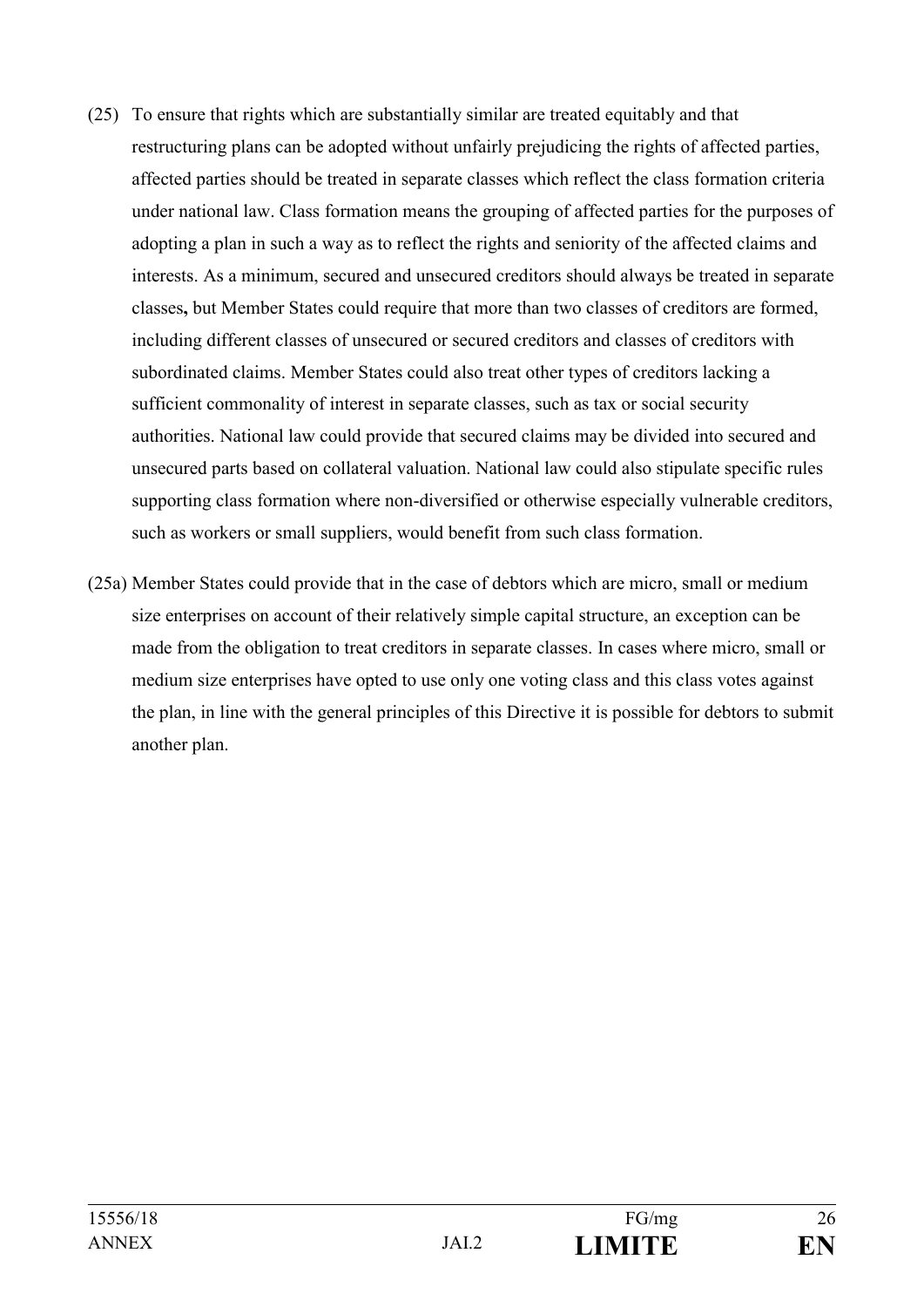- (25b)National laws should in any case ensure that adequate treatment is given to matters of particular importance for class formation purposes, such as claims from connected parties, and should contain rules that deal with contingent claims and contested claims. National law could regulate how contested claims are handled for the purposes of allocating voting rights. The judicial or administrative authority should examine class formation, including the selection of creditors affected by the plan, when a restructuring plan is submitted for confirmation, but Member States could stipulate that such authorities may also examine class formation at an earlier stage should the proposer of the plan seek validation or guidance in advance.
- (26) Requisite majorities should be established by national law to ensure that a minority of affected parties in each class cannot obstruct the adoption of restructuring plan which does not unfairly reduce their rights and interests. Without a majority rule binding dissenting secured creditors, early restructuring would not be possible in many cases, for example where a financial restructuring is needed but the business is otherwise viable. To ensure that parties have a say on the adoption of restructuring plans proportionate to the stakes they have in the business, the required majority should be based on the amount of the creditors' claims or equity holders' interests in any given class. Member States could in addition require a majority in the number of affected parties in each class. Member States could lay down rules in relation to affected parties with a right to vote who do not exercise their right to vote in a correct manner or are not represented, such as taking them into account for a participation threshold or for the calculation of a majority. Member States are also free to provide for a participation threshold for the vote.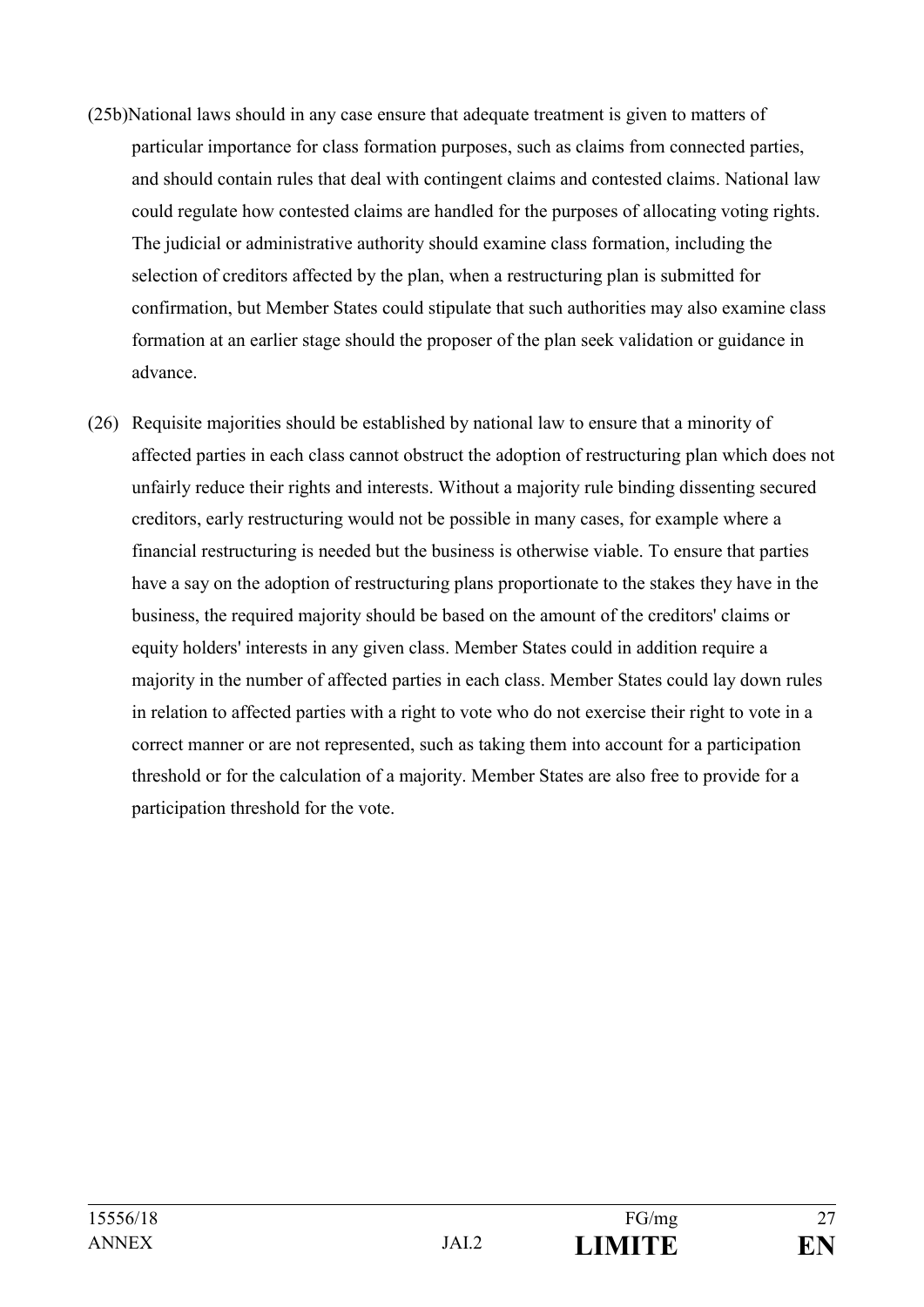- (27) The 'best interest of creditors' test makes it possible to ensure that no dissenting creditor is worse off under the restructuring plan than they would be either in the case of liquidation, whether piecemeal liquidation or sale of the business as a going concern, or in the event of the next best alternative scenario if the restructuring plan was not confirmed. Member States should be able to choose one of these two thresholds when implementing this test in national law. That test should be applied in any case where a plan needs to be confirmed in order to be binding over dissenting creditors or, as the case may be, dissenting classes of creditors. As a consequence of the best-interest-of-creditors test, where public institutional creditors have a privileged status under national law, Member States could provide that the plan cannot impose a full or partial cancellation of the claims of those creditors.
- (28) While a restructuring plan should always be deemed adopted if the required majority in each affected class supports the plan, a restructuring plan which is not supported by the required majority in each affected class could still be confirmed by a judicial or administrative authority upon the proposal of a debtor or with the debtor's agreement. In case of a legal person, Member States should be able to decide if for this purpose the debtor is to be understood as the legal person's management board or a certain majority of shareholders or equity holders. For the plan to be confirmed in the case of a cross-class cram-down, it has to be supported by a majority of voting classes of affected parties, provided that at least one of those classes is a secured creditor class or is senior to the ordinary unsecured creditors class or, failing that, by at least one affected or impaired class of creditors which, upon a valuation of the debtor as a going concern, receive payment or keep any interest, or, where so provided under national law, can be reasonably presumed to receive payment or keep any interest if the normal ranking of liquidation priorities were applied under national law. In the latter case, Member States could increase the number of classes which are required to approve the plan, without necessarily requiring that all those classes should, upon a valuation of the debtor as a going concern, receive payment or keep any interest under national law. However, Member States should not require the consent of all classes. This means that where there are only two classes of creditors, the consent of at least one class should be deemed to be sufficient, if other conditions for the application of the cross-class cram-down are also met. For creditors to be impaired means that there is a reduction in the value of their claims.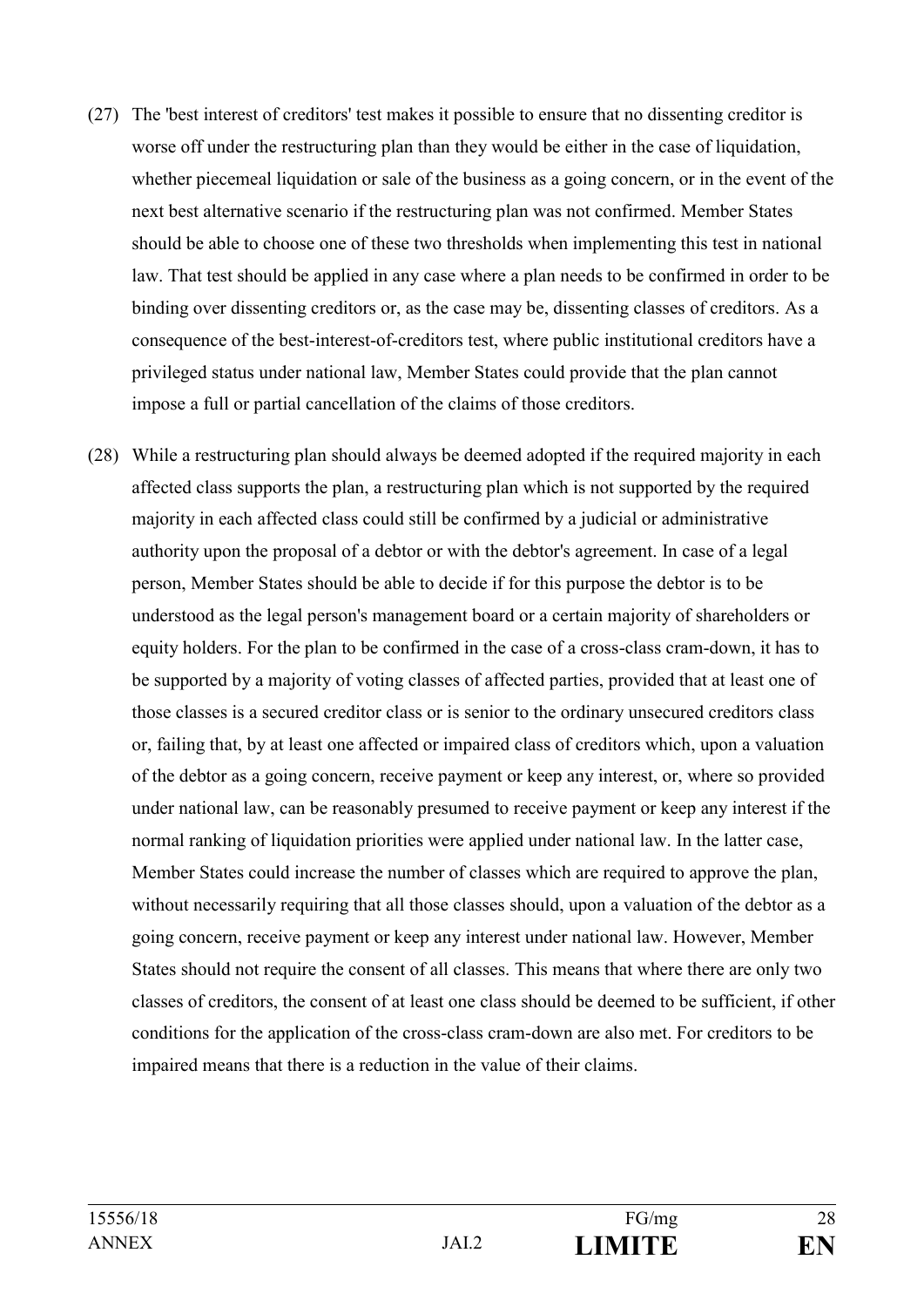(28a) When using the cross-class cram-down mechanism, Member States should ensure that dissenting classes of affected creditors are not unfairly prejudiced under the proposed plan and should provide sufficient protection for such dissenting classes. Member States could protect a dissenting class of creditors by ensuring that they are treated at least as favourably as any other class of the same rank and more favourably than any junior class. Alternatively, Member States could do this by ensuring that a dissenting class of affected creditors is paid in full if a more junior class is to receive any distribution or keep any interest under the restructuring plan. Member States should have discretion in implementing the concept of payment in full, including in relation to the timing of the payment, as long as the principal of the claim and, in the case of secured creditors, the value of the collateral are protected. Member States could also decide on what are the equivalent means by which the original claim could be satisfied in full. It is appropriate to enable Member States to derogate from this rule, for example where it is fair that equity holders keep certain interests under the plan despite the fact that a more senior class is obliged to accept a reduction of its claims, or that essential suppliers covered by the provision on the stay of individual enforcement actions are paid before more senior classes of creditors. Member States could choose which of the abovementioned protection mechanisms they put in place.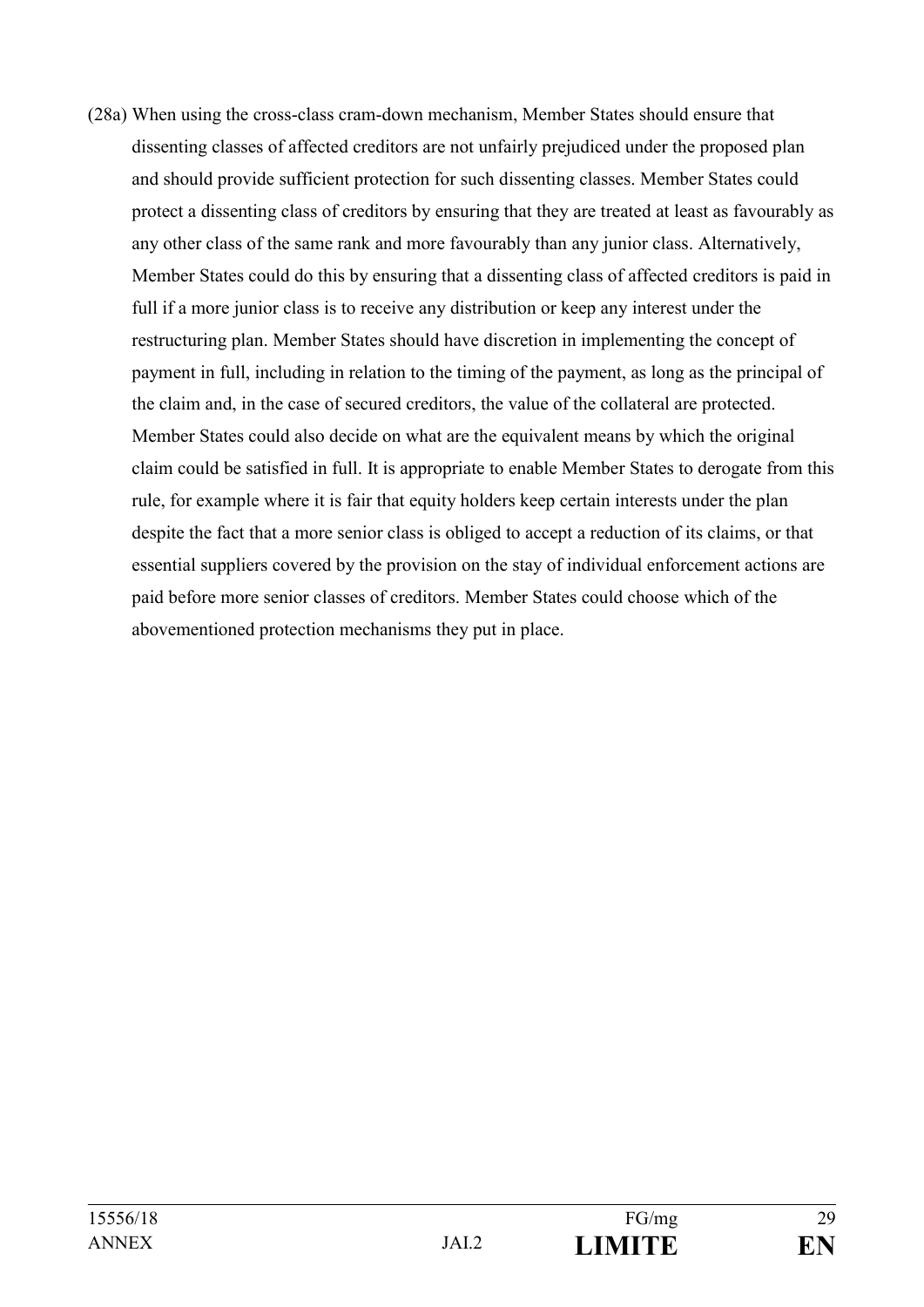- (29) While shareholders' or other equity holders' legitimate interests should be protected, Member States should ensure that they cannot unreasonably prevent the adoption of restructuring plans which would bring the debtor back to viability. Member States can deploy different means to achieve this goal, for example by not giving equity holders the right to vote on a restructuring plan and not making the adoption of a restructuring plan conditional on the agreement of the out-of-the-money equity holders, namely equity holders who, upon a valuation of the enterprise, would not receive any payment or other consideration if the normal ranking of liquidation priorities were applied. However, where equity holders have the right to vote on a restructuring plan, a judicial or administrative authority should be able to confirm the plan notwithstanding the dissent of one or more classes of equity holders, through a cross-class cram down mechanism. Member States who exclude equity holders from voting do not need to apply the absolute priority rule in the interrelation between creditors and equity holders. Another possible means of implementing this requirement could be ensuring that restructuring measures, which directly affect equity holders' rights and belong to the competence of a certain body under company law, are not subject to unreasonably high majority requirements and that equity holders have no competence in terms of restructuring measures which do not directly affect their rights. More classes of equity holders may be needed where different classes of shareholdings with different rights exist. Equity holders of small and medium size enterprises who are not mere investors, but are the owners of the enterprise and contribute to the enterprise in other ways such as managerial expertise may not have an incentive to restructure under such conditions. For this reason, the cross-class cram-down mechanism should remain optional for debtors which are small and medium size enterprises.
- (29a) For the purposes of its implementation, the restructuring plan should make it possible for holders of equity in micro, small and medium-sized enterprises to provide non-monetary restructuring assistance by drawing on, for example, their experience, reputation or business contacts.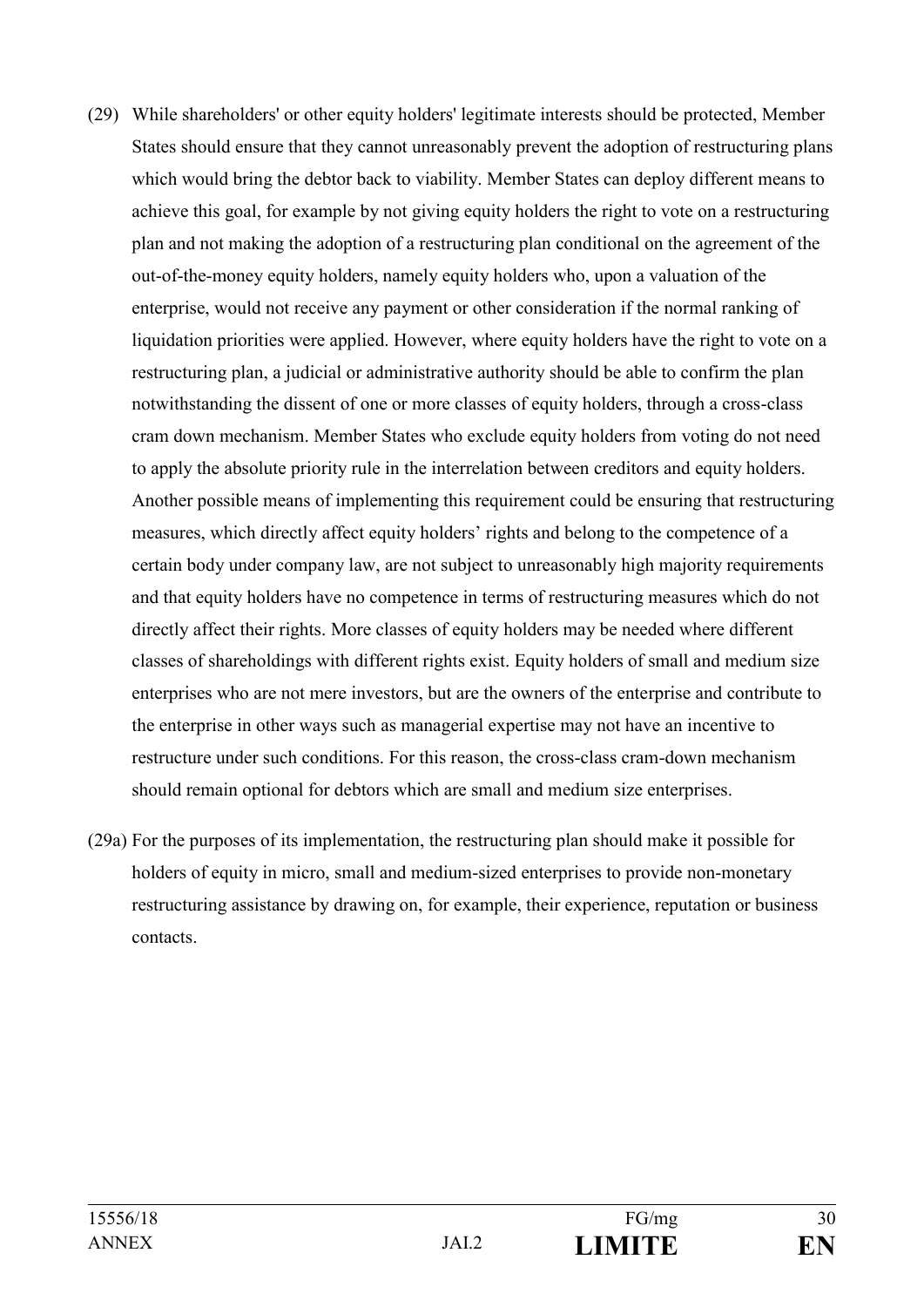- (30) Confirmation of a restructuring plan by a judicial or administrative authority is necessary to ensure that the reduction of the rights of creditors or interests of equity holders is proportionate to the benefits of the restructuring and that they have access to an effective remedy. This is particularly necessary if there are dissenting affected parties, where the restructuring plan contains provisions on new financing or where the plan involves a loss of more than 25% of the work force, but Member States could provide that confirmation by a judicial or administrative authority is necessary in other cases as well. A confirmation of the plan which involves a loss of more than 25% of the work force is only necessary where national law allows preventive restructuring frameworks to provide for measures with direct effect on employment contracts.
- (30a) Member States should lay down provisions to ensure that the judicial or administrative authority should be able to reject a plan where it has been established that the attempted restructuring reduces the rights of dissenting creditors or equity holders either below what they could reasonably expect to receive in the event of the liquidation of the debtor's business, either by piecemeal liquidation or by a sale as a going concern depending on the particular circumstances of each debtor, or below what they could reasonably expect in the event of the next best alternative scenario if the restructuring plan was not confirmed. However, where the plan is confirmed through a cross-class cram-down mechanism, reference should be made to the protection mechanism used in such scenario. Where Member States have opted to do a valuation of the debtor as a going concern, the going-concern value takes into account the debtor's business in the longer term, as opposed to the liquidation value. The going-concern value is, as a rule, higher than the liquidation value because it captures the fact that the business continues its activity and contracts with the minimum disruption, has the confidence of financial creditors, shareholders and clients, continues to generate revenues and limits the impact on workers.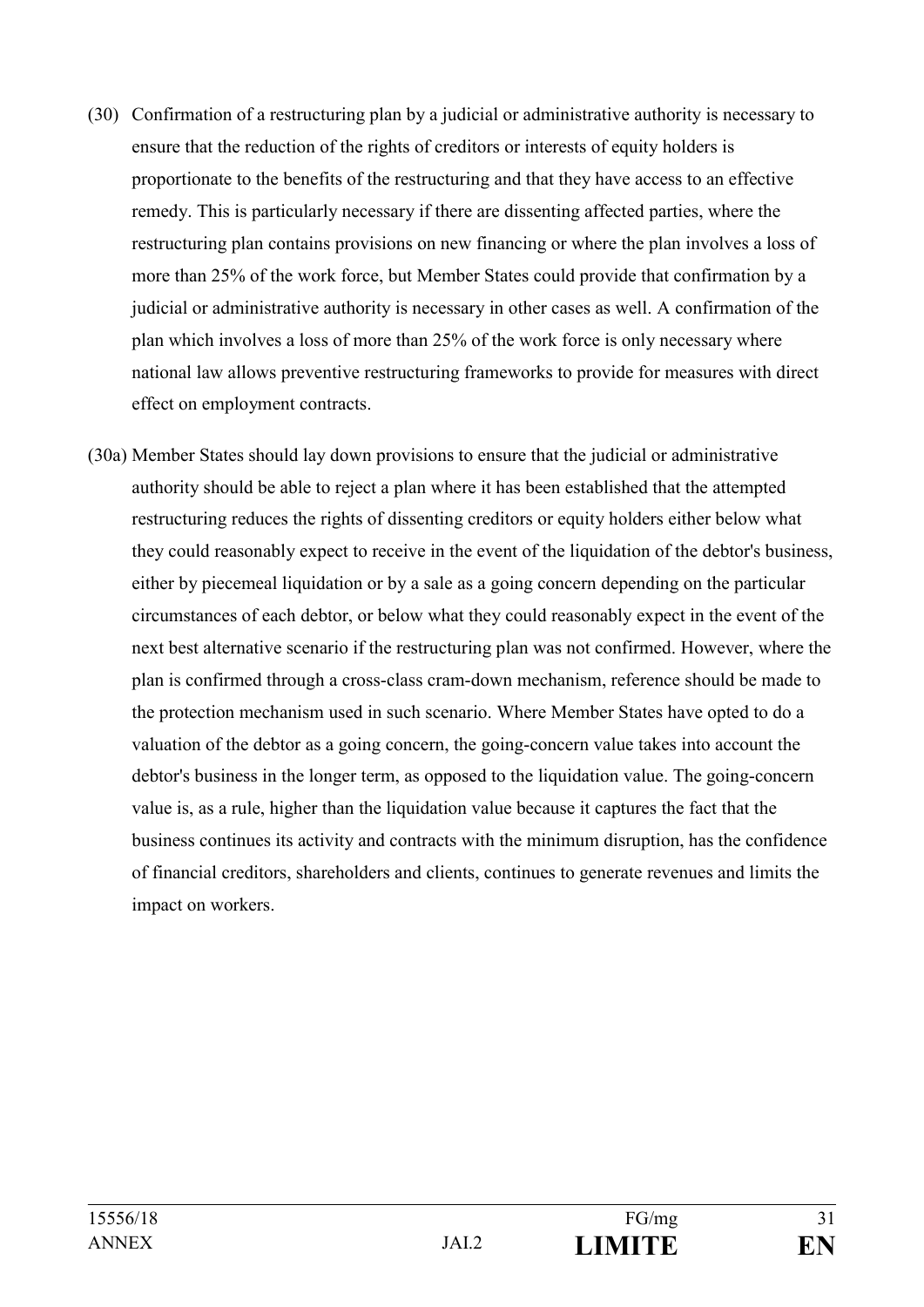- (30b)While the compliance with the best interests of creditors test should be examined by the judicial or administrative authority only if challenged in order to avoid that a valuation is made in every case, Member States could provide that other conditions for confirmation may be examined ex officio. Member States are free to add other conditions which need to be complied with in order to confirm a restructuring plan, such as whether equity holders are adequately protected. Judicial or administrative authorities should be able to refuse to confirm restructuring plans which have no reasonable prospect of preventing the insolvency of the debtor or ensuring the viability of the business. However, Member States are not required to ensure that such assessment is made ex officio.
- (30c) Among the conditions for confirmation of a restructuring plan is that of the notification to all affected parties. Member States are free to define the form and point in time of the notification as well as to make provisions for the treatment of unknown claims for the purposes of notification. They can provide that the non-affected parties should be informed about the restructuring plan.
- (30d)Judicial or administrative authorities should decide on a valuation of the business either in liquidation, or in the next best alternative scenario if the restructuring plan was not confirmed or according to the conditions for a cross-class cram-down, only if a dissenting affected party challenges the restructuring plan. This does not preclude Member States from carrying out valuations in another context under national law. However, such a decision could also consist of an approval of a valuation by an expert or a valuation that was presented by the debtor or another party at an earlier stage of the process. Where the decision is made to carry out a valuation, Member States could provide for special rules, separate from civil procedural law, for a valuation in restructuring cases, with a view to ensuring that it is carried out in an expedited manner. Nothing in this Directive affects the rules on burden of proof under national law in the case of a valuation.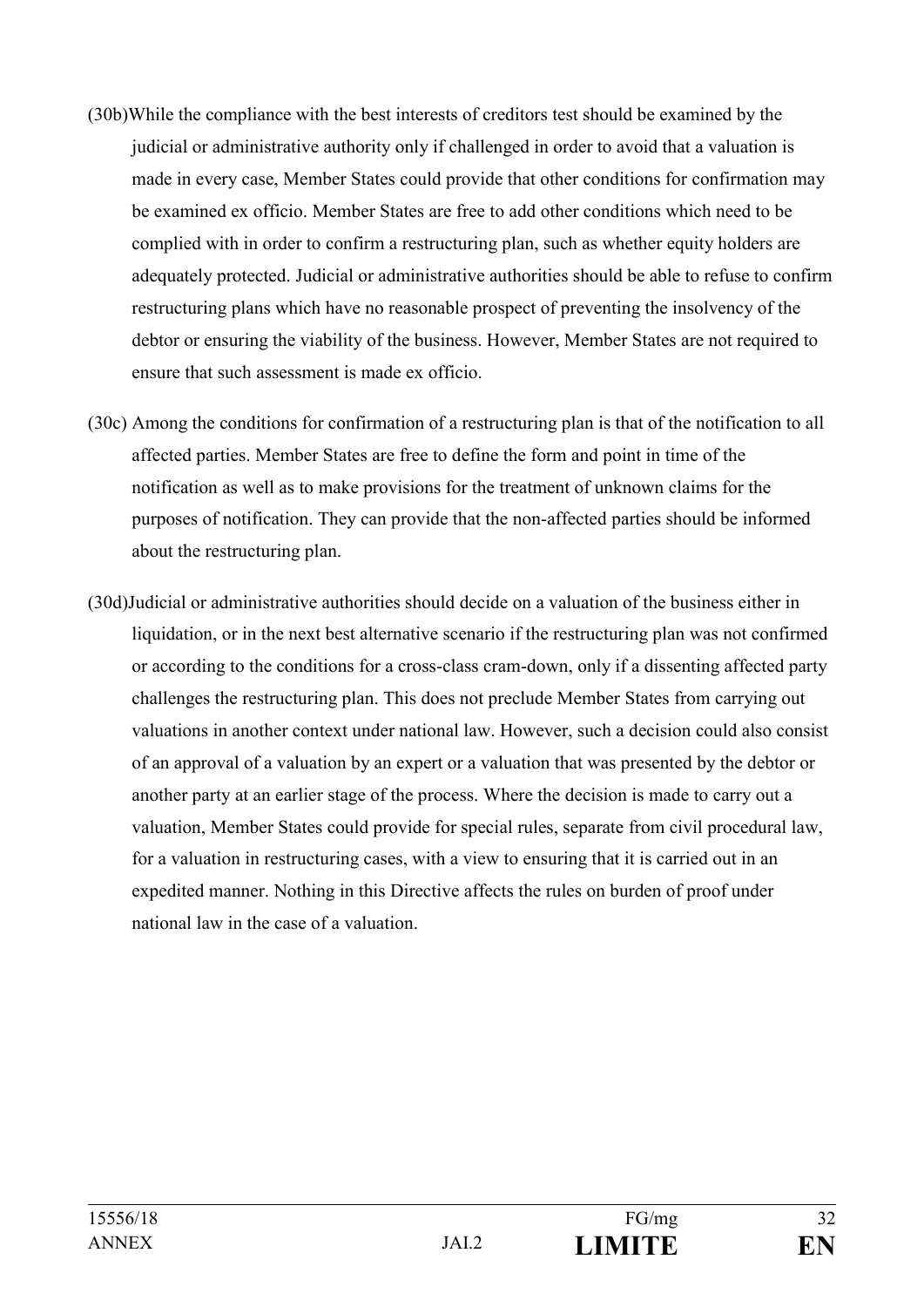- (30e) The binding effects of a restructuring plan are limited to the affected parties which were involved in the adoption of the plan. Member States could determine what it means for a creditor to be involved, including in the case of unknown creditors or creditors of future claims. For example, Member States could decide how to deal with creditors who have been notified correctly but who did not participate in the procedures.
- (31) The success of a restructuring plan may often depend on whether financial assistance is extended to the debtor to support first the operation of the business during restructuring negotiations and second the implementation of the restructuring plan after its confirmation. Financial assistance should be understood in a broad sense, including providing money or third-party guarantees and supplying stock, inventory, raw materials and utilities, for example through granting the debtor a longer repayment period. Interim financing and new financing should therefore be exempt from avoidance actions which seek to declare such financing void, voidable or unenforceable as an act detrimental to the general body of creditors in the context of subsequent insolvency procedures. National insolvency laws providing for avoidance actions of interim and new financing or stipulating that new lenders may incur civil, administrative or criminal sanctions for extending credit to debtors in financial difficulties could jeopardise the availability of financing necessary for the successful negotiation and implementation of a restructuring plan. The Directive does not affect other grounds for declaring new and interim financing void, voidable or unenforceable, or for triggering civil, criminal or administrative liability for providers of such financing, as provided for by national law. Such other grounds could include, among others, fraud, bad faith, a certain type of relation between the parties which could be associated with a conflict of interest such as in the case of transactions between related parties or between shareholders and the company, transactions where a party received value or collateral without being entitled to it at the time of the transaction or in the manner performed.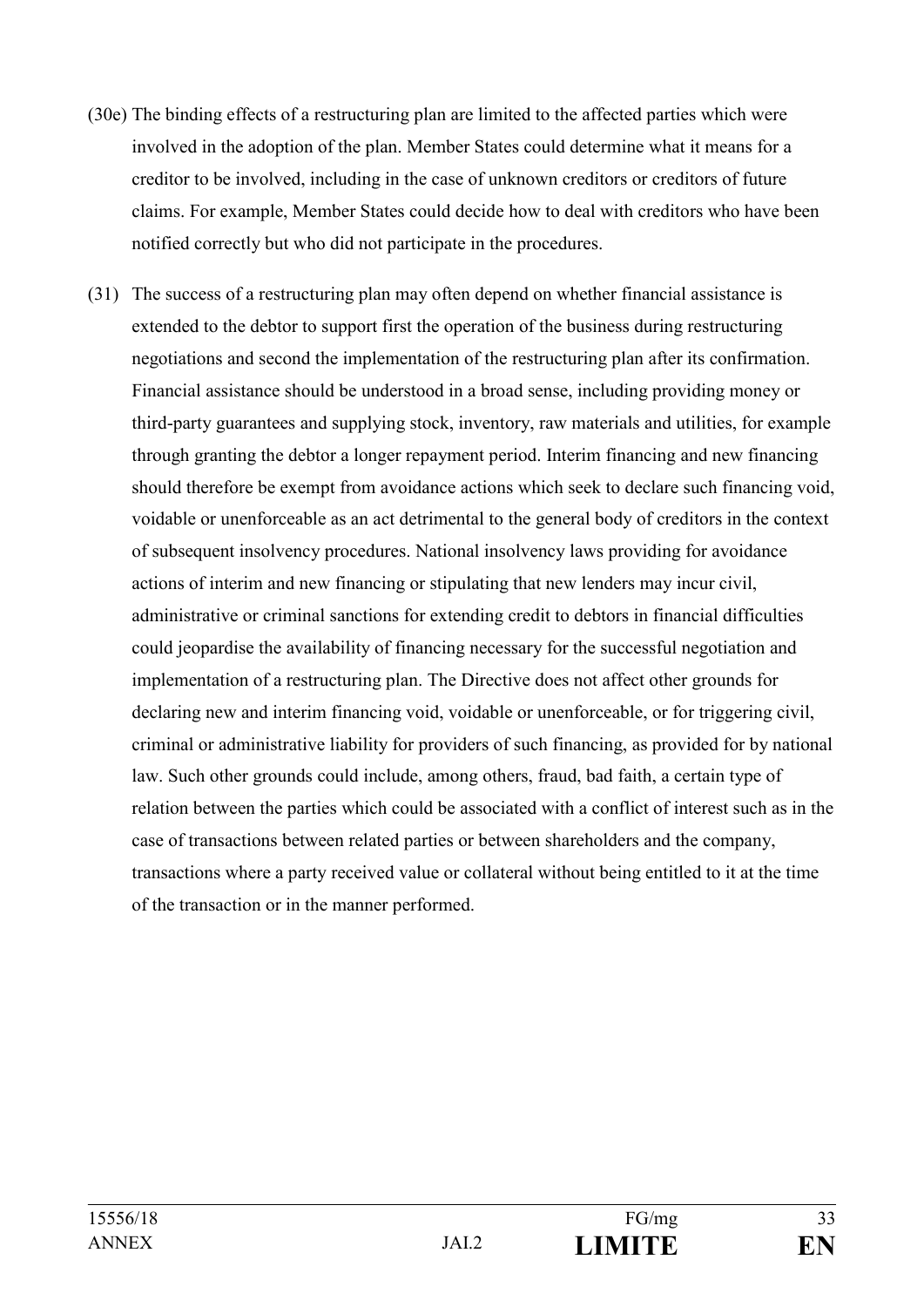(31a) When interim financing is extended the parties do not know whether the plan will be eventually confirmed or not, therefore, Member States should not be obliged to limit the protection of interim finance to cases where the plan is adopted by creditors or confirmed by a judicial or administrative authority. To avoid potential abuses, only financing that is reasonably and immediately necessary for the continued operation or survival of the debtor's business or the preservation or enhancement of the value of that business pending the confirmation of that plan should be protected. Furthermore, this Directive does not prevent Member States from introducing an ex ante control mechanism for interim financing. Member States could limit the protection for new financing to cases where the plan is confirmed by a judicial or administrative authority and for interim financing to cases where it was subject to ex ante control. An ex ante control mechanism for interim financing or other transactions could be exercised by a practitioner in the field of restructuring by a creditor's committee or by a judicial or administrative authority. Protection from avoidance actions and protection from personal liability are minimum guarantees granted to interim financing and new financing. However, encouraging new lenders to take the enhanced risk of investing in a viable debtor in financial difficulties may require further incentives such as for example giving such financing priority at least over unsecured claims in subsequent insolvency procedures.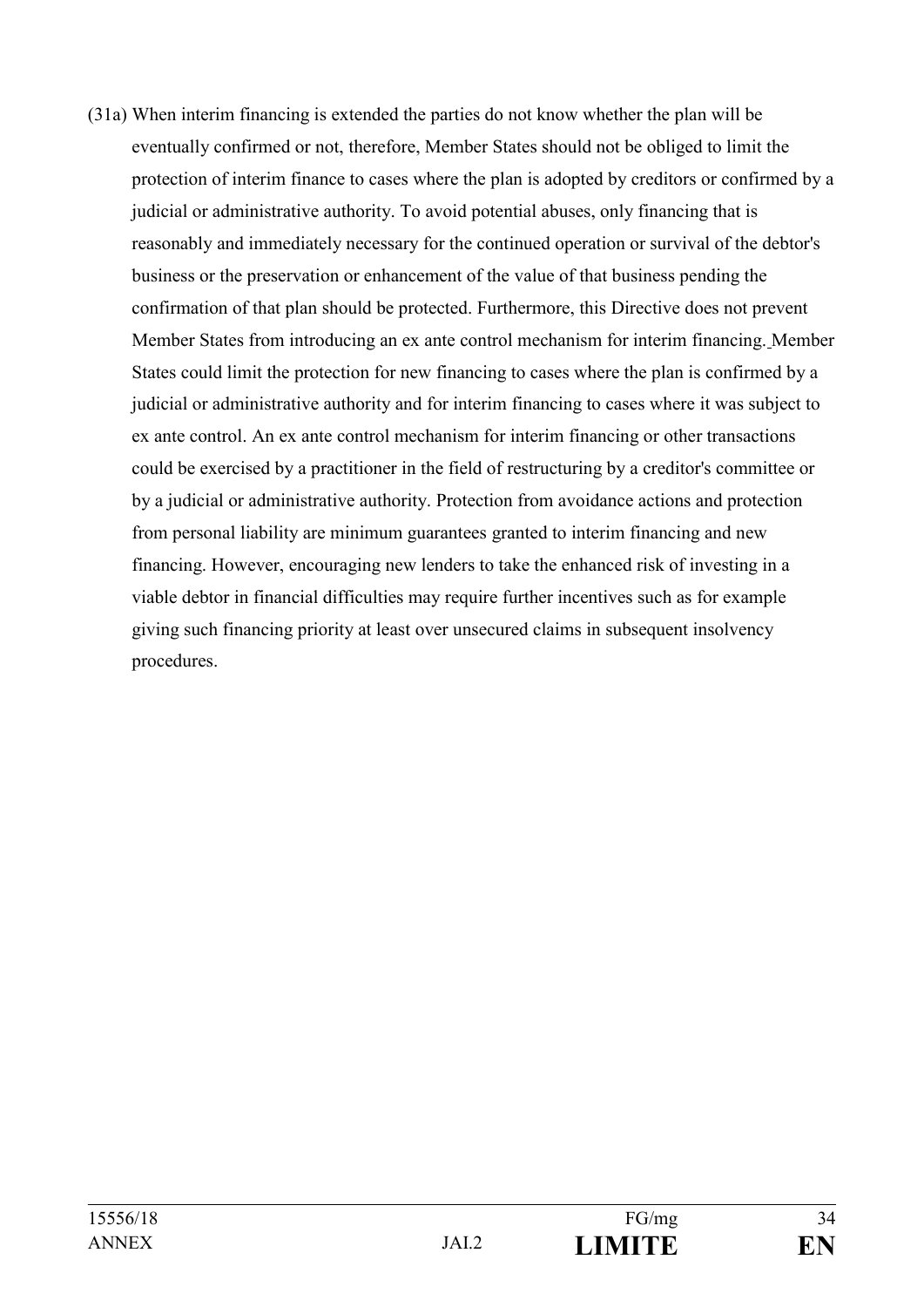(32) Interested affected parties should have the possibility to appeal a decision on the confirmation of a restructuring plan by an administrative authority. Member States could also introduce a possiblity to appeal a decision on the confirmation of a restructuring plan by a judicial authority. However, in order to ensure the effectiveness of the plan, to reduce uncertainty and to avoid unjustifiable delays, appeals should as a rule not have suspensive effects on the implementation of a restructuring plan. Member States could determine or limit the grounds for appeal. Where the confirmation of the plan is appealed, Member States could allow the judicial authority to issue a preliminary or summary decision that immunises the execution and implementation of the plan against a success of the appeal pending. Where an appeal is upheld, judicial or administrative authorities should consider, as an alternative to setting aside the plan, the amendment, where Member States provide for such a possiblity, and confirmation of the plan. The amendments to the plan could be proposed by the parties or voted upon by the parties, on their own initiative or at the request of the judicial authority. Member States could also make provision for compensation for monetary losses for the party whose appeal was upheld. It is left to national law to deal with a potential new stay or extension of the stay in case the judicial authority decides that the appeal has a suspensive effect.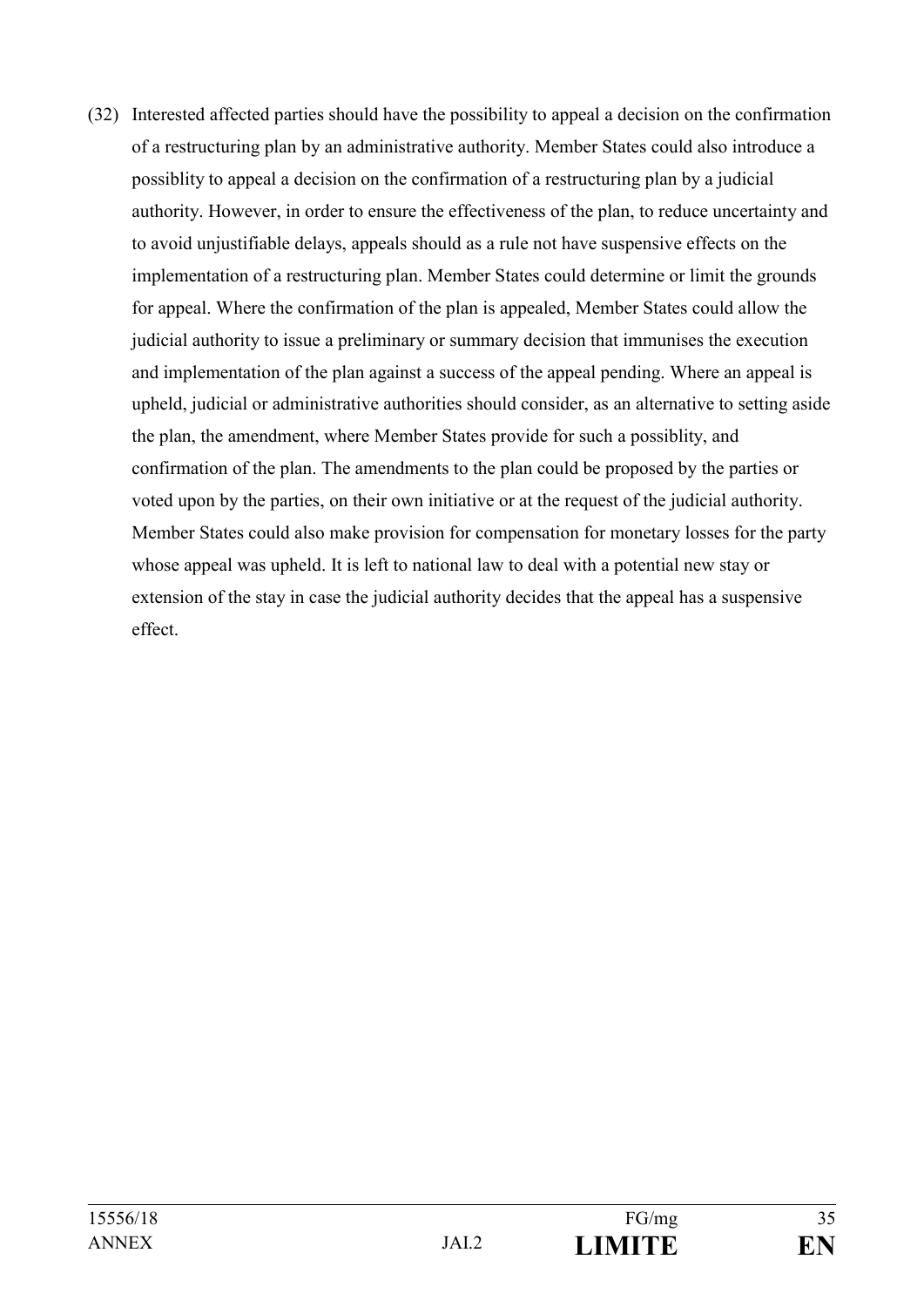(33) In order to promote a culture of early resort to preventive restructurings, it is desirable that transactions which are reasonable and immediately necessary for the negotiation or implementation of a restructuring plan are also given protection from avoidance actions in subsequent insolvency procedures. Judicial or administrative authorities could, when determining the reasonableness and immediate necessity of costs and fees, for instance, consider projections and estimates submitted to affected parties, a creditor's committee, a practitioner in the field of restructuring or the judicial or administrative authority. To this end, Member States could also require debtors to provide and update relevant estimates. Such protection should enhance certainty with respect to transactions with businesses that are known to be in difficulties and remove the fear of creditors and investors that all such transactions could be declared void in case the restructuring fails. Member States could provide for a point in time prior to the opening of a preventive restructuring procedure and the granting of the stay of individual enforcement actions from which fees and costs of negotiating, adopting, confirming or seeking professional advice for the restructuring plan start to benefit from the protection against avoidance actions. In the case of other payments and disbursements and the protection of the payment of worker wages, such a starting point could also be the granting of the stay or the opening of the preventive restructuring procedure.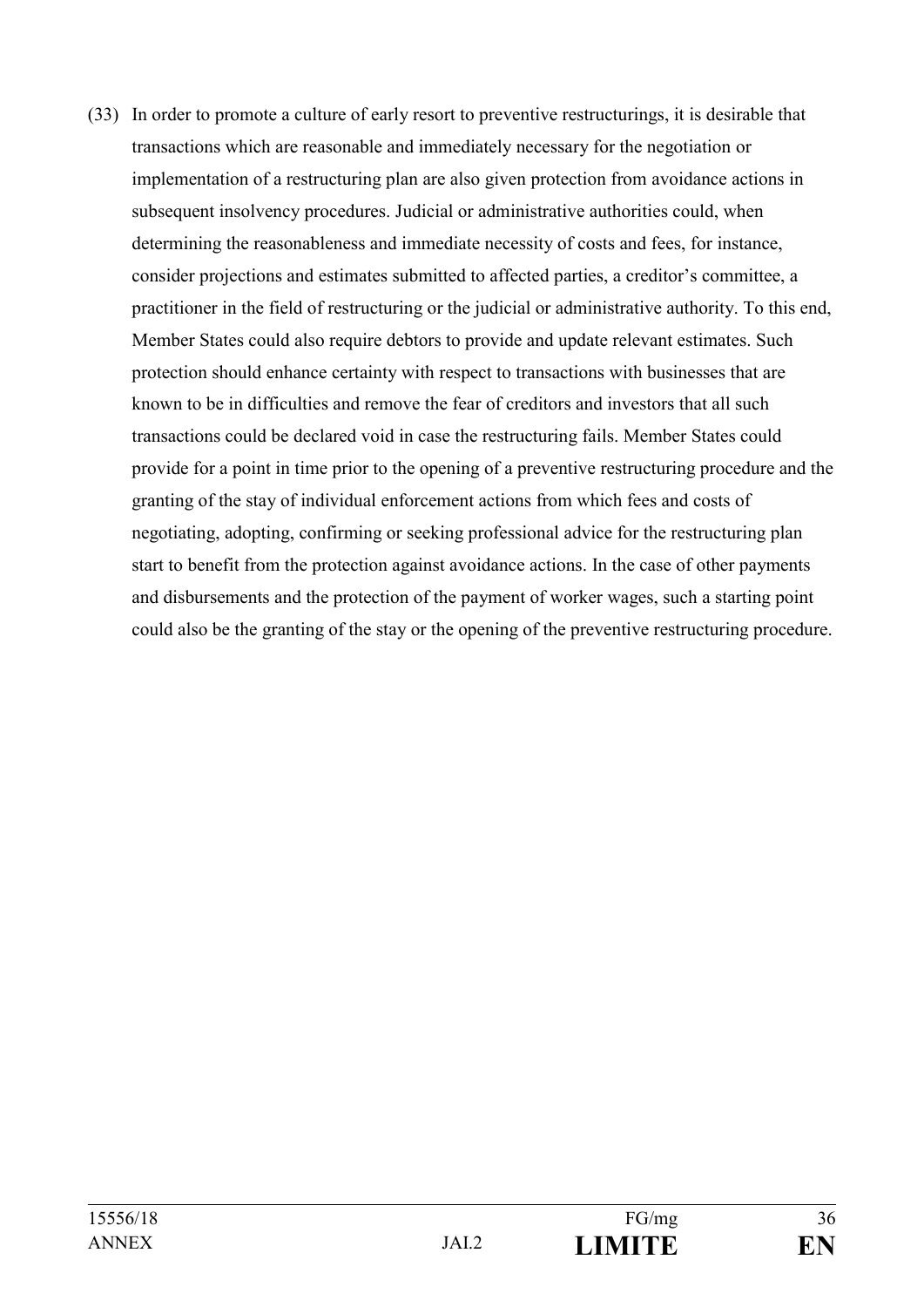(34) Throughout the preventive restructuring procedures, workers should enjoy full labour law protection. In particular, this Directive is without prejudice to workers' rights guaranteed by Council Directive 98/59/EC**<sup>9</sup>** , Council Directive 2001/23/EC**<sup>10</sup>**, Directive 2002/14EC of the European Parliament and of the Council**<sup>11</sup>**, Directive 2008/94/EC of the European Parliament and of the Council**<sup>12</sup>** and Directive 2009/38/EC of the European Parliament and of the Council**<sup>13</sup>**. The obligations concerning the information and consultation of workers under national law implementing the above-mentioned Directives remain fully intact. This includes obligations to inform and consult workers' representatives on the decision to have recourse to a preventive restructuring framework in accordance with Directive 2002/14/EC. Workers and their representatives should be provided with information regarding the proposed restructuring plan in so far as stipulated in Union law in order to allow them to undertake an in-depth assessment of the various scenarios. Furthermore, workers and their representatives should be involved to the extent necessary to fullfil the consultation requirements in Union law.

 $\overline{9}$ **<sup>9</sup>** Council Directive 98/59/EC of 20 July 1998 on the approximation of the laws of the Member States relating to collective redundancies, OJ L 225, 12.08.1998, p. 16.

**<sup>10</sup>** Council Directive 2001/23/EC of 12 March 2001 on the approximation of the laws of the Member States relating to the safeguarding of employees' rights in the event of transfers of undertakings, businesses or parts of undertakings or businesses, OJ L 82, 22.03.2001, p. 16.

**<sup>11</sup>** Directive 2002/14/EC of the European Parliament and of the Council of 11 March 2002 establishing a general framework for informing and consulting employees in the European Community, OJ L 80, 23.3.2002, p. 29.

**<sup>12</sup>** Directive 2008/94/EC of the European Parliament and of the Council of 22 October 2008 on the protection of employees in the event of the insolvency of their employer, OJ L 283, 28.10.2008, p. 36.

**<sup>13</sup>** Directive 2009/38/EC of the European Parliament and of the Council of 6 May 2009 on the establishment of a European Works council or a procedure in Community-scale undertakings and community-scale groups of undertakings for the purpose of informing and consulting employees, OJ L 122, 16.5.2009, p.28.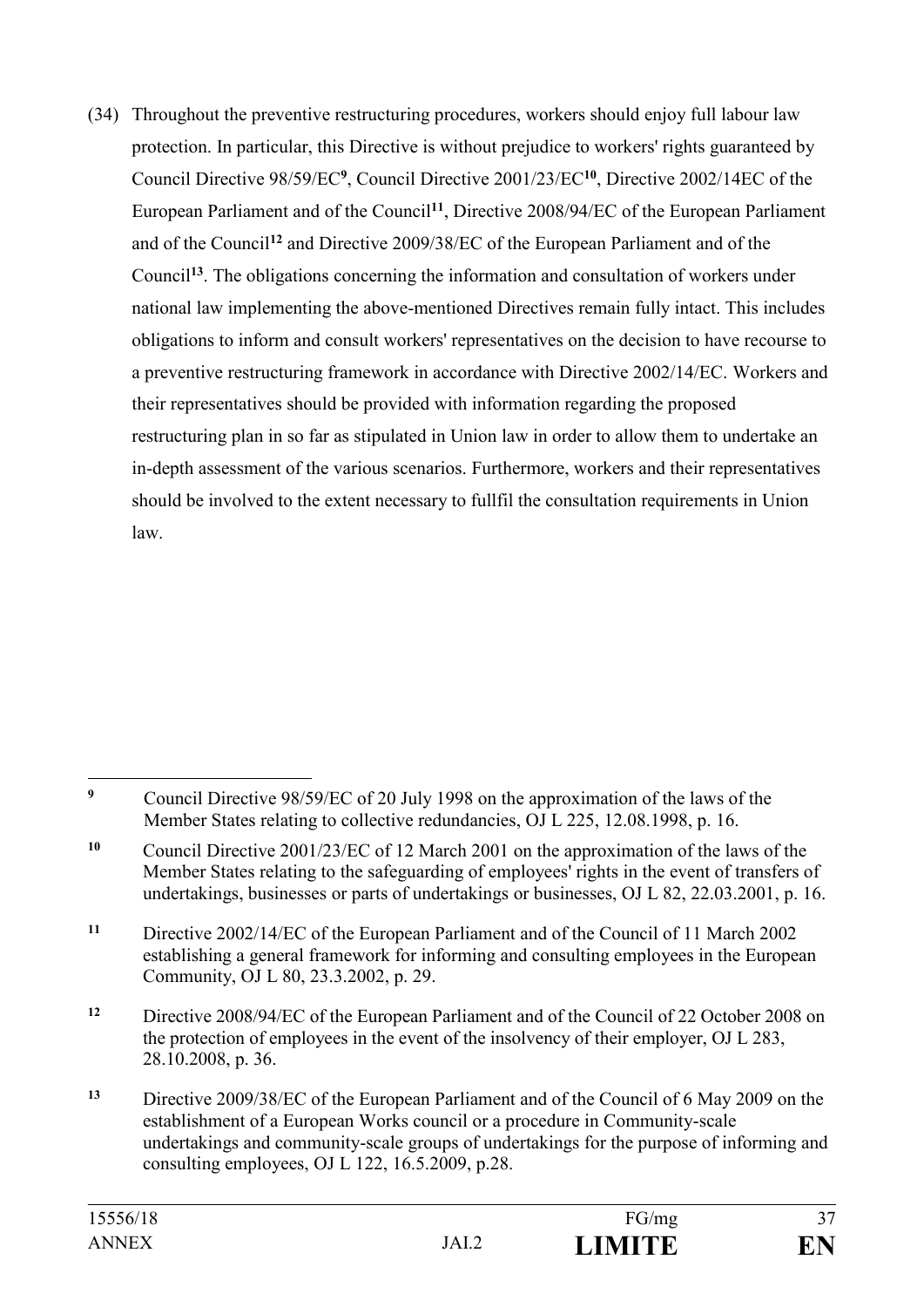Given the need to ensure an appropriate level of protection of workers, Member States should be required to exempt workers' outstanding claims from any stay of enforcement irrespective of the question whether these claims arise before or after the stay is granted. Such a stay should be permissible only for the amounts and for the period that the payment of such claims is effectively guaranteed at a similar level by other means under national law. Where under national law there are limitations to the liability of guarantee institutions, either in terms of the length of the guarantee or the amount paid to workers, workers should be able to enforce their claims for any shortfall against the employer even during the stay of enforcement period. Alternatively, Member States could exclude workers' claims from the scope of the preventive restructuring framework and provide for their protection under national law.

(35) Where a restructuring plan entails a transfer of part of undertaking or business, workers' rights arising from a contract of employment or from an employment relationship, notably including the right to wages, should be safeguarded in accordance with Articles 3 and 4 of Directive 2001/23/EC, without prejudice to the specific rules applying in the event of insolvency proceedings under Article 5 of that Directive and in particular the possibilities allowed by Article 5(2) of that Directive. This Directive should be without prejudice to the rights to information and consultation, including on decisions likely to lead to substantial changes in work organisation or in contractual relations with a view to reaching an agreement on such decisions, which are guaranteed by Directive 2002/14/EC. Furthermore, under this Directive workers whose claims are affected by the restructuring plan should have the right to vote on the plan. For the purposes of voting on the restructuring plan, Member States could decide to place workers in a class separate from other classes of creditors.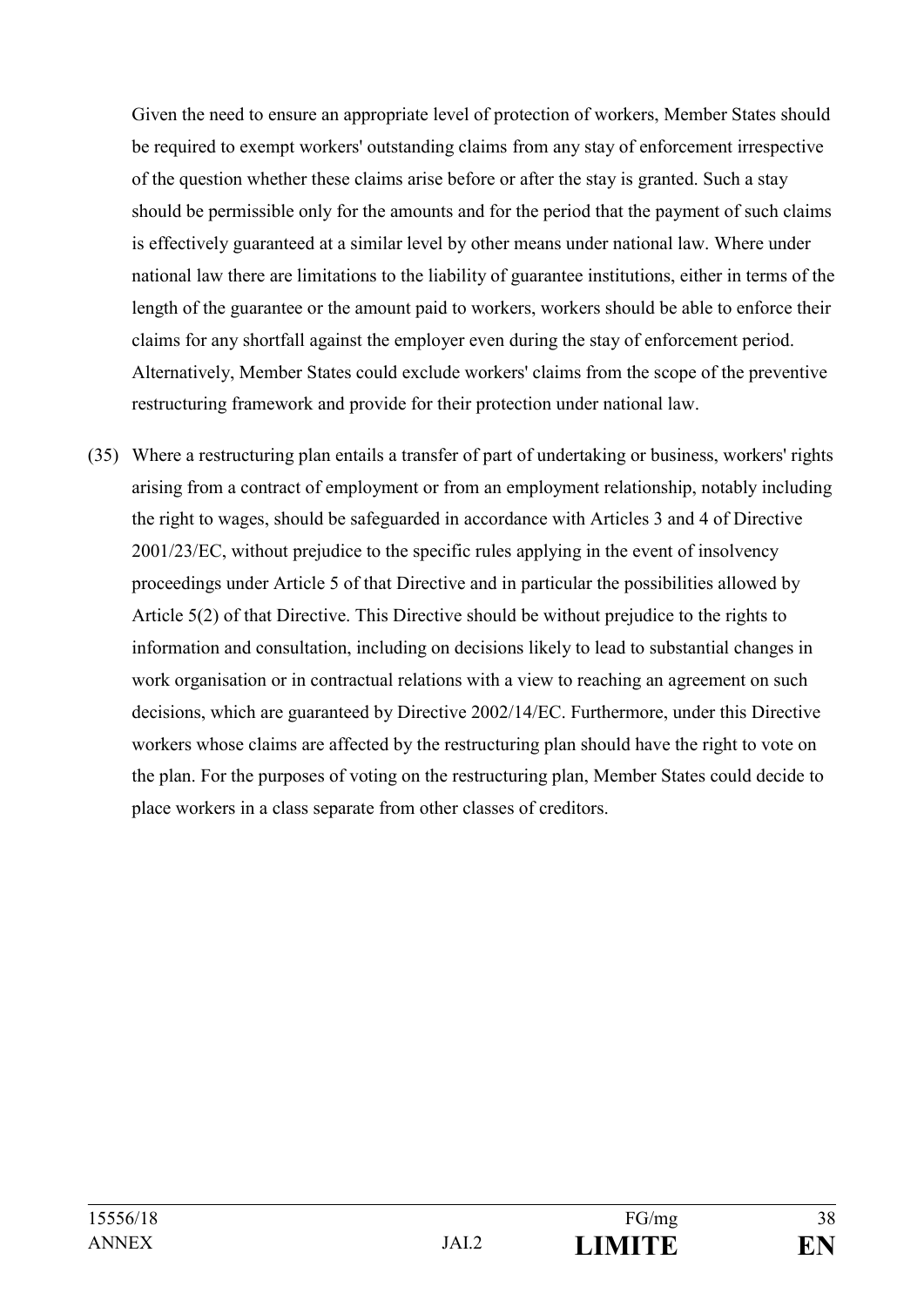(36) To further promote preventive restructurings, it is important to ensure that directors are not dissuaded from exercising reasonable business judgment or taking reasonable commercial risks, particularly where to do so would improve the chances for the restructuring of potentially viable businesses. Where the enterprise experiences financial difficulties, directors should take steps to minimise losses and to avoid insolvency, such as seeking professional advice, including on restructuring and insolvency, for instance by making use of early warning tools where applicable; protecting the assets of the company so as to maximize value and avoid loss of key assets; considering the structure and functions of the business to examine viability and reduce expenditure; not committing the company to the types of transaction that might be subject to avoidance unless there is an appropriate business justification; continuing to trade in circumstances where it is appropriate to do so to maximize going concern value; holding negotiations with creditors and entering preventive restructuring procedures. Where the debtor is in the vicinity of insolvency, it is also important to protect the legitimate interests of creditors from management decisions that may have an impact on the constitution of the debtor's estate, in particular where those decisions may have the effect of further diminishing the value of the estate available for restructuring efforts or for distribution to creditors. It is therefore necessary that in such circumstances directors avoid any deliberate or grossly negligent actions that result in personal gain at the expense of stakeholders, agreeing to transactions at under value, or taking actions leading to unfair preference of one or more stakeholders over others. Member States could implement this provision by ensuring that judicial or administrative authorities, when assessing whether a director is held liable for breaches of duty of care, take the provision on duties of directors in this Directive into account. This Directive does not purport to establish any hierarchy among the different parties whose interests need to be given due regard to, but Member States are free to decide on such a possible hierarchy. This Directive should be without prejudice to Member States' national rules on the decision-making processes in a company.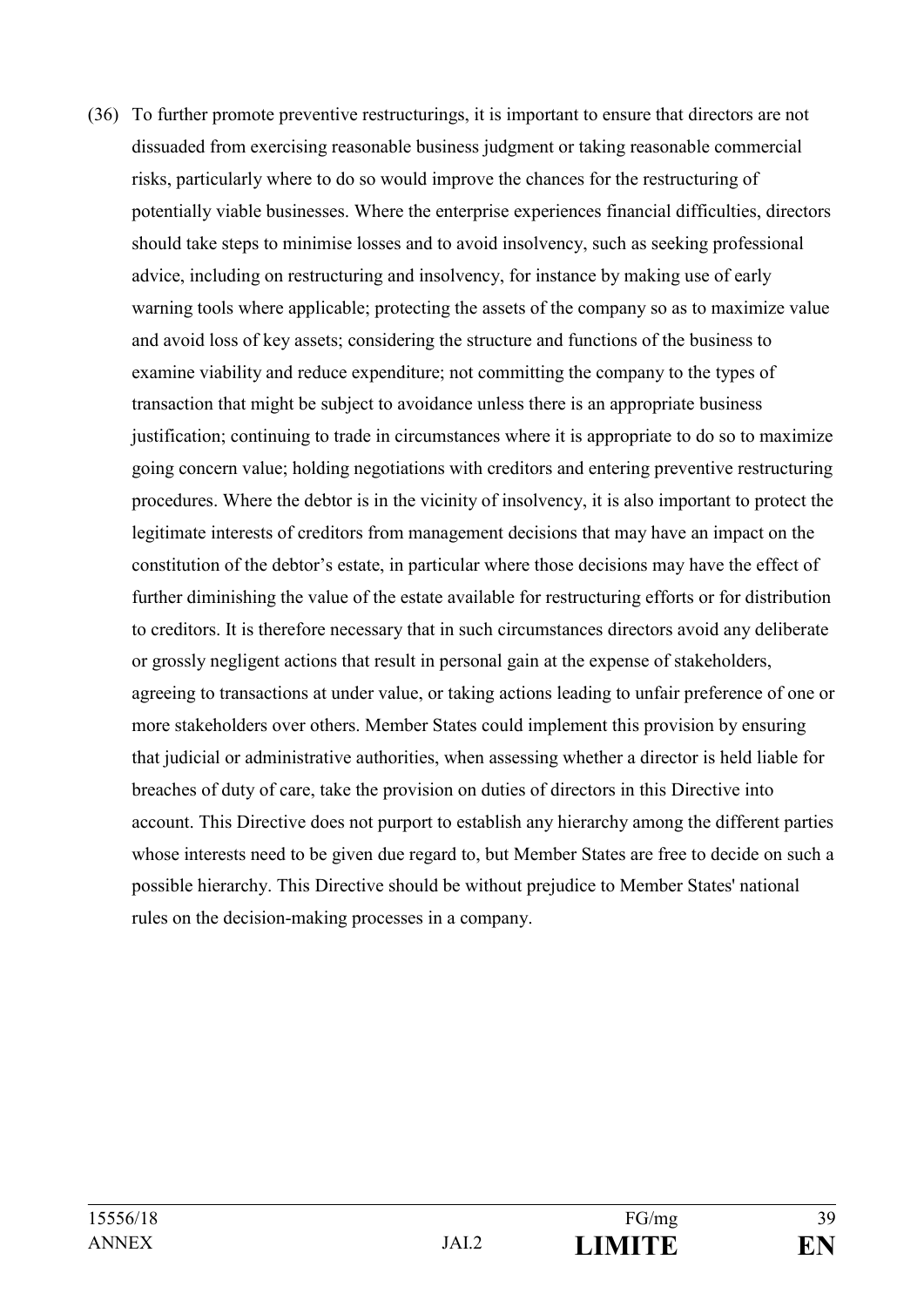(37) Entrepreneurs who are natural persons exercising a trade, business, craft or independent, selfemployed profession may run the risk of becoming insolvent. The different second chance possibilities in the Member States may incentivise insolvent or over-indebted entrepreneurs to relocate to Member States in order to benefit from shorter discharge periods or more attractive conditions for discharge, leading to additional legal uncertainty and costs for the creditors when recovering their claims. Furthermore, the effects of insolvency, in particular the social stigma, legal consequences such as disqualifying entrepreneurs from taking up and pursuing entrepreneurial activity and the on-going inability to pay off debts constitute important disincentives for entrepreneurs seeking to set up a business or have a second chance, even if evidence shows that entrepreneurs who have gone insolvent have more chance to be successful the second time. Steps should therefore be taken to reduce the negative effects of over-indebtedness or insolvency on entrepreneurs, in particular by allowing for a full discharge of debt after a certain period of time and by limiting the length of disqualification orders issued in connection with the debtor's over-indebtedness or insolvency. The concept of insolvency should be defined by national law and it may take the form of over-indebtedness. The concept of entrepreneur in the sense of this Directive shall not affect the position of managers or directors of a company, which should be treated according to national law. Member States should be able to decide how the access to discharge operates, including the possibility to require that the debtor requests the discharge.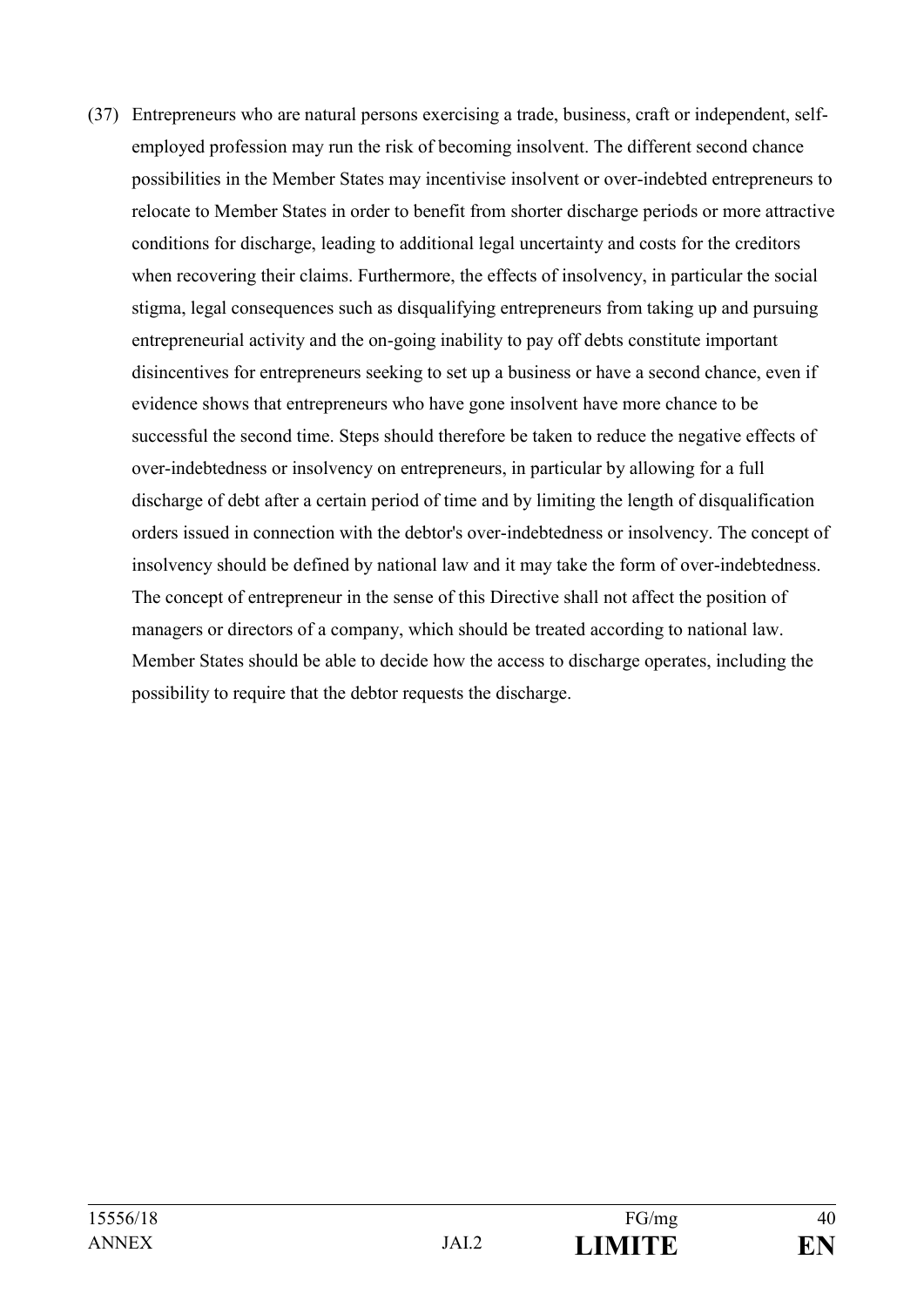- (37a) Member States could provide for the possibility to adjust the repayment obligations of insolvent entrepreneurs when there is a significant change in their financial situation, either in the sense of an improvement or a deterioration of that situation. There should not be a requirement for a repayment plan to be supported by the majority of the creditors. Member States could provide that entrepreneurs are not prevented from starting a new activity in the same or different field during the implementation of the repayment plan.
- (37b) A discharge of debt should be available in procedures which include a repayment plan, a realisation of assets or a combination of these. In implementing these provisions, Member States can choose freely among these alternatives and, if more than one procedure leading to discharge are available under national law, Member States should ensure that at least one such procedure offers insolvent entrepreneurs the possibility of a full discharge of debt within a period no longer than three years. In the case of procedures which combine a realisation of assets and a repayment plan, the discharge period should run at the latest from the moment the repayment plan is confirmed by a court or starts being implemented, for example from the first instalment under the plan, but it could also start at an earlier point, such as when a decision is taken to open the procedure.
- (37c) In procedures which do not include a repayment plan, the discharge period should start at the latest from the decision by a judicial or administrative authority to open the procedure, or the moment of the establishment of the insolvency estate. For the purposes of calculating the discharge period under this Directive, Member States could provide that the concept of 'opening of procedure' does not include preliminary measures, such as preservation measures or the appointment of a preliminary insolvency practitioner, unless such measures allow for the realisation of assets, including the disposal and the distribution of assets to creditors. The establishment of the insolvency estate should not necessarily entail a formal decision or confirmation by a judicial or administrative authority, where such decision is not already required under national law, and may consist in the submission of the inventory of assets and liabilities.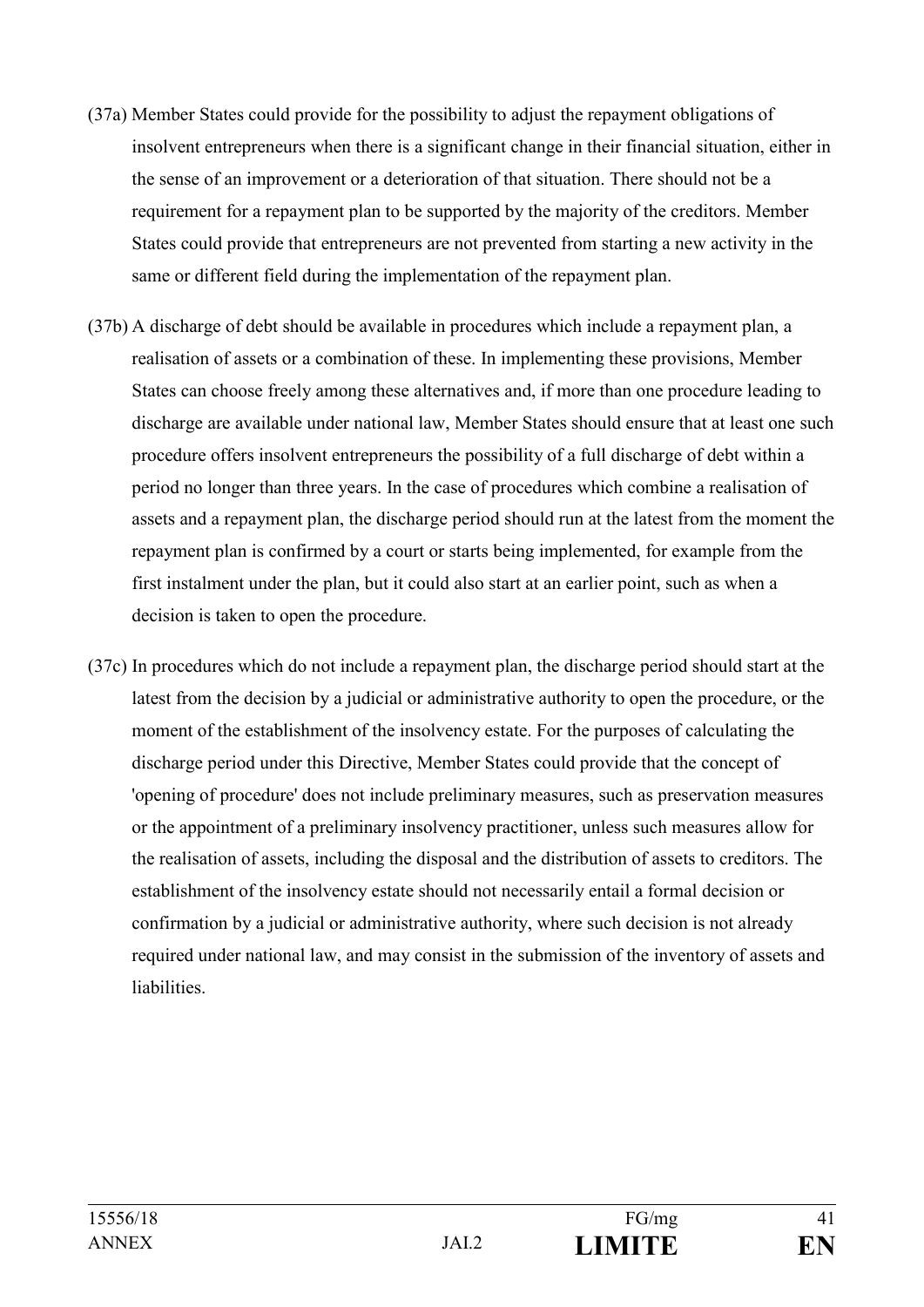- (37d) Where the procedural track leading to the discharge entails the realisation of the entrepreneur's assets, Member States shall not be precluded from providing that the request for discharge is treated separately from the realisation of assets, provided that such request constitutes an integral part of the procedural track leading to the discharge under this Directive. Member States should be free to decide on the national rules on the burden of proof in order for the discharge to operate, which means that a debtor may be required by law to prove compliance with his obligations.
- (38) A full discharge of debt or the end of disqualification**s** after a period no longer than three years is not appropriate in all circumstances, and derogations from this rule which are duly justified by reasons laid down in national legislations may be put in place. For instance, such derogations should be put in place in cases where the debtor is dishonest or has acted in bad faith. Where entrepreneurs do not benefit from a presumption of honesty and good faith under national law, the burden of proof of the honesty and good faith of the entrepreneurs should not make it unnecessarily difficult or burdensome for them to enter the procedure. In establishing whether the debtor was dishonest, judicial or administrative authorities may take into account circumstances such as the nature and extent of the debts, the time when these were incurred, the efforts of the debtor to meet the debts and comply with legal obligations including public licensing requirements and proper bookkeeping, and actions on his or her part to frustrate recourse by creditors, the fulfilment of duties in the likelihood of insolvency which are incumbent on the entrepreneurs who are directors of a company as well as the compliance with competition and employment laws. Such derogations may also be put in place where the entrepreneur has not complied with certain legal obligations, including obligations to maximise returns to creditors which may take the form of a general obligation to generate income or assets. A specific derogation may be put in place where it is necessary to guarantee the balance between the rights of the debtor and the rights of one or more creditors, such as where the creditor is a natural person who needs more protection than the debtor.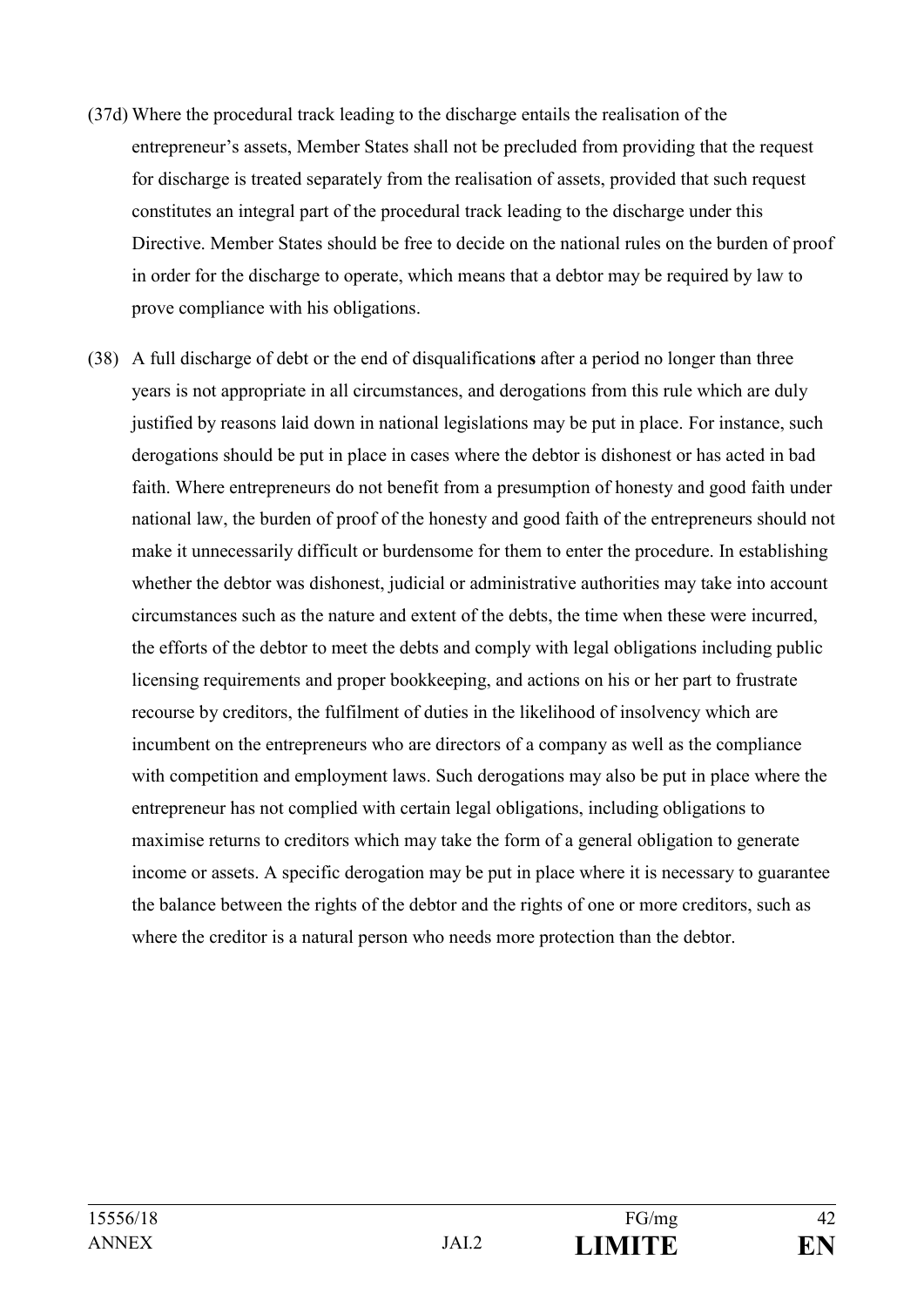A derogation could also be justified when the costs of the procedure leading to discharge of debts, including fees of judicial and administrative authorities and of insolvency practitioners, are not covered. After the granting of the discharge, Member States should be able to provide for the possibility under national law to revoke the benefits of a full discharge where, for example, the financial situation of the debtor improves significantly due to unexpected circumstances, such as winning a lottery, or coming in the possession of an inheritance or a donation. Member States should not be precluded from providing additional derogations in well-defined circumstances and when duly justified. Where there is a duly justified reason as laid down in national law, it may be appropriate to limit the possibility of discharge for certain categories of debt. Secured debts may be excluded from the possibility of discharge only up to the value of the collateral as determined by national law, while the rest of the debt should be treated as unsecured debt. Member States should be able to exclude further categories of debt when duly justified. Member States are free to decide that judicial administrative authorities may verify either ex officio or on request of a person with a legitimate interest whether the entreprneurs have fulfilled the obligations for obtaining a full discharge of debt.

(38a) If an entrepreneur's permit or license to carry on a certain craft, business, trade or profession has been denied or revoked as a result of a disqualification order, this Directive should not prevent Member States from requiring the entrepreneur to submit a new application for obtaining such a permit or licence after the disqualification has expired. Where a Member States authority adopts a decision concerning a specifically supervised activity, it could also take into account, even when the disqualification period has expired, that the insolvent entrepreneur has obtained a discharge of debt in accordance with this Directive.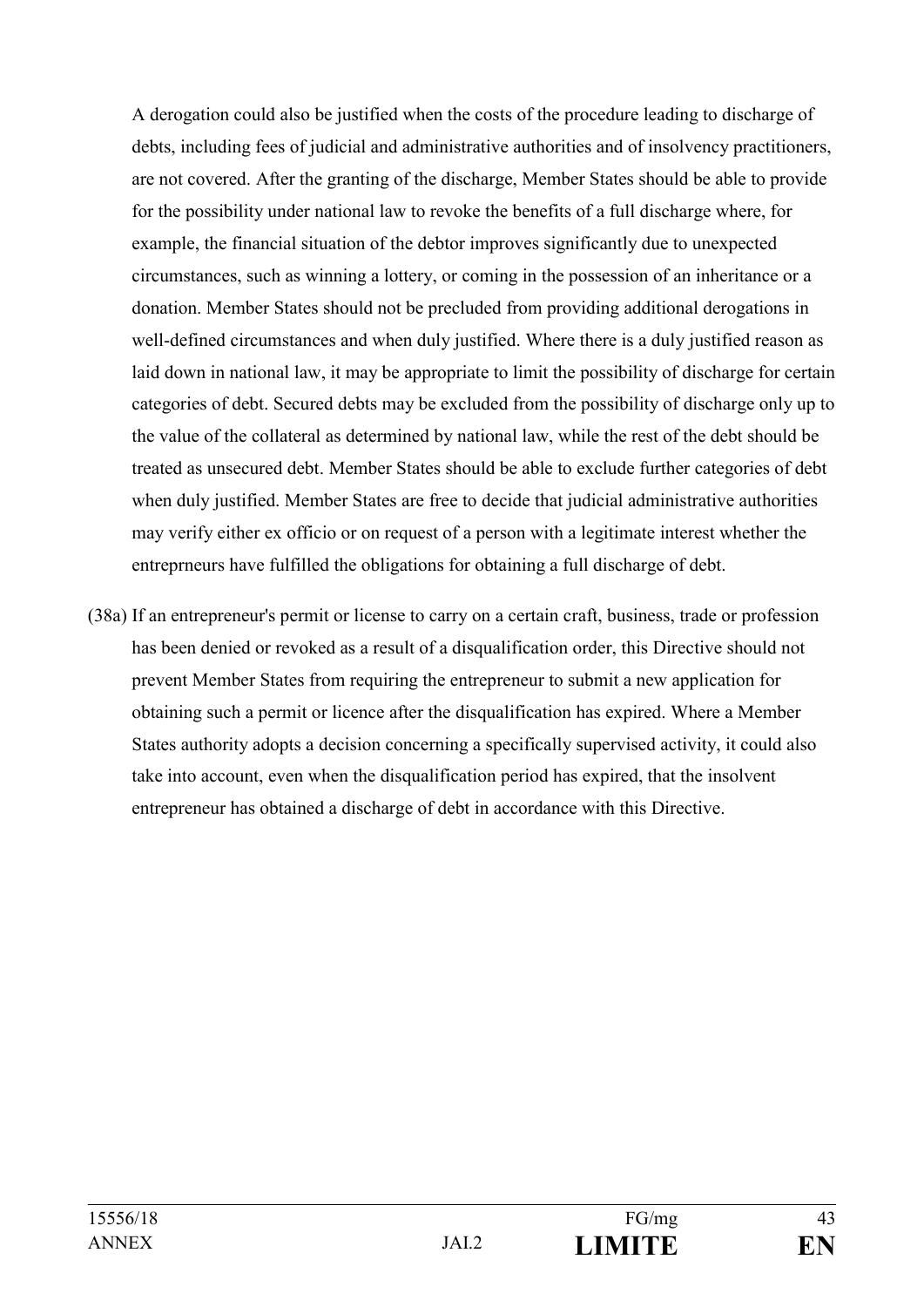- (38b)Personal and professional debts which cannot be reasonably separated, for example where an asset is used in the course of the professional activity of the entrepreneur as well as outside that activity, should be treated in a single procedure. Where Member States provide that such debts are subject to different insolvency procedures, a coordination between those different procedures would be needed. This Directive should be without prejudice to Member States's possibility to treat all debts of entrepreneurs in a single procedure. Member States in which entrepreneurs are allowed to continue their business on their own account during an insolvency proceeding should not be precluded from providing that such entrepreneurs can be made subject to a new insolvency proceeding, where such continued business becomes insolvent.
- (39) It is necessary to maintain and enhance the transparency and predictability of the procedures in delivering outcomes that are favourable for the preservation of businesses and for giving entrepreneurs a second chance or that permit the efficient liquidation of non-viable enterprises. It is also necessary to reduce the excessive length of insolvency procedures in many Member States, which results in legal uncertainty for creditors and investors and low recovery rates. Finally, given the enhanced cooperation mechanisms between courts and practitioners in cross-border cases set up by Regulation (EU) 2015/848, the professionalism of all actors involved needs to be brought to comparable high levels across the Union. To achieve these objectives, Member States should ensure that members of the judicial and administrative bodies are suitably trained and have the necessary expertise for their responsibilities. Suitable training and expertise may be acquired also during the exercise of the profession of member of a judicial or administrative authority or, prior to appointment to such a profession, during the exercise of another relevant profession. Such training and expertise should allow taking decisions with potentially significant economic and social impacts in an efficient manner and need not mean that members of the judiciary have to deal exclusively with restructuring, insolvency and second chance matters. Member States should ensure that procedures concerning restructuring, insolvency and discharge of debt can be dealt with in an efficient manner, including expeditiously. For example, the creation of specialised courts or chambers, or the appointment of specialised judges in accordance with national law governing the organisation of the judicial system, as well as concentrating jurisdiction in a limited number of judicial or administrative authorities could be efficient ways of achieving the above-mentioned objectives. Member States should not be obliged to provide that such procedures are to be prioritised over other procedures.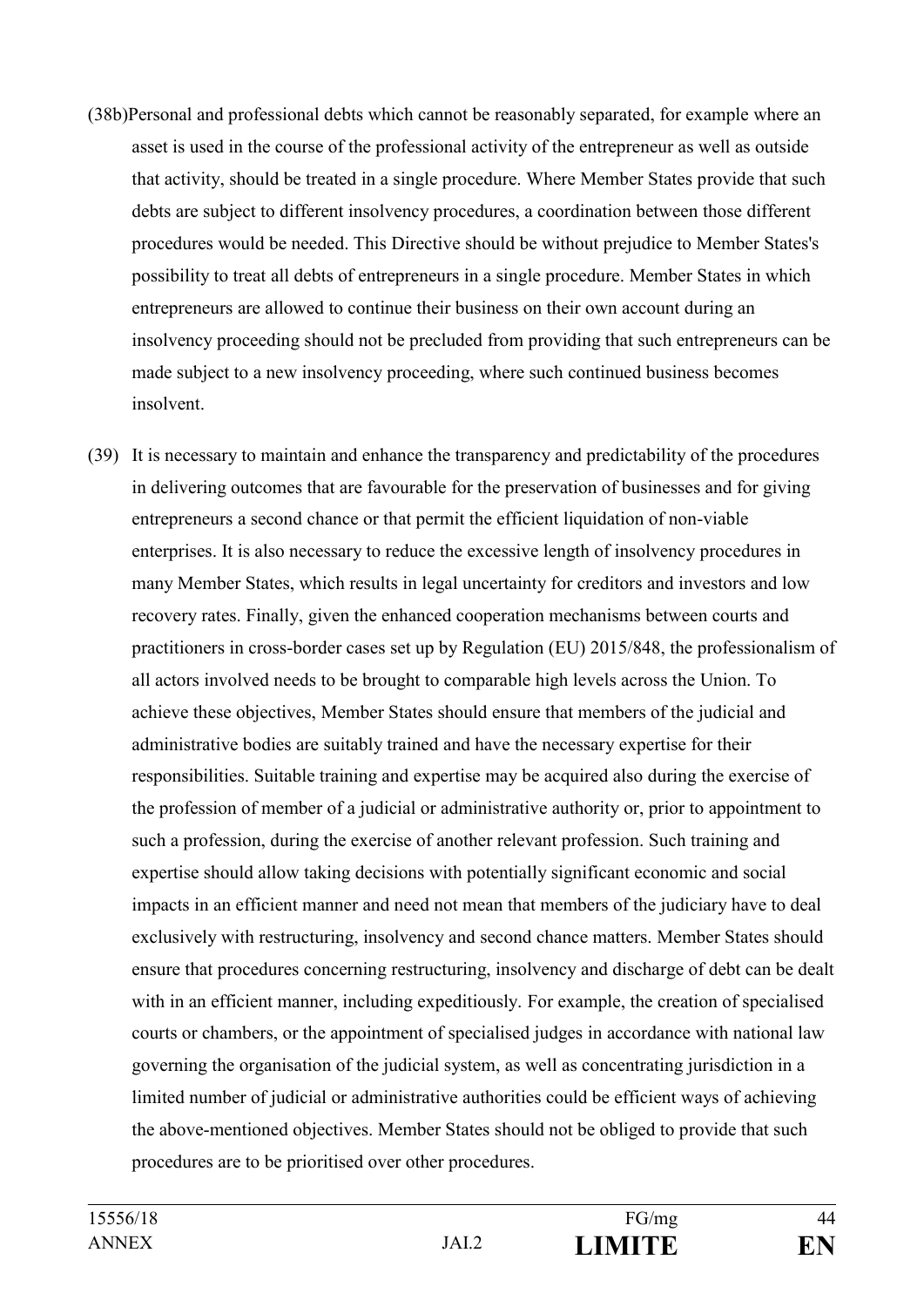(40) Member States should also ensure that practitioners in the field of restructuring, insolvency discharge of debt which are appointed by judicial or administrative authorities are suitably trained and supervised in the carrying out of their tasks, that they are appointed in a transparent manner with due regard to the need to ensure efficient procedures and that they perform their tasks with integrity. It is important that practitioners adhere to usual standards for such roles in society, as coverage by insurance for professional liability. Suitable training, qualifications and expertise for practitioners could also be acquired during the exercise of the profession and Member States should not be obliged to provide the necessary training themselves, but this can be done by, for example, professional associations or other bodies. Insolvency practitioners as defined in Regulation (EU) 2015/848 should be included in the scope of these provisions. This includes cases where practitioners are chosen by the debtor, by creditors or by a creditors' committee from a list or a pool which is pre-approved by a judicial or administrative authority. In choosing the practitioner, the debtor, the creditors or the creditors' committee could be granted a margin of appreciation as to the practitioner's expertise and experience in general and the demands of the particular case, and debtors who are natural persons could be exempted from such a duty altogether. In cases with cross-border elements, the appointment should take into account, among others, the practitioners' ability to comply with the obligations under the Regulation (EU) 2015/848 to communicate and cooperate with foreign insolvency practitioners and judicial and administrative authorities as well as their human and administrative resources to deal with potentially high volume cases. Member States shall not be precluded from selecting a practitioner by other selection methods, such as random selection by a software, provided that the person or mechanism selecting the practitioner in a particular case gives due consideration to the practitioner's experience and expertise. Member States should be able to decide on the means for objecting to the selection or appointment of a practitioner or requesting his or her replacement, for example through a creditors' committee.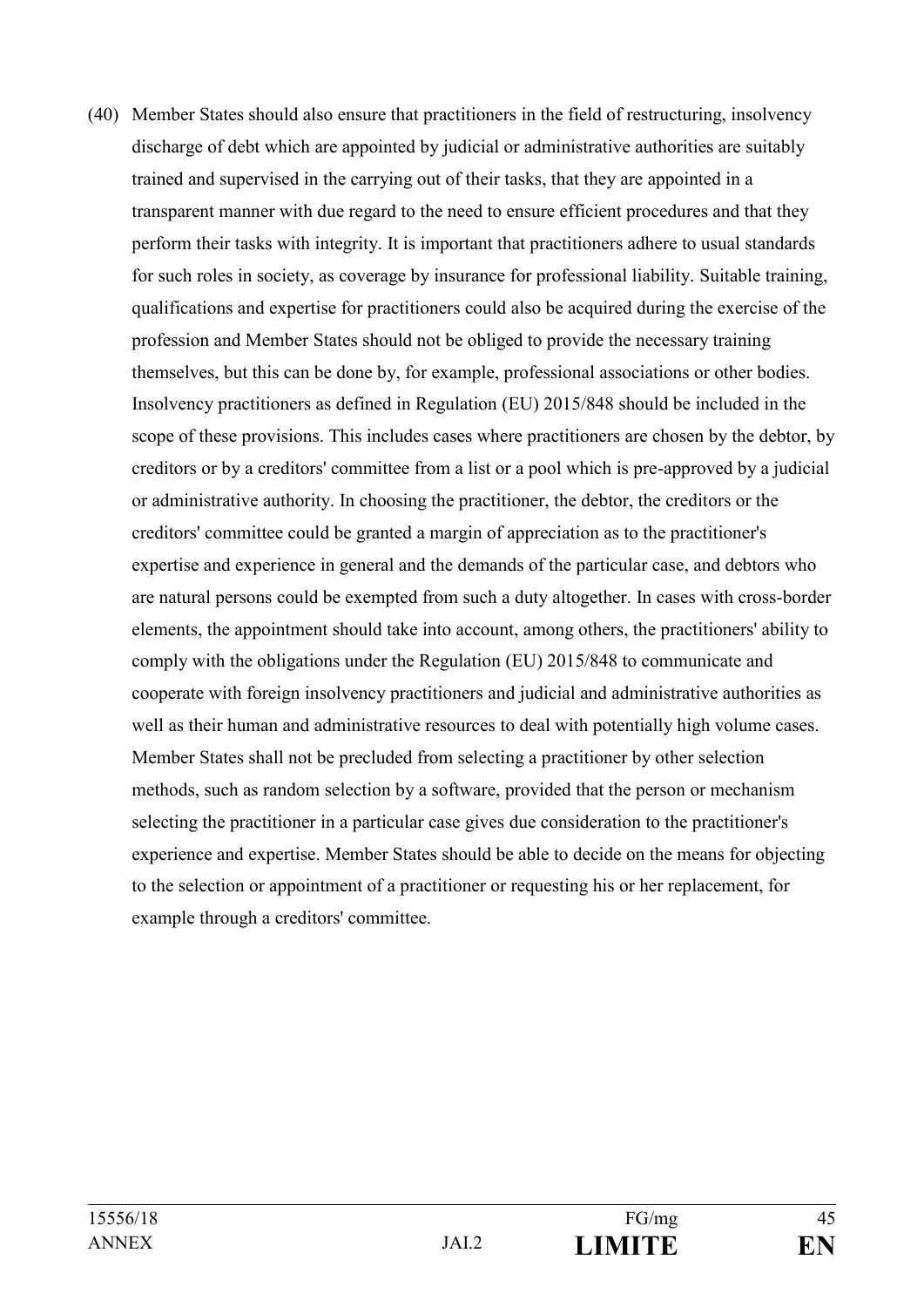(40a) Practitioners should be subject to oversight and regulatory mechanisms which should include effective measures for the accountability of practitioners who have failed in their duties, such as for example a reduction in the practitioner's fee, the exclusion from the list or pool of practitioners who can be appointed in insolvency cases, as well as, where appropriate, disciplinary, administrative or criminal sanctions. Such oversight and regulatory mechanisms should be without prejudice to provisions under national law on civil liability for damages for breach of contractual and non-contractual obligations. Member States should ensure that information about the authorities or bodies exercising oversight over practitioners is publicly available. However, Member States are not require to set up specific authorities or bodies, a mere reference to for instance the judicial or administrative authority is sufficient as information. Such standards may be attained without the need in principle to create new professions or qualifications in national law. These provisions may, under national law, extend to other practitioners. Member States should not be obliged to provide that disputes over remuneration of practitioners is to be prioritised over other procedures.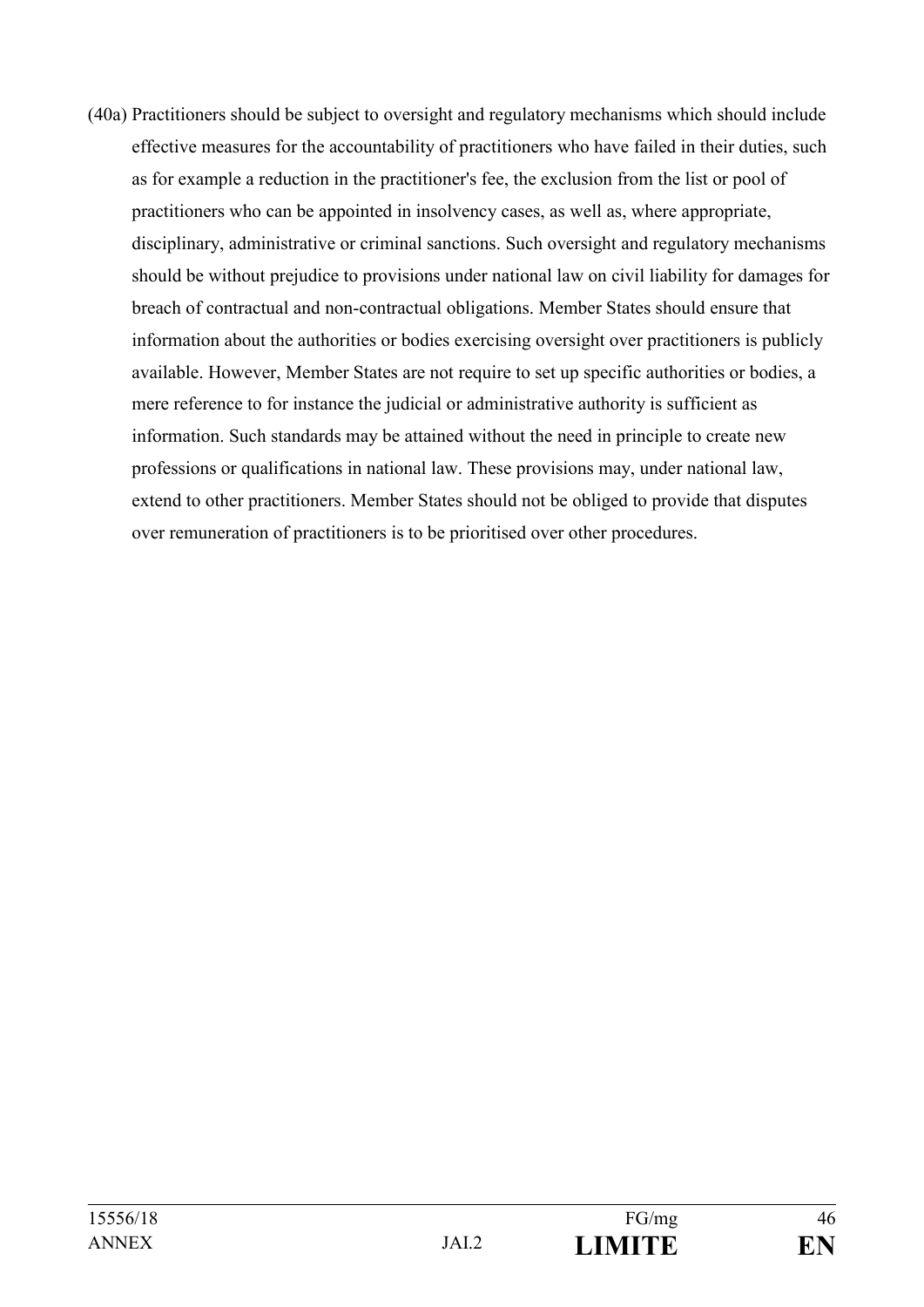(41) To further reduce the length of procedures, to facilitate a better participation of creditors in procedures concerning restructuring, insolvency and discharge of debt and to ensure similar conditions for creditors irrespective of where they are located in the Union, Member States should put in place provisions enabling debtors, creditors, practitioners and judicial and administrative authorities to use distance means of electronic communication. Therefore, it should be possible that procedural steps such as the filing of claims by creditors, the notification of creditors or the lodging of contestations and appeals take place electronically. Member States could provide that notifications to a creditor may be performed electronically only if the creditor concerned has previously consented to electronic communication. Parties should not be obliged to use such electronic means if these are not mandatory under national law, without prejudice to the possibility for the Member States to establish a mandatory system of electronic filing and service of documents in procedures concerning restructuring, insolvency and discharge of debt. Member States could choose the actual means of electronic communications which could be, for example, a purpose-built system for the electronic transmission of such documents or the use of e-mail, without precluding the possibility for Member States to put in place features to ensure the security of electronic transmissions, such as electronic signature, or trust services, such as electronic registered delivery services, in accordance with Regulation (EU) No 910/2014 of the European Parliament and of the Council.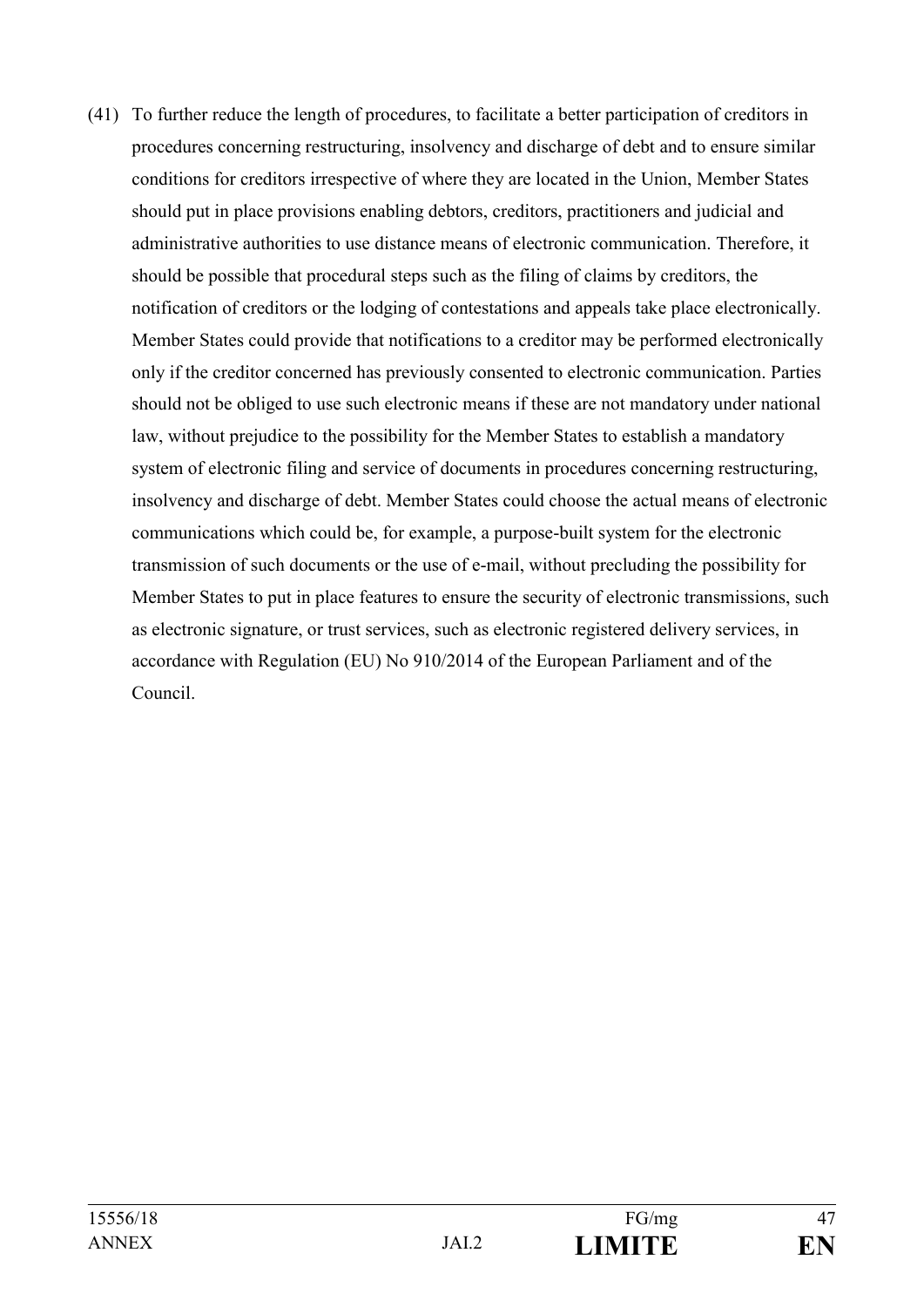(42) It is important to gather reliable and comparable data on the performance of restructuring, insolvency and discharge procedures in order to monitor the implementation and application of this Directive. Therefore Member States should collect and aggregate data that is sufficiently granular to enable an accurate assessment of how the Directive works in practice and should communicate that data to the Commission. The communication form for the transmission of such data to the Commission which will be established by the Commission as sited by a Committee within the meaning of Regulation (EU) No 182/2011 should provide a shortlist of main outcomes of procedures which are common to all Member States. For example, in the case of a restructuring procedure, main outcomes could be: procedures where a plan was confirmed by a court, plans which were not confirmed by a court, restructuring procedures which were converted to liquidation procedures or closed because of the opening of liquidation procedures before a plan was confirmed by a court. Member States should not be obliged to provide a break-down by types of outcome in respect of those procedures which end before any relevant measures are taken, but could provide instead a common number for all procedures which are declared inadmissible, are rejected or withdrawn before being opened. The form should also provide a list of options which could be taken into account by the Member States when determining the size of the debtor, by reference to one or more of the elements of the definition of micro, small, medium and large enterprises common to the laws of all Member States. One of these options should in any case be to determine the size of debtors by the number of employees only. The form developed with the assistance of the Committee should also define the elements of average cost and average recovery rates for which Member States may collect data voluntarily. The form should provide guidance on elements which could be taken into account when Member States make use of a sampling technique, for example on sample sizes to ensure representativeness in terms of geographical distribution, size of debtors and industry. The form should include a possibility for Member States to provide additional information if they have such information available, for example on the total amount of assets and liabilities of debtors.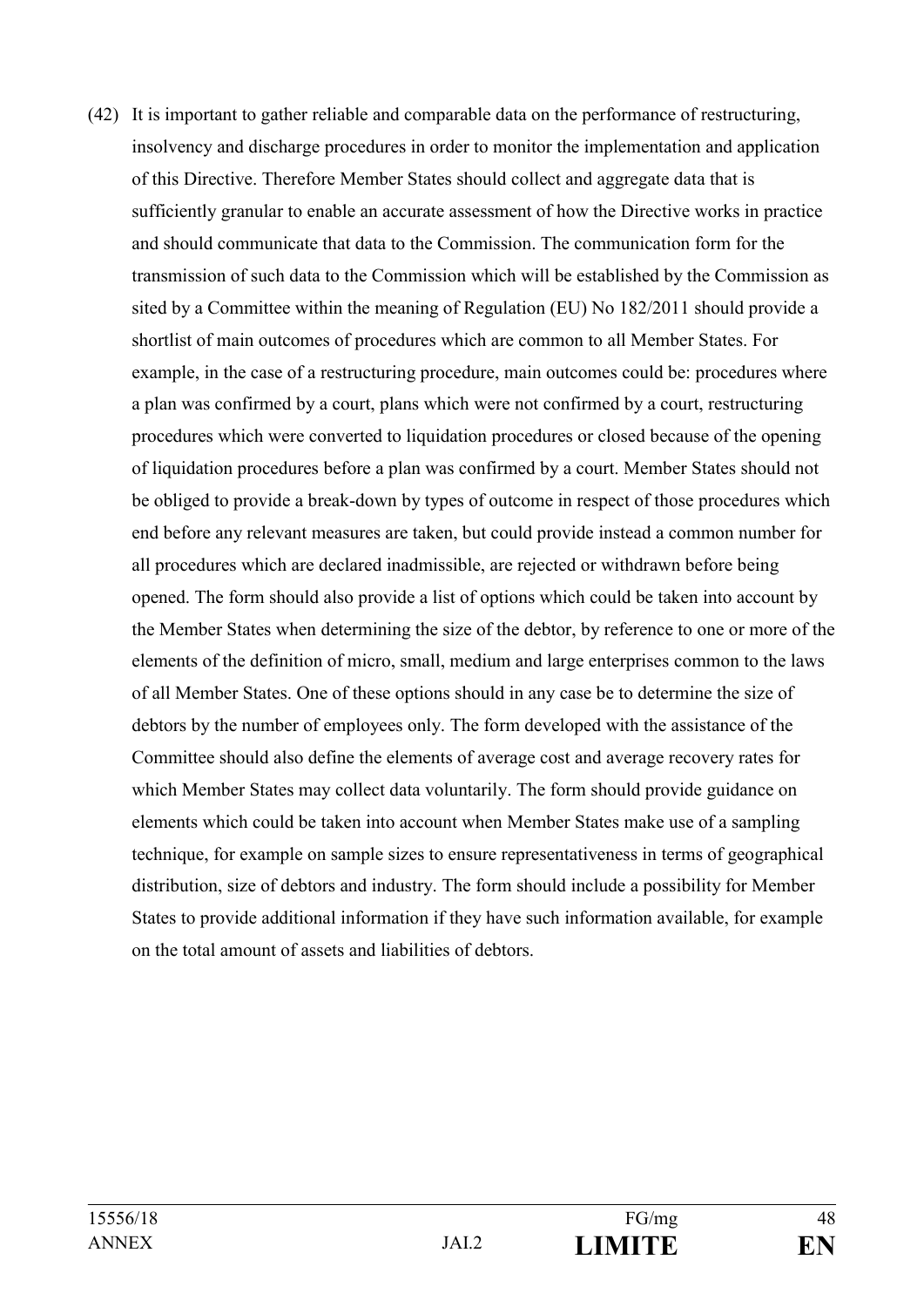- (43) The stability of financial markets relies heavily on financial collateral arrangements, in particular, when security collateral is provided in connection with participation in designated systems or in central bank operations and when margins are provided to central counterparties (CCPs). As the value of financial instruments given as security may be very volatile, it is crucial to realize their value quickly before its goes down. Therefore, Directive 98/26/EC of the European Parliament and of the Council of 19 May 1998<sup>14</sup>, Directive 2002/47/EC of the European Parliament and of the Council<sup>15</sup> and Regulation (EU) No  $648/2012^{16}$  should prevail over the provisions of this Directive. Member States should be allowed to exempt netting arrangements, including close out netting, from the effects of the stay of individual enforcement actions even in circumstances where they are not covered by the abovementioned instruments, if such arrangements are enforceable under the laws of the respective Member State even if insolvency proceedings are opened. This could be the case for a significant number of master agreements widely used in the financial, energy and commodity markets both by non-financial and financial counterparties. These arrangements reduce systemic risks especially in derivatives markets. Such arrangements might therefore be exempt from restrictions that insolvency laws impose on executory contracts. Accordingly, Member States should also be allowed to exempt from the effects of the stay of individual enforcements actions statutory close out netting arrangements upon the opening of insolvency proceedings. The amount resulting from the operation of close out netting arrangements should, however, be subject to the stay.
- (43a) Member States who are parties to the Convention on international interests in mobile equipment (Cape Town Convention) and its Protocols should be able to continue to comply with their international existing obligations. The provisions regarding preventive restructuring frameworks in this Directive should apply with the derogations necessary to ensure an application without prejudice to the application of the Convention on international interests in mobile equipment and its Protocols.

1

**<sup>14</sup>** Directive 98/26/EC of the European Parliament and of the Council of 19 May 1998 on settlement finality in payment and securities settlement systems (OJ L 166/45, 11.6.1998).

**<sup>15</sup>** Directive 2002/47/EC of the European Parliament and of the Council of 6 June 2012 on financial collateral arrangements (OJ L 168/43, 27.6.2002).

**<sup>16</sup>** Regulation (EU) No 648/2012 of the European Parliament and of the Council of 4 July 2012 on OTC derivatives, central counterparties and trade repositories, (OJ L 201/1, 27.7.2012, p.1).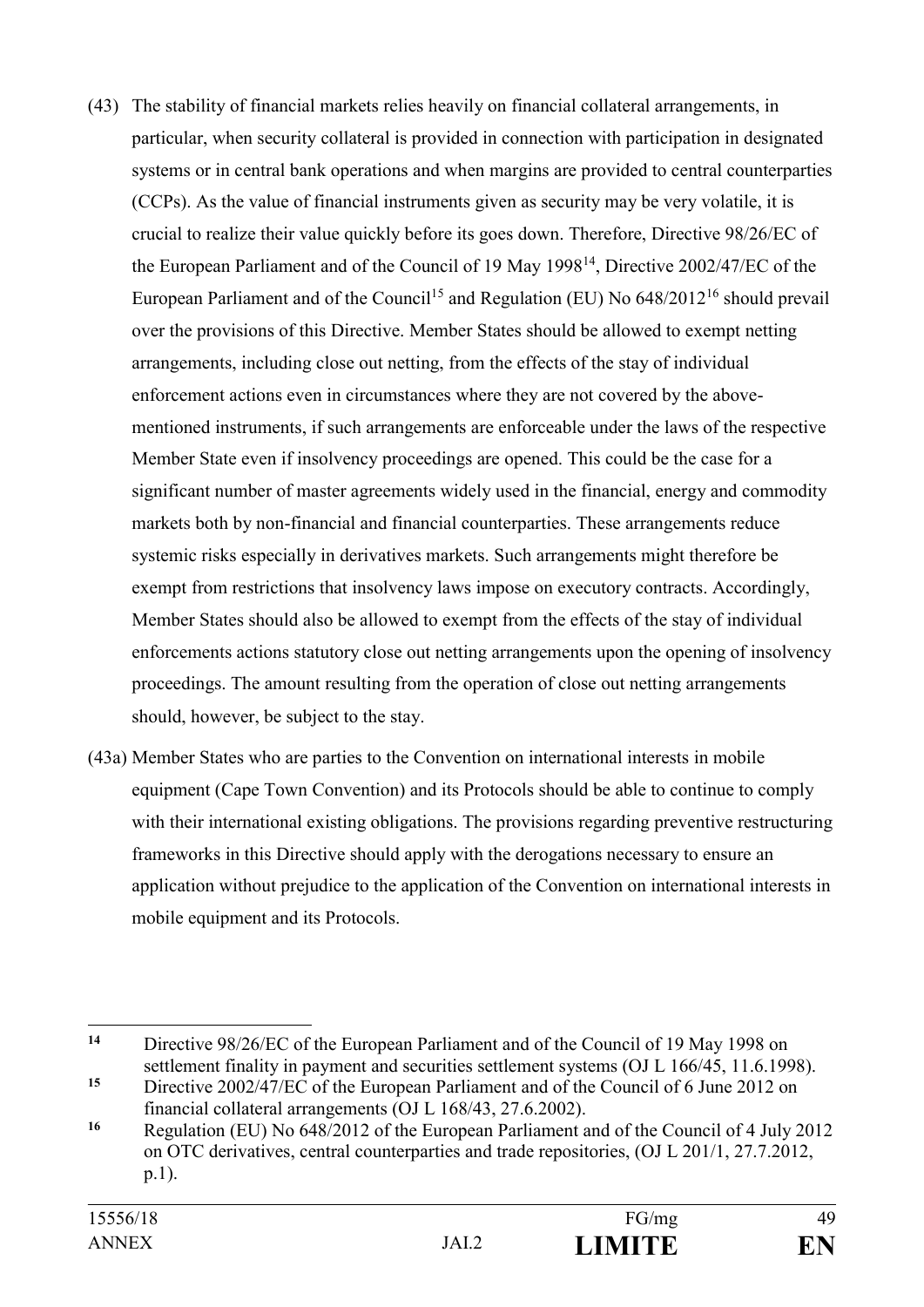(44) The effectiveness of the process of adoption and implementation of the restructuring plan should not be jeopardised by company law rules. Therefore, Member States should derogate from the requirements laid down in Directive (EU) 2017/1132 of the European Parliament and of the Council<sup>17</sup> which concern the obligations to convene a general meeting and to offer on a pre-emptive basis the shares to existing shareholders, to the extent and for the period necessary to ensure that shareholders do not frustrate restructuring efforts by abusing their rights under Directive (EU) 2017/1132. For example, Member States may need to put in place derogations from the obligation to convene a general meeting of shareholders or from the normal periods, where urgent action is to be taken by the management to safeguard the assets of the company, for instance through requesting a stay of individual enforment actions, when there is a serious and sudden loss of subscribed capital and a likelihood of insolvency. Derogations from company law may also be required when the restructuring plan provides for the emission of new shares which may be offered with priority to creditors as debt-to-equity swaps, or for the reduction of the amount of subscribed capital in case of a transfer of parts of the undertaking. Such derogations should be limited in time to the extent that Member States consider such derogations necessary for the establishment of a preventive restructuring framework. Member States should not be obliged to derogate from company law rules, completely or partially, for an indefinite or for a limited period of time, provided that they ensure that company law requirements are not able to jeopardise the effectiveness of the restructuring process or Member States have other, equally effective tools ensuring that shareholders do not unreasonably prevent the adoption or implementation of a restructuring plan which would restore the viability of the business. In this context, Member States should attach particular importance to the effectiveness of provisions related to stay of enforcement actions and confirmation of the restructuring plan which should not be unduly impaired by the calls for or the results of the general meetings of shareholders.

<sup>1</sup> **<sup>17</sup>** Directive 2012/30/EU of the European Parliament and of the Council of 25 October 2012 on coordination of safeguards which, for the protection of the interests of members and others, are required by Member States of companies within the meaning of the second paragraph of Article 54 of the Treaty on the Functioning of the European Union, in respect of the formation of public limited liability companies and the maintenance and alteration of their capital, with a view to making such safeguards equivalent (OJ L 315, 14.11.2012, p.74).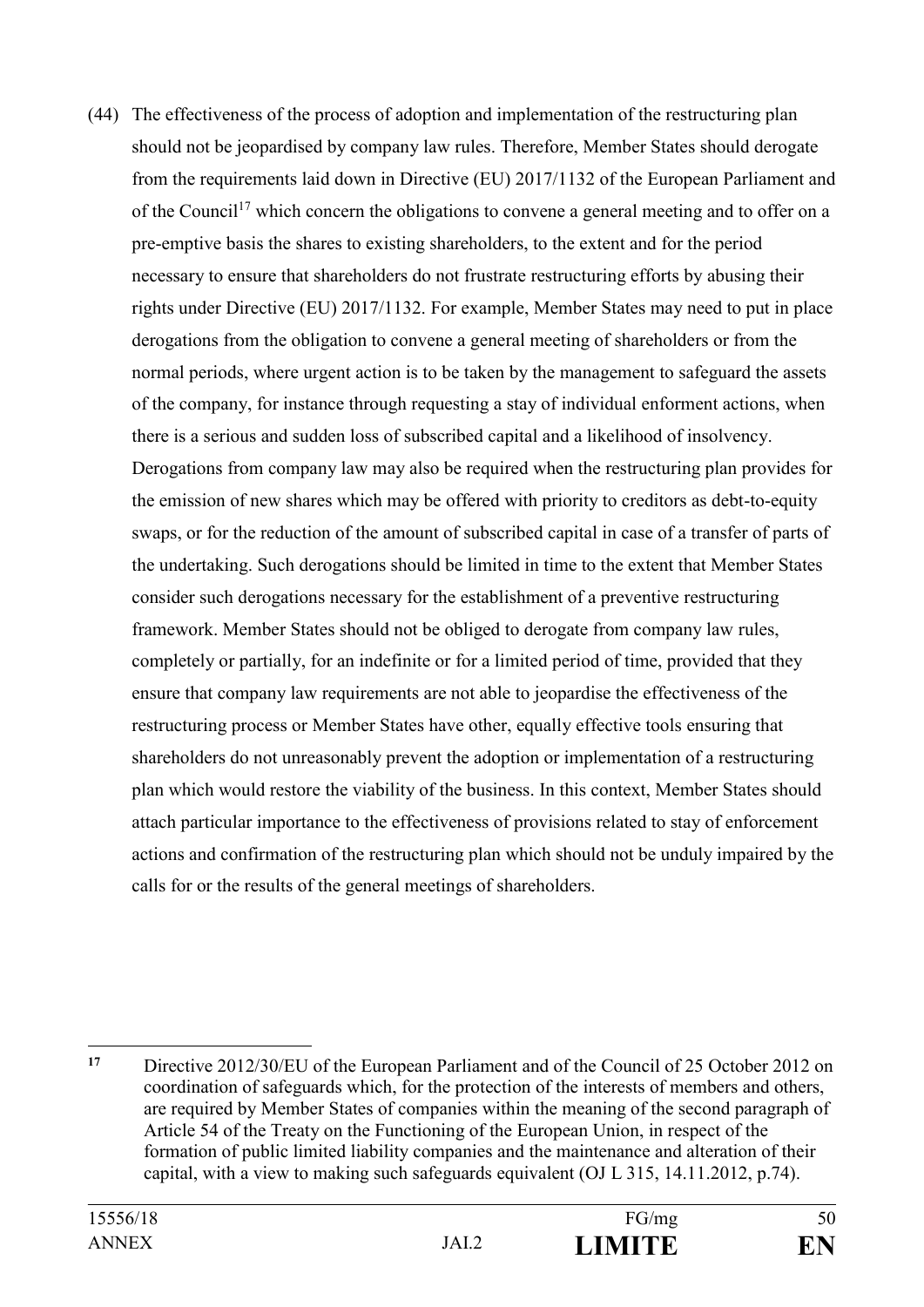Directive (EU) 2017/1132 should therefore be amended accordingly. Member States enjoy a margin of appreciation in assessing which derogations are needed in the context of national company law in order to effectively implement this Directive and may also provide for similar exemptions from the application of said provisions in Directive 2017/1132 in insolvency proceedings not covered by this Directive that allow for restructuring measures to be taken.

- (45) In accordance with the Joint Political Declaration of 28 September 2011 of Member States and the Commission on explanatory documents<sup>18</sup>, Member States have undertaken to accompany, in justified cases, the notification of their transposition measures with one or more documents explaining the relationship between the components of a directive and the corresponding parts of national transposition instruments. With regard to this Directive, the legislator considers the transmission of such documents to be justified.
- (46) In respect of the establishment and subsequent changes to the data communication form, implementing powers should be conferred on the Commission. Those powers should be exercised in accordance with Regulation (EU) No 182/2011 of the European Parliament and of the Council<sup>19</sup>.
- (46a) A study should be carried out by the Commission in order to evaluate the necessity of submitting legislative proposals to deal with the insolvency of persons not exercising a trade, business, craft or profession, who, as consumers are, in good faith, temporarily or permanently, unable to pay debts as they fall due. Such study should investigate whether access to basic goods and services should be safeguarded for those persons to ensure that they benefit from decent living conditions.

1

<sup>18</sup> OJ C 369, 17.12.2011, p. 14.<br>19 Decembrica (EU) No. 182/201

**<sup>19</sup>** Regulation (EU) No 182/2011 of the European Parliament and of the Council of 16 February 2011 laying down the rules and general principles concerning mechanisms for control by the Member States of the Commission's exercise of implementing powers (OJ L 55, 28.2.2011, p. 13).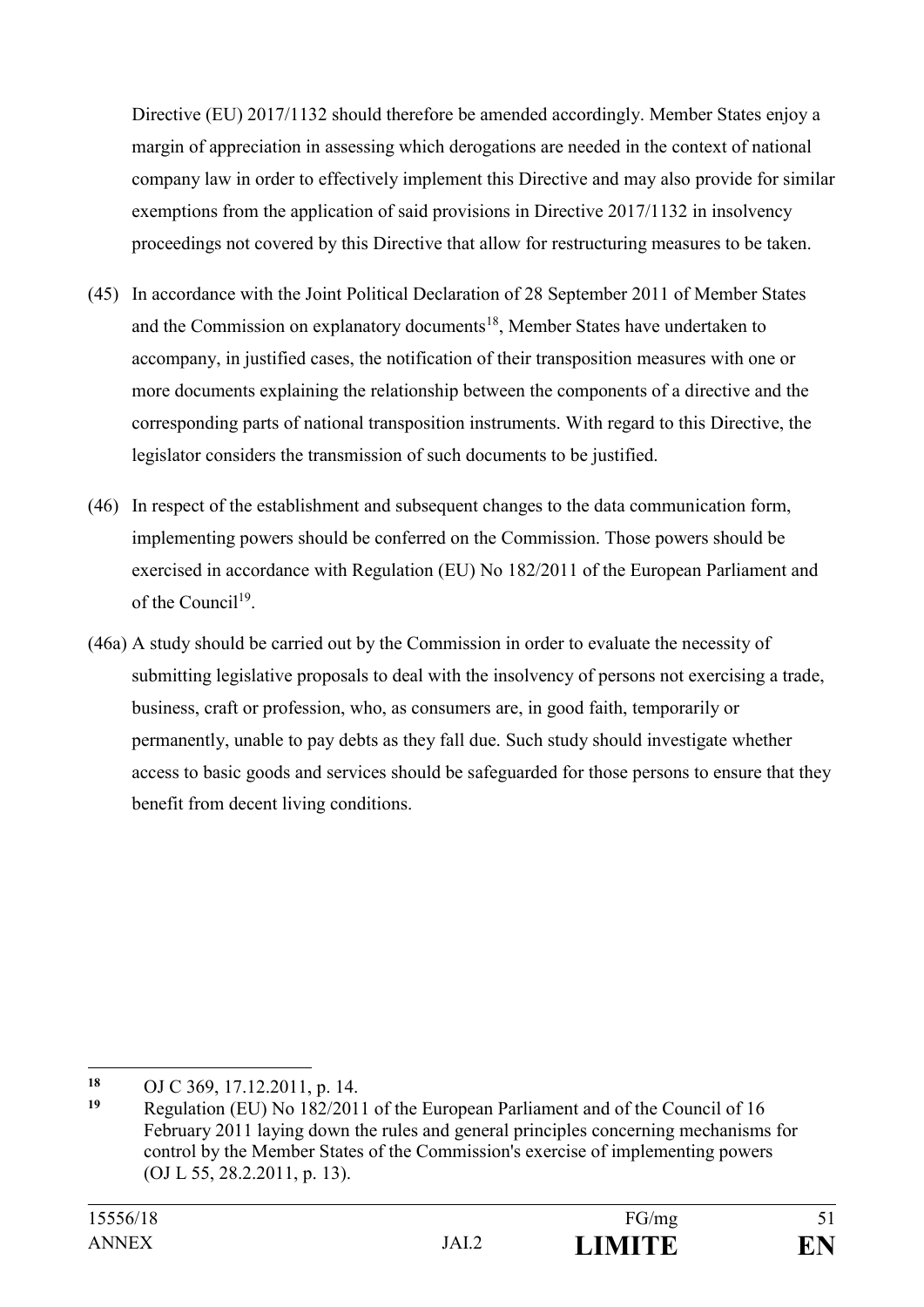(47) Since the objectives of this Directive cannot be sufficiently achieved by the Member States acting alone because differences between national restructuring and insolvency frameworks would continue to raise obstacles to the free movement of capital and the freedom of establishment, but can rather be better achieved at Union level, the Union may adopt measures, in accordance with the principle of subsidiarity as set out in Article 5 of the Treaty on European Union. In accordance with the principle of proportionality, as set out in that Article, this Directive does not go beyond what is necessary in order to achieve those objectives.

#### HAVE ADOPTED THIS DIRECTIVE:

#### TITLE I

#### GENERAL PROVISIONS

#### *Article 1*

#### *Subject matter and scope*

- 1. This Directive lays down rules on:
	- (a) preventive restructuring frameworks available for debtors in financial difficulty when there is a likelihood of insolvency with a view to preventing the insolvency and ensuring the viability of the debtor;
	- (b) procedures leading to a discharge of debt incurred by insolvent entrepreneurs; and
	- (c) measures to increase the efficiency of procedures concerning restructuring, insolvency and discharge of debt.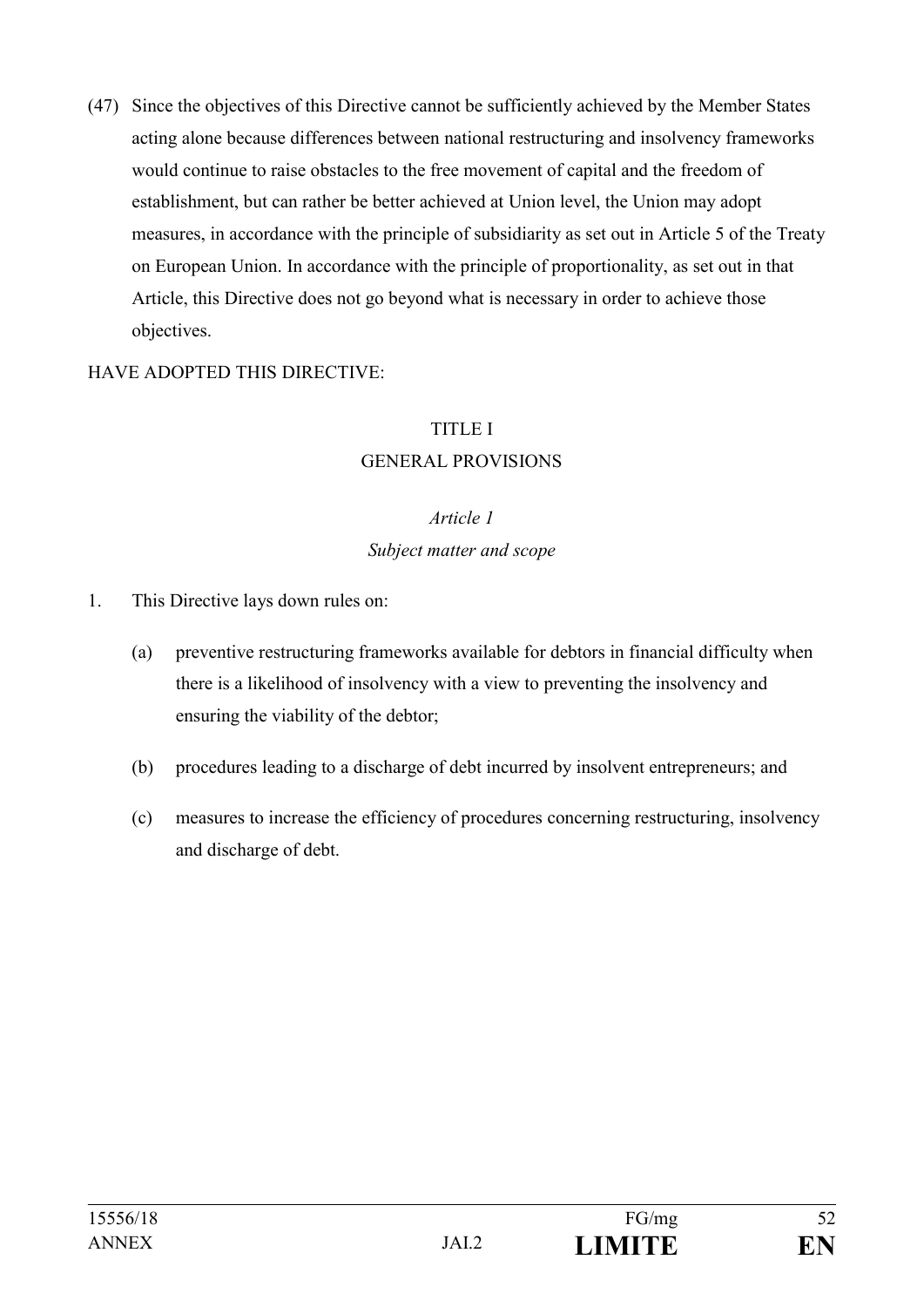- 2. This Directive shall not apply to procedures referred to in paragraph 1 of this Article that concern debtors who are:
	- (a) insurance undertakings and reinsurance undertakings as defined in points 1 and 4 of Article 13 of Directive 2009/138/EC;
	- (b) credit institutions as defined in point 1 of Article 4 of Regulation (EC) No 575/2013;
	- (c) investment firms and collective investment undertakings as defined in points 2 and 7 of Article 4(1) of Regulation (EC) No 575/2013;
	- (d) central counter parties as defined in point 1 of Article 2 of Regulation (EU) No 648/2012;
	- (e) central securities depositories as defined in point 1 of Article 2 of Regulation (EU) 909/2014;
	- (f) other financial institutions and entities listed in the first subparagraph of Article 1(1) of Directive 2014/59/EU;
	- (fa) public bodies under national law; and
	- (g) natural persons who are not entrepreneurs.
- 2a. In addition to paragraph 2 of this Article, Member States may exclude procedures referred to in paragraph 1 of this Article that concern debtors which are other financial entities providing financial services which are subject to special arrangements under which the national supervisory or resolution authorities have wide-ranging powers of intervention comparable to those laid down for the entities listed in point (a) to (f) of paragraph 2 of this Article. Member States shall communicate to the Commission those special arrangements.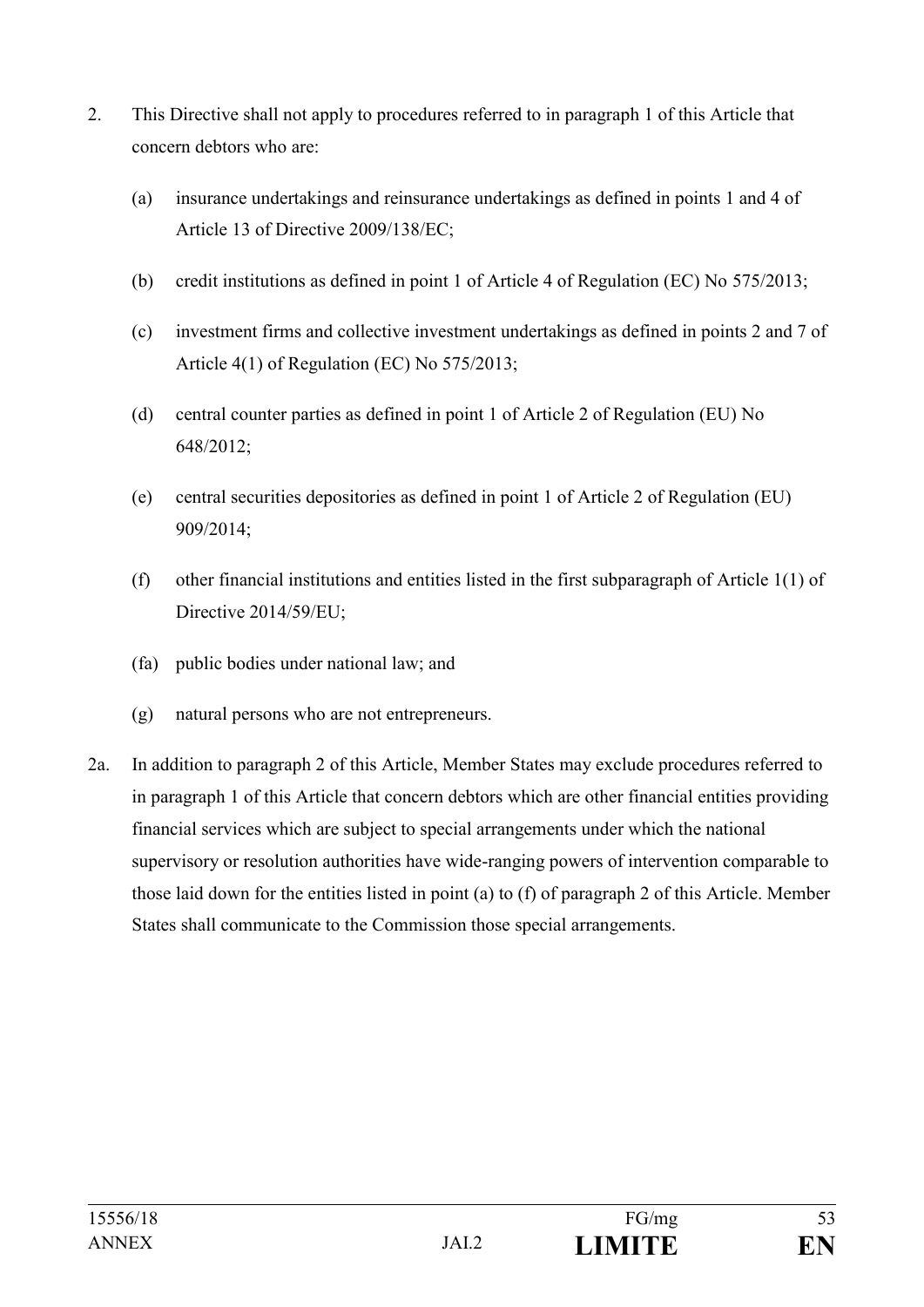3. Member States may extend the application of the procedures referred to in point (b) of paragraph 1 to insolvent natural persons who are not entrepreneurs.

Member States may restrict the application of point (a) of paragraph 1 to legal persons.

- 3a. Member States may provide that the following claims are excluded from, or are not affected by, preventive restructuring frameworks referred to in point (a) of paragraph 1:
	- (a) existing and future claims of existing or former employees;
	- (b) maintenance claims arising from a family relationship, parentage, marriage or affinity; or
	- (c) claims that arise out of tortious liability of the debtor.
- 3b. Member States shall ensure that preventive restructuring frameworks have no impact on accrued occupational pension entitlements.

# *Article 2*

# *Definitions*

- 1. For the purposes of this Directive, the following definitions apply:
	- (2) 'restructuring' means measures that include changing the composition, conditions or structure of a debtor's assets and liabilities or any other part of the debtor's capital structure, such as sales of assets or parts of the business and, where so provided under national law, the sale of the business as a going concern, as well as any necessary operational changes, or a combination of those elements;
	- (3) 'affected parties' means creditors, including, where applicable under national law, workers, or classes of creditors and, where applicable under national law, equity holders, whose claims or interests respectively are directly affected under a restructuring plan;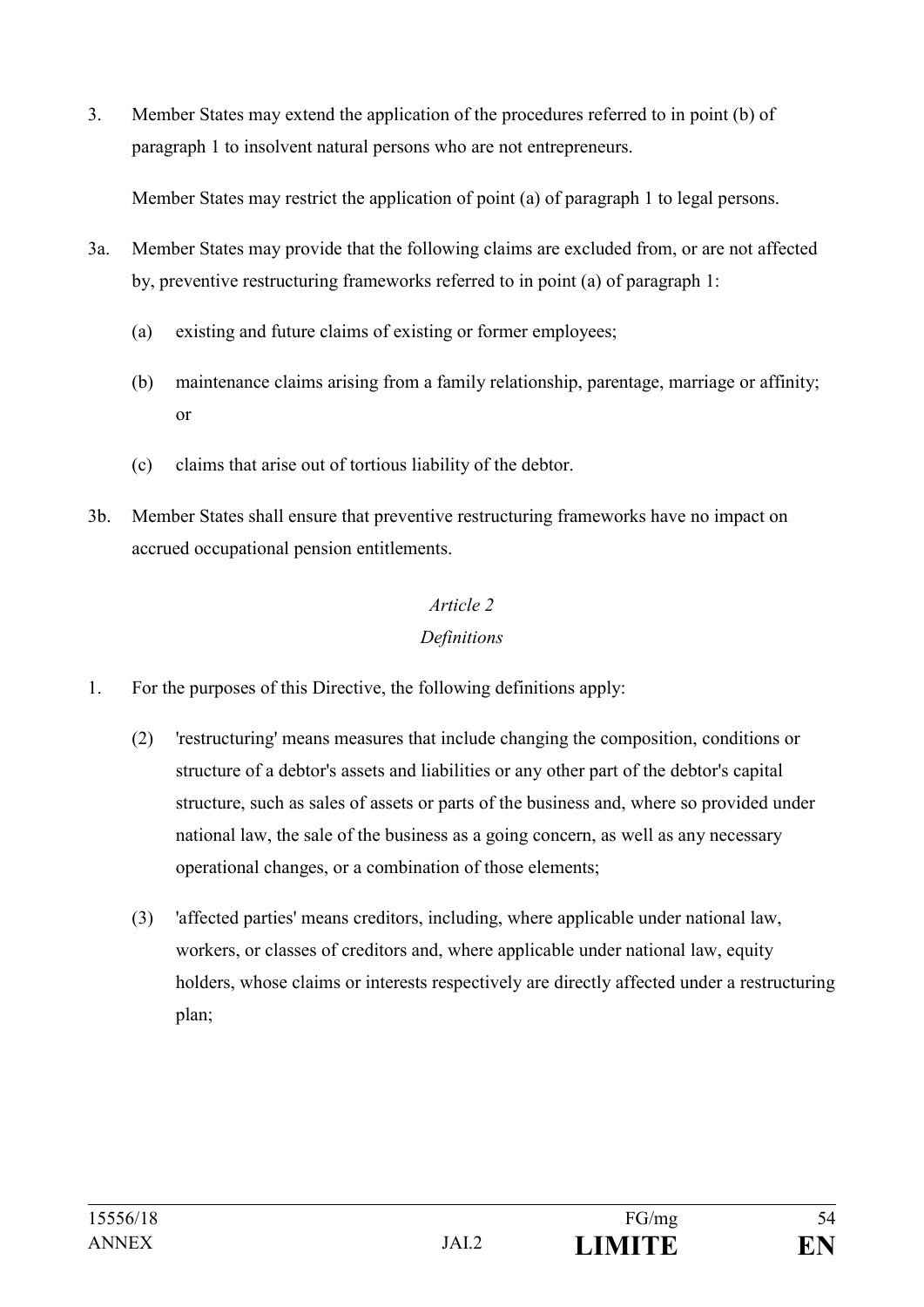- (3a) 'equity holder' means a person who has an ownership interest in the debtor or debtor's business, including shareholders, to the extent that that person is not a creditor;
- (4) 'stay of individual enforcement actions' means a temporary suspension, granted by a judicial or administrative authority or by operation of law, of the right to enforce a claim by a creditor against a debtor and, where so provided for by national law, against a third party security provider, in the context of a judicial, administrative or other procedure, or of the right to seize or realise out of court the assets or business of the debtor;
- (5) 'executory contract' means a contract between the debtor and one or more creditors under which both parties still have obligations to perform at the moment the stay of individual enforcement actions is granted or applied;
- (9) 'best-interest-of-creditors test' means that no dissenting creditor would be worse off under the restructuring plan than such a creditor would be if the normal ranking of liquidation priorities under national law were applied, either in the event of liquidation, whether piecemeal or sale as a going concern, or in the event of the next best alternative scenario if the restructuring plan was not confirmed;
- (11) 'new financing' means any new financial assistance provided by an existing or a new creditor in order to implement a restructuring plan and included in that restructuring plan;
- (12) 'interim financing' means new financial assistance, provided by an existing or a new creditor, which includes, as a minimum, financial assistance during the stay of individual enforcement actions that is reasonable and immediately necessary for the debtor's business to continue operating, or to preserve or enhance the value of that business;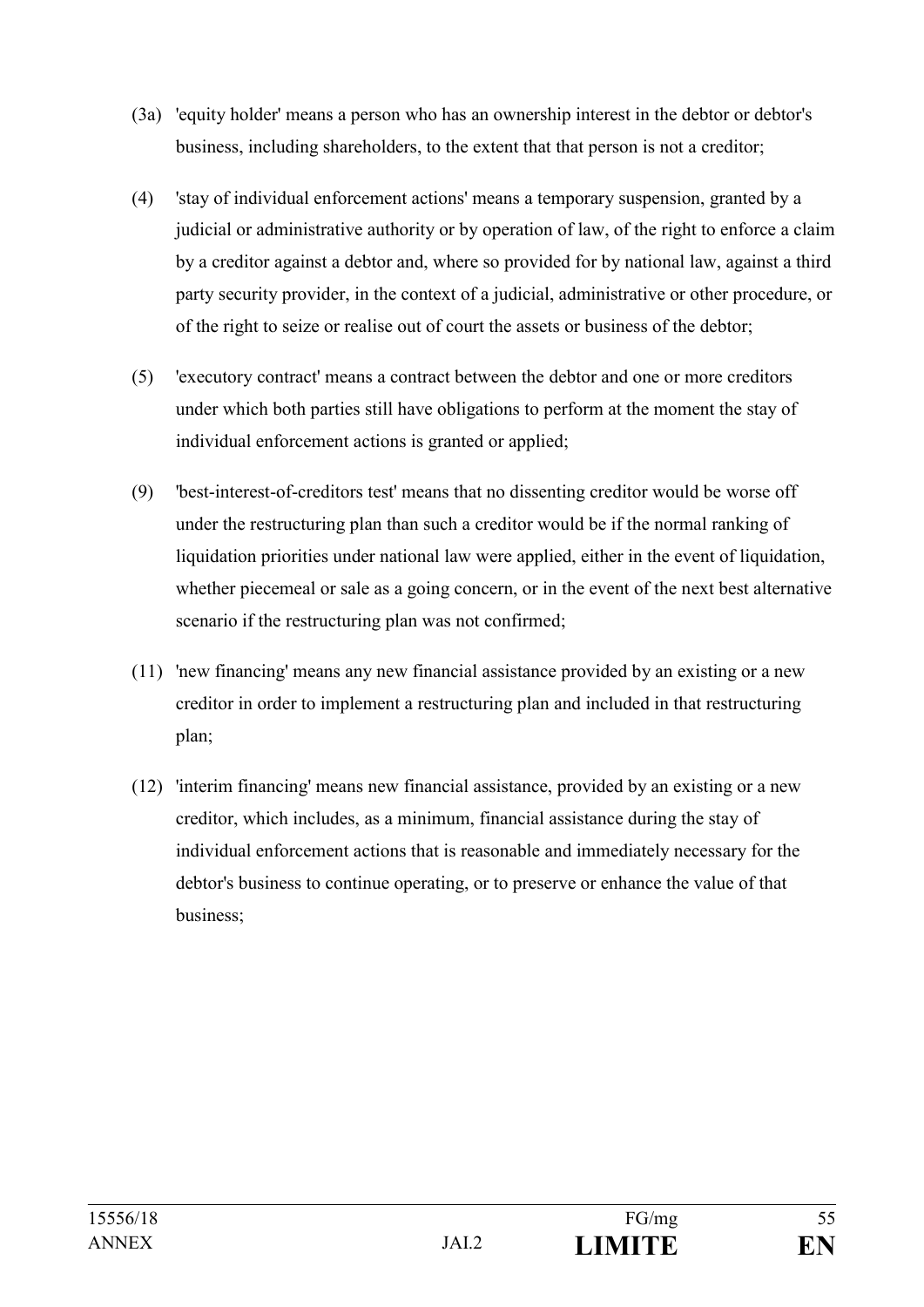- (13) 'entrepreneur' means a natural person exercising a trade, business, craft or profession;
- (14) 'full discharge of debt' means cancellation of the possibility to enforce against the entrepreneur the dischargeable debts or the cancellation of the outstanding dischargeable debts as such, as part of a procedure which could include a realisation of assets or a repayment plan or both;
- (14a) 'repayment plan' means a programme of payments of specified amounts on specified dates by an insolvent entrepreneur to creditors or a periodic transfer to creditors of a certain part of the disposable income during the discharge period;
- (15) 'practitioner in the field of restructuring' means any person or body appointed by a judicial or administrative authority to carry out, in particular, one or more of the following tasks:
	- (a) to assist the debtor or the creditors in drafting or negotiating a restructuring plan;
	- (b) to supervise the activity of the debtor during the negotiations on a restructuring plan and report to a judicial or administrative authority;
	- (c) to take partial control over the assets or affairs of the debtor during negotiations.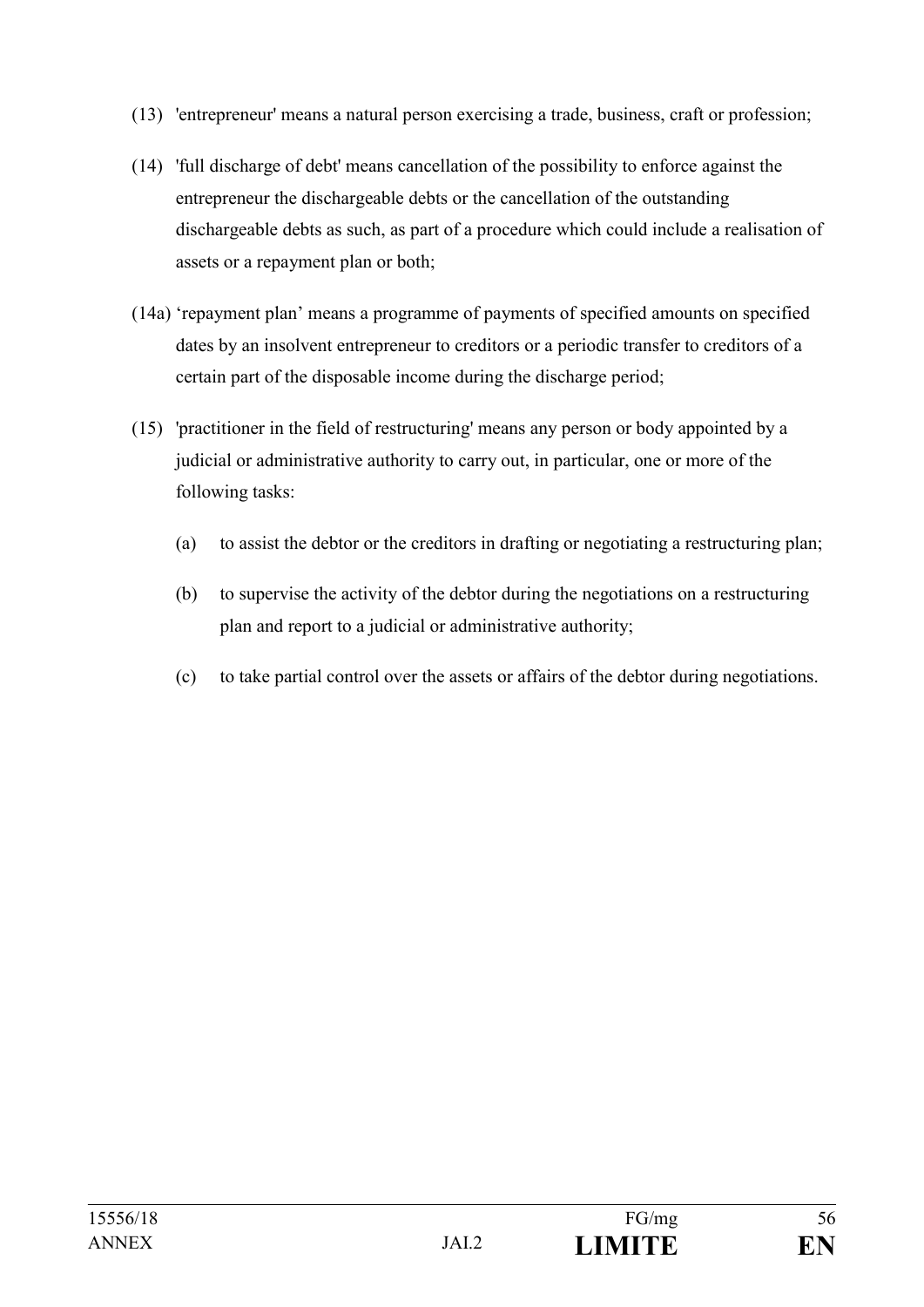- 1a. For the purposes of this Directive, the following concepts are to be understood as defined by national law:
	- (a) insolvency;
	- (b) likelihood of insolvency;
	- (c) small and medium sized enterprises ("SMEs").

#### *Article 3*

#### *Early warning and access to information*

1. Member States shall ensure that debtors have access to one or more clear and transparent early warning tools which can detect circumstances that may give rise to the likelihood of insolvency and signal to the debtor the need to act without delay.

In that regard, Member States may make use of new IT technologies for notifications and online communication.

- 1a. Early warning tools may include the following:
	- (a) alert mechanisms when the debtor has not made certain types of payments;
	- (c) advisory services by public or private organisations;
	- (d) incentives under national law for third parties with relevant information about the debtor, such as accountants, tax and social security authorities to flag to the debtor a negative development.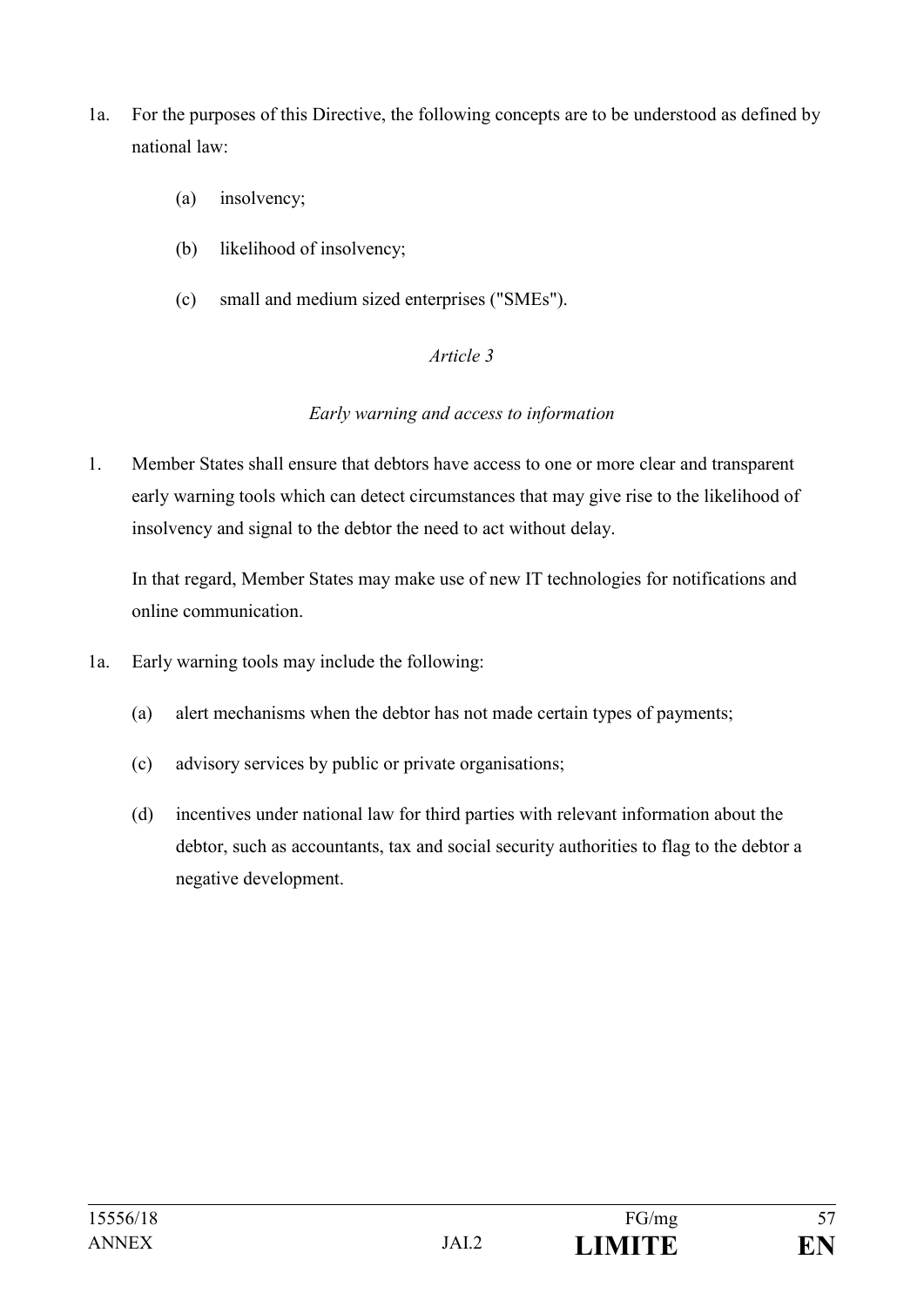- 2. Member States shall ensure that debtors and the workers' representatives have access to relevant and up-to-date information about the availability of early warning tools as well as the procedures and measures concerning restructuring and discharge of debt.
- 2a. Member States shall make publicly available information on the availability of access to early warning tools in their Member States online. Member States shall ensure that this information is easily accessible and presented in a user-friendly manner, especially for micro, small and medium-sized enterprises.
- 2b. Member States may provide support to workers' representatives for the assessment of the economic situation of the debtor.

# TITLE II

#### PREVENTIVE RESTRUCTURING FRAMEWORKS

# Chapter 1

Availability of preventive restructuring frameworks

#### *Article 4*

# *Availability of preventive restructuring frameworks*

1. Member States shall ensure that, where there is likelihood of insolvency, debtors have access to a preventive restructuring framework that enables them to restructure, with a view to preventing insolvency and ensuring their viability without prejudice to other solutions to avoid insolvency, thereby protecting jobs and maintaining business activity.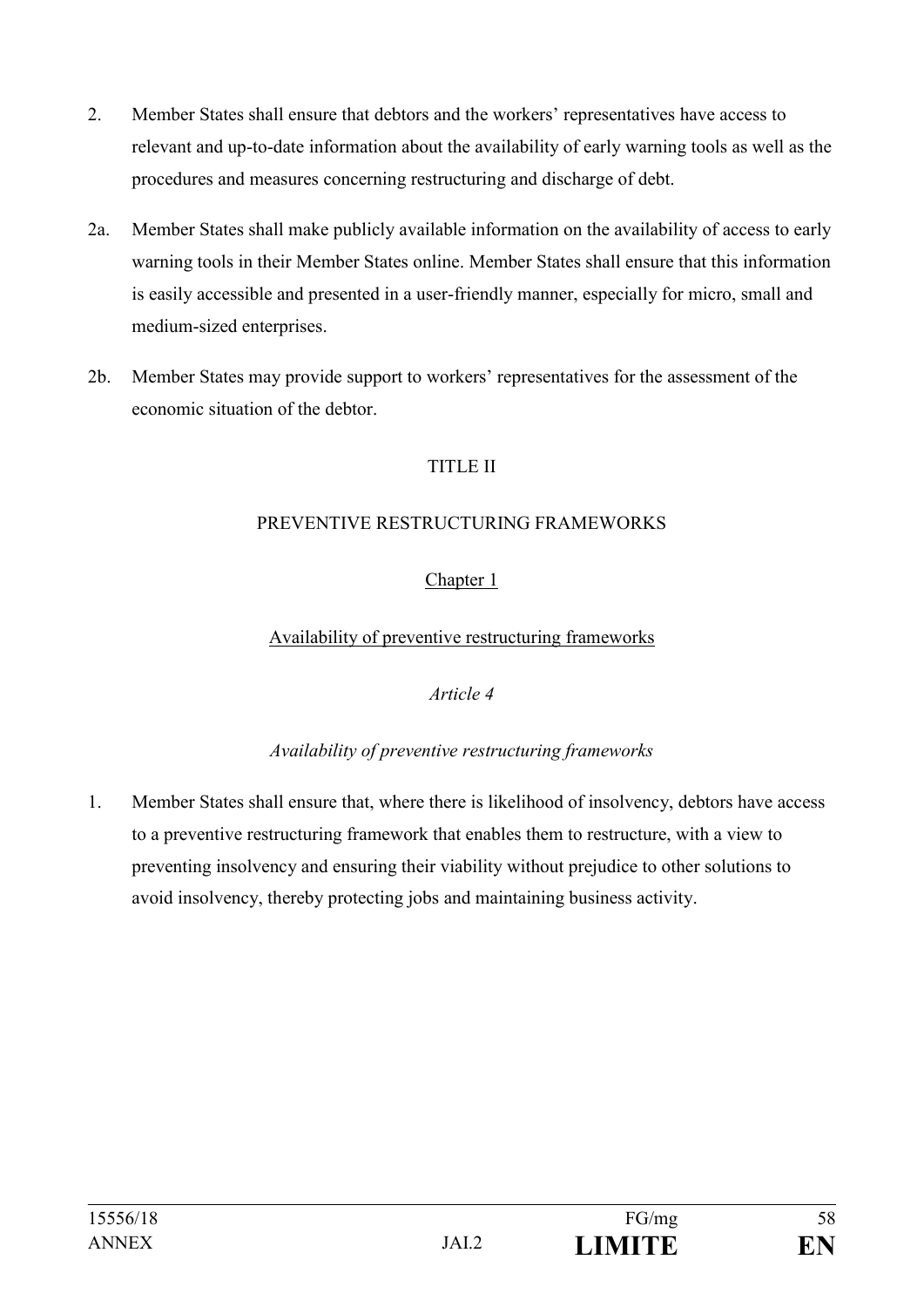- 1a. Member States may provide that debtors that have been sentenced for serious breaches of accounting and bookkeeping obligations under national law may only access a preventive restructuring framework after taking adequate measures to correct the issues given rise to the sentence with a view to providing creditors with the necessary information to enable them to take a decision during restructuring negotiations.
- 1b. Member States may maintain or introduce a viability test under national law, provided that such a test has the purpose to exclude debtors which do not have a prospect for viability and can be carried out without detriment to the debtors' assets.
- 1c. Member States may limit the number of times a debtor can access a preventive restructuring framework provided for under this Directive within a certain period.
- 2. The preventive restructuring framework as provided for by this Directive may consist of one or more procedures, measures or provisions, some of which may take place out-of-court, without prejudice to any other restructuring frameworks under national law.

Member States shall ensure that the framework affords debtors and affected parties the rights and safeguards provided for in this Title in a coherent way.

- 3. Member States may put in place provisions limiting the involvement of a judicial or administrative authority to where it is necessary and proportionate while ensuring that rights of any affected parties and relevant stakeholders are safeguarded.
- 4. The preventive restructuring framework under this Directive shall be available on application by debtors.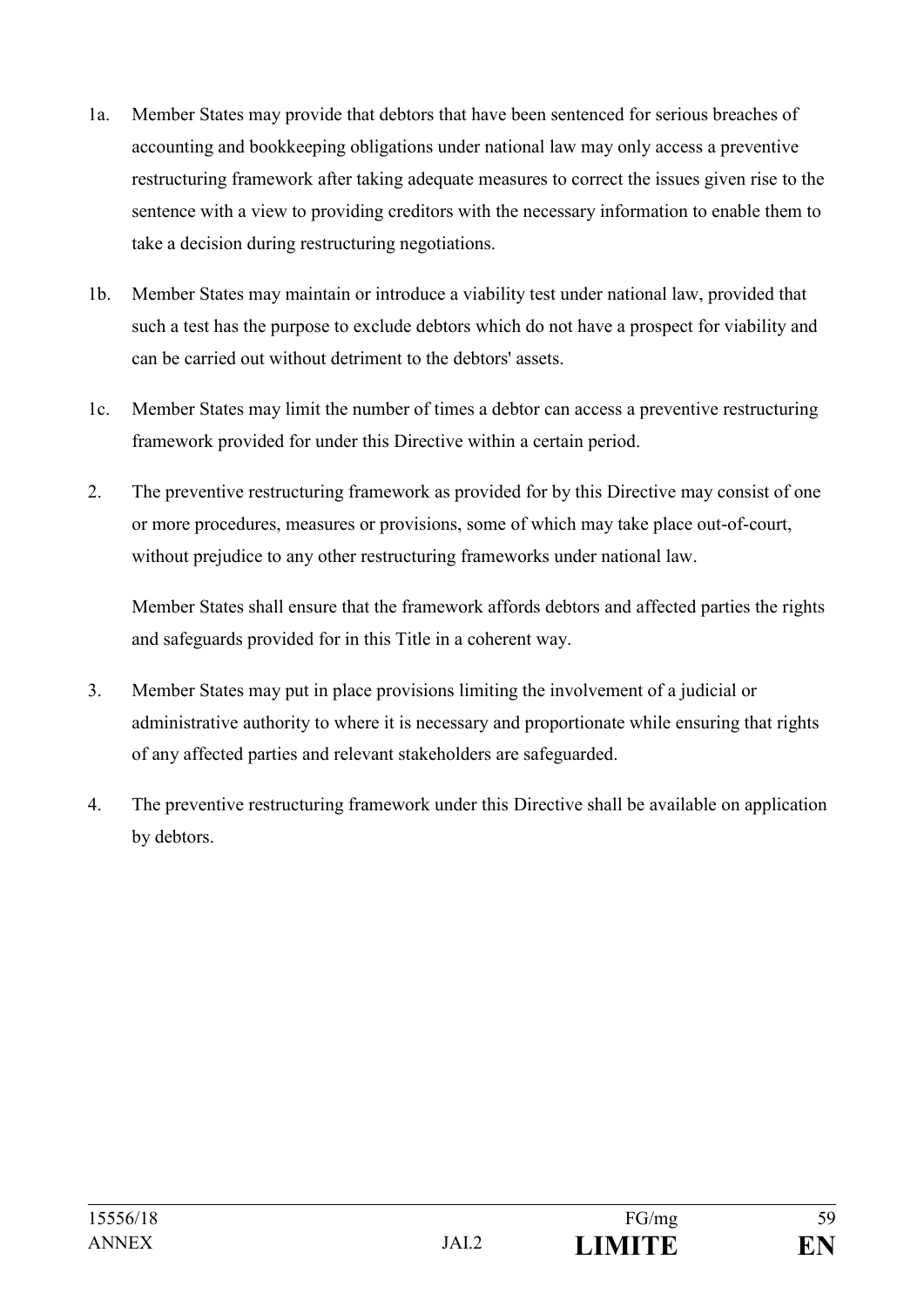4a. Member States may also provide that the restructuring framework under this Directive is available at the request of creditors and workers' representatives, subject to the agreement of the debtor. Member States may restrict the requirement for the agreement of the debtor to debtors which are SMEs.

## Chapter 2

#### Facilitating negotiations on preventive restructuring plans

#### *Article 5*

#### *Debtor in possession*

- 1. Member States shall ensure that debtors accessing preventive restructuring procedures remain totally or at least partially in control of their assets and the day-to-day operation of the business.
- 2. Where necessary, the appointment by a judicial or administrative authority of a practitioner in the field of restructuring shall be decided on a case-by-case basis, except in certain circumstances where Member States may require the mandatory appointment in every case of such a practitioner.
- 3. Member States shall require the appointment of a practitioner to assist the debtor and creditors in negotiating and drafting the plan at least in the following cases:
	- (a) where the general stay of individual enforcement actions is granted by the judicial or administrative authority, and the judicial or administrative authority decides that such a practitioner is necessary to safeguard the interest of the parties;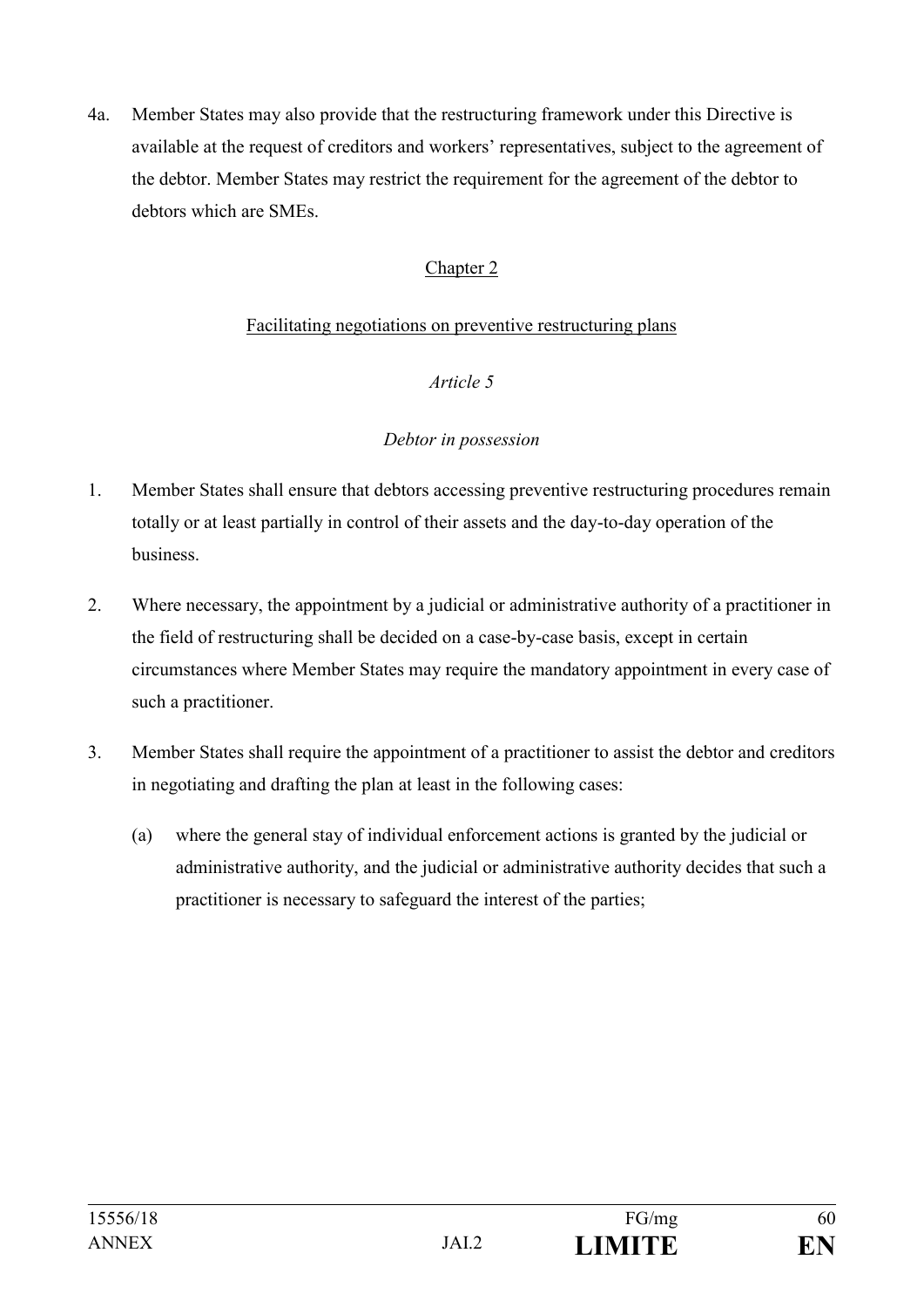- (b) where the restructuring plan needs to be confirmed by a judicial or administrative authority by means of a cross-class cram-down, in accordance with Article 11; or
- (ba) where it is requested by the debtor or by a majority of the creditors provided that in the latter case the cost of the practitioner is borne by the creditors.

# *Article 6 Stay of individual enforcement actions*

1. Member States shall ensure that debtors may benefit from a stay of individual enforcement to support the negotiations of a restructuring plan in a preventive restructuring framework.

Member States may provide that judicial or administrative authorities can refuse to grant a stay of individual enforcement actions where such a stay is not necessary or where it would not fulfil the objective set out in the first subparagraph.

- 2. Without prejudice to paragraphs 2b and 3, Member States shall ensure that a stay of individual enforcement actions may cover all types of claims, including secured claims and preferential claims.
- 2a. Member States may provide that the stay of individual enforcement actions can be general, covering all creditors, or can be limited, covering one or more individual creditors or categories of creditors.

In case of a limited stay, the stay shall only apply to creditors who have been informed of the negotiations on the restructuring plan or of the stay, in accordance with national law.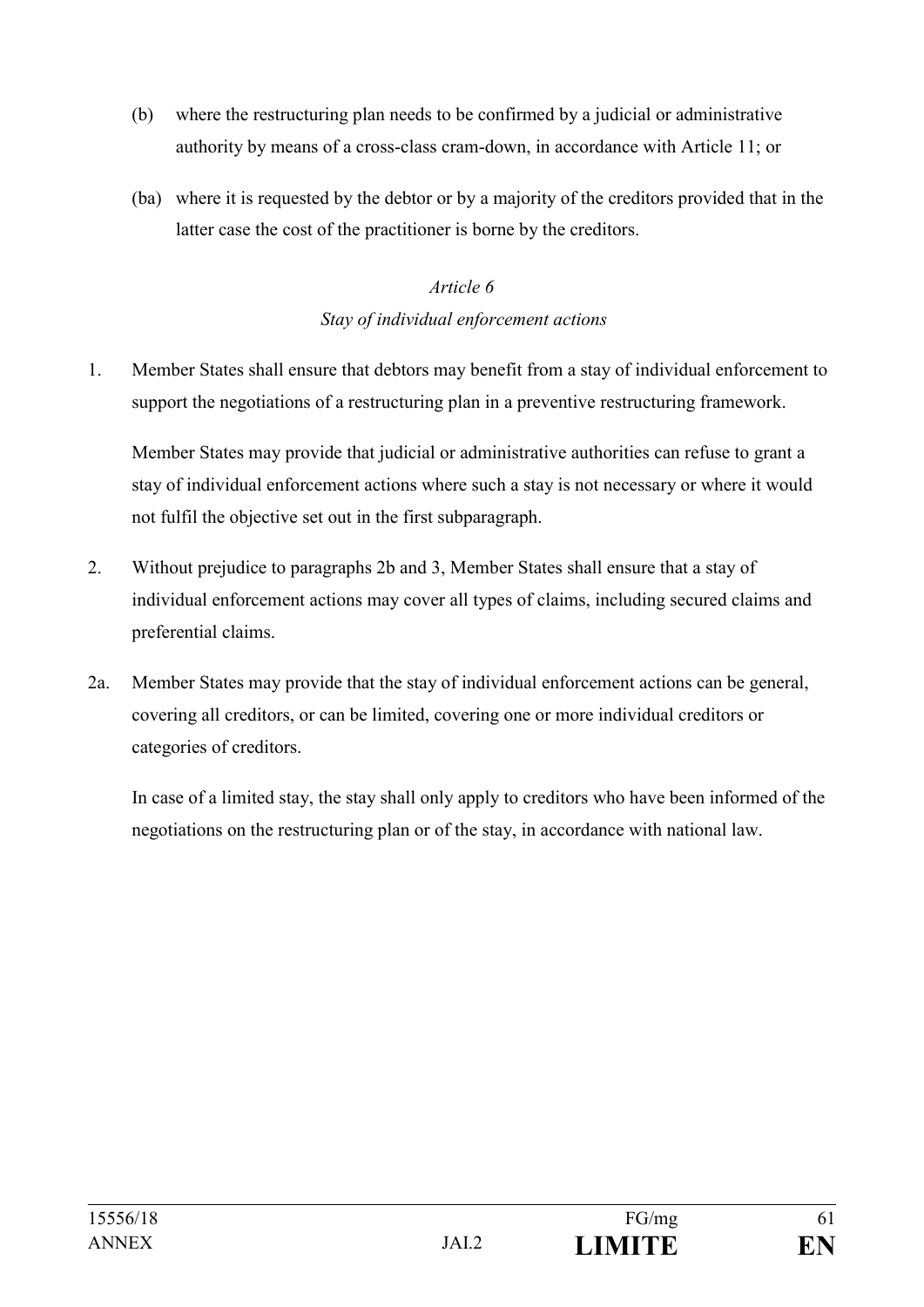- 2b. Member States may exclude certain claims or categories of claims from the scope of the stay of individual enforcement actions in well-defined circumstances where such an exclusion is duly justified and:
	- (a) where enforcement is not likely to jeopardise the restructuring of the business; or
	- (b) where the stay would create unfair prejudice to the creditors of those claims.
- 3. Paragraph 2 shall not apply to workers' claims.

Member States may apply paragraph 2 to such claims if, and to the extent that, Member States ensure that the payment of such claims is guaranteed in preventive restructuring frameworks at a similar level of protection.

- 4. The initial duration of the stay of individual enforcement actions is limited to a maximum period of no more than four months.
- 5. Notwithstanding paragraph 4, Member States may enable judicial or administrative authorities to extend the duration of the stay of individual enforcement actions or to grant a new stay of individual enforcement actions, upon request of the debtor, a creditor or, where applicable, a practitioner in the field of restructuring. Such extension or new period of stay of individual enforcement actions shall be granted only if well-defined circumstances show that such extensions or new periods of stay are duly justified, such as:
	- (a) relevant progress has been made in the negotiations on the restructuring plan;
	- (b) the continuation of the stay of individual enforcement actions does not unfairly prejudice the rights or interests of any affected parties; or
	- (ba) if insolvency proceedings which can end in the liquidation of the debtor under national law have not yet been opened in respect of the debtor.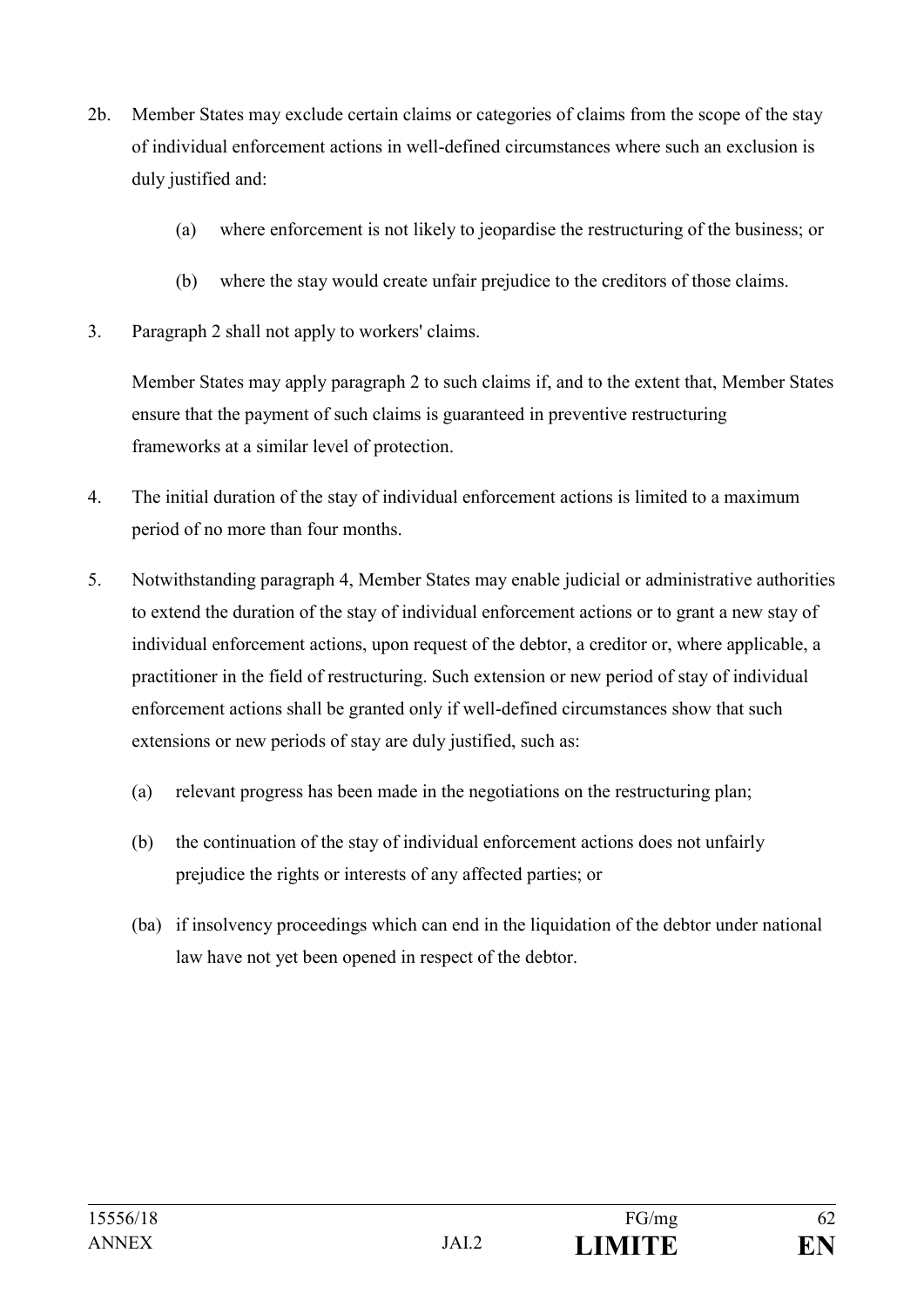7. The total duration of the stay of individual enforcement actions, including extensions and renewals, shall not exceed twelve months.

Where Member States chose to implement this directive by means of one or more procedures or measures which do not fulfil the conditions for notification under Annex A of Regulation 848/2015 on Insolvency Proceedings, the total duration of the stay under such procedures shall be limited to no more than four months if the center of main interest of the debtor has been transferred to another Member State within a three-month-period prior to the filing of a request for the opening of restructuring proceedings.

- 8. Member States shall ensure that judicial or administrative authorities can lift the stay of individual enforcement actions in the following cases:
	- (a) the stay no longer fulfils the objective of supporting the negotiations on the restructuring plan, for example if it becomes apparent that a proportion of creditors who under national law could block the adoption of the restructuring plan does not support the continuation of the negotiations;
	- (b) at the request of the debtor or the practitioner in the field of restructuring;
	- (ba) where so provided by national law, if one or more creditors or one or more classes of creditors are, or would be, unfairly prejudiced by a stay of individual enforcement actions; or
	- (bb) where so provided by national law, if the stay gives rise to the insolvency of a creditor.

Member States may limit the possibility to lift the stay of individual enforcement actions to situations where creditors have not had the opportunity to be heard before the stay came into force or before an extension of the period was granted by a judicial or administrative authority.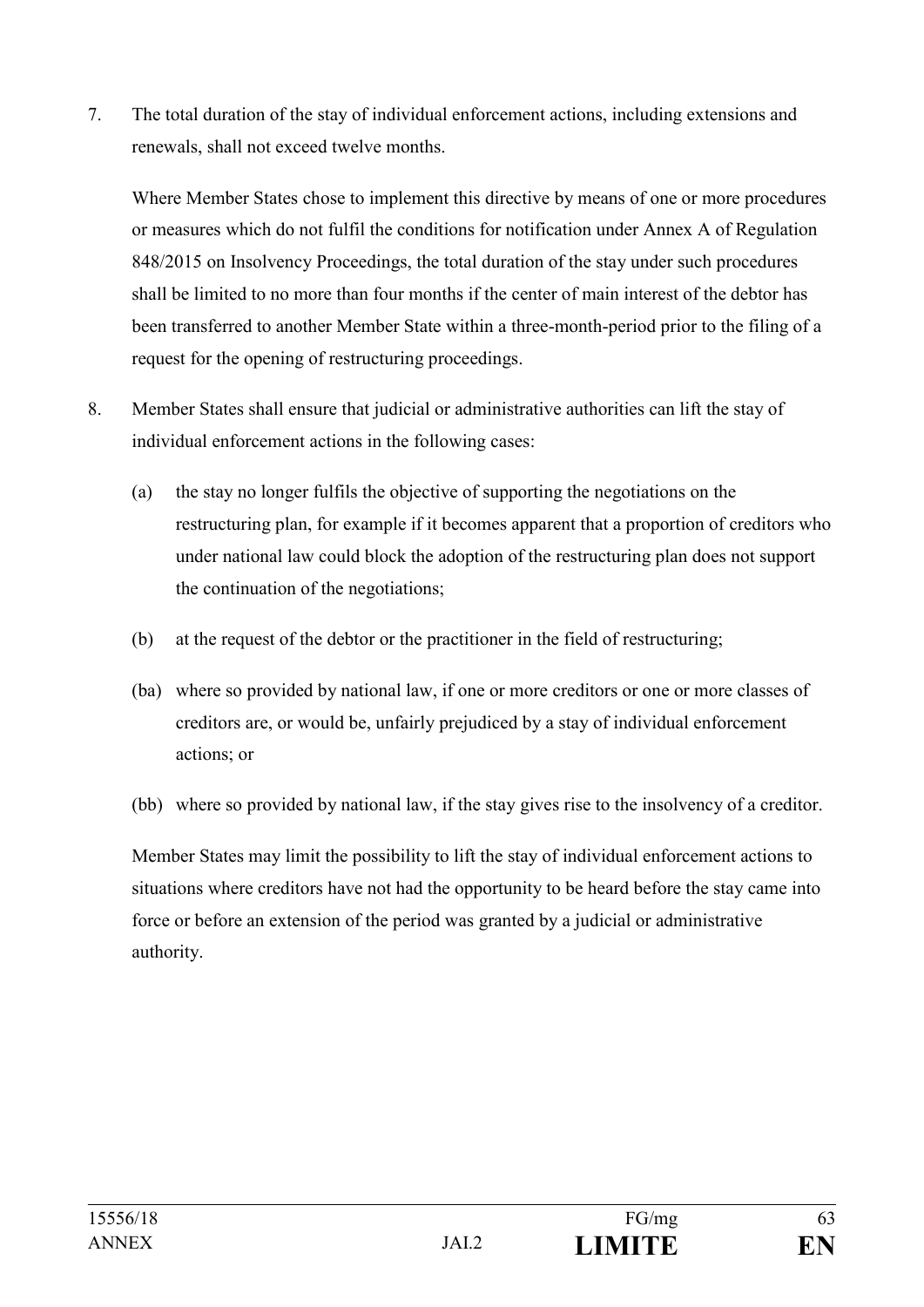8a. Within the time limit set out under paragraph 4, Member States may provide for a minimum period during which the stay of individual enforcement actions cannot be lifted.

## *Article 7*

## *Consequences of the stay of individual enforcement actions*

- 1. Where a debtor's obligation, provided for under national law, to file for the opening of an insolvency procedure which can end in the liquidation of the debtor, arises during the stay of individual enforcement actions, that obligation shall be suspended for the duration of that stay.
- 2. A stay of individual enforcement actions in accordance with Article 6 shall suspend, for the duration of the stay, the opening of a procedure which can end in the liquidation of the debtor at the request of one or more creditors.
- 3. Member States may derogate from paragraphs 1 and 2 where the debtor is unable to pay its debts as they fall due. In that case, Member States shall ensure that a judicial or administrative authority may decide to keep in place the benefit of the stay of individual enforcement actions, if, taking into account the circumstances of the case, the opening of an insolvency procedure which can end in the liquidation of the debtor would not be in the general interest of the creditors.
- 4. Member States shall provide for rules preventing creditors to which the stay applies from withholding performance or terminating, accelerating or, in any other way, modifying essential executory contracts which are necessary for the continuation of the day-to-day operation of the business, including any supplies where a suspension would lead to the debtor's activities coming to a standstill, to the detriment of the debtor, for debts that came into existence prior to the stay, solely by reason that they were not paid by the debtor.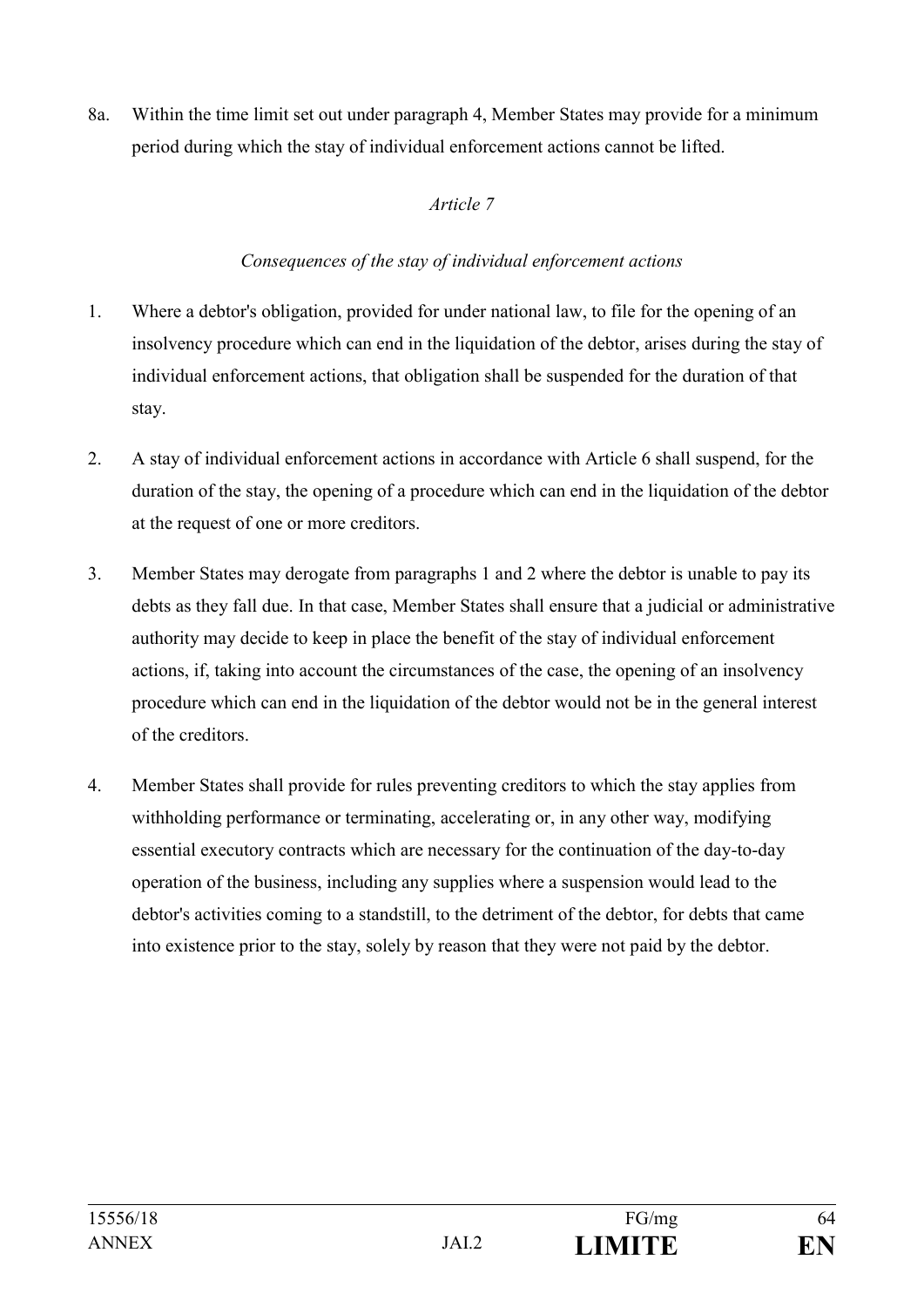This provision is without prejudice to Member States' ability to afford such creditors appropriate safeguards with a view to preventing that unfair prejudice is caused to these creditors as a result of this provision.

Member States may provide that this paragraph also applies to other executory contracts.

- 5. Member States shall ensure that creditors are not allowed to withhold performance or terminate, accelerate or, in any other way, modify executory contracts to the detriment of the debtor by virtue of a contractual clause providing for such measures, solely by reason of:
	- (a) a request for an opening of a preventive restructuring procedure;
	- (b) a request for a stay of individual enforcement actions;
	- (c) the opening of a preventive restructuring procedure; or
	- (d) the granting of a stay of individual enforcement actions as such.
- 5a. Member States may provide that the stay of individual enforcement actions shall not apply to netting arrangements, including close out netting arrangements, on financial markets, energy markets and commodity markets even in circumstances where Article 31 does not apply, if such arrangements are enforceable under national insolvency law. The stay shall, however, apply to the enforcement by a creditor of a claim against the debtor arising as a result of the operation of a netting arrangement.

Subparagraph 1 shall not apply to contracts for the supply of goods, services or energies necessary for the operation of the debtor's business, unless such contracts take the form of a position traded on the exchange or other market, such that it can be substituted at any time at current market value.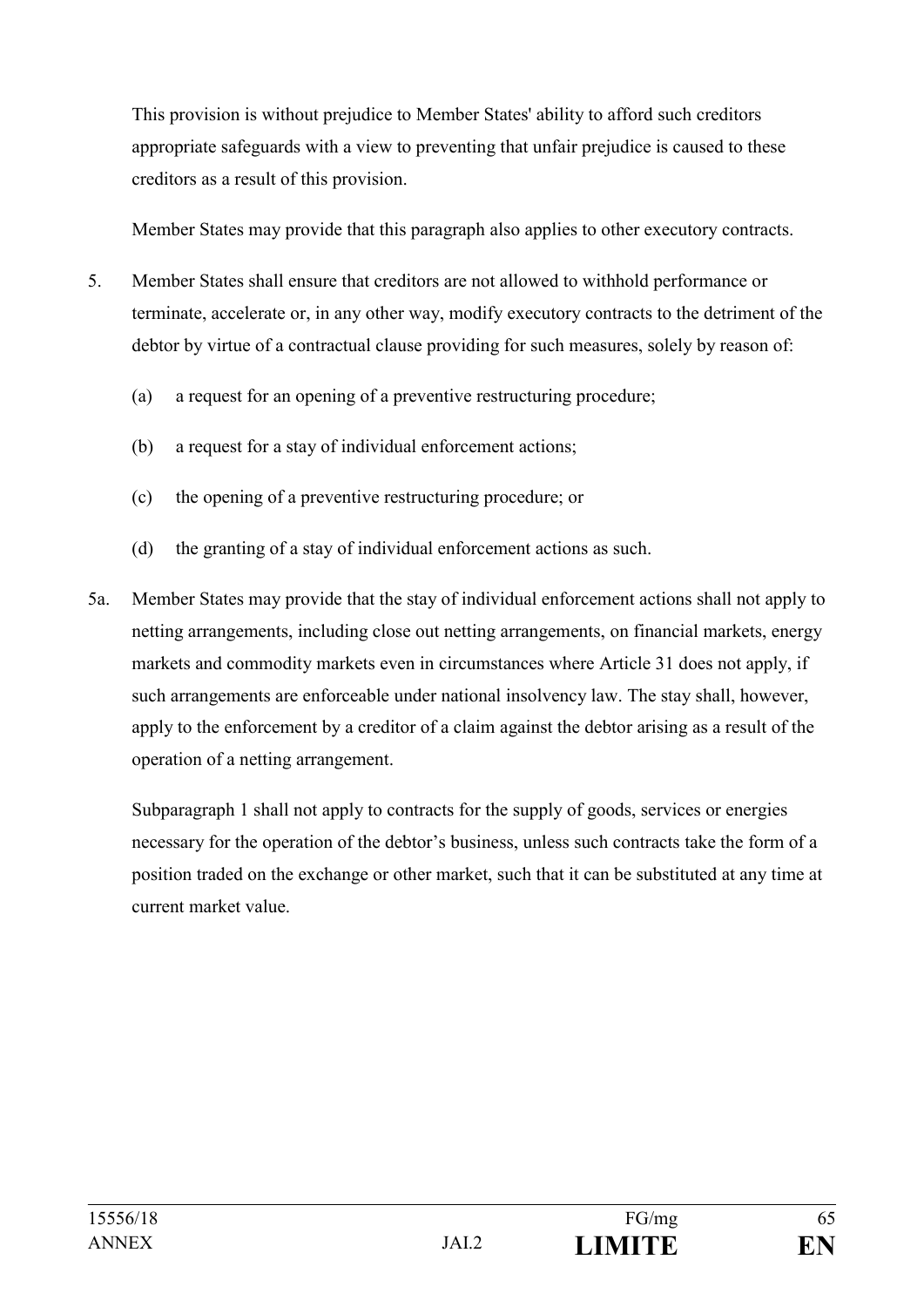7. Member States shall ensure that the expiry of the stay without the adoption of a restructuring plan does not, as such, give rise to the opening of an insolvency procedure which can end in the liquidation of the debtor, unless the other conditions for such opening laid down by national law are fulfilled.

## Chapter 3

#### Restructuring plans

#### *Article 8*

#### *Content of restructuring plans*

- 1. Member States shall require restructuring plans submitted for adoption in accordance with Article 9, or for confirmation by a judicial or administrative authority in accordance with Article 10 to contain at least the following information:
	- (a) the identity of the debtor;
	- (b) the assets and liabilities at the moment of submission of the restructuring plan including a value of assets as well as a description of the economic situation of the debtor, and the position of workers, and a description of the causes and the extent of the difficulties of the debtor;
	- (c) the affected parties, whether named individually or described by categories of debt in accordance with national law, as well as their claims or interests covered by the restructuring plan;
	- (d) where applicable, the classes into which the affected parties have been grouped, for the purpose of adopting the restructuring plan and the respective values of claims and interests in each class;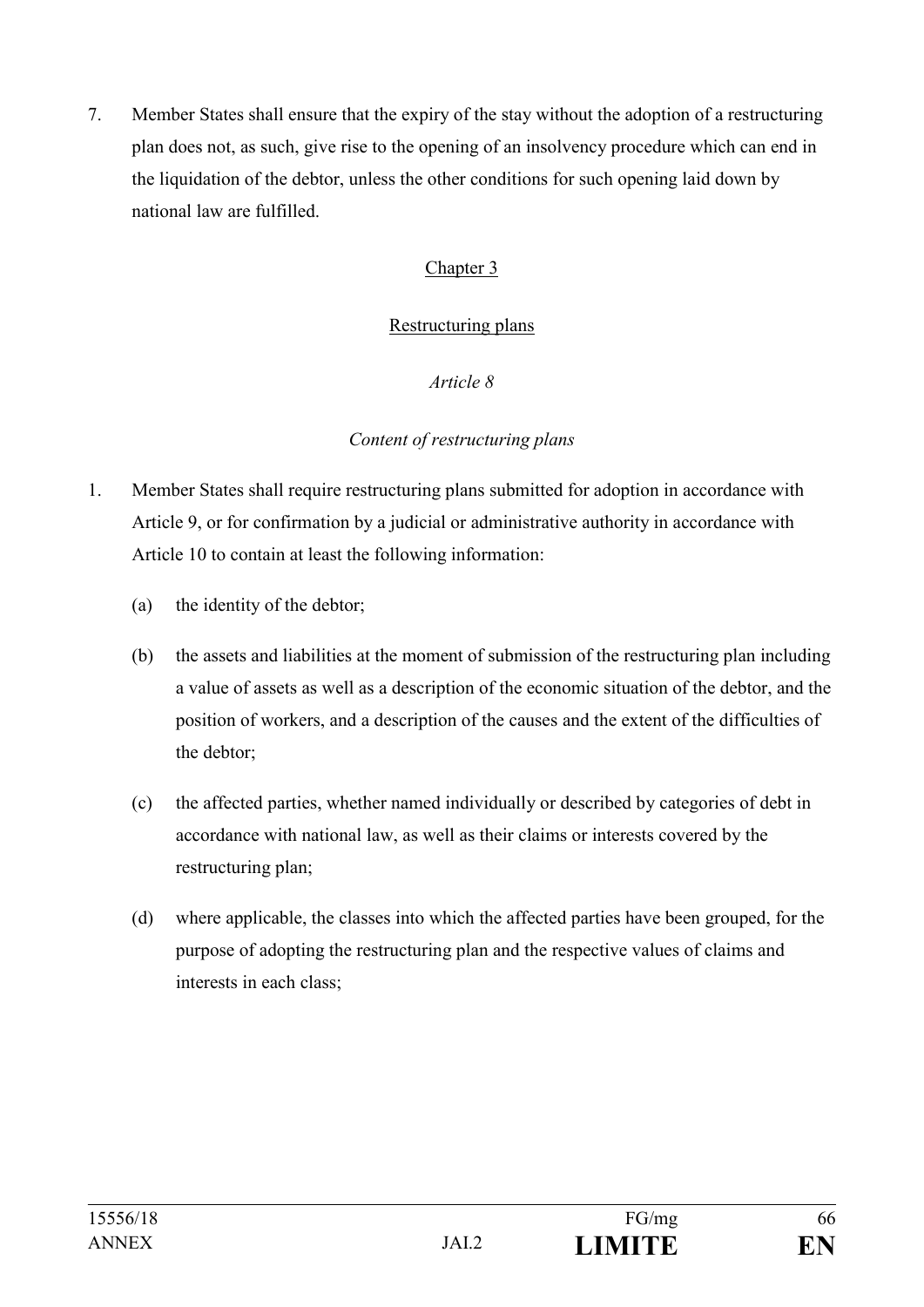- (e) where applicable, the parties, whether named individually or described by categories of debt in accordance with national law, which are not affected by the restructuring plan, together with a description of the reasons why it is proposed to not affect them;
- (ea) the identity of the practitioner in the field of restructuring, where applicable;
- (f) the terms of the restructuring plan, including, in particular:
	- (i) any proposed restructuring measures as referred to in point (2) of Article  $2(1)$ ;
	- (ii) the proposed duration of such measures if applicable;
	- (iib) the modalities of information and consultation of the workers' representatives in accordance with Union and national law;
	- (iic) if applicable, overall consequences as regards employment such as dismissals, short-time work or similar;
	- (iid) the estimated financial flows, if provided by national law; and
	- (iii) any new financing anticipated as part of the restructuring plan, and the reasons why the new financing is necessary to implement that plan;
- (g) a statement of reasons which explains why the restructuring plan has a reasonable prospect of preventing the insolvency of the debtor and ensuring the viability of the business, including the necessary pre-conditions for its success. Member States may provide for the statement of reasons to be made or validated either by an external expert or by the practitioner in the field of restructuring if such a practitioner was appointed.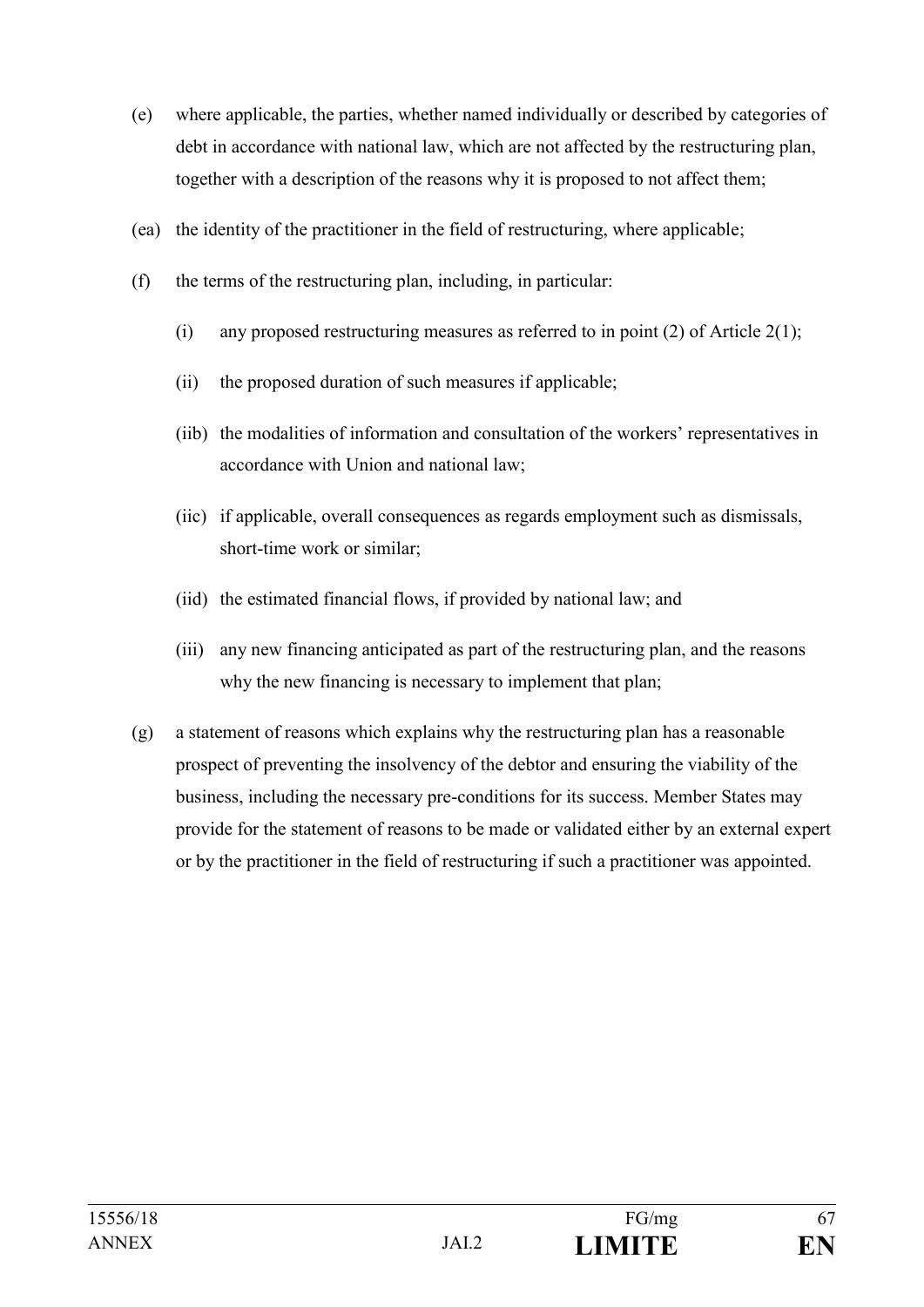2. Member States shall make available online a comprehensive check-list for restructuring plans, adapted to the needs of SMEs. The check-list shall include practical guidelines on how the restructuring plan has to be drafted under national law.

The check-list shall be made available in the official language or languages of the Member State. Member States shall consider to make the check-list available in at least one other language, in particular in a language used in international business.

# *Article 9 Adoption of restructuring plans*

01. Member States shall ensure that, irrespective of who applies for the preventive restructuring procedure in accordance with Article 4, debtors have the right to submit restructuring plans for adoption by the affected parties.

Member States may also provide that and under which conditions creditors and practitioners in the field of restructuring have the right to submit restructuring plans.

1. Member States shall ensure that affected parties have a right to vote on the adoption of a restructuring plan.

Parties that are not affected by the restructuring plan shall not have a voting right concerning the adoption of that plan.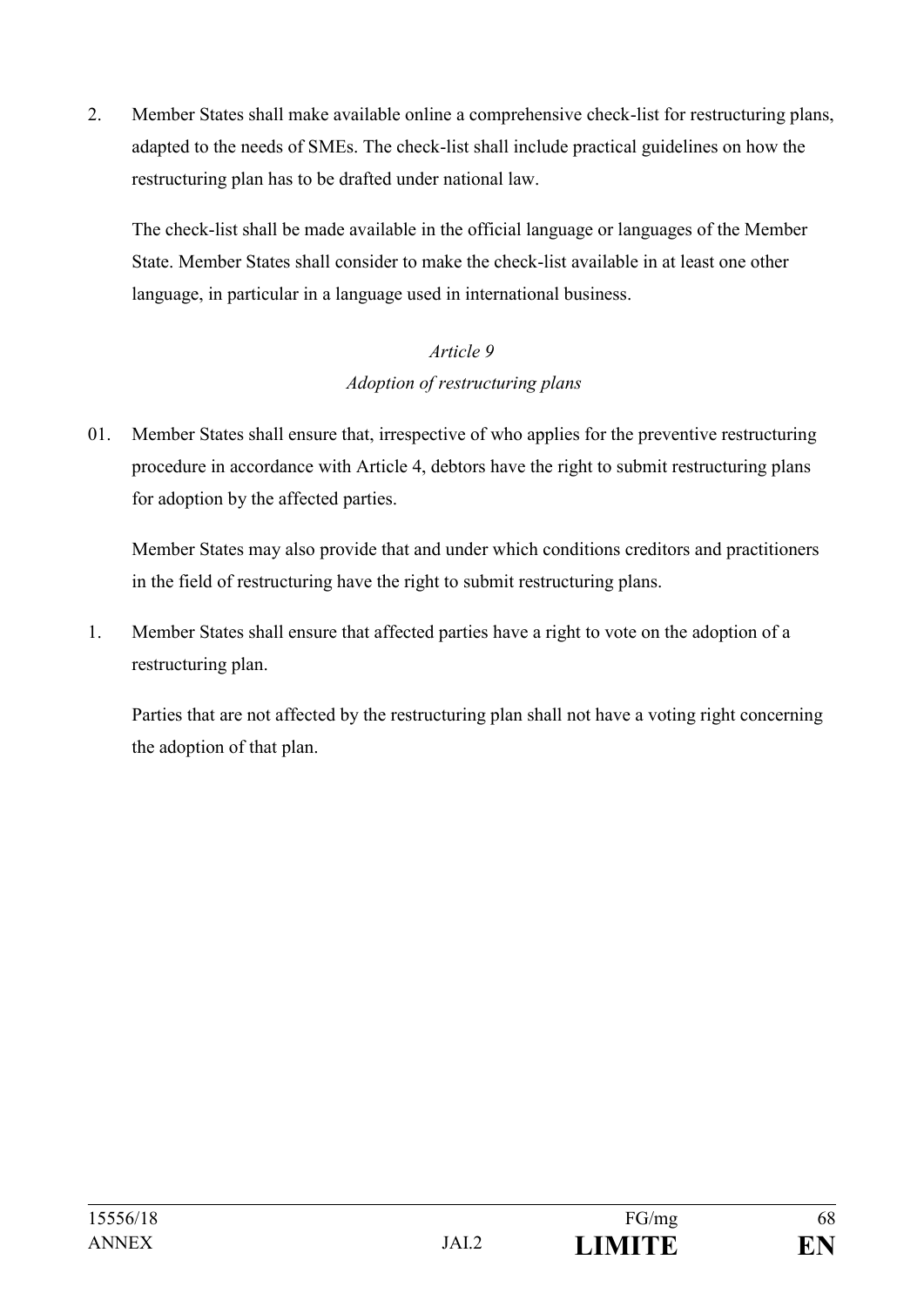- 1a. Notwithstanding paragraph 1, Member States may exclude from the right to vote the following:
	- (a) equity holders;
	- (b) creditors whose claims rank below the claims of ordinary unsecured creditors in the normal ranking of liquidation priorities; or
	- (c) any related party of the debtor or the debtor's business with a conflict of interest under national law.
- 2. Member States shall ensure that affected parties are treated in separate classes which reflect sufficient commonality of interest based on verifiable criteria, in accordance with national law. As a minimum, creditors of secured and unsecured claims shall be treated in separate classes for the purposes of adopting a restructuring plan.

Member States may also provide that workers' claims are treated in a separate class of their own.

Member States may provide that debtors which are SMEs may opt to not treat affected parties in separate classes.

Member States shall put in place appropriate measures to ensure that class formation is done in a way with a particular view to the protection of vulnerable creditors such as small suppliers.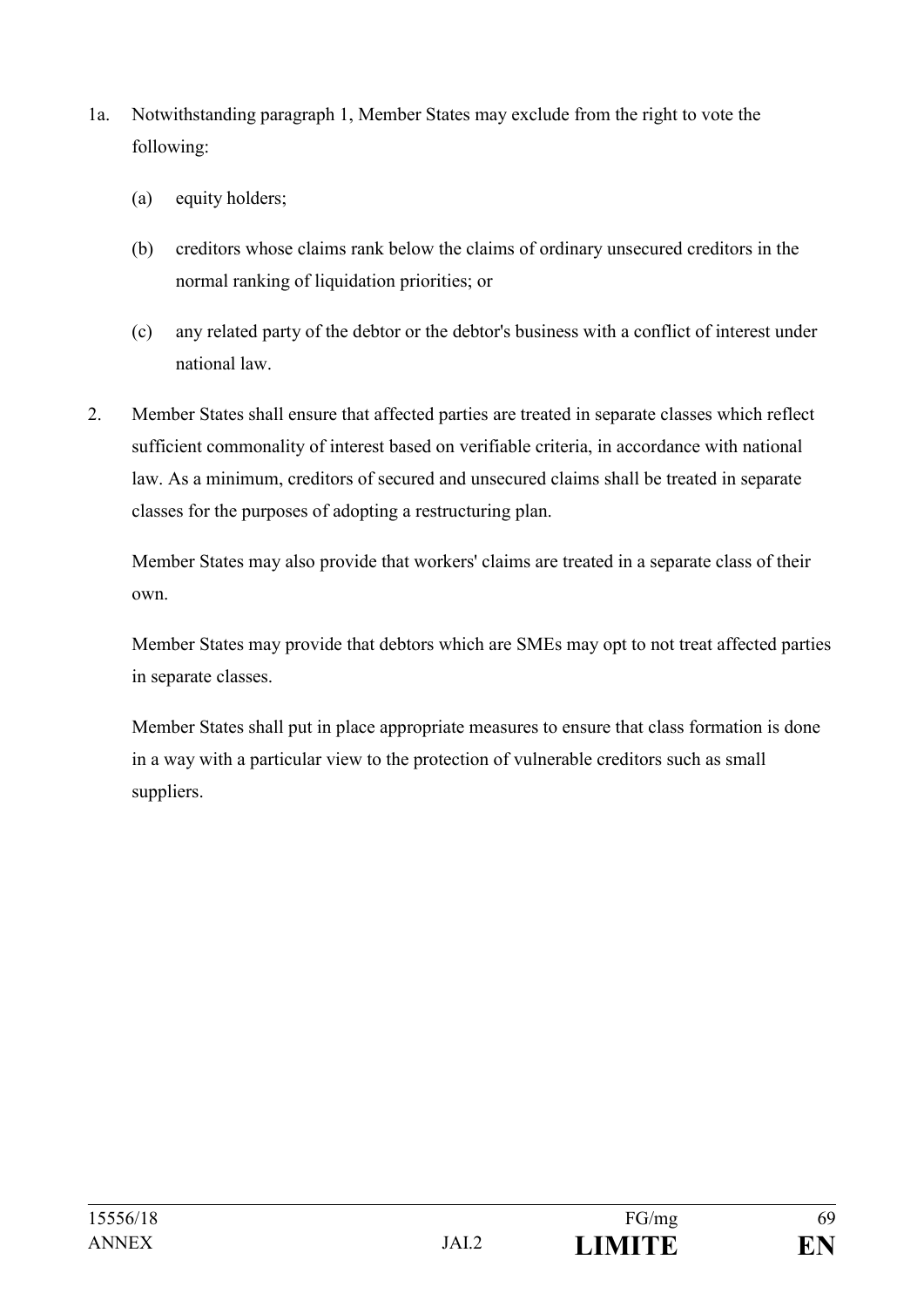3. Voting rights and the formation of classes shall be examined by a judicial or administrative authority when a request for confirmation of the restructuring plan is submitted.

Member States may provide for a judicial or administrative authority to examine and confirm the voting rights and formation of classes at an earlier stage.

4. A restructuring plan shall be adopted by affected parties, provided that a majority in the amount of their claims or interests is obtained in each class. Member States may, in addition, require that a majority in the number of affected parties is obtained in each class.

Member States shall lay down the majorities required for the adoption of a restructuring plan. Those majorities shall not be higher than 75% in the amount of claims or interests in each class or, where applicable, in the number of affected parties in each class.

5. Notwithstanding paragraphs 1 to 4, Member States may provide that a formal vote on the adoption of a restructuring plan can be replaced by an agreement with the requisite majority.

# Article 10 Confirmation of restructuring plans

- 1. Member States shall ensure that at least the following restructuring plans are binding on the parties only if they are confirmed by a judicial or administrative authority:
	- (a) restructuring plans which affect the claims or interests of dissenting affected parties;
	- (b) restructuring plans which provide for new financing;
	- (ba) restructuring plans which involve the loss of more than 25% of the workforce, if this is permitted under national law.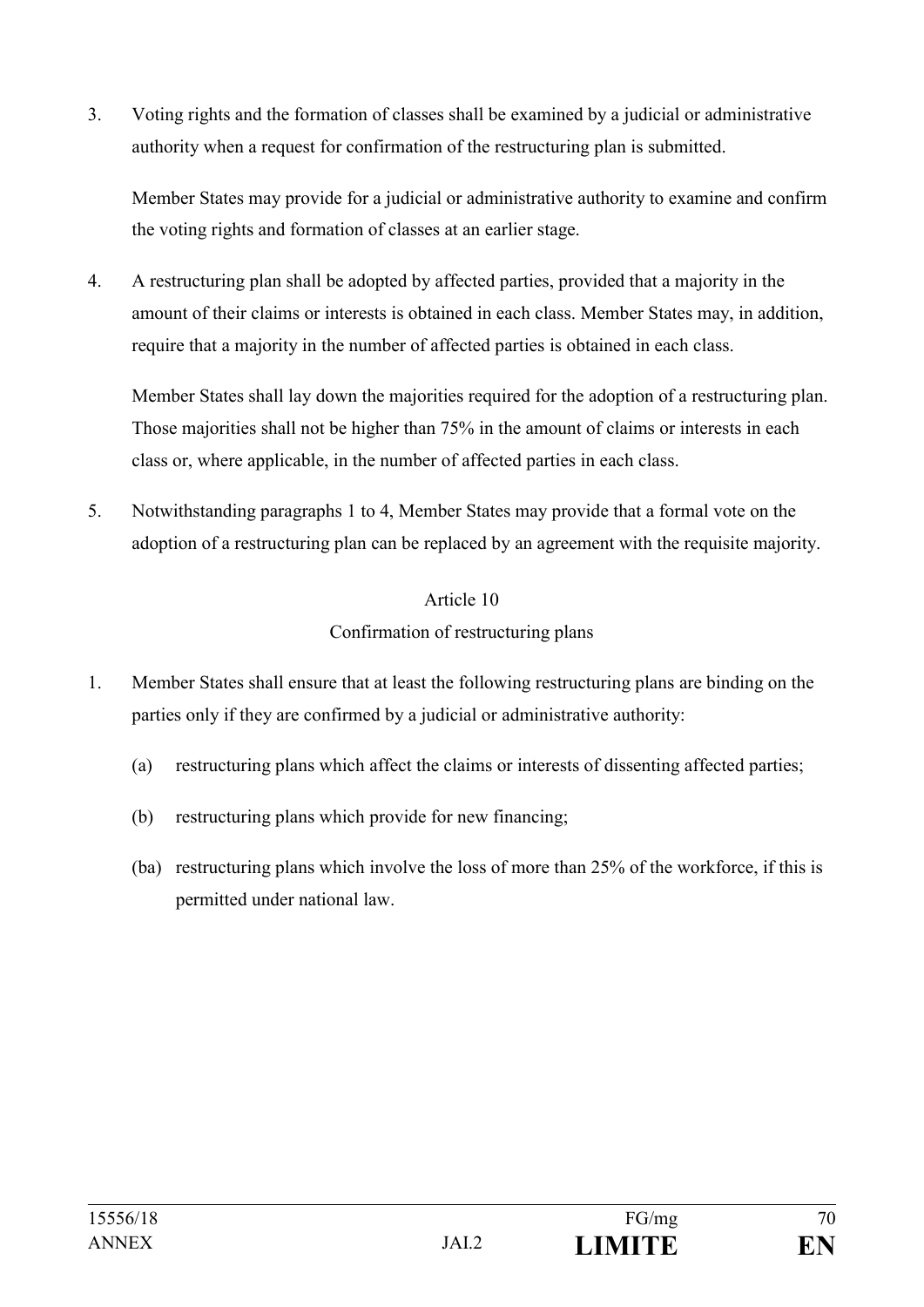- 2. Member States shall ensure that the conditions under which a restructuring plan can be confirmed by a judicial or administrative authority are clearly specified and include at least the following:
	- (a) the restructuring plan has been adopted in accordance with Article 9;
	- (aa) creditors with sufficient commonality of interest in the same class are equally treated, proportionate to their claim;
	- (ab) the restructuring plan has been notified in accordance with national law to all affected parties;
	- (b) where there are dissenting creditors, the restructuring plan complies with the bestinterest-of-creditors test;
	- (c) where applicable, any new financing is necessary to implement the restructuring plan and does not unfairly prejudice the interests of creditors.

Compliance with point (b) of the first subparagraph shall be examined by a judicial or administrative authority only if challenged.

- 3. Member States shall ensure that judicial or administrative authorities are able to refuse to confirm a restructuring plan where that plan would not have a reasonable prospect of preventing the insolvency of the debtor or ensuring the viability of the business.
- 4. Member States shall ensure that where a judicial or administrative authority is required to confirm a restructuring plan in order for it to become binding, a decision is taken in an efficient manner with a view to expeditious treatment.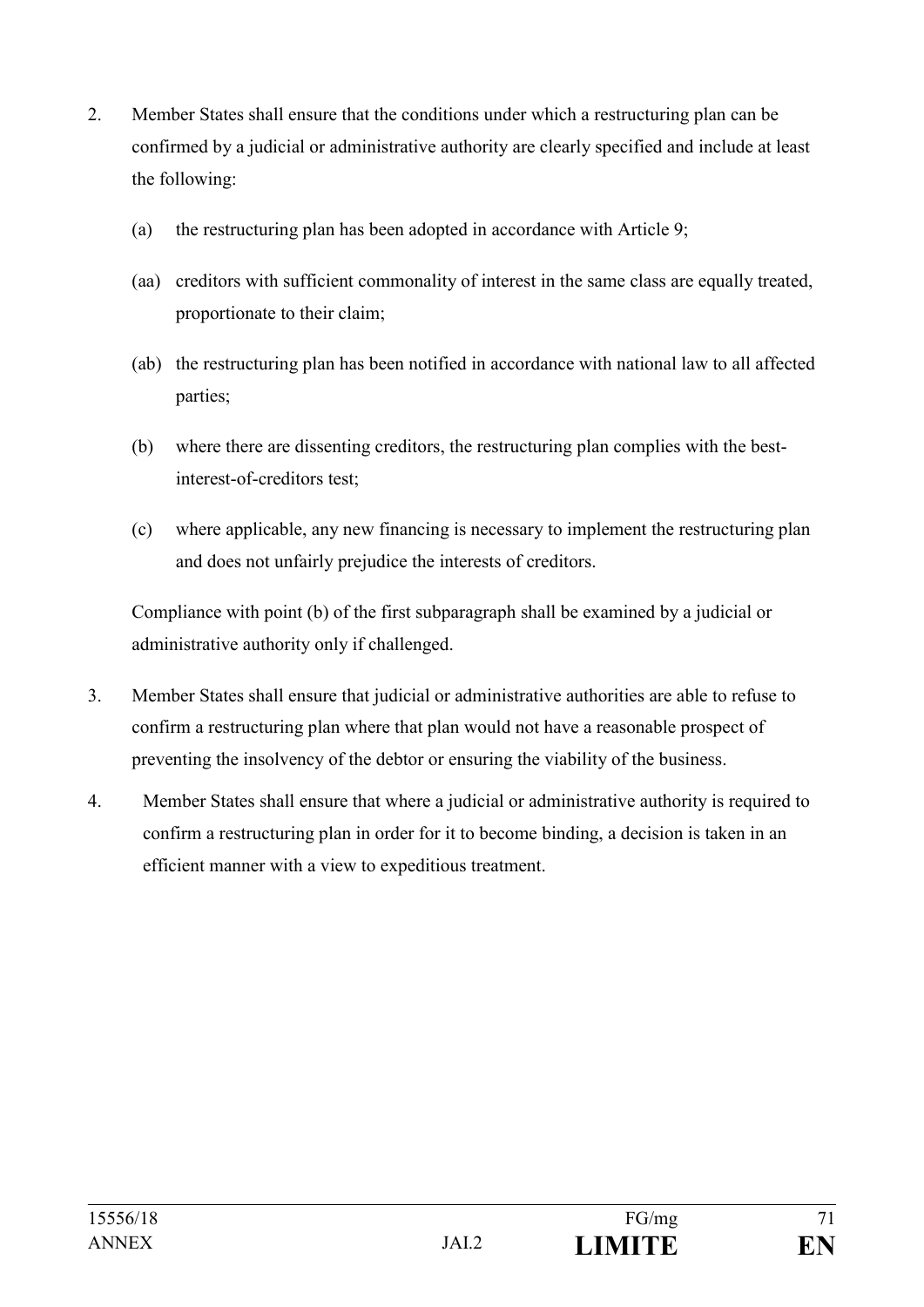#### *Article 11*

#### *Cross-class cram-down*

- 1. Member States shall ensure that a restructuring plan which is not approved by affected parties as provided for in Article 9(4) in every voting class, may be confirmed by a judicial or administrative authority upon the proposal of a debtor or with the debtor's agreement, and become binding upon dissenting voting classes where the restructuring plan fulfils at least the following conditions:
	- (a) it complies with Article 10(2) and 10(3);
	- (b) it has been approved by:
		- (i) a majority of voting classes of affected parties, provided that at least one of those classes is a secured creditor class or is senior to the ordinary unsecured creditors class, or, failing that,
		- (ii) at least one voting class of affected parties, or, where so provided under national law, impaired parties, other than an equity-holders class or any other class which, upon a valuation of the debtor as a going concern, would not receive any payment or keep any interest, or, where so provided under national law, can be reasonably presumed not to receive any payment or keep any interest, if the normal ranking of liquidation priorities were applied under national law.

Member States may increase the minimum number of classes of affected parties, or where so provided under national law, impaired parties required to approve the plan as laid down in point (ii) of this paragraph.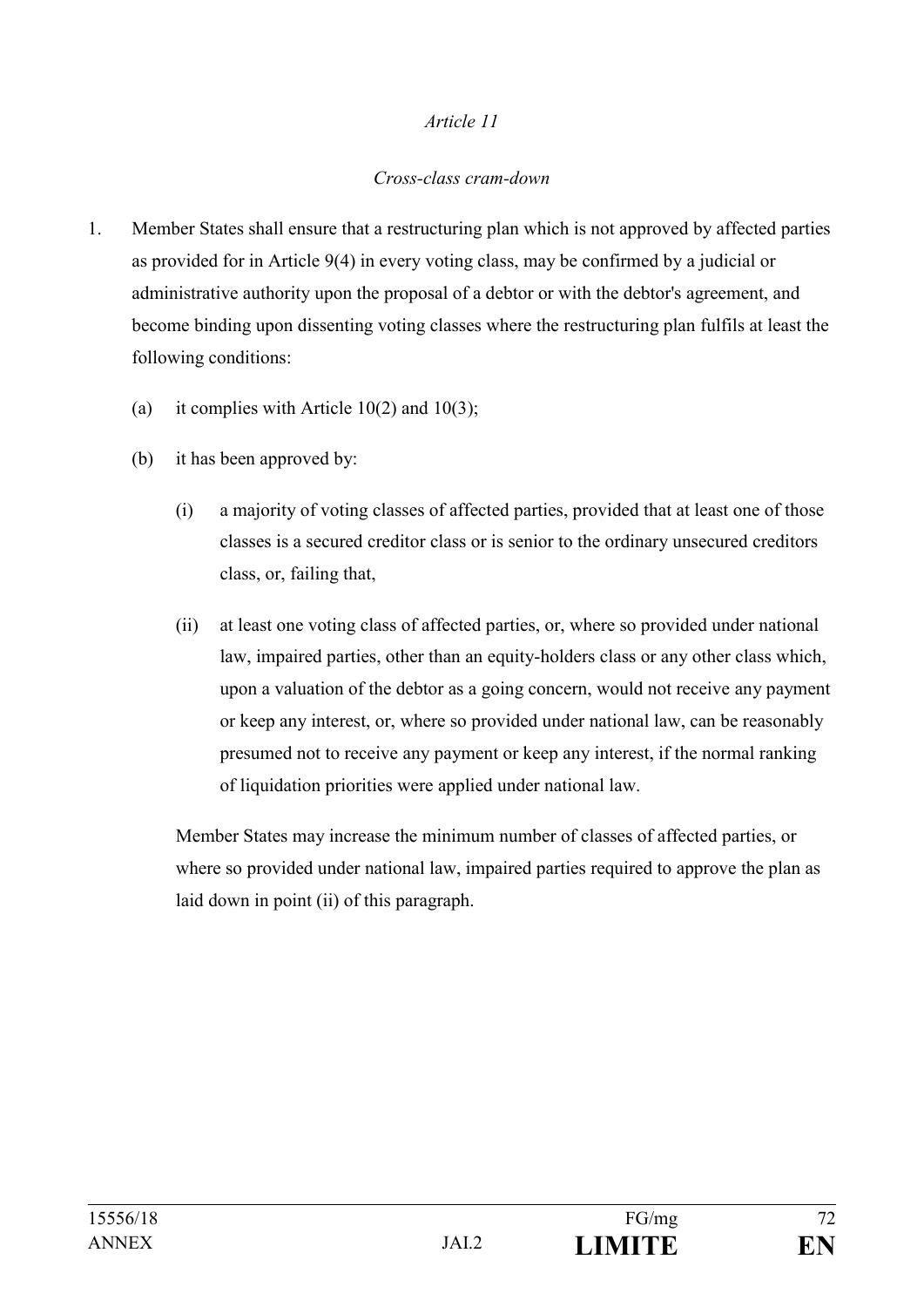- (c) it ensures that dissenting voting classes of affected creditors are treated at least as favourably as any other class of the same rank and more favourably than any junior class;
- (ca) no class of affected parties can, under the restructuring plan, receive or keep more than the full amount of its claims or interests.

By derogation from the first subparagraph, Member States may limit the requirement for the debtor's agreement to cases where debtors are SMEs.

2a. By derogation of point (c) of the first paragraph, Member States may provide that a dissenting voting class of affected creditors is satisfied in full by the same or equivalent means if a more junior class is to receive any payment or keep any interest under the restructuring plan.

In such a case, Member States may maintain or introduce provisions derogating from the first subparagraph where it is necessary to achieve the aims of the restructuring plan and where the restructuring plan does not unfairly prejudice the rights or interests of any affected parties.

# *Article 12*

# *Equity holders*

Where Member States exclude equity holders from the application of Articles 9 to 11, they shall ensure by other means that those equity holders are not allowed to unreasonably prevent or create obstacles for the adoption and confirmation of a restructuring plan.

Member States shall also ensure that equity holders are not allowed to unreasonably prevent or create obstacles for the implementation of a restructuring plan.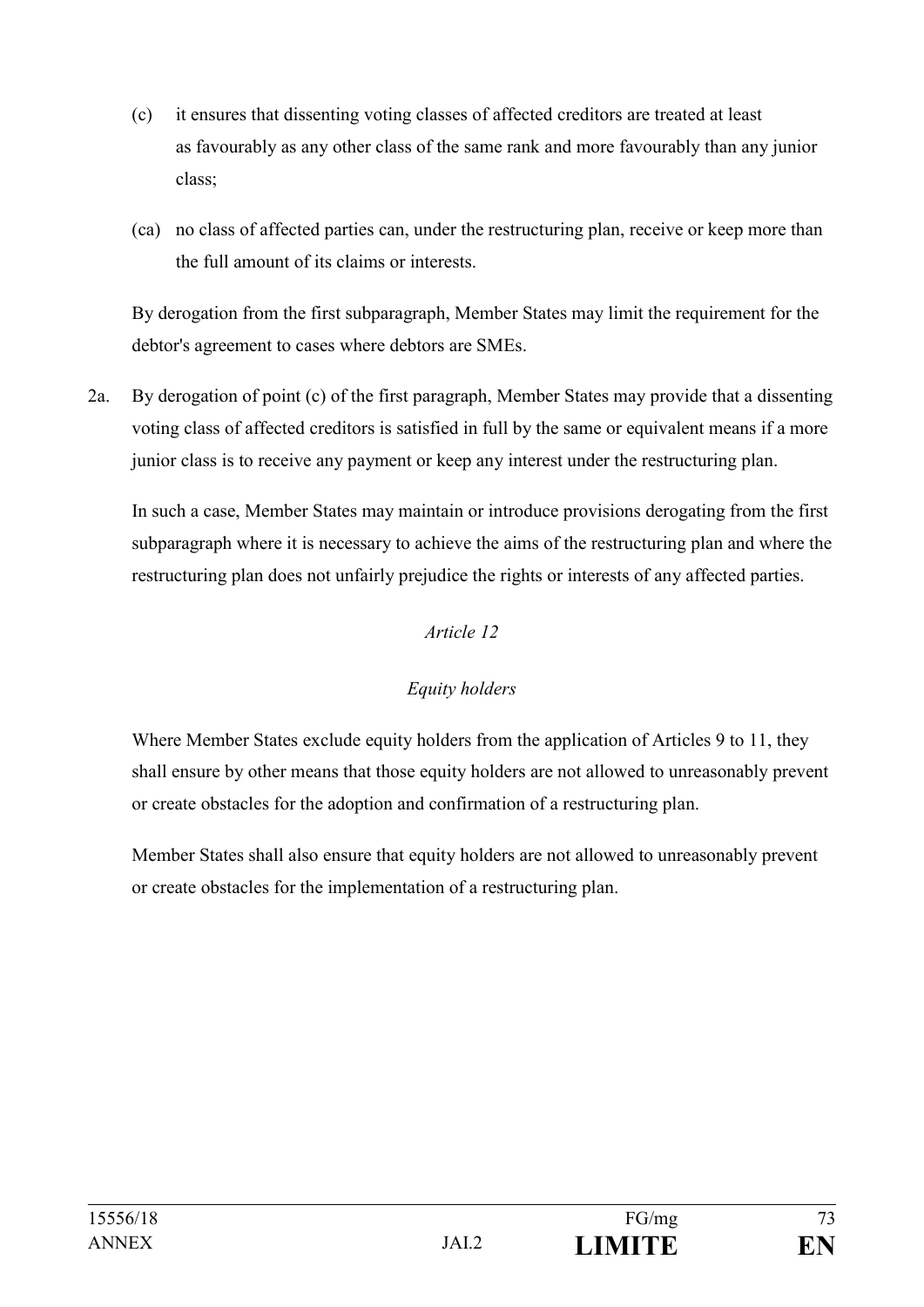Member States may adapt what is unreasonable under this paragraph to take into account, inter alia, whether the debtor is a SME or a large enterprise, the proposed restructuring measures touching upon the rights of equity holders, the type of equity holder, whether the debtor is a legal or a natural person, or whether partners in a company have limited or unlimited liability.

# *Article 12a*

### *Workers*

- 1. Members States shall ensure that workers' rights under individual and collective national and Union labour law are not affected by the preventive restructuring procedure, such as:
	- (a) the right to collective bargaining and industrial action; and
	- (b) the right to information and consultation in accordance with Directive 2002/14/EC and Directive 2009/38/EC, in particular:
		- i) information of workers' representatives on the recent and probable development of the undertaking's or the establishment's activities and economic situation, enabling them to communicate to the debtor concerns about the situation of the business and about the need to consider restructuring mechanisms;
		- ii) information of workers representatives concerning any preventive restructuring procedure which could have an impact on employment, such as on the ability of workers to recover their wages and any future payments, including occupational pensions;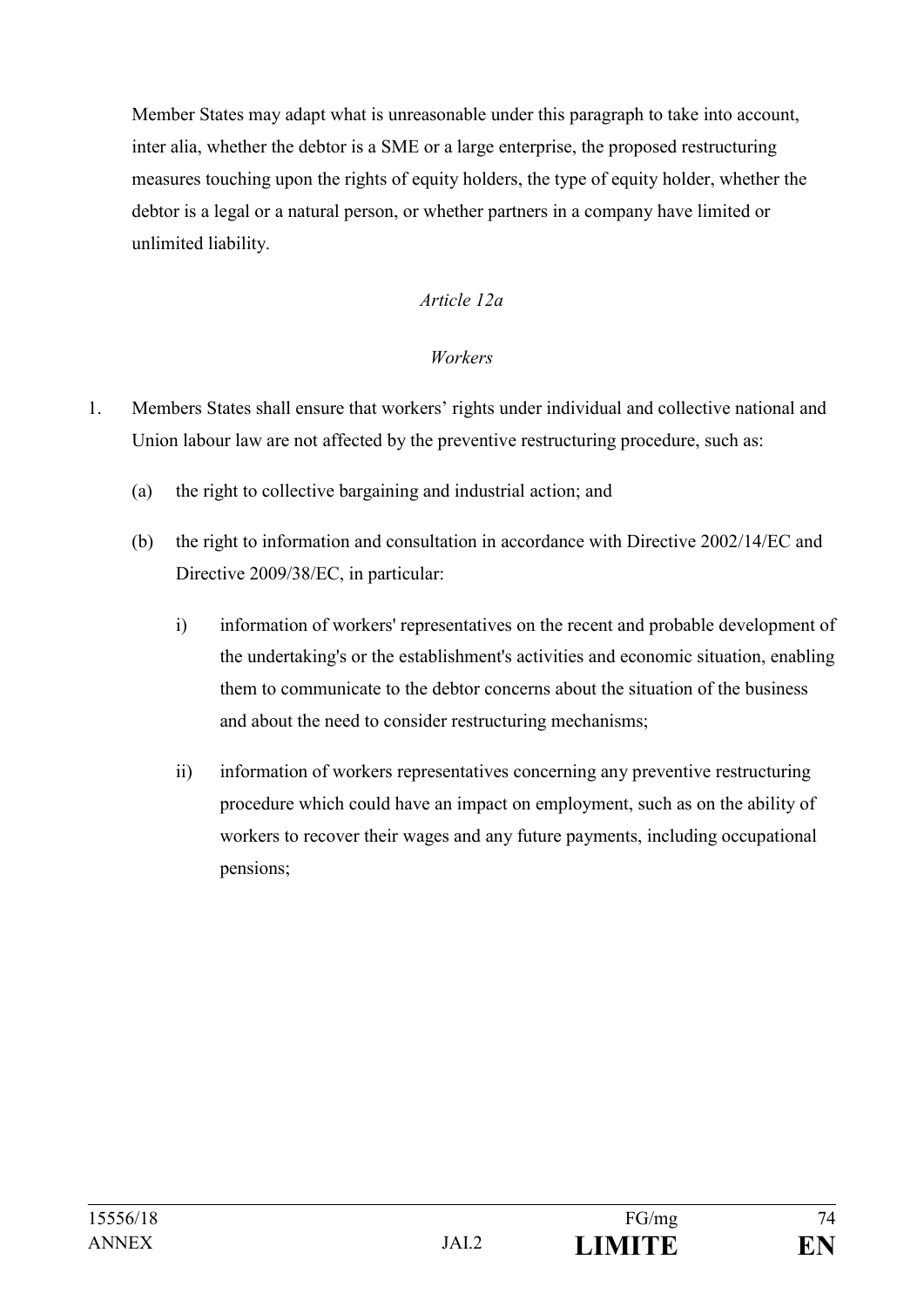- iii) information and consultation of workers' representatives on restructuring plans before they are submitted for adoption in accordance with Article 9, or for confirmation by a judicial or administrative authority in accordance with Article 10;
- (c) the rights guaranteed by Directives 98/59/EC, 2001/23/EC and 2008/94/EC.
- 2. Where the restructuring plan includes measures leading to changes in the work organisation or in contractual relations with workers, those measures shall be confirmed by workers if national law or collective agreements provide for such confirmation in such cases.

# *Valuation by the judicial or administrative authority*

- 1. The judicial or administrative authority shall take a decision on the valuation of the debtor's business only where a restructuring plan is challenged by a dissenting affected party on the grounds of an alleged breach of either:
	- (a) the best-interest-of-creditors test under point  $(9)$  of Article 2(1); or
	- (b) the conditions for a cross-class cram-down under point (ii) of Article  $11(1)(b)$ .
- 3. Member States shall ensure that, for the purpose of taking a decision on a valuation in accordance with paragraph 1, judicial or administrative authorities may appoint or hear properly qualified experts.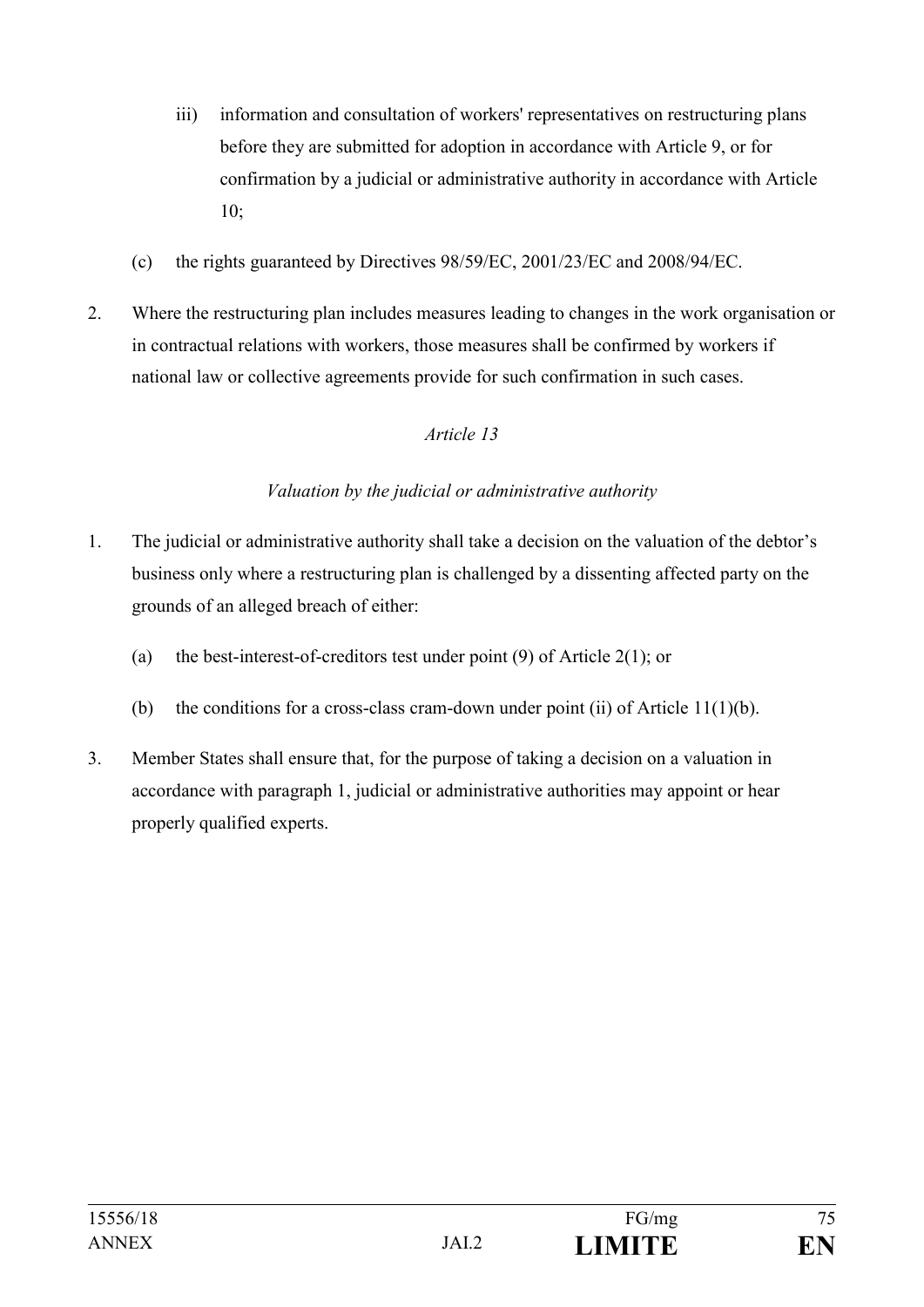4. For the purposes of paragraph 1, Member States shall ensure that a dissenting affected party may lodge a challenge with the judicial or administrative authority called upon to confirm the restructuring plan.

Member States may provide that such a challenge can be lodged in the context of an appeal against a decision on the confirmation of a restructuring plan.

# *Article 14*

# *Effects of restructuring plans*

- 1. Member States shall ensure that restructuring plans which are confirmed by a judicial or administrative authority are binding upon all affected parties in accordance with Article  $8(1)(c)$ .
- 2. Member States shall ensure that creditors who are not involved in the adoption of a restructuring plan according to national law are not affected by the plan.

## *Article 15*

## *Appeals*

1. Member States shall ensure that any appeal provided for under national law against a decision to confirm or reject a restructuring plan taken by a judicial authority is brought before a higher judicial authority.

Member States shall ensure that an appeal against a decision to confirm or reject a restructuring plan taken by an administrative authority is brought before a judicial authority.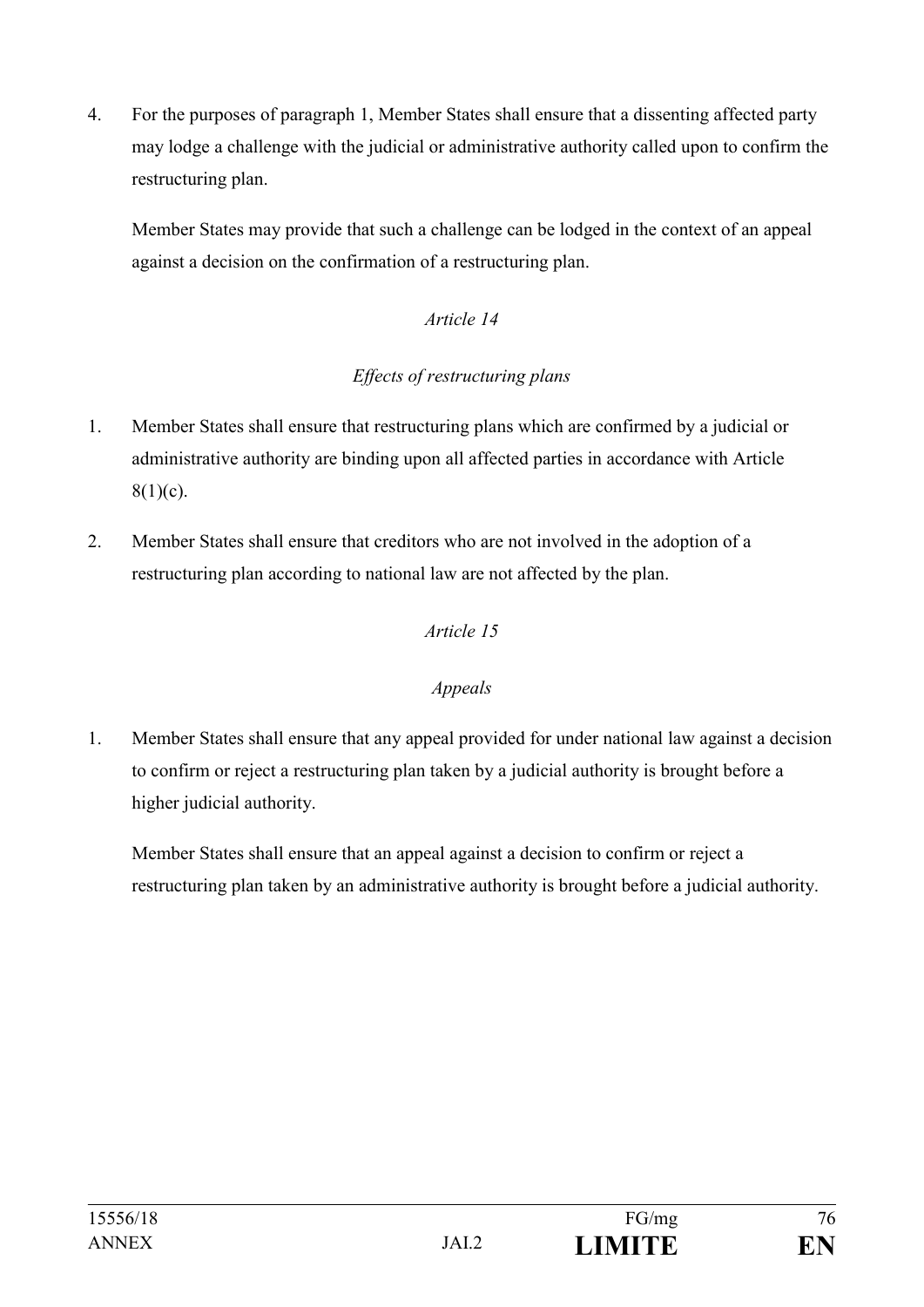- 2. Appeals shall be resolved in an efficient manner with a view to expeditious treatment.
- 3. An appeal against a decision confirming a restructuring plan shall have no suspensive effects on the execution of that plan.

By way of derogation from the first subparagraph, Member States may provide that judicial authorities can suspend the execution of the restructuring plan or parts thereof where necessary and appropriate to safeguard the interests of a party.

- 4. Member States shall ensure that, where an appeal pursuant to paragraph 3 is upheld, the judicial authority may either:
	- (a) set aside the restructuring plan; or
	- (b) confirm, with, where so provided under national law, or without amendments, the restructuring plan.

Member States may provide that, where a plan is confirmed under point (b) of the first subparagraph, compensation is granted to the party who incurred monetary losses and whose appeal is upheld.

# CHAPTER 4

# Protection for new financing, interim financing and other restructuring related transactions

# *Article 16*

# *Protection for new financing and interim financing*

1. Member States shall ensure that new financing and interim financing are adequately protected. As a minimum, in the case of any subsequent insolvency of the debtor,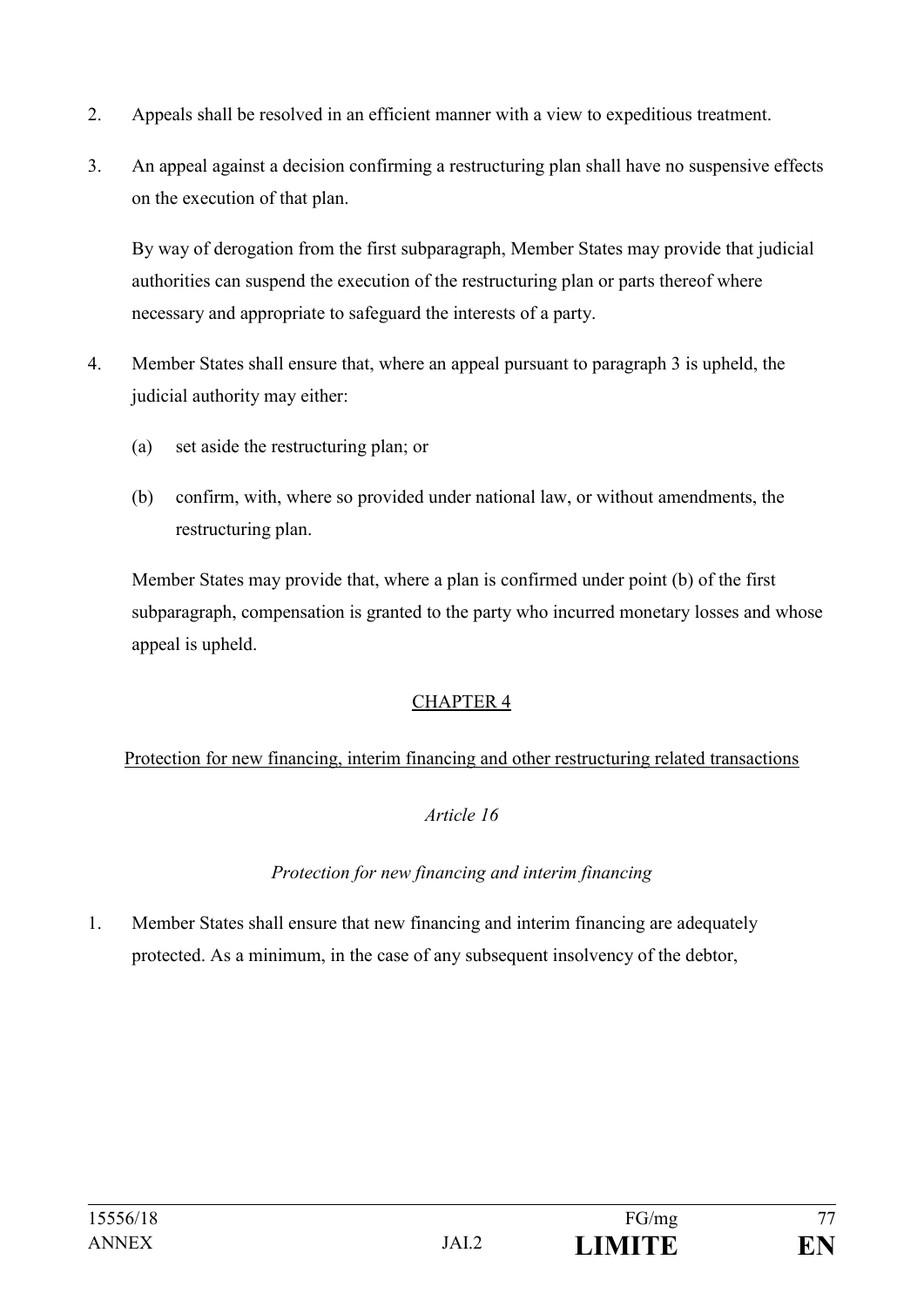- (a) new financing and interim financing shall not be declared void, voidable or unenforceable, and
- (b) the grantors of such financing shall not incur civil, administrative or criminal liability,

on the ground that such financing is detrimental to the general body of creditors, unless other additional grounds laid down by national law are fulfilled.

- 1a. Member States may provide that paragraph 1 shall only apply to new financing where the plan has been confirmed by a judicial or administrative authority and to interim financing which has been subject to ex ante control.
- 1b. Member States may exclude from the application of paragraph 1 interim financing which is granted after the debtor has become unable to pay their debts as they fall due.
- 2. Member States may provide that grantors of new or interim financing are entitled to receive payment with priority in the context of subsequent insolvency procedures in relation to other creditors that would otherwise have superior or equal claims.

# *Article 17*

## *Protection for other restructuring related transactions*

1. Without prejudice to Article 16, Member States shall ensure that, in the case of any subsequent insolvency of the debtor, transactions that are reasonable and immediately necessary for the negotiation of a restructuring plan are not declared void, voidable or unenforceable on the ground that such transactions are detrimental to the general body of creditors unless other additional grounds laid down by national law are fulfilled.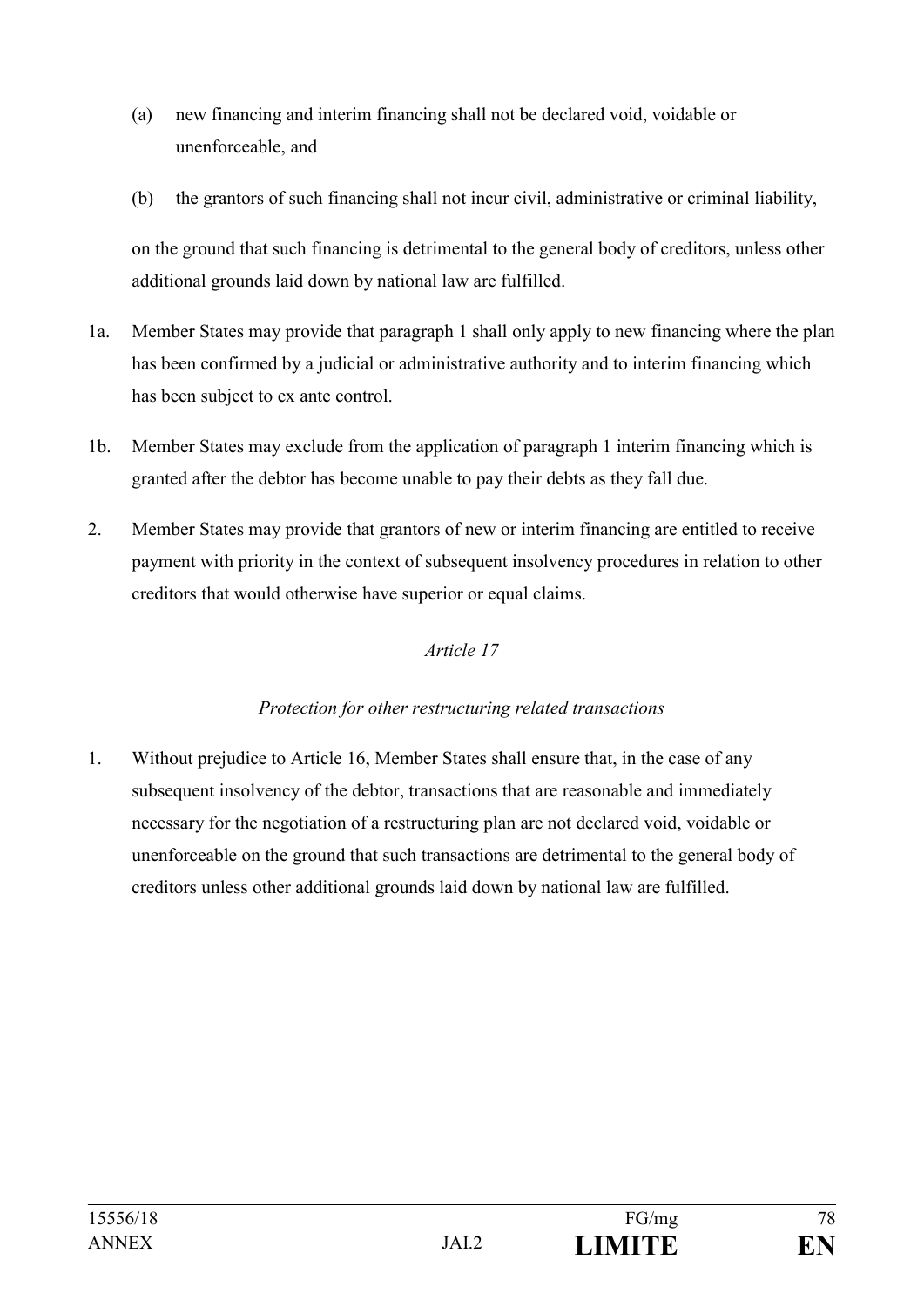- 1a. Member States may provide that paragraph 1 shall only apply where the plan is confirmed by a judicial or administrative authority or where such transactions were subject to ex ante control.
- 1b. Member States may exclude from the application of paragraph 1 transactions that are carried out after the debtor has become unable to pay their debts as they fall due.
- 2. Transactions referred to in paragraph 1 shall include, as a minimum:
	- (a) the payment of fees and costs of negotiating, adopting or confirming a restructuring plan;
	- (b) the payment of fees and costs in seeking professional advice in close connection with the restructuring;
	- (c) the payment of worker wages for work already carried out without prejudice to other protection provided in national or Union law;
	- (d) any payments and disbursements made in the ordinary course of business other than those listed in points (a) and (c).
- 4. Without prejudice to Article 16, Member States shall ensure that, in the case of any subsequent insolvency of the debtor, any transaction which is reasonable and immediately necessary for the implementation of a restructuring plan and is carried out in accordance with the restructuring plan confirmed by a judicial or administrative authority is not declared void, voidable or unenforceable on the ground that such transaction is detrimental to the general body of creditors unless other additional grounds laid down by national law are fulfilled.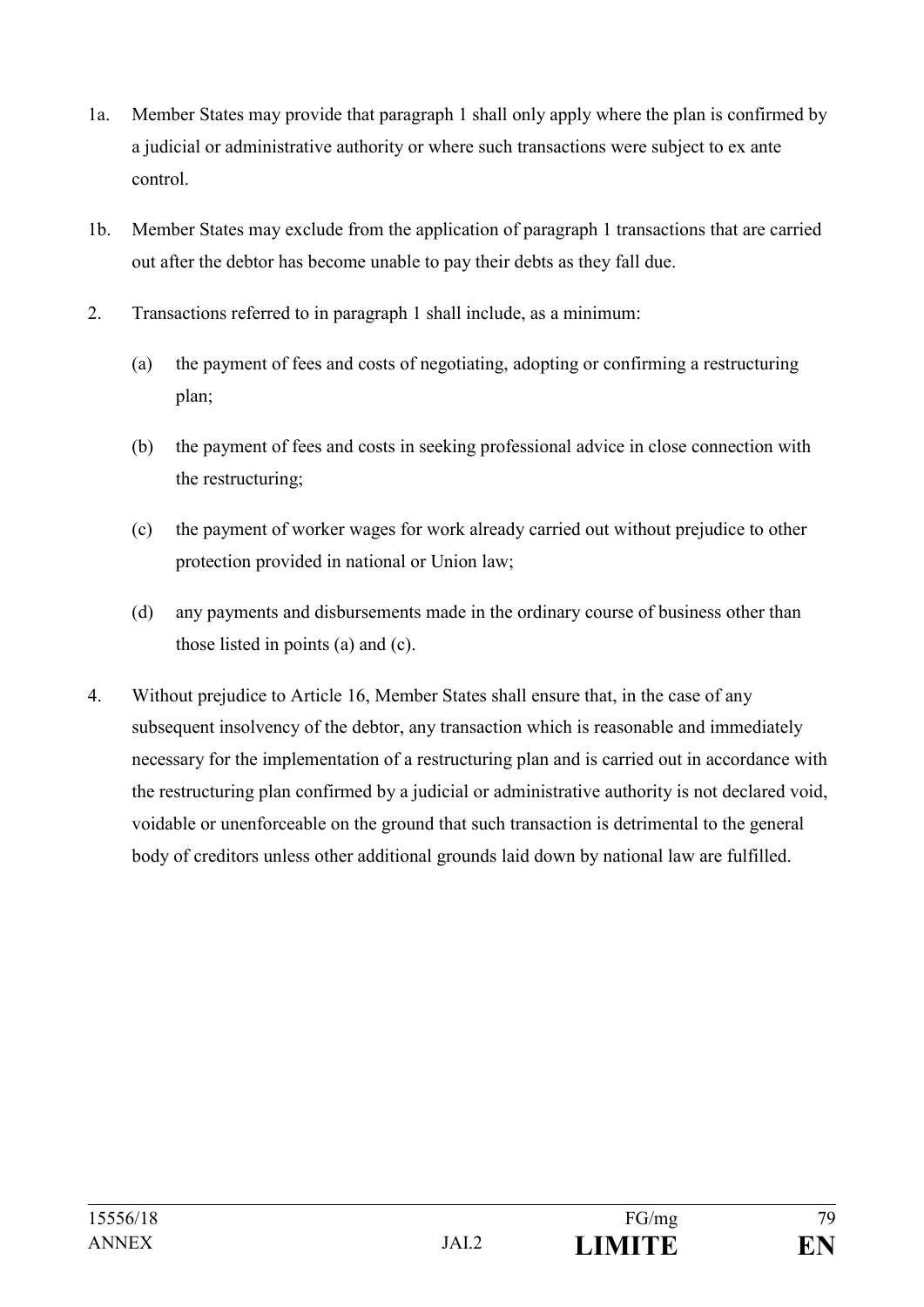# CHAPTER 5

### Duties of directors in connection with negotiations on a preventive restructuring plan

### *Article 18*

### *Duties of directors where there is likelihood of insolvency*

- 1. Member States shall ensure that, where there is a likelihood of insolvency, directors, as a minimum, have due regard to the following:
	- (b) the interests of creditors, other stakeholders and equity holders;
	- (c) the need to take steps to avoid insolvency; and
	- (d) the need to avoid deliberate or grossly negligent conduct that threatens the viability of the business.

# TITLE III

## DISCHARGE OF DEBT AND DISQUALIFICATIONS

## *Article 19*

## *Access to discharge*

1. Member States shall ensure that insolvent entrepreneurs have access to at least one procedure that can lead to a full discharge of debt in accordance with this Directive.

Member States may require that the trade, business, craft or profession to which the debts are related has ceased.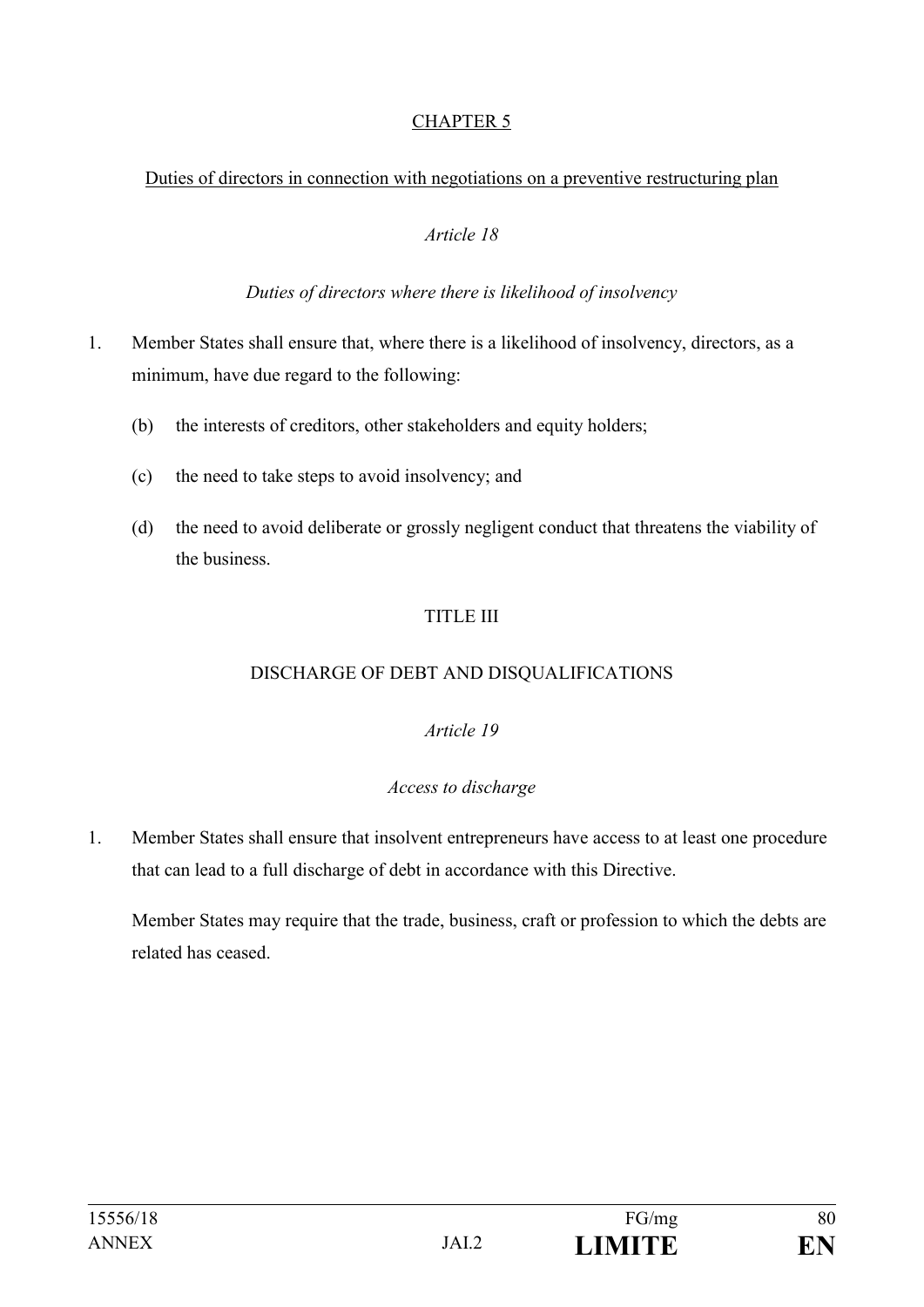- 2. Member States in which a full discharge of debt is conditional on a partial repayment of debt by the entrepreneur shall ensure that the related repayment obligation is based on the individual situation of the entrepreneur and, in particular, is proportionate to the entrepreneur's seizable or disposable income and assets during the discharge period and takes into consideration the equitable interest of creditors.
- 2a. Member States shall ensure that entrepreneurs who have been discharged from their debts may benefit from existing national frameworks providing for business support for entrepreneurs, including access to relevant and up-to-date information about these frameworks.

## *Discharge period*

- 1. Member States shall ensure that the period after which insolvent entrepreneurs are able to be fully discharged of debt is no longer than three years starting at the latest from the date of either:
	- (a) in the case of a procedure which includes a repayment plan, the decision by a judicial or administrative authority to confirm the plan or the start of the implementation of the plan; or
	- (b) in the case of any other procedure, the decision by the judicial or administrative authority to open the procedure, or the moment of the establishment of the insolvency estate.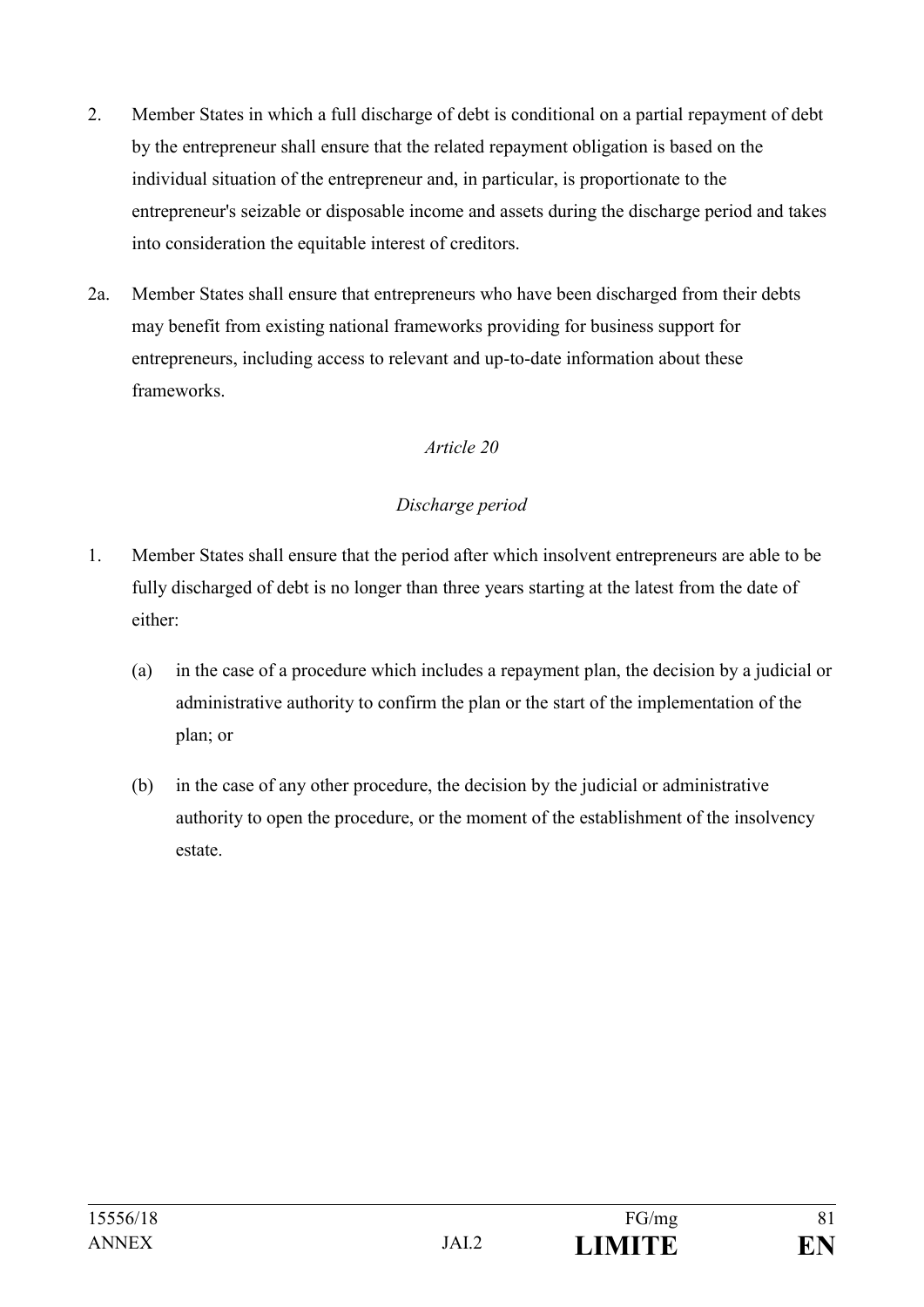2. Member States shall ensure that insolvent entrepreneurs who have complied with their obligations, where such obligations exist under national law, shall be discharged of their debt on expiry of the discharge period without the need to apply to a judicial or administrative authority to open a procedure additional to those referred to in paragraph 1.

Without prejudice to the first subparagraph, Member States may maintain or introduce provisions allowing the judicial or administrative authority to verify whether the entrepreneurs have fulfilled the obligations for obtaining a discharge of debt.

2a. Member States may provide that the full discharge of debt shall not impair the continuation of an insolvency procedure entailing the realisation and distribution of the entrepreneur's assets that formed part of the insolvency estate as at the time referred to in the first subparagraph of paragraph 2.

## *Article 21*

## *Disqualification period*

- 1. Member States shall ensure that, where an insolvent entrepreneur obtains a discharge of debt in accordance with this Directive, any disqualifications from taking up or pursuing a trade, business, craft or profession on the sole ground that the entrepreneur is insolvent, shall cease to have effect, at the latest, at the end of the discharge period.
- 1a. Member States shall ensure that, on expiry of the discharge period, disqualifications referred to in paragraph 1 of this Article cease to have effect without the need to apply to a judicial or administrative authority to open a procedure additional to those referred to in Article 20(1).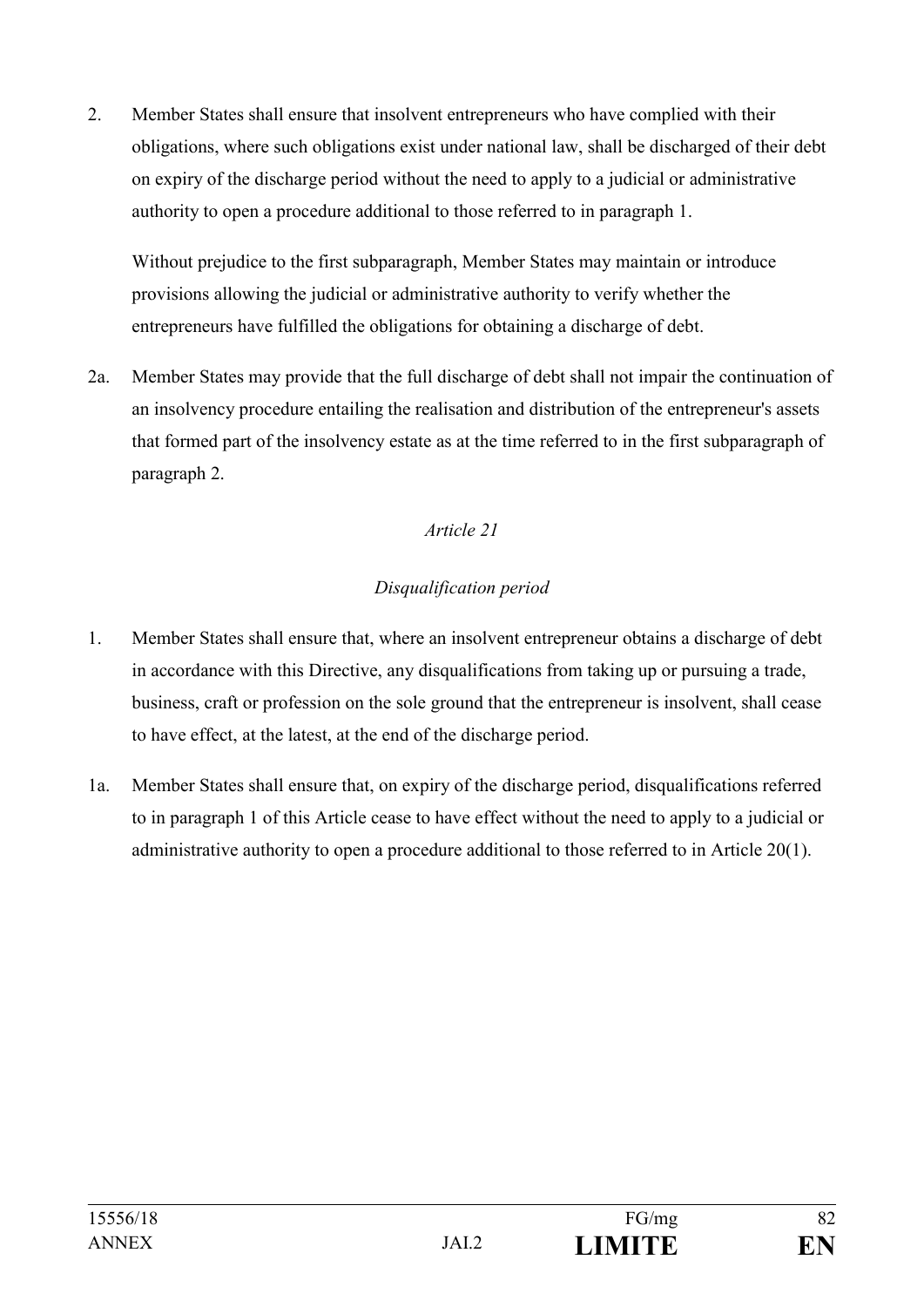### *Derogations*

- 01. By way of derogation from Articles 19 to 21, Member States shall maintain or introduce provisions denying, restricting or revoking access to discharge of debt or providing for longer periods for obtaining a full discharge of debt or longer disqualification periods where the insolvent entrepreneur acted towards the creditors or other stakeholders dishonestly or in bad faith according to national law when becoming indebted, during the insolvency procedure or during the payment of the debt, without prejudice to the national rules on burden of proof.
- 1. By way of derogation from Articles 19 to 21, Member States may maintain or introduce provisions denying, restricting or revoking access to discharge of debt or providing for longer periods for obtaining a full discharge of debt or longer disqualification periods in certain welldefined circumstances and where such derogations are duly justified, such as:
	- (b) where the insolvent entrepreneur has substantially violated obligations under a repayment plan or any other legal obligation aimed at safeguarding the interests of creditors, including the obligation to maximize returns to creditors;
	- (ba) where the insolvent entrepreneur fails to comply with information or cooperation obligations under Union and national law;
	- (c) in the case of abusive applications for a discharge;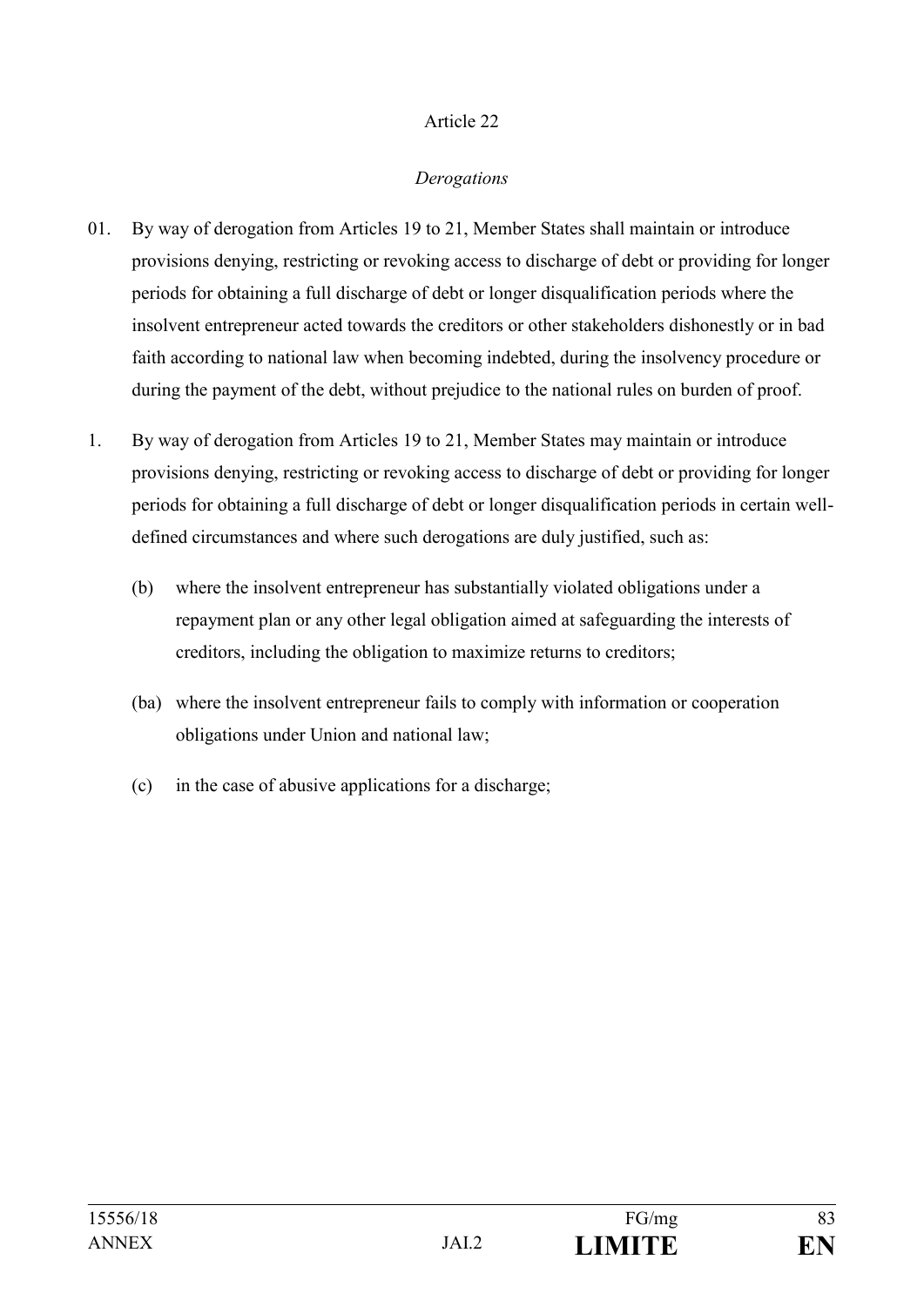- (d) in the case of a new application for a discharge within a certain period after the insolvent entrepreneur has been granted a full discharge of debt or has been denied a full discharge of debt due to a serious violation of information or cooperation obligations;
- (da) where the cost of the procedure leading to the discharge of debt is not covered; or
- (db) where a derogation is necessary to guarantee the balance between the rights of the debtor and the rights of one or more creditors.
- 2. By way of derogation from Article 20, Member States may provide for longer discharge periods in cases where:
	- (a) protective measures are approved or ordered by a judicial or administrative authority in order to safeguard the main residence of the insolvent entrepreneur and, where applicable, of their family, or the essential assets for the continuation of the entrepreneur's trade, business, craft or profession; or
	- (b) the main residence of the insolvent entrepreneur is not realised.
- 3. Member States may exclude specific categories of debt from discharge of debt, or restrict access to discharge of debt or lay down a longer discharge period where such exclusions, restrictions or longer periods are duly justified, such as in the case of:
	- (a) secured debts;
	- (b) debts arising out of or in connection with criminal penalties;
	- (c) debts arising out of tortious liability;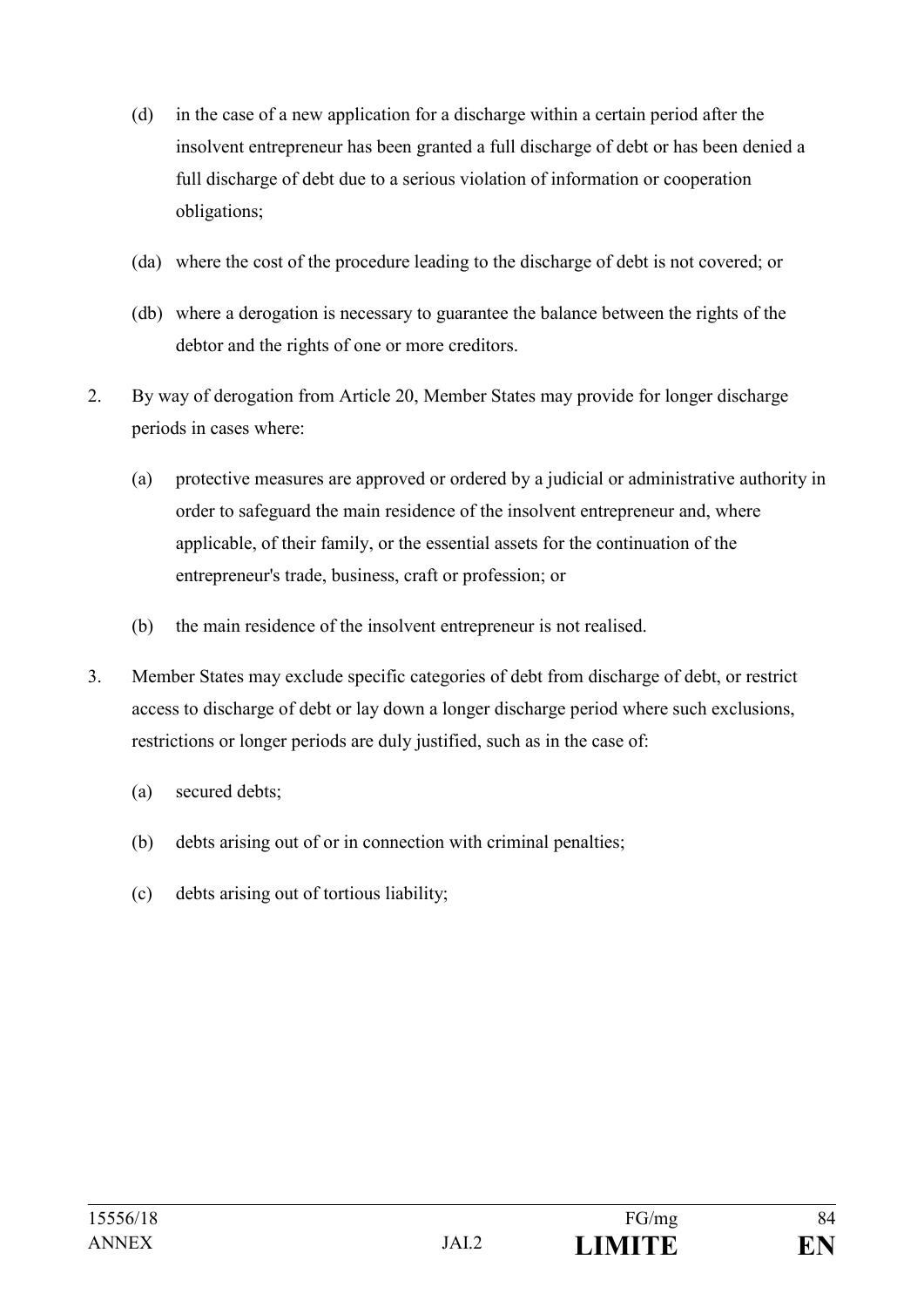- (d) debts regarding maintenance obligations arising from a family relationship, parentage, marriage or affinity;
- (e) debts incurred after the application for or opening of the procedure leading to a discharge of debt; and
- (f) debts arising out of the obligation to pay the cost of the procedure leading to a discharge of debt.
- 4. By way of derogation from Article 21, Member States may provide for longer or indefinite disqualification periods where the insolvent entrepreneur is a member of
	- (a) a profession to which
		- i) specific ethical rules; or
		- ii) specific rules on reputation or expertise apply;

and the entrepreneur has infringed those rules; or

(b) a profession dealing with the management of the property of others,

or where an insolvent entrepreneur requests to gain access to a profession as mentioned in  $para (a) or (b).$ 

4a. This Directive is without prejudice to national rules regarding disqualifications ordered by a judicial or administrative authority other than those referred to in Article 21.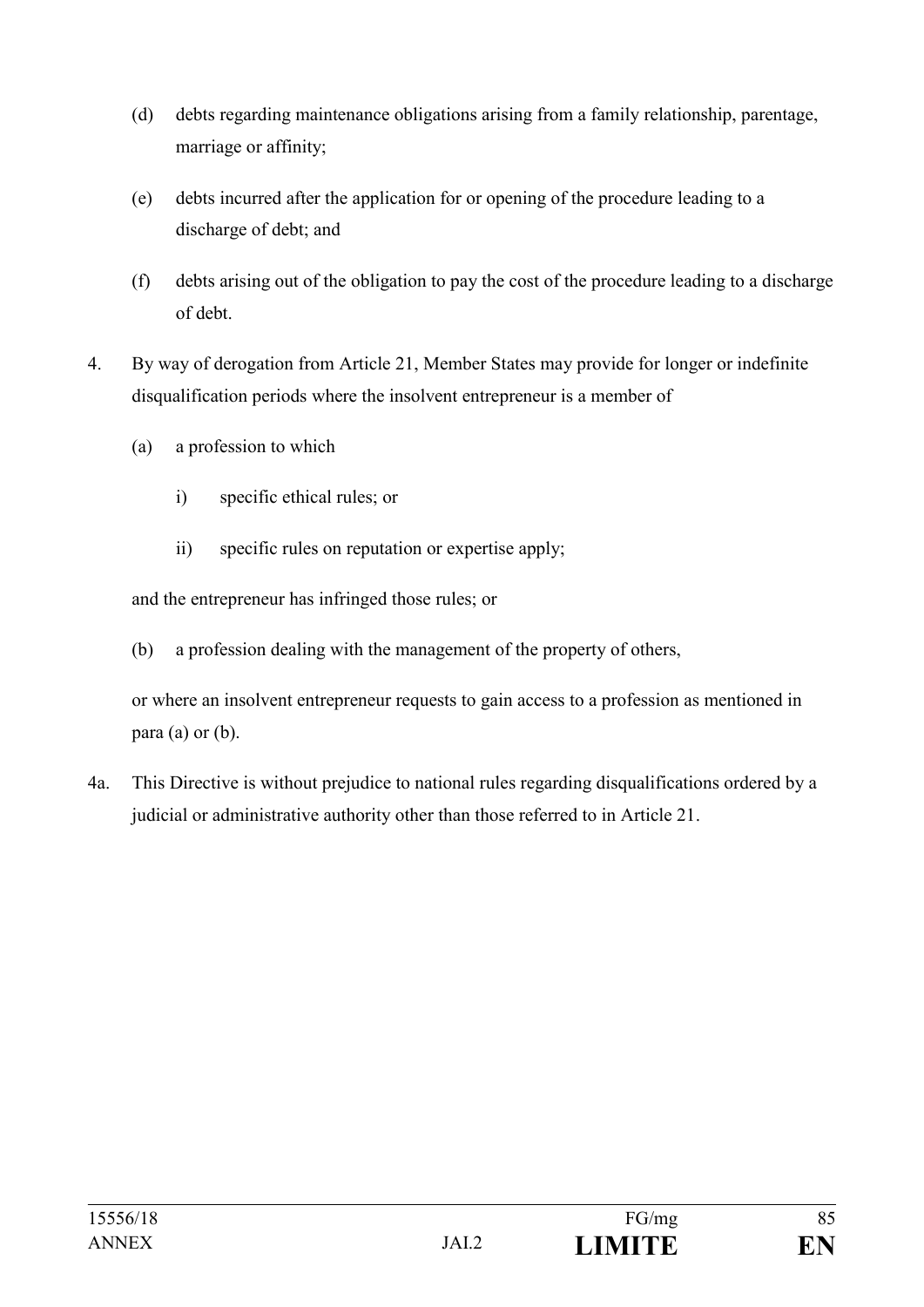## *Consolidation of proceedings regarding professional and personal debts*

- 1. Member States shall ensure that, where an insolvent entrepreneur has professional debts incurred in the course of their trade, business, craft or profession as well as personal debts incurred outside those activities which cannot be reasonably separated, dischargeable debts are to be treated in a single procedure for the purposes of obtaining a full discharge of debt.
- 2. Member States may provide that, where the professional debts and personal debts can be separated, those debts are to be treated, for the purposes of obtaining a full discharge of debt, either in separate but coordinated procedures or in the same procedure.

### TITLE IV

# MEASURES TO INCREASE THE EFFICIENCY OF PROCEDURES CONCERNING RESTRUCTURING, INSOLVENCY AND DISCHARGE OF DEBT

### *Article 24*

## *Judicial and administrative authorities*

Without prejudice to judicial independence and to any differences in the organisation of the judiciary across the Union, Member States shall ensure that:

- (a) the members of the judicial and administrative authorities dealing with procedures concerning restructuring, insolvency and discharge of debt receive suitable training and have the necessary expertise for their responsibilities; and
- (b) procedures concerning restructuring, insolvency and discharge of debt are dealt with in an efficient manner, with a view to the expeditious treatment of procedures.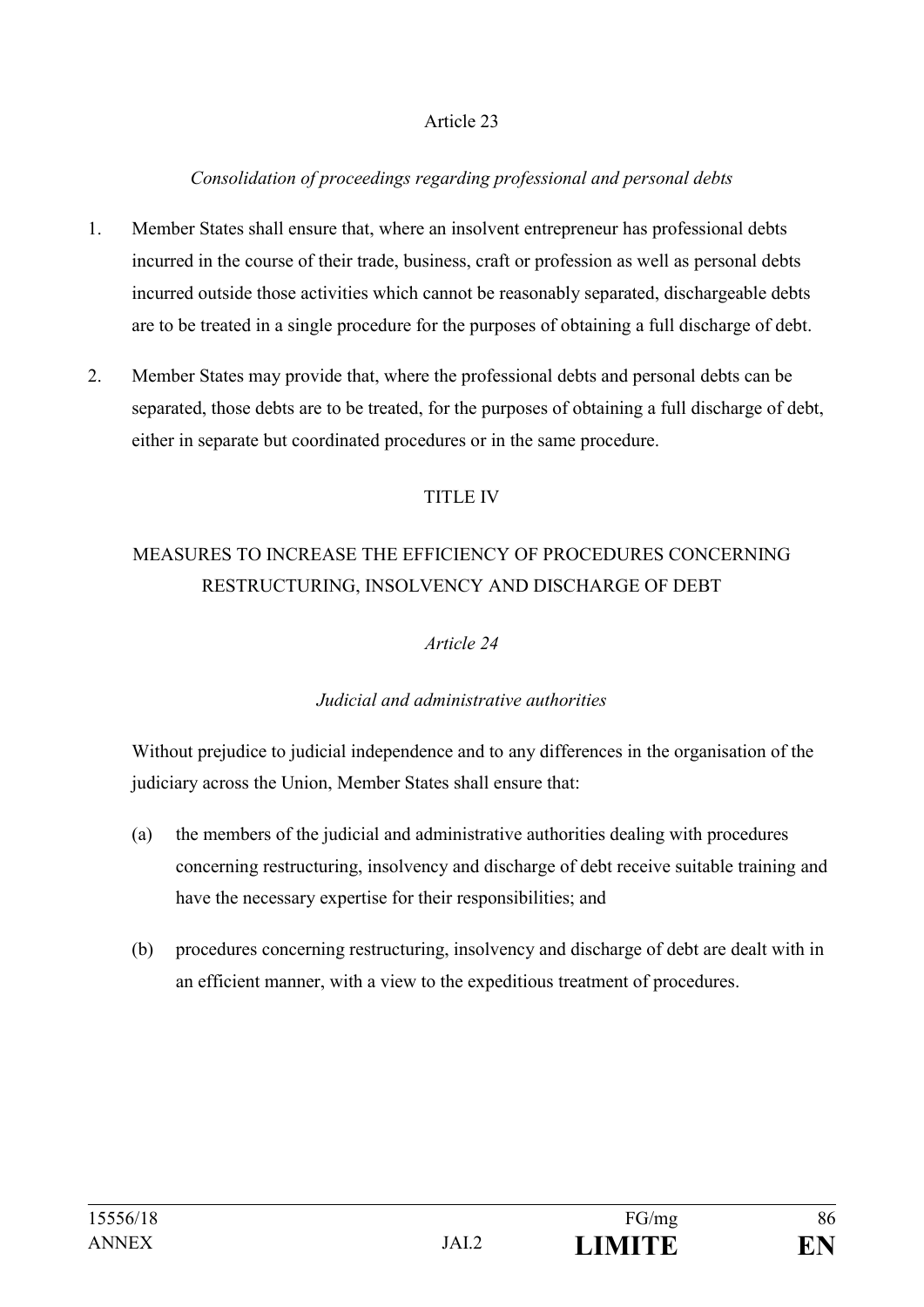#### *Practitioners in procedures concerning restructuring, insolvency and discharge of debt*

- 1. Member States shall ensure that:
	- (a) practitioners appointed by a judicial or administrative authority in procedures concerning restructuring, insolvency and discharge of debt ('practitioners') receive suitable training and have the necessary expertise for their responsibilities;
	- (b) the conditions for eligibility, as well as the process for the appointment, removal and resignation of practitioners are clear, transparent and fair;
	- (c) in appointing a practitioner for a particular case, including cases with cross-border elements, due consideration is given to the practitioner's experience and expertise, taking into account the specific features of the case; and
	- (d) in order to avoid any conflict of interest, debtors and creditors have the possibility to either object to the selection or appointment or request the replacement of the practitioner.
- 1a. The Commission shall facilitate the sharing of best practices between Member States with a view to improving the quality of training across the Union, including by means of the exchange of experiences and capacity building tools.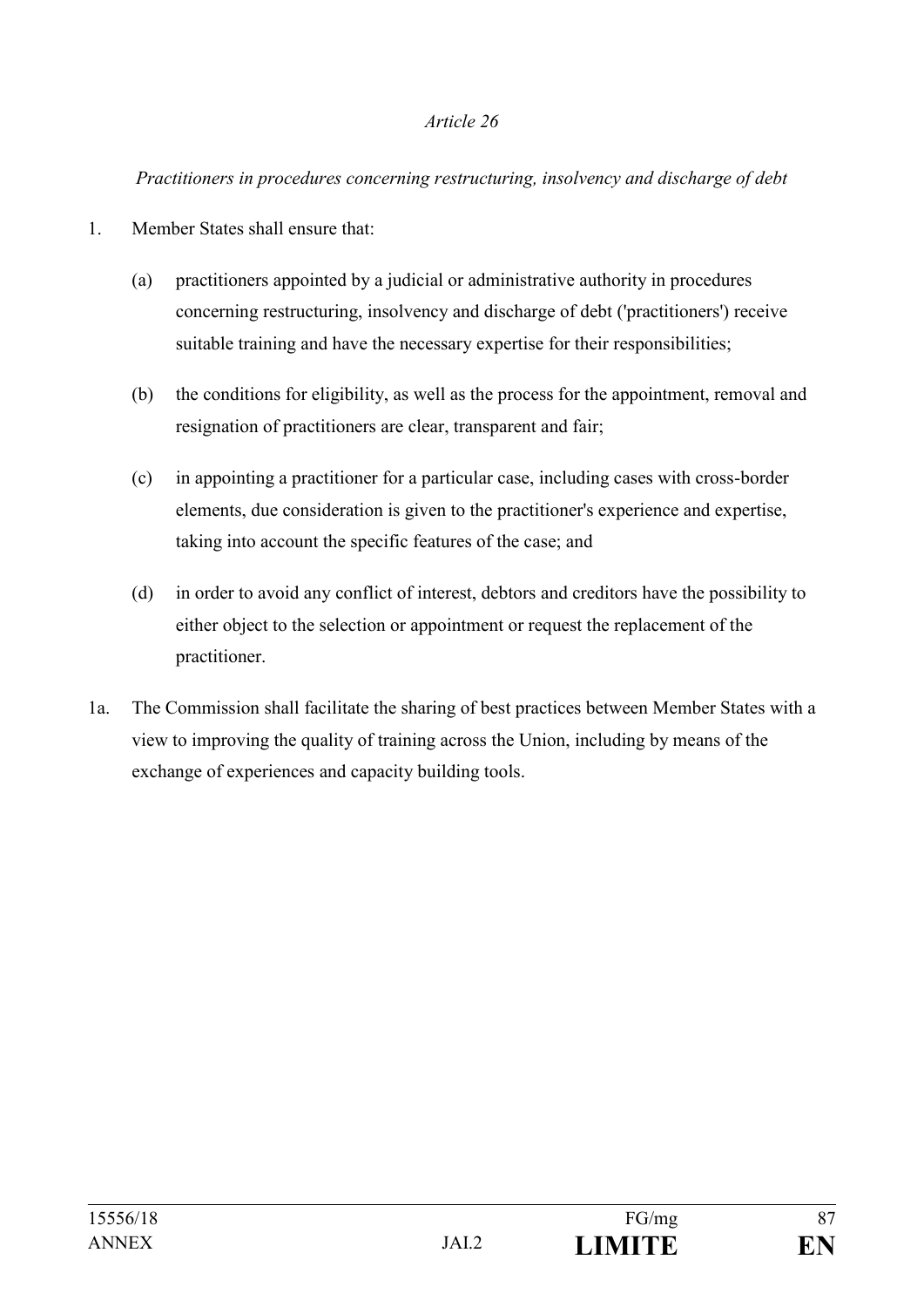## *Supervision and remuneration of practitioners*

- 1. Member States shall put in place appropriate oversight and regulatory mechanisms to ensure that the work of practitioners is effectively supervised, with a view to ensuring that their services are provided in an effective and competent way, and, in relation to the parties involved, are provided impartially and independently. Those mechanisms shall also include measures for the accountability of practitioners who have failed in their duties.
- 1а. Member States shall ensure that information about the authorities or bodies exercising oversight over practitioners is publicly available.
- 1b. Member States may encourage the development of and adherence to codes of conduct by practitioners.
- 2. Member States shall ensure that the remuneration of practitioners is governed by rules which are consistent with the objective of an efficient resolution of procedures.

Member States shall ensure that appropriate procedures are in place to resolve any disputes over remuneration.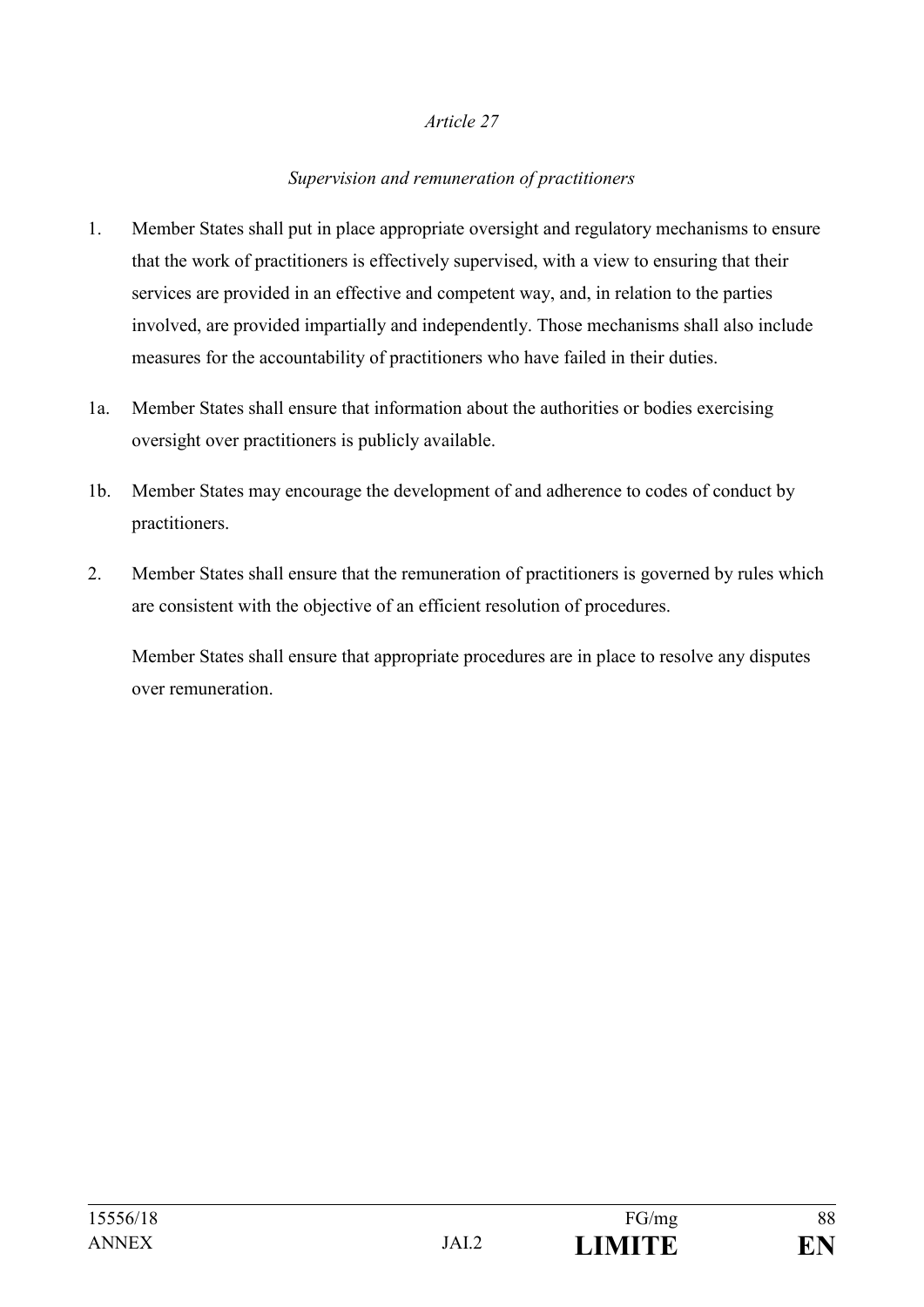### *Use of electronic means of communication*

- 1. Member States shall ensure that, in procedures concerning restructuring, insolvency and discharge of debt, the parties to the procedure, the practitioner or the judicial or administrative authority are able to perform electronically, including in cross-border situations, at least the following actions:
	- (a) filing of claims;
	- (b) submission of restructuring or repayment plans;
	- (c) notifications to creditors;
	- (e) lodging of contestations and appeals.

### TITLE V

# MONITORING OF PROCEDURES CONCERNING RESTRUCTURING, INSOLVENCY AND DISCHARGE OF DEBT

## *Article 29*

## *Data collection*

1. Member States shall collect and aggregate, on an annual basis, at national level, data on procedures concerning restructuring, insolvency and discharge of debt, broken down by each type of procedure, at least on the following elements: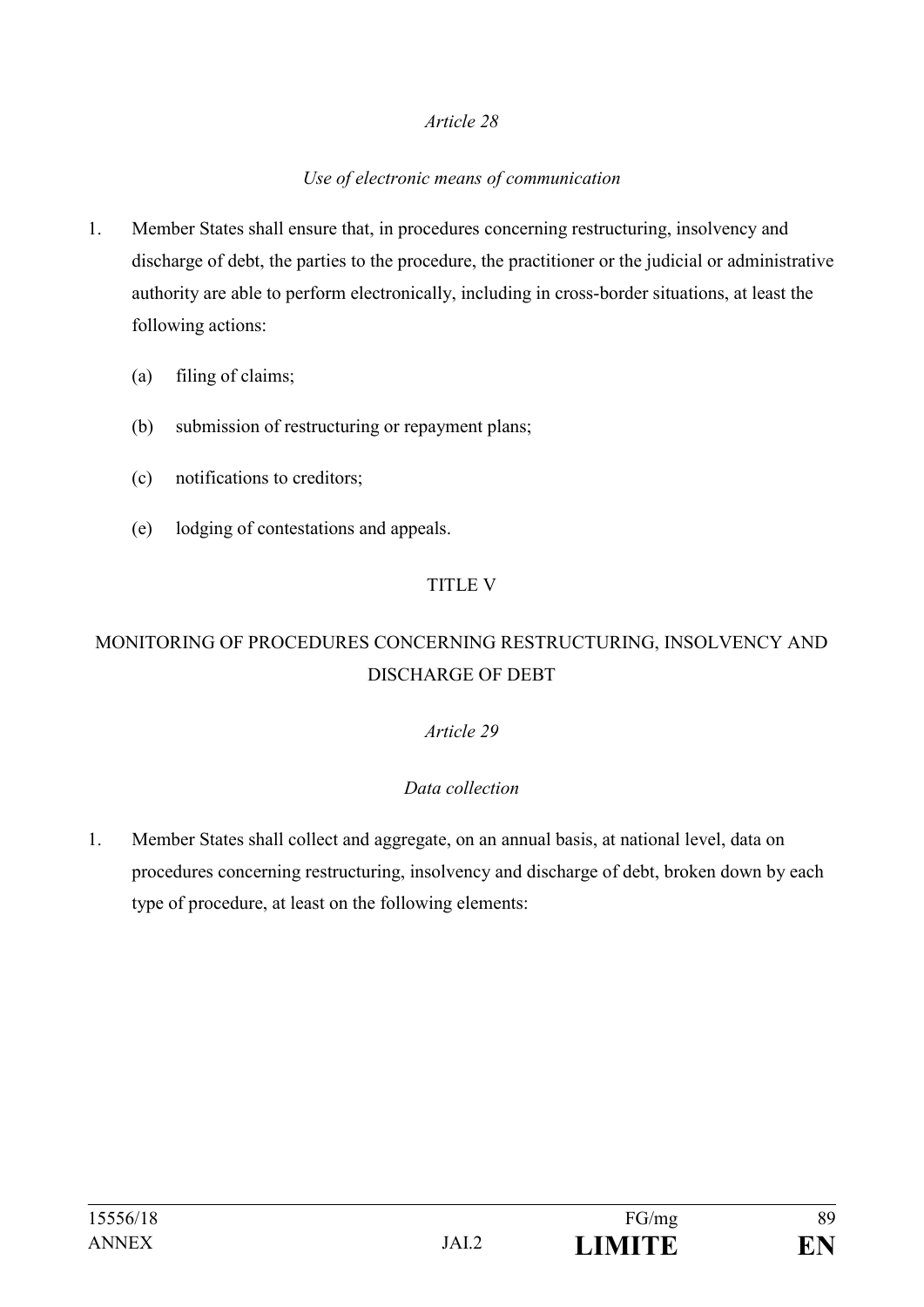- (a) the number of procedures which were applied for or opened, where such opening is provided for under national law, are pending or were closed;
- (b) the average length of procedures from the submission of the application, or from the opening thereof, where such opening is provided for under national law, to closing;
- (c) the number of procedures other than those mentioned in point (ca), broken down by types of outcome;
- (ca) the number of applications for restructuring procedures which were declared inadmissable, were rejected or were withdrawn before being opened;
- 1a. Member States shall collect and aggregate, on an annual basis, at national level, data on the number of debtors which were subject to restructuring procedures or insolvency procedures and which, within the three years prior to the submission of the application or the opening of such procedures, where such opening is provided for under national law, had a restructuring plan confirmed under a previous restructuring procedure implementing Title II.
- 1b. Member States may collect and aggregate, on an annual basis, at national level, data on:
	- (a) the average cost of each type of procedure;
	- (b) the average recovery rates for secured and unsecured creditors and, where applicable, other types of creditors, separately;
	- (c) the number of debtors who, after having undergone a procedure under paragraph 1(b) of Article 1, launch a new business;
	- (d) the number of job losses.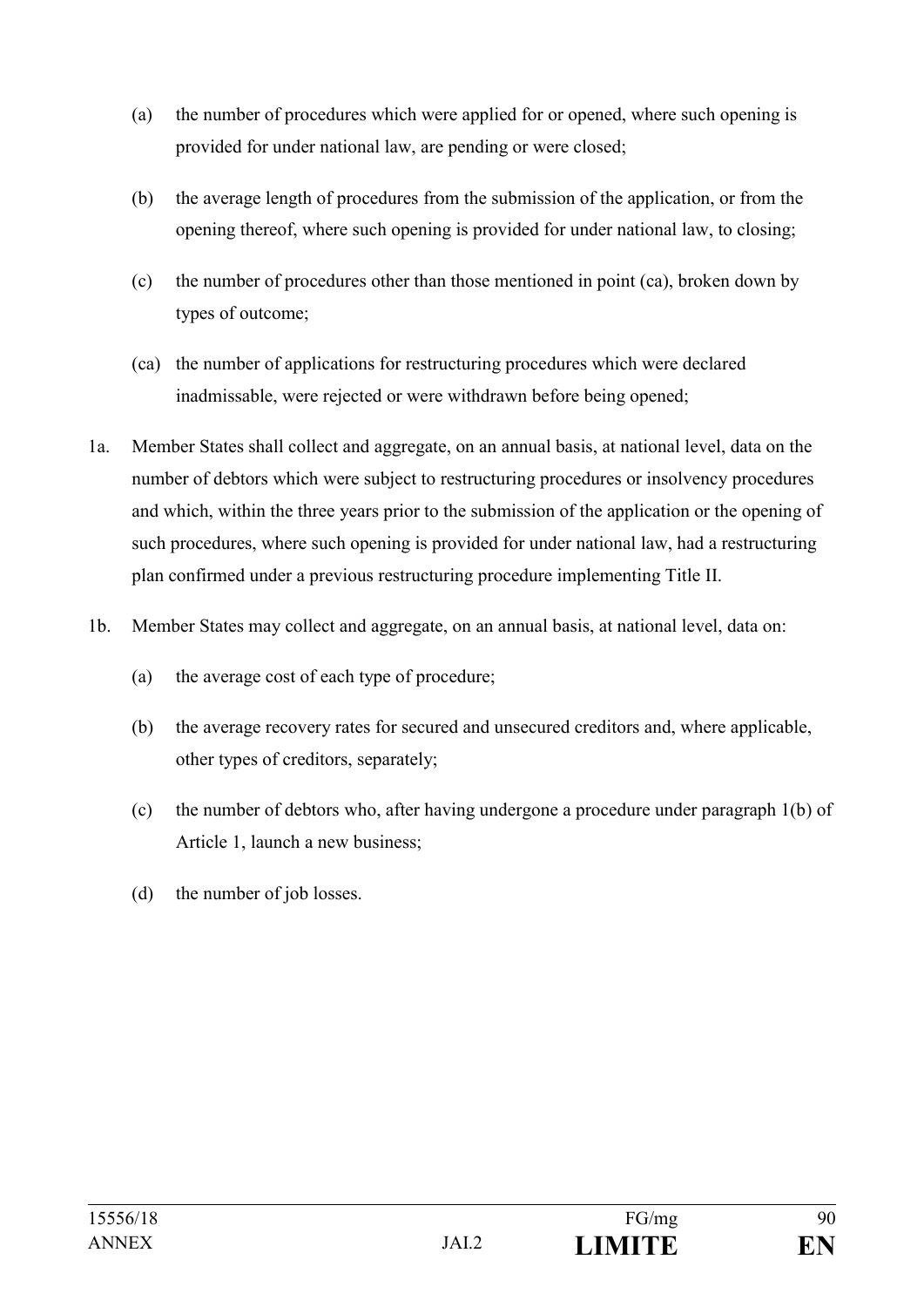- 2. Member States shall break down the data referred to in points (a) to (c) of paragraph 1 and, where applicable and available, the data referred to in paragraph 1b by:
	- (a) the size of the debtors which are not natural persons;
	- (b) whether debtors subject to procedures concerning restructuring or insolvency are natural or legal persons; and
	- (c) whether the procedures leading to a discharge of debt concern only entrepreneurs or all natural persons.
- 2a. Member States may collect and aggregate the data referred to in paragraphs 1, 1a, 1b and 2 through a sample technique which ensures that the samples are representative in terms of sample size and diversity.
- 3. Member States shall collect and aggregate the data referred to in paragraphs 1, 1a, 2 and, where applicable, paragraph 1b for full calendar years ending on 31 December of each year, starting with the first full calendar year following [*the date of the application of implementing acts referred to in paragraph 4*]. Those data shall be communicated to the Commission, on the basis of a standard data communication form, annually, by 31 December of the calendar year following the year for which data are collected.
- 4. The Commission shall establish the communication form referred to in paragraph 3 of this Article by way of implementing acts. Those implementing acts shall be adopted in accordance with the examination procedure referred to in Article 30(2).
- 4a. The Commission shall publish on its website the data communicated in accordance with paragraph 3 in an accessible and user-friendly manner.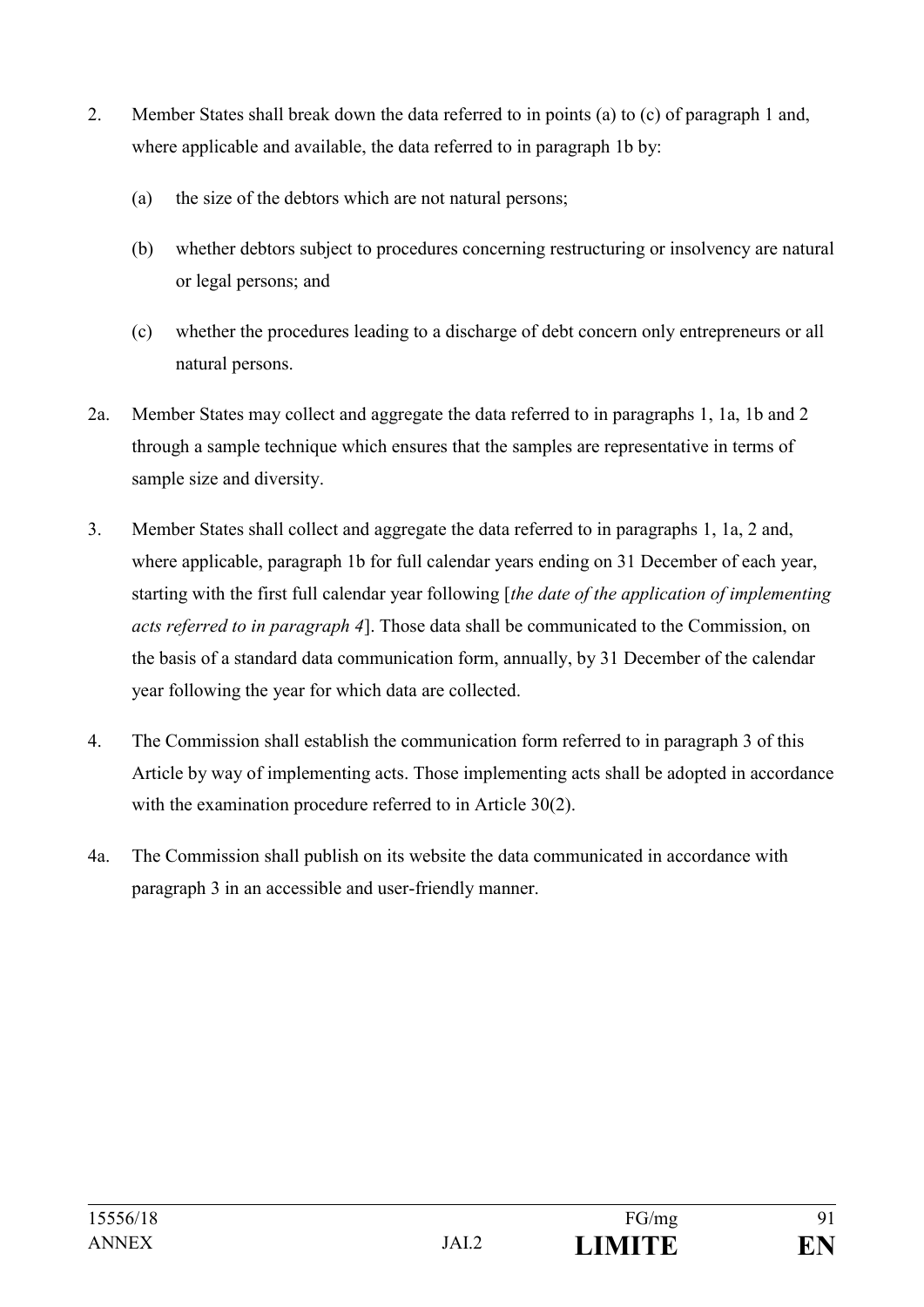### *Committee procedure*

- 1. The Commission shall be assisted by a committee. That committee shall be a committee within the meaning of Regulation (EU) No 182/2011.
- 2. Where reference is made to this paragraph, Article 5 of Regulation (EU) No 182/2011 shall apply.

Where the committee delivers no opinion, the Commission shall not adopt the draft implementing act and the third subparagraph of Article 5(4) of Regulation (EU) No 182/2011 shall apply.

## TITLE VI

## FINAL PROVISIONS

## *Article 31*

## *Relationship with other acts and international instruments*

- 1. The following acts shall prevail over the provisions of this Directive:
	- (a) Directive 98/26/EC of the European Parliament and of the Council on settlement finality in payment and securities settlement systems;
	- (b) Directive 2002/47/EC of the European Parliament and of the Council on financial collateral arrangements ; and
	- (c) Regulation (EU) No 648/2012 of the European Parliament and of the Council on OTC derivatives, central counterparties and trade repositories.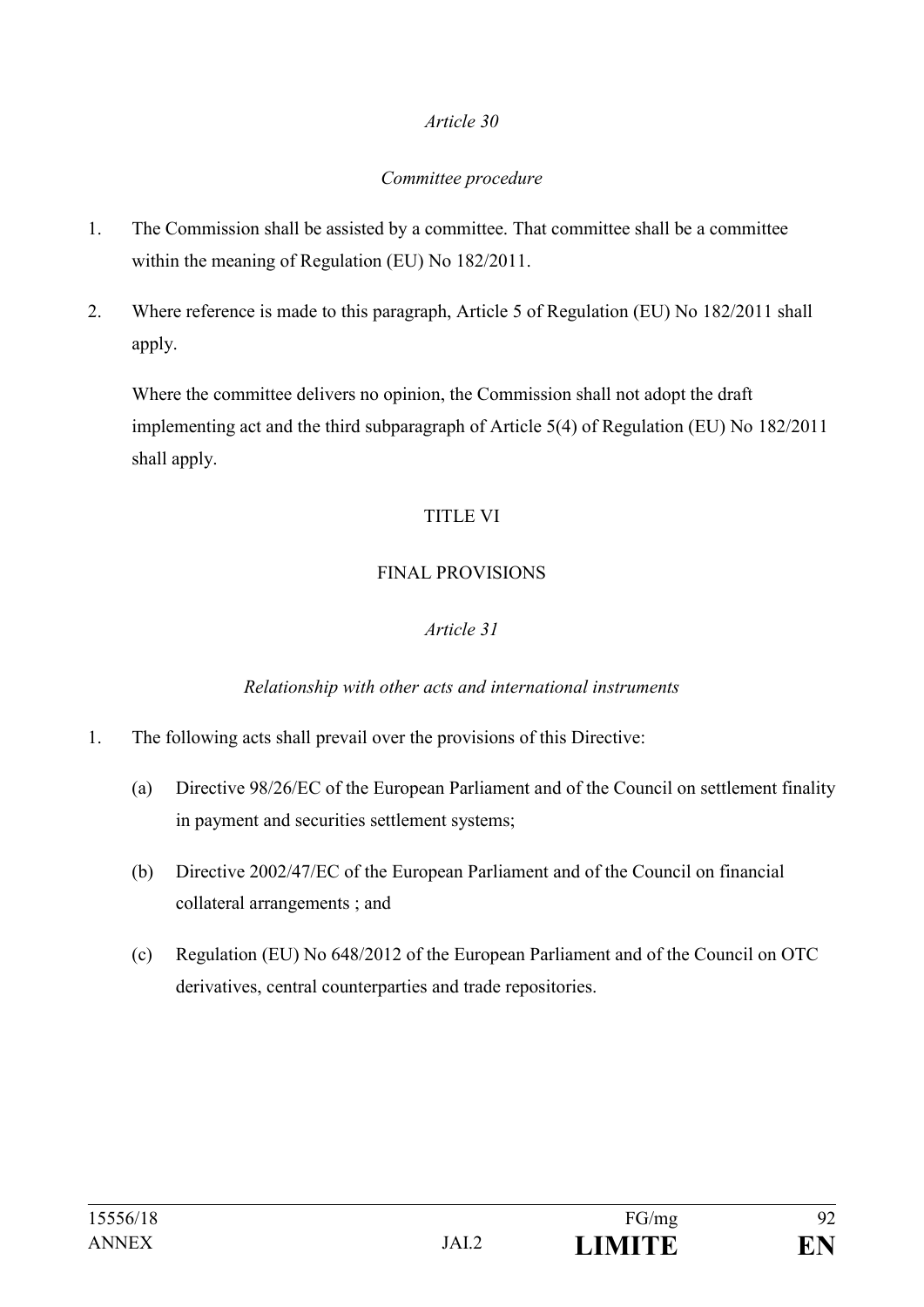- 1a. This Directive shall be without prejudice to the safeguarding requirements of funds for payment institutions prescribed under Directive (EU) 2015/2366 on payment services in the internal market and for electronic money institutions under Directive 2009/110/EC on the taking up, pursuit and prudential supervision of the business of electronic money institutions.
- 1b. This Directive is without prejudice to the application of the Convention on international interests in mobile equipment and its Protocol on matters specific to aircraft equipment to which some Member States are party at the time of the adoption of this Directive.

## *Amendment of Directive (EU) 2017/1132*

In Article 84 of Directive (EU) 2017/1132, the following paragraph 4 is added:

"4. Member States shall derogate from Article 58(1), Article 68, Article 72, Article 73, Article 74, Article 79(1)(b), Article 80(1) and Article 81 to the extent and for the period that such derogations are necessary for the establishment of the preventive restructuring framework provided for in Directive [.../....] of the European Parliament and of the Council"\*.

This provision shall be without prejudice to the principle of the equal treatment of shareholders.

\* Directive of the European Parliament and of the Council on preventive restructuring frameworks, on procedures leading to a discharge of debt and disqualifications and on measures to increase the efficiency of procedures concerning restructuring, insolvency and discharge of debt, and amending Directive (EU) 2017/1132. (OJ…).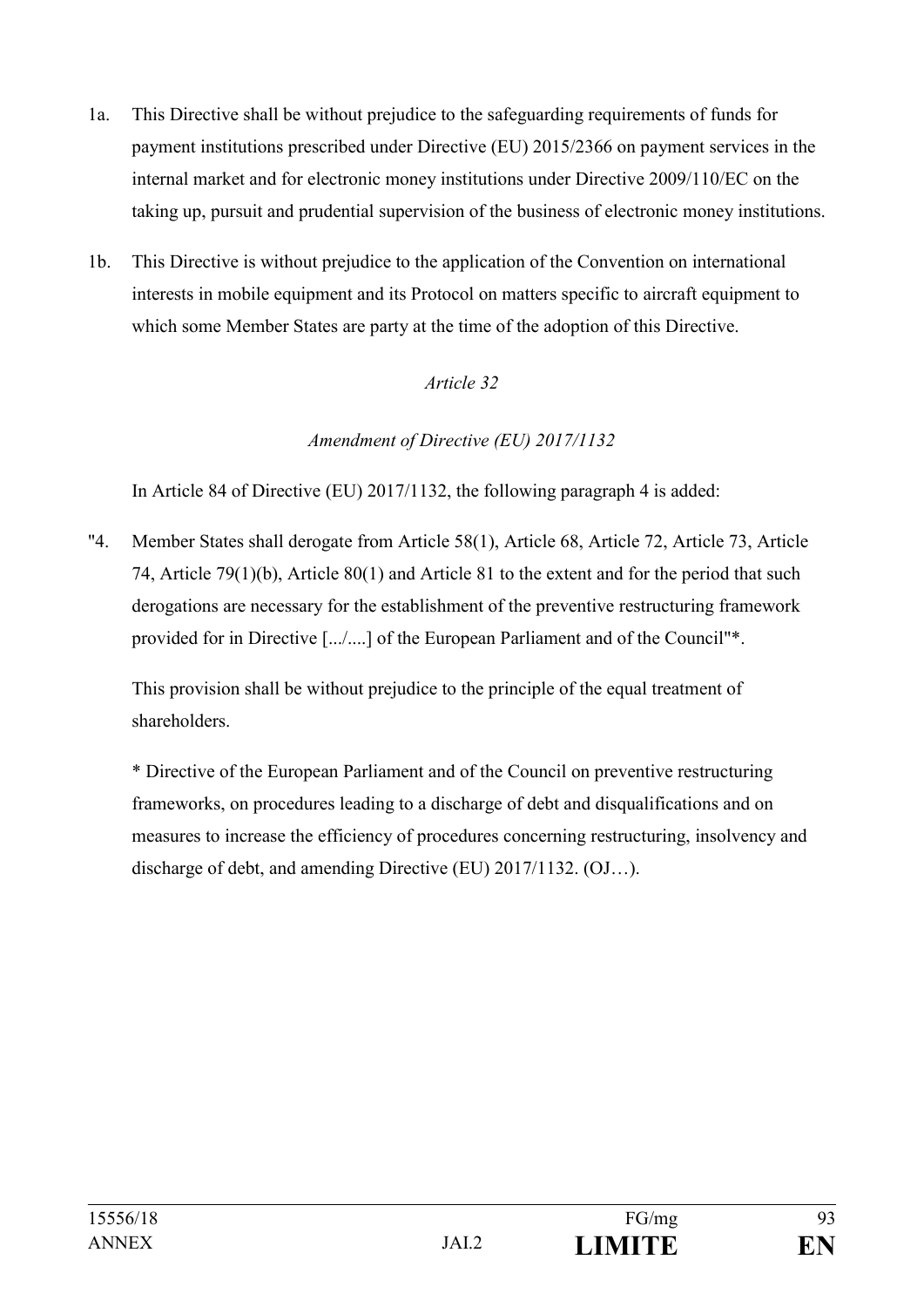### *Review clause*

No later than [five years from the date of start of application of implementing measures] and every five years thereafter, the Commission shall present to the European Parliament, the Council and the European Economic and Social Committee a report on the application and impact of this Directive, including on the application of the class formation and voting rules in respect of vulnerable creditors, such as workers. On the basis of that assessment, the Commission shall submit, if appropriate, a legislative proposal following the review of this Directive, considering additional measures to consolidate and harmonise the legal framework on restructuring, insolvency and discharge of debt.

### *Article 34*

### *Implementation*

1. Member States shall adopt and publish, by [2 years from the date of entry into force of this Directive] at the latest, the laws, regulations and administrative provisions necessary to comply with this Directive, with the exception of the provisions necessary to comply with Article 28(a), (b) and (c) which shall be adopted and published by [5 years from the date of entry into force of this Directive] at the latest and the provisions necessary to comply with Article 28(e) which shall be adopted and published by [7 years from the date of entry into force of this Directive] at the latest. They shall immediately communicate the text of those provisions to the Commission.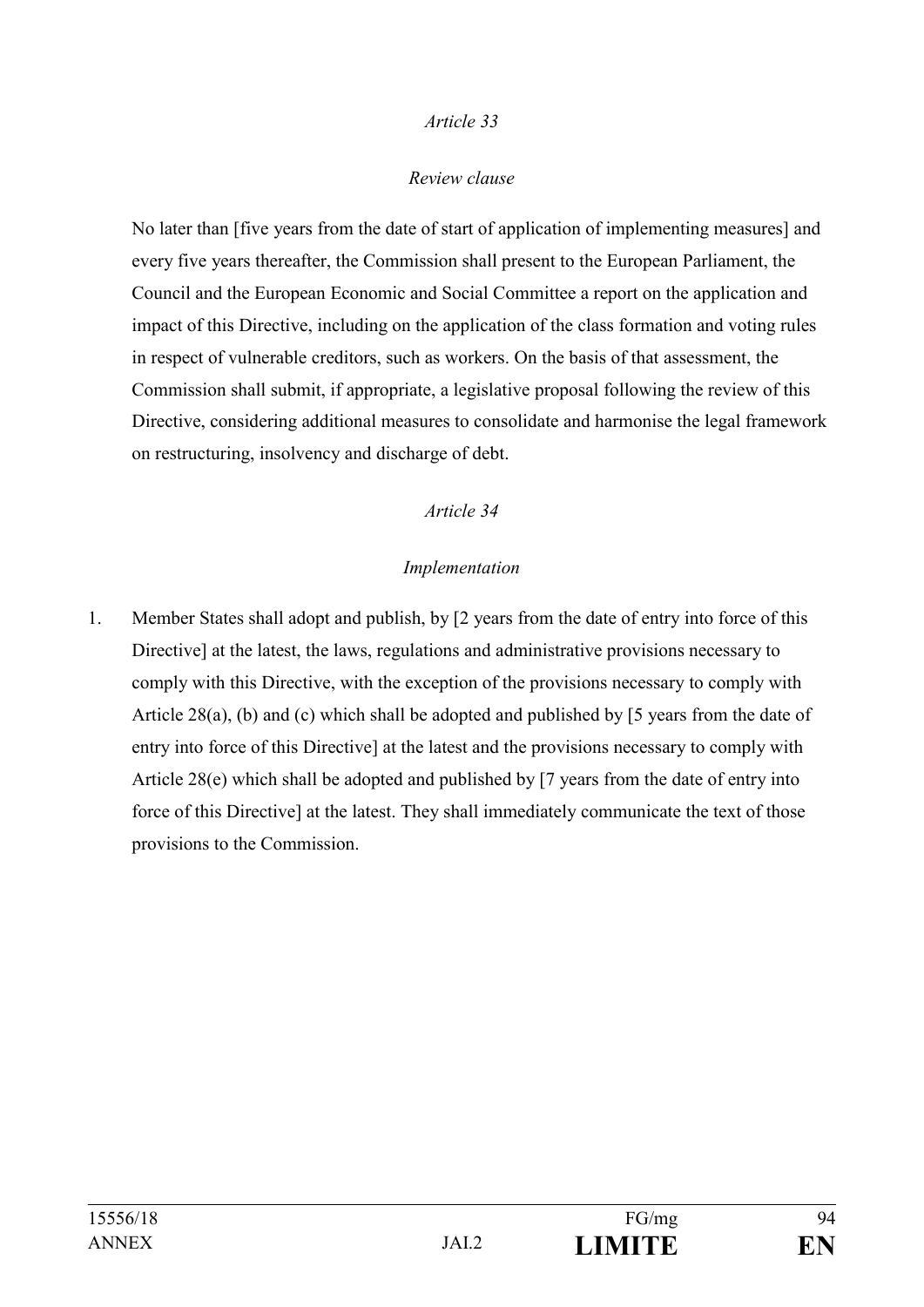They shall apply the laws, regulations and administrative provisions necessary to comply with this Directive from [2 years from the date of entry into force of this Directive], with the exception of the provisions necessary to comply with Article 28(a), (b) and (c) which shall apply from [5 years from the date of entry into force of this Directive] and of the provisions necessary to comply with Article 28(e), which shall apply from [7 years from the date of entry into force of this Directive].

- 1a. By derogation from the previous sub-paragraphs, Member States which encounter particular difficulties in implementing this Directive shall be able to benefit from an extension of maximum one year of the implementation period provided for in Paragraph 1. Member States shall notify to the Commission the need to make use of this possibility to extend the implementation period at the latest by [6 months before the end of the implementation period].
- 2. Member States shall communicate to the Commission the text of the main provisions of national law which they adopt in the field covered by this Directive.